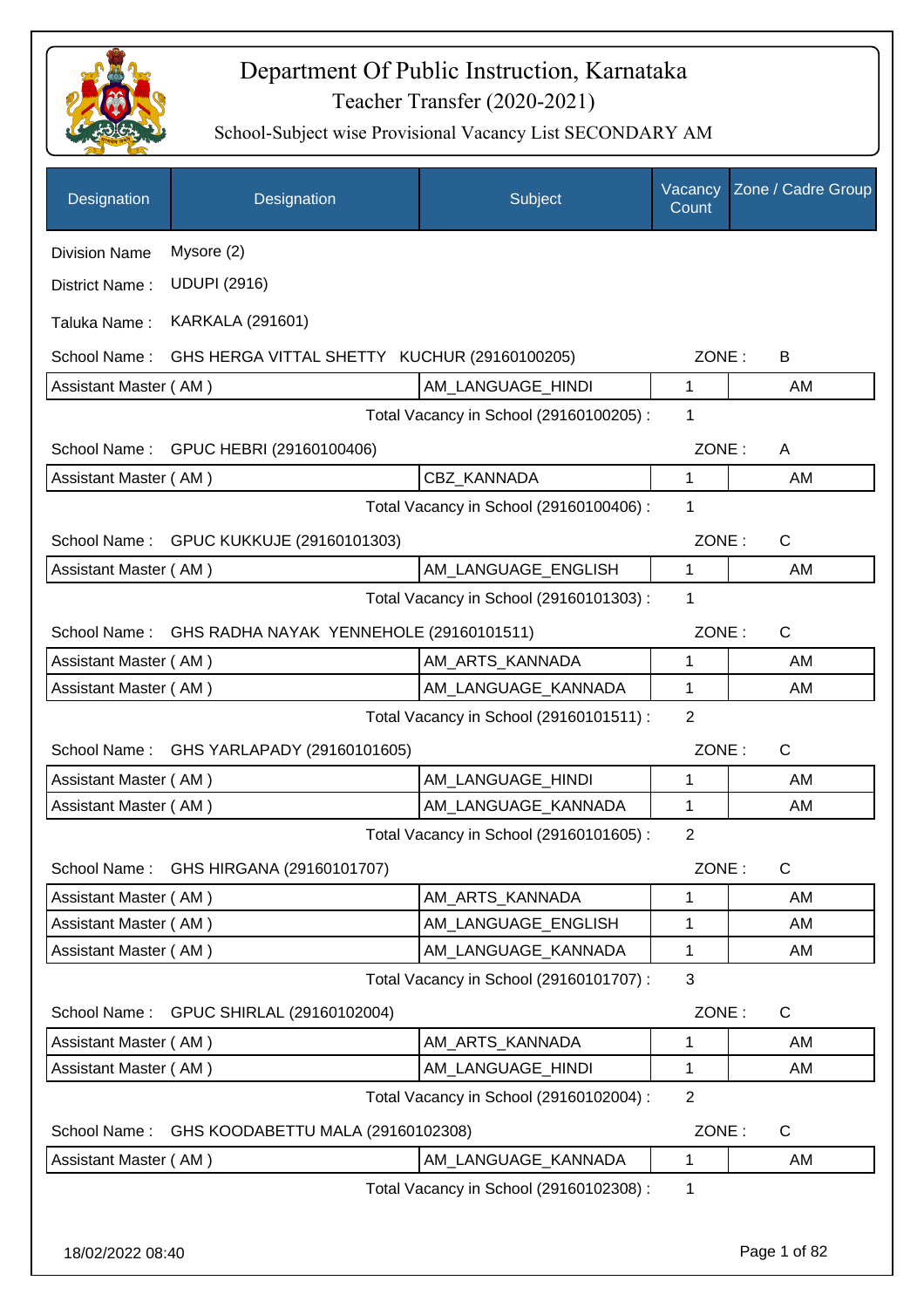

| Designation           | Designation                                       | Subject                                 | Vacancy<br>Count | Zone / Cadre Group |
|-----------------------|---------------------------------------------------|-----------------------------------------|------------------|--------------------|
| School Name:          | GHS CHOWKIYANGADI MALA (29160102309)              |                                         | ZONE:            | C                  |
| Assistant Master (AM) |                                                   | AM ARTS KANNADA                         | 1                | AM                 |
| Assistant Master (AM) |                                                   | AM_LANGUAGE_ENGLISH                     | 1                | AM                 |
| Assistant Master (AM) |                                                   | AM LANGUAGE HINDI                       | 1                | AM                 |
| Assistant Master (AM) |                                                   | AM_LANGUAGE_KANNADA                     | 1                | AM                 |
|                       |                                                   | Total Vacancy in School (29160102309) : | $\overline{4}$   |                    |
|                       | School Name: GPUC BAILUR (29160102603)            |                                         | ZONE:            | $\mathsf{C}$       |
| Assistant Master (AM) |                                                   | AM_ARTS_KANNADA                         | 1                | AM                 |
| Assistant Master (AM) |                                                   | AM_LANGUAGE_ENGLISH                     | 2                | AM                 |
| Assistant Master (AM) |                                                   | AM_LANGUAGE_KANNADA                     | 1                | AM                 |
|                       |                                                   | Total Vacancy in School (29160102603) : | $\overline{4}$   |                    |
|                       | School Name: GPUC PALLI (29160102903)             |                                         | ZONE:            | $\mathsf{C}$       |
| Assistant Master (AM) |                                                   | AM_LANGUAGE_ENGLISH                     | 1                | AM                 |
| Assistant Master (AM) |                                                   | AM_LANGUAGE_KANNADA                     | 1                | AM                 |
|                       |                                                   | Total Vacancy in School (29160102903) : | 2                |                    |
|                       | School Name: GHS NAKRE (29160103113)              |                                         | ZONE:            | C                  |
| Assistant Master (AM) |                                                   | AM_LANGUAGE_HINDI                       | 1                | AM                 |
|                       |                                                   | Total Vacancy in School (29160103113) : | 1                |                    |
|                       | School Name: GHS SOODA (29160103405)              |                                         | ZONE:            | C                  |
| Assistant Master (AM) |                                                   | AM LANGUAGE KANNADA                     | 1                | AM                 |
|                       |                                                   | Total Vacancy in School (29160103405) : | 1                |                    |
| School Name :         | GPUC SANOOR (29160104208)                         |                                         | ZONE:            | B                  |
| Assistant Master (AM) |                                                   | AM_LANGUAGE_HINDI                       | 1                | AM                 |
| Assistant Master (AM) |                                                   | AM LANGUAGE_KANNADA                     | 1                | AM                 |
| Assistant Master (AM) |                                                   | <b>CBZ KANNADA</b>                      | 1                | AM                 |
|                       |                                                   | Total Vacancy in School (29160104208) : | 3                |                    |
| School Name:          | GPUC BAJAGOLI (29160104508)                       |                                         | ZONE:            | $\mathsf{C}$       |
| Assistant Master (AM) |                                                   | AM_LANGUAGE_HINDI                       | 1                | AM                 |
|                       |                                                   | Total Vacancy in School (29160104508) : | 1                |                    |
| School Name:          | KARNATAKA PUBLIC SCHOOLS GHS HOSMAR (29160104706) |                                         | ZONE:            | $\mathsf{C}$       |
| Assistant Master (AM) |                                                   | AM_LANGUAGE_ENGLISH                     | 1                | AM                 |
|                       |                                                   | Total Vacancy in School (29160104706) : | 1                |                    |
| School Name:          | GHS NALLURU (29160104807)                         |                                         | ZONE:            | C                  |
|                       |                                                   |                                         |                  |                    |
| 18/02/2022 08:40      |                                                   |                                         |                  | Page 2 of 82       |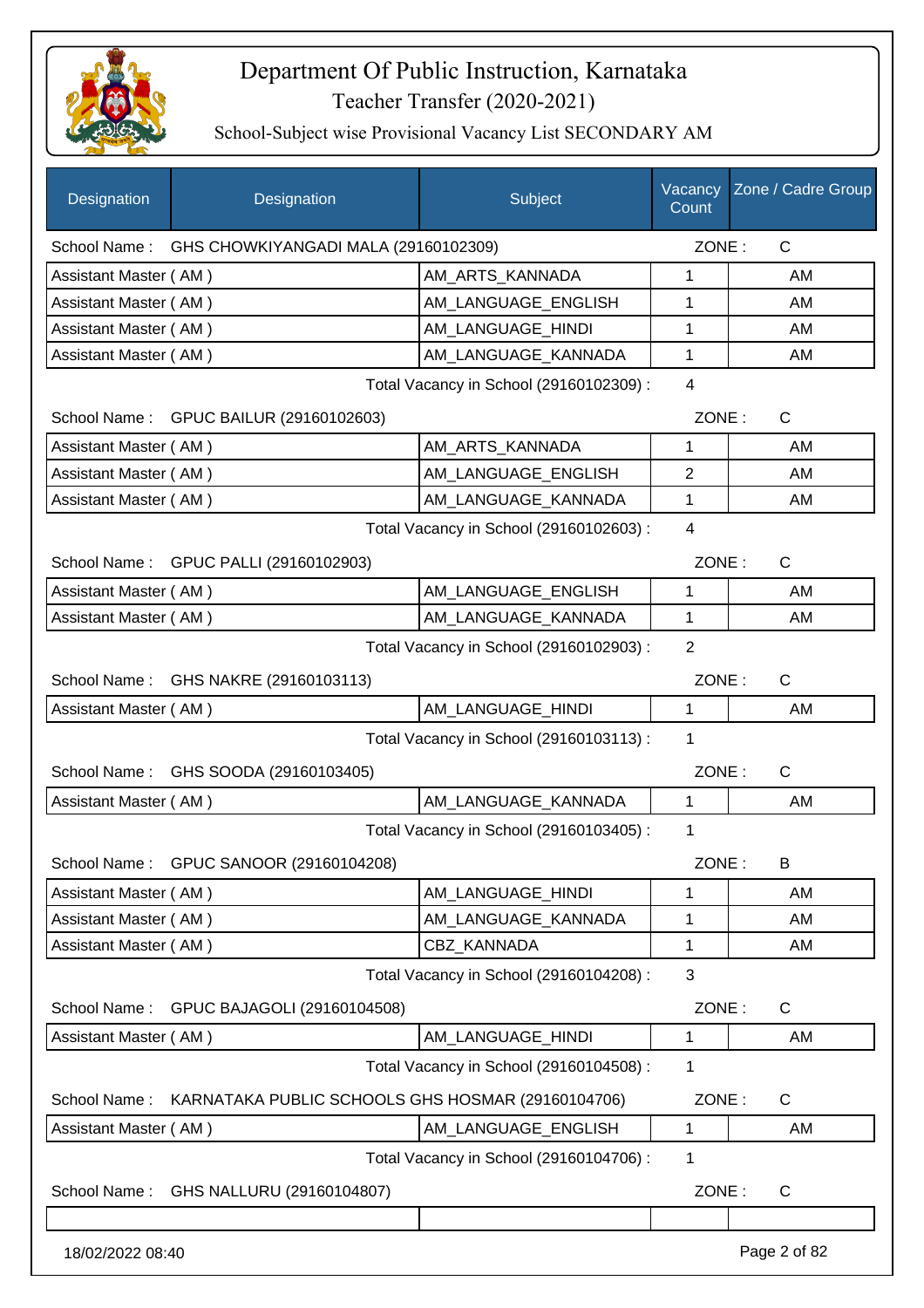

| Designation                 | Designation                                                | Subject                                 | Vacancy<br>Count | Zone / Cadre Group |
|-----------------------------|------------------------------------------------------------|-----------------------------------------|------------------|--------------------|
| Assistant Master (AM)       |                                                            | AM_LANGUAGE_ENGLISH                     | $\mathbf 1$      | AM                 |
| Assistant Master (AM)       |                                                            | AM_LANGUAGE_HINDI                       | 1                | AM                 |
|                             |                                                            | Total Vacancy in School (29160104807) : | $\overline{2}$   |                    |
| School Name:                | GHS RENJALA (29160104904)                                  |                                         | ZONE:            | $\mathsf{C}$       |
| Assistant Master (AM)       |                                                            | AM_LANGUAGE_HINDI                       | 1                | AM                 |
| Assistant Master (AM)       |                                                            | AM_LANGUAGE_KANNADA                     | 1                | AM                 |
|                             |                                                            | Total Vacancy in School (29160104904) : | $\overline{2}$   |                    |
|                             | School Name: GPUC KARKALA (29160105212)                    |                                         | ZONE:            | A                  |
| Assistant Master (AM)       |                                                            | AM_LANGUAGE_KANNADA                     | $\mathbf{1}$     | AM                 |
|                             |                                                            | Total Vacancy in School (29160105212) : | 1                |                    |
|                             | School Name: GHS KABETTU (29160105505)                     |                                         | ZONE:            | A                  |
| Assistant Master (AM)       |                                                            | AM_ARTS_KANNADA                         | 1                | AM                 |
|                             |                                                            | Total Vacancy in School (29160105505) : | 1                |                    |
|                             | School Name: GHS SUNDARA PURANIK MEM PERVAJE (29160105803) |                                         | ZONE:            | A                  |
| Assistant Master (AM)       |                                                            | AM_LANGUAGE_ENGLISH                     | $\overline{2}$   | AM                 |
| Assistant Master (AM)       |                                                            | AM_LANGUAGE_HINDI                       | 1                | AM                 |
| Assistant Master (AM)       |                                                            | AM_LANGUAGE_KANNADA                     | $\overline{2}$   | AM                 |
| Assistant Master (AM)       |                                                            | CBZ_KANNADA                             | $\overline{2}$   | AM                 |
|                             |                                                            | Total Vacancy in School (29160105803) : | $\overline{7}$   |                    |
|                             |                                                            | Total Vacancy in Taluka (291601) :      | 43               |                    |
| Taluka Name: UDUPI (291602) |                                                            |                                         |                  |                    |
| School Name:                | GPUC UDYAVARA (29160201328)                                |                                         | ZONE:            | C                  |
| Assistant Master (AM)       |                                                            | AM_LANGUAGE_HINDI                       | 1                | AM                 |
|                             |                                                            | Total Vacancy in School (29160201328) : | 1                |                    |
| School Name:                | KARNATAKA PUBLIC SCHOOLS GPUC HIRIYADKA (29160202013)      |                                         | ZONE:            | C                  |
| Assistant Master (AM)       |                                                            | AM_ARTS_KANNADA                         | 1                | AM                 |
|                             |                                                            | Total Vacancy in School (29160202013) : | 1                |                    |
| School Name:                | GHS MOOLUR (29160203908)                                   |                                         | ZONE:            | A                  |
| Assistant Master (AM)       |                                                            | AM_LANGUAGE_ENGLISH                     | 1                | AM                 |
|                             |                                                            | Total Vacancy in School (29160203908) : | 1                |                    |
| School Name:                | GPUC YERMALU BADA (29160204004)                            |                                         | ZONE:            | C                  |
| Assistant Master (AM)       |                                                            | AM_ARTS_KANNADA                         | 1                | AM                 |
| 18/02/2022 08:40            |                                                            |                                         |                  | Page 3 of 82       |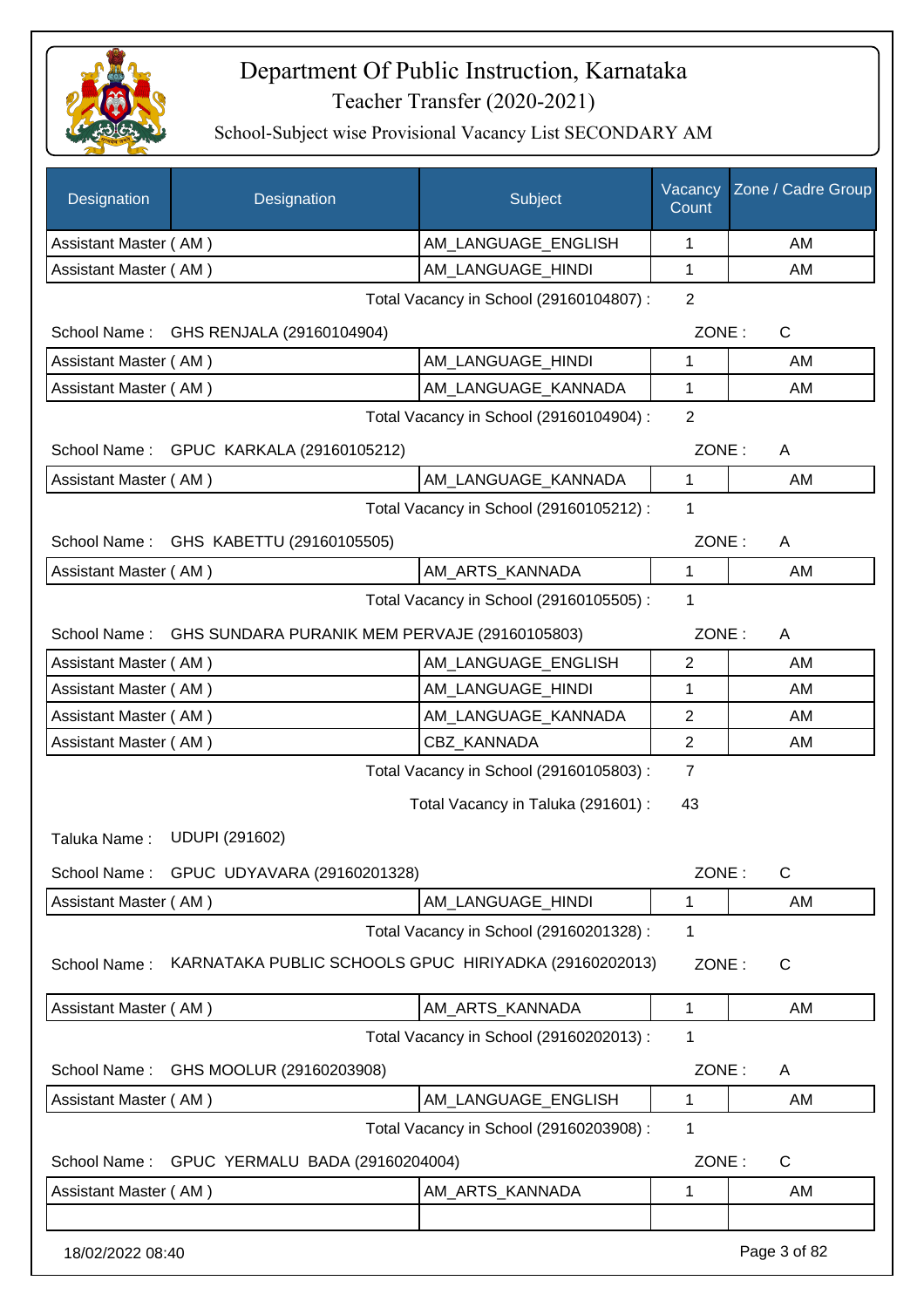

| Designation                             | Designation                                           | Subject                                 | Vacancy<br>Count | Zone / Cadre Group |
|-----------------------------------------|-------------------------------------------------------|-----------------------------------------|------------------|--------------------|
| Assistant Master (AM)                   |                                                       | AM_LANGUAGE_ENGLISH                     | 1                | AM                 |
| Assistant Master (AM)                   |                                                       | CBZ_KANNADA                             | 1                | AM                 |
| Total Vacancy in School (29160204004) : |                                                       |                                         |                  |                    |
|                                         | School Name: GHS BELAPU (29160204103)                 |                                         | ZONE:            | B                  |
| Assistant Master (AM)                   |                                                       | AM_LANGUAGE_ENGLISH                     | 1                | AM                 |
|                                         |                                                       | Total Vacancy in School (29160204103) : | 1                |                    |
| School Name:                            | KARNATAKA PUBLIC SCHOOLS GPUC PADUBIDRI (29160204810) |                                         | ZONE:            | $\mathsf{C}$       |
| Assistant Master (AM)                   |                                                       | AM_LANGUAGE_KANNADA                     | $\mathbf{1}$     | AM                 |
|                                         |                                                       | Total Vacancy in School (29160204810) : | 1                |                    |
|                                         | School Name: GPUC HEJAMADI (29160204906)              |                                         | ZONE:            | C                  |
| Assistant Master (AM)                   |                                                       | AM ARTS KANNADA                         | 1                | AM                 |
| Assistant Master (AM)                   |                                                       | AM LANGUAGE KANNADA                     | $\mathbf 1$      | AM                 |
|                                         |                                                       | Total Vacancy in School (29160204906) : | $\overline{2}$   |                    |
|                                         | School Name: GPUC PALIMAR (29160205002)               |                                         | ZONE:            | $\mathsf{C}$       |
| Assistant Master (AM)                   |                                                       | AM_ARTS_KANNADA                         | 1                | AM                 |
| Assistant Master (AM)                   |                                                       | AM_LANGUAGE_ENGLISH                     | 1                | AM                 |
| Assistant Master (AM)                   |                                                       | AM_LANGUAGE_HINDI                       | 1                | AM                 |
|                                         |                                                       | Total Vacancy in School (29160205002) : | 3                |                    |
|                                         | School Name: GHS MALPE (29160210767)                  |                                         | ZONE:            | Α                  |
| Assistant Master (AM)                   |                                                       | AM_LANGUAGE_HINDI                       | 1                | AM                 |
|                                         |                                                       | Total Vacancy in School (29160210767) : | 1                |                    |
| School Name:                            | GOVT PRE-UNIVERSITY COLLEGE MALPE (29160210901)       |                                         | ZONE:            | A                  |
| Assistant Master (AM)                   |                                                       | AM_LANGUAGE_HINDI                       | 1                | AM                 |
|                                         |                                                       | Total Vacancy in School (29160210901) : | 1                |                    |
| School Name:                            | GHS VOLAKADU (29160212202)                            |                                         | ZONE:            | A                  |
| Assistant Master (AM)                   |                                                       | AM_ARTS_KANNADA                         | $\mathbf{2}$     | AM                 |
| Assistant Master (AM)                   |                                                       | AM_LANGUAGE_KANNADA                     | $\overline{c}$   | AM                 |
|                                         |                                                       | Total Vacancy in School (29160212202) : | 4                |                    |
| School Name:                            | GPUC UDUPI (29160212702)                              |                                         | ZONE:            | Α                  |
| Assistant Master (AM)                   |                                                       | AM_ARTS_KANNADA                         | 1                | AM                 |
|                                         |                                                       | Total Vacancy in School (29160212702) : | 1                |                    |
|                                         |                                                       | Total Vacancy in Taluka (291602):       | 20               |                    |
|                                         |                                                       |                                         |                  |                    |
|                                         |                                                       |                                         |                  |                    |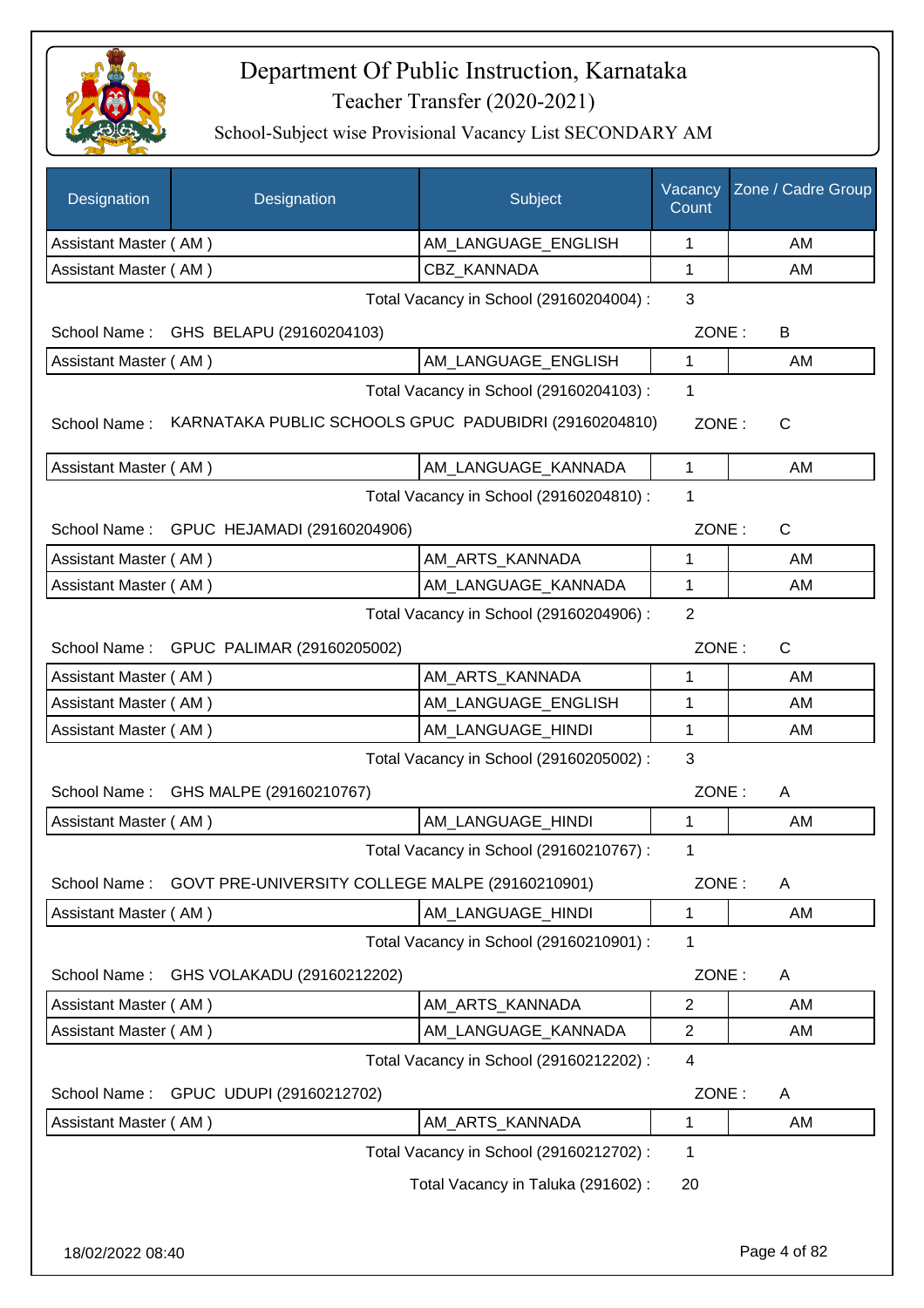

| Designation           | Designation                                                                                | Subject                                 | Vacancy<br>Count | Zone / Cadre Group |
|-----------------------|--------------------------------------------------------------------------------------------|-----------------------------------------|------------------|--------------------|
| Taluka Name:          | <b>KUNDAPURA (291603)</b>                                                                  |                                         |                  |                    |
| School Name:          | GPUC HS SECTION SHANKARANARAYANA (29160305708)                                             |                                         | ZONE:            | C                  |
| Assistant Master (AM) |                                                                                            | AM LANGUAGE ENGLISH                     | 1                | AM                 |
| Assistant Master (AM) |                                                                                            | AM_LANGUAGE_KANNADA                     | 1                | AM                 |
| Assistant Master (AM) |                                                                                            | <b>CBZ KANNADA</b>                      | 1                | AM                 |
|                       |                                                                                            | Total Vacancy in School (29160305708) : | 3                |                    |
| School Name:          | GPUC HOSANGADI (29160306208)                                                               |                                         | ZONE:            | C                  |
| Assistant Master (AM) |                                                                                            | AM_LANGUAGE_HINDI                       | 1                | AM                 |
|                       |                                                                                            | Total Vacancy in School (29160306208) : | 1                |                    |
| School Name:          | KARNATAKA PUBLIC SCHOOLS GPUC KOTESHWARA<br>(29160306804)                                  |                                         | ZONE:            | В                  |
| Assistant Master (AM) |                                                                                            | AM ARTS KANNADA                         | 1                | AM                 |
|                       |                                                                                            | Total Vacancy in School (29160306804) : | 1                |                    |
| School Name:          | SEETHA LAKSHMI AND B M RAMAKRISHNA HATHWAR<br>GOVERNMENT HIGH SCHOOL BEEJADI (29160306903) |                                         | ZONE:            | $\mathsf{C}$       |
| Assistant Master (AM) |                                                                                            | AM_ARTS_KANNADA                         | 1                | AM                 |
|                       |                                                                                            | Total Vacancy in School (29160306903) : | 1                |                    |
| School Name:          | GHS BELOOR (29160307405)                                                                   |                                         | ZONE:            | C                  |
| Assistant Master (AM) |                                                                                            | AM LANGUAGE HINDI                       | 1                | AM                 |
|                       |                                                                                            | Total Vacancy in School (29160307405) : | 1                |                    |
| School Name:          | GPUC HALADI (29160309203)                                                                  |                                         | ZONE:            | $\mathsf{C}$       |
| Assistant Master (AM) |                                                                                            | AM_ARTS_KANNADA                         | 1                | AM                 |
|                       |                                                                                            | Total Vacancy in School (29160309203) : | 1                |                    |
| School Name:          | CNSMGHS ALBADY-ARDI (29160309507)                                                          |                                         | ZONE:            | C                  |
| Assistant Master (AM) |                                                                                            | AM_ARTS_KANNADA                         | 1                | AM                 |
|                       |                                                                                            | Total Vacancy in School (29160309507) : | 1                |                    |
| School Name:          | GHS AMASEBAILU (29160309807)                                                               |                                         | ZONE:            | C                  |
| Assistant Master (AM) |                                                                                            | AM_ARTS_KANNADA                         | 1                | AM                 |
| Assistant Master (AM) |                                                                                            | AM_LANGUAGE_ENGLISH                     | 1                | AM                 |
|                       |                                                                                            | Total Vacancy in School (29160309807) : | $\overline{2}$   |                    |
| School Name:          | GPUC KUNDAPURA (29160311003)                                                               |                                         | ZONE:            | A                  |
| Assistant Master (AM) |                                                                                            | AM_LANGUAGE_HINDI                       | 1                | AM                 |
|                       |                                                                                            | Total Vacancy in School (29160311003) : | 1                |                    |
| School Name:          | GHS SIDDAPURA (29160311210)                                                                |                                         | ZONE:            | C                  |
| 18/02/2022 08:40      |                                                                                            |                                         |                  | Page 5 of 82       |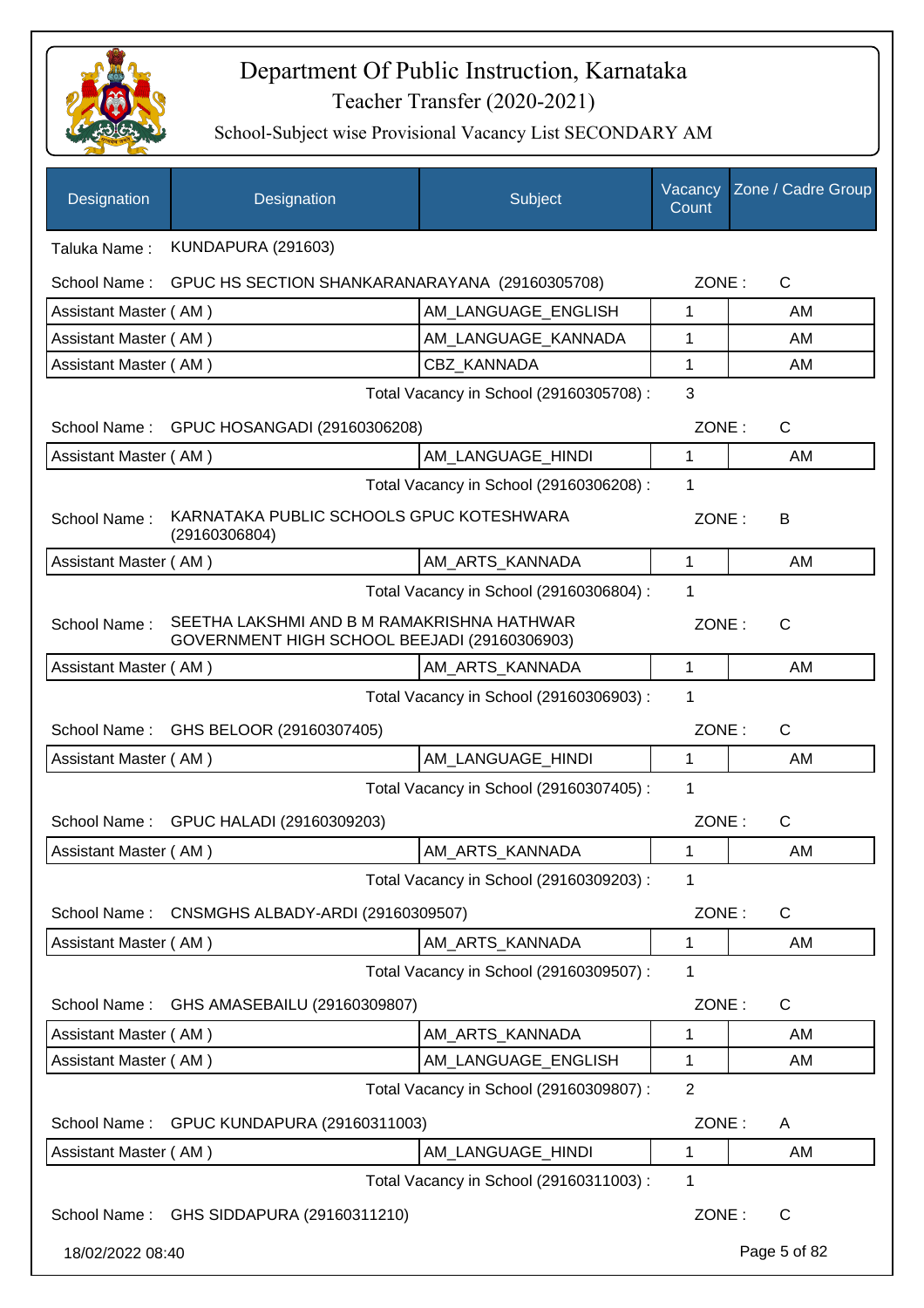

| Designation           | Designation                                                                      | Subject                                 | Vacancy<br>Count | Zone / Cadre Group |
|-----------------------|----------------------------------------------------------------------------------|-----------------------------------------|------------------|--------------------|
| Assistant Master (AM) |                                                                                  | AM_ARTS_KANNADA                         | 3                | AM                 |
| Assistant Master (AM) |                                                                                  | AM_LANGUAGE_ENGLISH                     | 1                | AM                 |
| Assistant Master (AM) |                                                                                  | AM LANGUAGE HINDI                       | $\mathbf{2}$     | AM                 |
|                       |                                                                                  | Total Vacancy in School (29160311210) : | 6                |                    |
|                       |                                                                                  | Total Vacancy in Taluka (291603):       | 18               |                    |
| Taluka Name:          | <b>BYNDOOR (291604)</b>                                                          |                                         |                  |                    |
| School Name:          | GOVERNMENT UPGRADED HIGH SCHOOL CHITTUR 576233 -<br>CHITTUR (rmsa) (29160400504) |                                         | ZONE:            | $\mathsf{C}$       |
| Assistant Master (AM) |                                                                                  | AM LANGUAGE KANNADA                     | $\mathbf{1}$     | AM                 |
|                       |                                                                                  | Total Vacancy in School (29160400504) : | 1                |                    |
| School Name:          | M BHASKARA PAI GHS GUJJADI (29160400904)                                         |                                         | ZONE:            | C                  |
| Assistant Master (AM) |                                                                                  | AM_ARTS_KANNADA                         | 1                | AM                 |
|                       |                                                                                  | Total Vacancy in School (29160400904) : | $\mathbf{1}$     |                    |
| School Name:          | SHRI K.S.S.G.H.S HAKLADY (29160401003)                                           |                                         | ZONE:            | C                  |
| Assistant Master (AM) |                                                                                  | AM_ARTS_KANNADA                         | 1                | AM                 |
| Assistant Master (AM) |                                                                                  | AM_LANGUAGE_ENGLISH                     | 1                | AM                 |
| Assistant Master (AM) |                                                                                  | AM_LANGUAGE_HINDI                       | 1                | AM                 |
|                       |                                                                                  | Total Vacancy in School (29160401003) : | 3                |                    |
| School Name:          | GPUC KAMBADAKONE (29160402605)                                                   |                                         | ZONE:            | B                  |
| Assistant Master (AM) |                                                                                  | AM_LANGUAGE_HINDI                       | $\mathbf{1}$     | AM                 |
|                       |                                                                                  | Total Vacancy in School (29160402605) : | 1                |                    |
|                       | School Name: KARNATAKA PUBLIC SCHOOLS GPUC VANDSE (29160402906)                  |                                         | ZONE:            | C                  |
| Assistant Master (AM) |                                                                                  | AM_ARTS_KANNADA                         | 1                | AM                 |
|                       |                                                                                  | Total Vacancy in School (29160402906) : | 1                |                    |
| School Name:          | NETHAJI SUBHASHCHANDRA BOSE GHS MARAVANTHE<br>(29160403604)                      |                                         | ZONE:            | C                  |
| Assistant Master (AM) |                                                                                  | AM ARTS KANNADA                         | 1                | AM                 |
|                       |                                                                                  | Total Vacancy in School (29160403604) : | 1                |                    |
| School Name:          | GHS KIRIMANJESHWARA (29160404107)                                                |                                         | ZONE:            | $\mathsf{C}$       |
| Assistant Master (AM) |                                                                                  | AM_ARTS_KANNADA                         | $\overline{2}$   | AM                 |
|                       |                                                                                  | Total Vacancy in School (29160404107) : | $\overline{2}$   |                    |
| School Name:          | GPUC NAVUNDA (29160404108)                                                       |                                         | ZONE:            | C                  |
| Assistant Master (AM) |                                                                                  | AM_ARTS_KANNADA                         | $\mathbf 1$      | AM                 |
| Assistant Master (AM) |                                                                                  | AM_LANGUAGE_HINDI                       | $\overline{2}$   | AM                 |
| 18/02/2022 08:40      |                                                                                  |                                         |                  | Page 6 of 82       |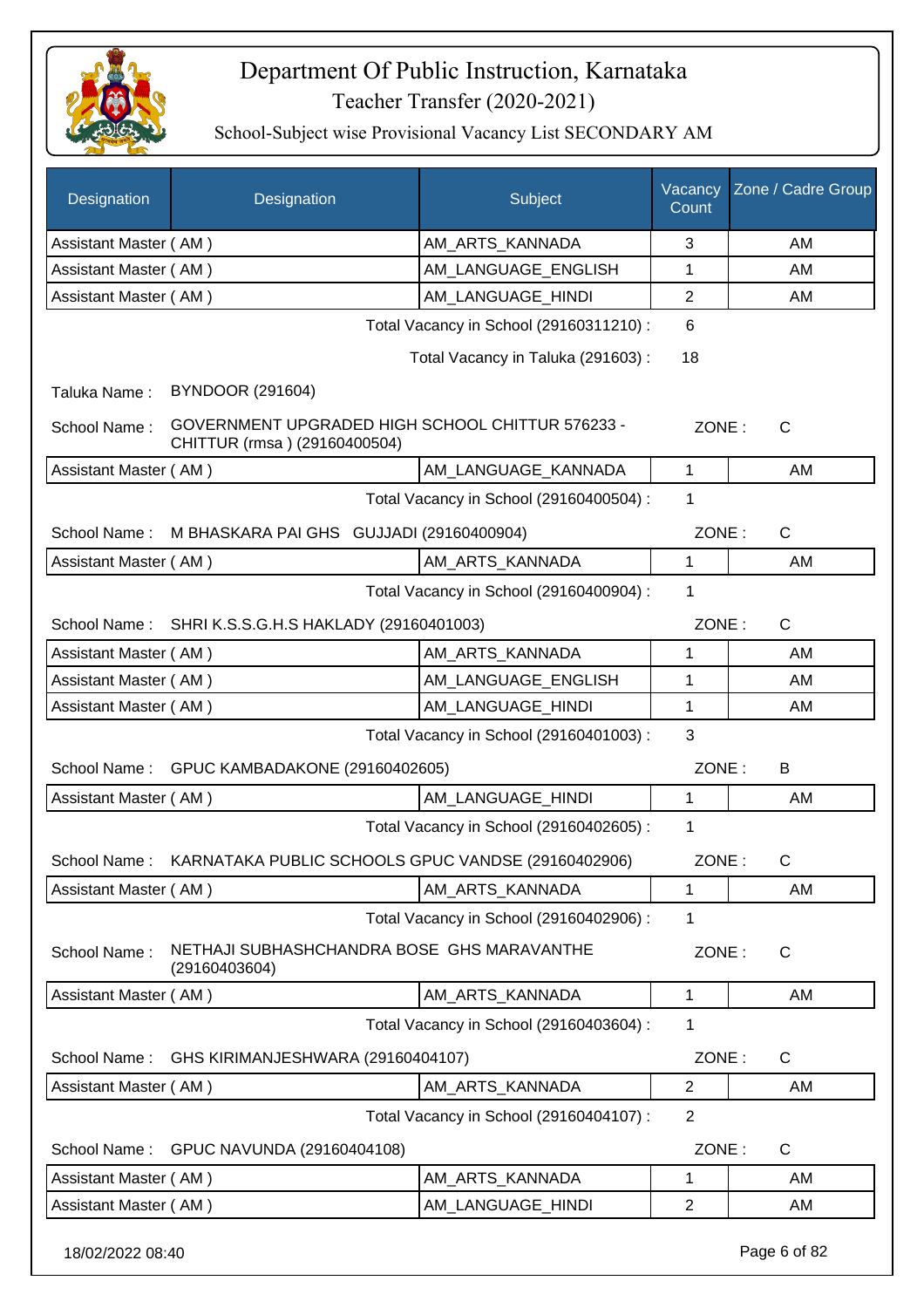

| Designation           | Designation                                          | Subject                                 | Vacancy<br>Count | Zone / Cadre Group |
|-----------------------|------------------------------------------------------|-----------------------------------------|------------------|--------------------|
|                       |                                                      | Total Vacancy in School (29160404108) : | 3                |                    |
|                       | School Name: GPUC SHIROORU (29160404313)             |                                         | ZONE:            | B                  |
| Assistant Master (AM) |                                                      | AM LANGUAGE_ENGLISH                     | $\mathbf{1}$     | AM                 |
|                       |                                                      | Total Vacancy in School (29160404313) : | 1                |                    |
| School Name:          | GPUC UPPUNDA (29160404807)                           |                                         | ZONE:            | $\mathsf{C}$       |
| Assistant Master (AM) |                                                      | AM_ARTS_KANNADA                         | 1                | AM                 |
|                       |                                                      | Total Vacancy in School (29160404807) : | 1                |                    |
| School Name:          | GPUC BYNDOOR (29160405012)                           |                                         | ZONE:            | A                  |
| Assistant Master (AM) |                                                      | AM_ARTS_KANNADA                         | $\mathbf{1}$     | AM                 |
|                       |                                                      | Total Vacancy in School (29160405012) : | 1                |                    |
| School Name:          | GHS ALOOR (29160405507)                              |                                         | ZONE:            | $\mathsf{C}$       |
| Assistant Master (AM) |                                                      | AM_LANGUAGE_ENGLISH                     | 1                | AM                 |
| Assistant Master (AM) |                                                      | <b>CBZ KANNADA</b>                      | 1                | AM                 |
|                       |                                                      | Total Vacancy in School (29160405507) : | 2                |                    |
|                       |                                                      | Total Vacancy in Taluka (291604) :      | 18               |                    |
| Taluka Name:          | BRAHAMAVARA (291605)                                 |                                         |                  |                    |
| School Name:          | GHS AVARSE (29160500202)                             |                                         | ZONE:            | $\mathsf{C}$       |
| Assistant Master (AM) |                                                      | AM_LANGUAGE_HINDI                       | 1                | AM                 |
|                       |                                                      | Total Vacancy in School (29160500202) : | 1                |                    |
| School Name:          | GPUC GOLIANGADI (29160500303)                        |                                         | ZONE:            | C                  |
| Assistant Master (AM) |                                                      | AM_ARTS_KANNADA                         | 1                | AM                 |
| Assistant Master (AM) |                                                      | AM_LANGUAGE_ENGLISH                     | 1                | AM                 |
|                       |                                                      | Total Vacancy in School (29160500303) : | $\overline{2}$   |                    |
| School Name:          | GPUC KEMMANNU (29160502711)                          |                                         | ZONE:            | $\mathsf{C}$       |
| Assistant Master (AM) |                                                      | AM_LANGUAGE_HINDI                       | 1                | AM                 |
|                       |                                                      | Total Vacancy in School (29160502711) : | 1                |                    |
| School Name:          | GHS NALKOOR (29160504203)                            |                                         | ZONE:            | $\mathsf{C}$       |
| Assistant Master (AM) |                                                      | AM_LANGUAGE_HINDI                       | 1                | AM                 |
|                       |                                                      | Total Vacancy in School (29160504203) : | 1                |                    |
| School Name:          | GOVT PRE UNIVERSITY COLLEGE BRAHMAVARA (29160505405) |                                         | ZONE:            | A                  |
| Assistant Master (AM) |                                                      | AM_LANGUAGE_SANSKRIT                    | 1                | AM                 |
|                       |                                                      | Total Vacancy in School (29160505405) : | 1                |                    |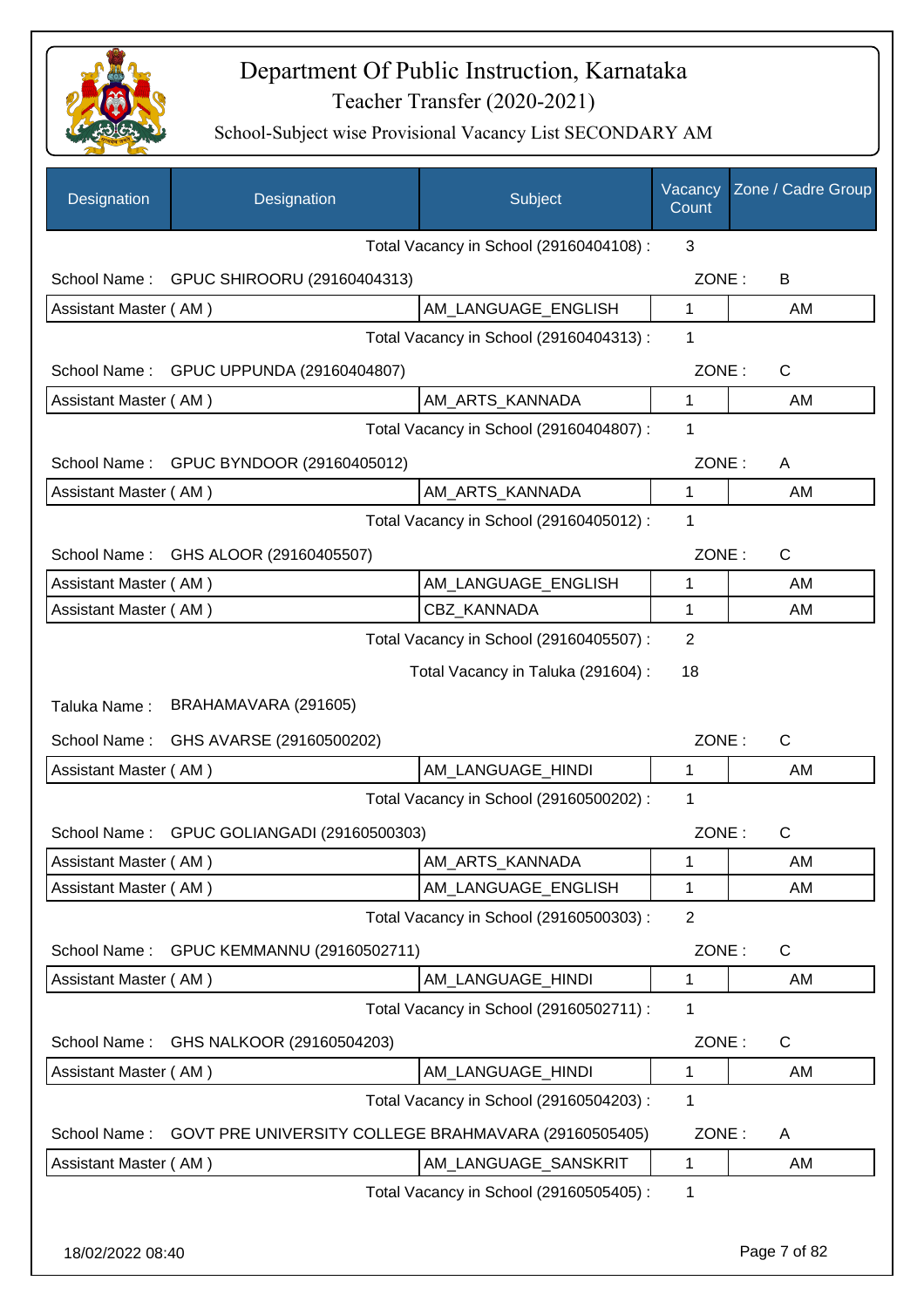

| Designation           | Designation                                          | Subject                                 | Vacancy<br>Count | Zone / Cadre Group |
|-----------------------|------------------------------------------------------|-----------------------------------------|------------------|--------------------|
| School Name:          | KARNATAKA PUBLIC SCHOOLS GPUC KOKKARNE (29160505806) |                                         | ZONE:            | C                  |
| Assistant Master (AM) |                                                      | AM_ARTS_KANNADA                         | 1                | AM                 |
|                       |                                                      | Total Vacancy in School (29160505806) : | 1                |                    |
|                       |                                                      | Total Vacancy in Taluka (291605):       | $\overline{7}$   |                    |
| District Name:        | CHIKKAMANGALURU (2917)                               |                                         |                  |                    |
| Taluka Name:          | <b>SRINGERI (291701)</b>                             |                                         |                  |                    |
| School Name:          | KARNATAKA PUBLIC SCHOOLS GJC BEGAR (29170100203)     |                                         | ZONE:            | $\mathsf{C}$       |
| Assistant Master (AM) |                                                      | AM_ARTS_KANNADA                         | 1                | AM                 |
|                       |                                                      | Total Vacancy in School (29170100203) : | 1                |                    |
|                       | School Name: G.J.C NEMMAR (29170101507)              |                                         | ZONE:            | $\mathsf{C}$       |
| Assistant Master (AM) |                                                      | AM ARTS KANNADA                         | $\overline{2}$   | AM                 |
| Assistant Master (AM) |                                                      | AM_LANGUAGE_HINDI                       | 1                | AM                 |
|                       |                                                      | Total Vacancy in School (29170101507) : | 3                |                    |
| School Name:          | GHS HOLEKOPPA (29170102803)                          |                                         | ZONE:            | $\mathsf{C}$       |
| Assistant Master (AM) |                                                      | AM_ARTS_KANNADA                         | 1                | AM                 |
|                       |                                                      | Total Vacancy in School (29170102803) : | 1                |                    |
| School Name:          | GHS THOREHADLU (29170103104)                         |                                         | ZONE:            | $\mathsf{C}$       |
| Assistant Master (AM) |                                                      | AM ARTS KANNADA                         | $\overline{2}$   | AM                 |
| Assistant Master (AM) |                                                      | AM_LANGUAGE_KANNADA                     | 1                | AM                 |
|                       |                                                      | Total Vacancy in School (29170103104) : | 3                |                    |
| School Name:          | GHS VYKUNTAPURA (29170104405)                        |                                         | ZONE:            | В                  |
| Assistant Master (AM) |                                                      | AM_ARTS_KANNADA                         | 1                | AM                 |
|                       |                                                      | Total Vacancy in School (29170104405) : | 1                |                    |
|                       |                                                      | Total Vacancy in Taluka (291701) :      | 9                |                    |
| Taluka Name:          | KOPPA (291702)                                       |                                         |                  |                    |
| School Name:          | GPUC KAMMARDI (29170200105)                          |                                         | ZONE:            | C                  |
| Assistant Master (AM) |                                                      | AM_LANGUAGE_ENGLISH                     | 1                | AM                 |
| Assistant Master (AM) |                                                      | AM_LANGUAGE_HINDI                       | 1                | AM                 |
| Assistant Master (AM) |                                                      | CBZ_KANNADA                             | 1                | AM                 |
|                       |                                                      | Total Vacancy in School (29170200105) : | 3                |                    |
| School Name:          | GHS NILUVAGILU (29170200905)                         |                                         | ZONE:            | C                  |
| Assistant Master (AM) |                                                      | AM_ARTS_KANNADA                         | 1                | AM                 |
| 18/02/2022 08:40      |                                                      |                                         |                  | Page 8 of 82       |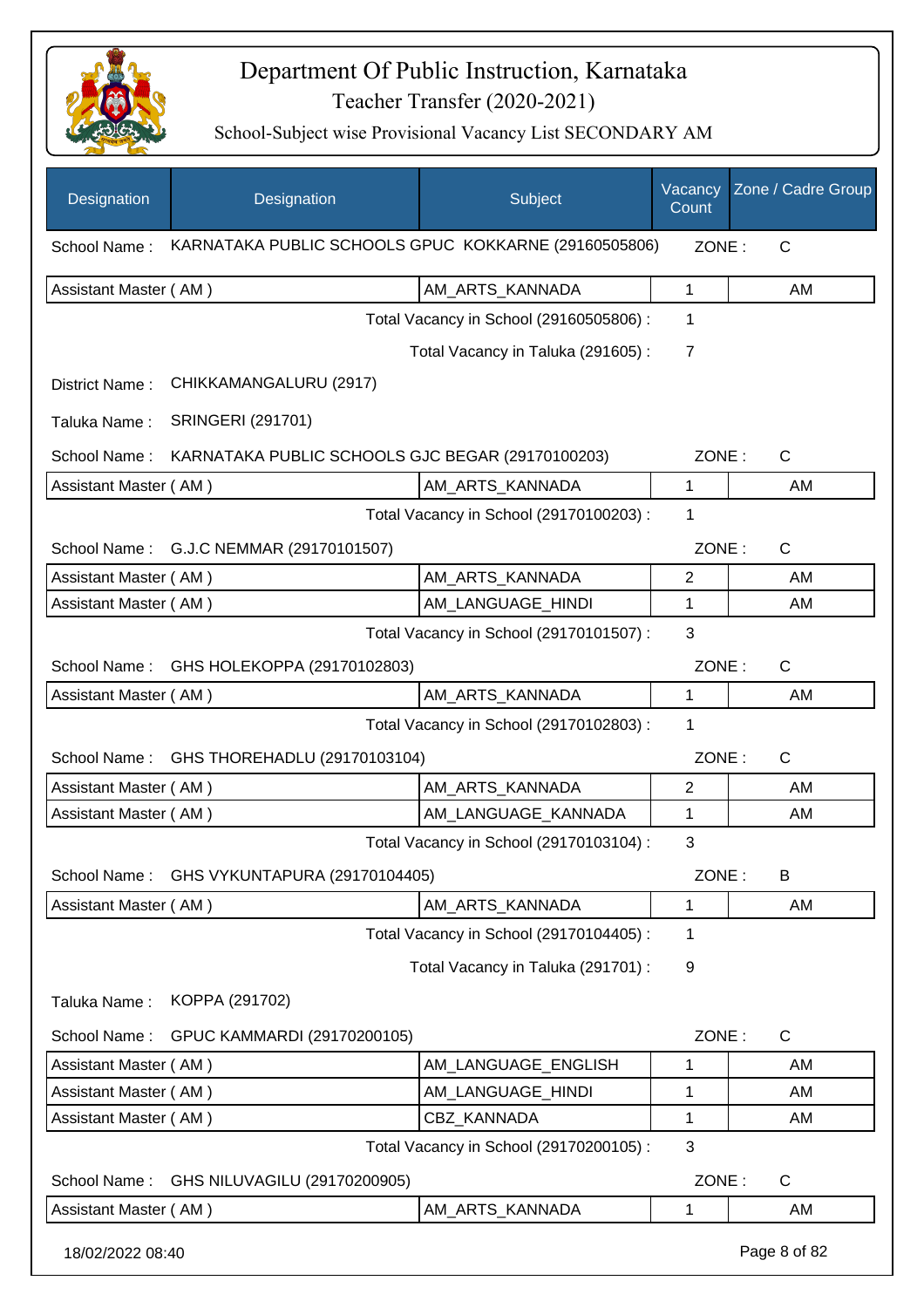

| Designation           | Designation                                      | Subject                                 | Vacancy<br>Count | Zone / Cadre Group    |
|-----------------------|--------------------------------------------------|-----------------------------------------|------------------|-----------------------|
| Assistant Master (AM) |                                                  | AM LANGUAGE ENGLISH                     | 1                | AM                    |
| Assistant Master (AM) |                                                  | AM_LANGUAGE_KANNADA                     | 1                | AM                    |
|                       |                                                  | Total Vacancy in School (29170200905) : | 3                |                       |
|                       | School Name: GHS BOMLAPURA (29170202604)         |                                         | ZONE:            | $\mathsf{C}$          |
| Assistant Master (AM) |                                                  | <b>CBZ KANNADA</b>                      | 1                | AM                    |
|                       | Total Vacancy in School (29170202604) :          |                                         |                  |                       |
|                       | School Name: GHS SIDDARAMATTA (29170202902)      |                                         | ZONE:            | $\mathsf{C}$          |
| Assistant Master (AM) |                                                  | AM_LANGUAGE_HINDI                       | 1                | AM                    |
|                       |                                                  | Total Vacancy in School (29170202902) : | 1                |                       |
|                       | School Name: GHS LOKANATHAPURA (29170205603)     |                                         |                  | ZONE:<br>$\mathsf{C}$ |
| Assistant Master (AM) |                                                  | AM_LANGUAGE_HINDI                       | 1                | AM                    |
|                       |                                                  | Total Vacancy in School (29170205603) : | 1                |                       |
|                       | School Name: GHS AGALAGANDI (29170205904)        |                                         | ZONE:            | $\mathsf{C}$          |
| Assistant Master (AM) |                                                  | AM_LANGUAGE_HINDI                       | 1                | AM                    |
| Assistant Master (AM) |                                                  | AM_LANGUAGE_KANNADA                     | 1                | AM                    |
| Assistant Master (AM) |                                                  | <b>CBZ KANNADA</b>                      | 1                | AM                    |
|                       |                                                  | Total Vacancy in School (29170205904) : | 3                |                       |
|                       | School Name: GHS SHANTIGRAMA (29170206905)       |                                         | ZONE:            | $\mathsf{C}$          |
| Assistant Master (AM) |                                                  | AM_ARTS_KANNADA                         | 1                | AM                    |
| Assistant Master (AM) |                                                  | AM_LANGUAGE_ENGLISH                     | 1                | AM                    |
| Assistant Master (AM) |                                                  | AM_LANGUAGE_HINDI                       | 1                | AM                    |
| Assistant Master (AM) |                                                  | AM_LANGUAGE_KANNADA                     | 1                | AM                    |
|                       |                                                  | Total Vacancy in School (29170206905) : | 4                |                       |
| School Name:          | GHS HERUR (29170207506)                          |                                         | ZONE:            | C                     |
| Assistant Master (AM) |                                                  | AM ARTS KANNADA                         | 1                | AM                    |
| Assistant Master (AM) |                                                  | AM_LANGUAGE_ENGLISH                     | 1                | AM                    |
| Assistant Master (AM) |                                                  | CBZ_KANNADA                             | $\mathbf{1}$     | AM                    |
|                       |                                                  | Total Vacancy in School (29170207506) : | 3                |                       |
| School Name:          | KARNATAKA PUBLIC SCHOOLS GJC KOPPA (29170208601) |                                         | ZONE:            | A                     |
| Assistant Master (AM) |                                                  | AM_ARTS_KANNADA                         | 1                | AM                    |
| Assistant Master (AM) |                                                  | AM_LANGUAGE_ENGLISH                     | 1                | AM                    |
| Assistant Master (AM) |                                                  | AM_LANGUAGE_KANNADA                     | 1                | AM                    |
|                       |                                                  | Total Vacancy in School (29170208601) : | 3                |                       |
|                       |                                                  | Total Vacancy in Taluka (291702) :      | 22               |                       |
| 18/02/2022 08:40      |                                                  |                                         |                  | Page 9 of 82          |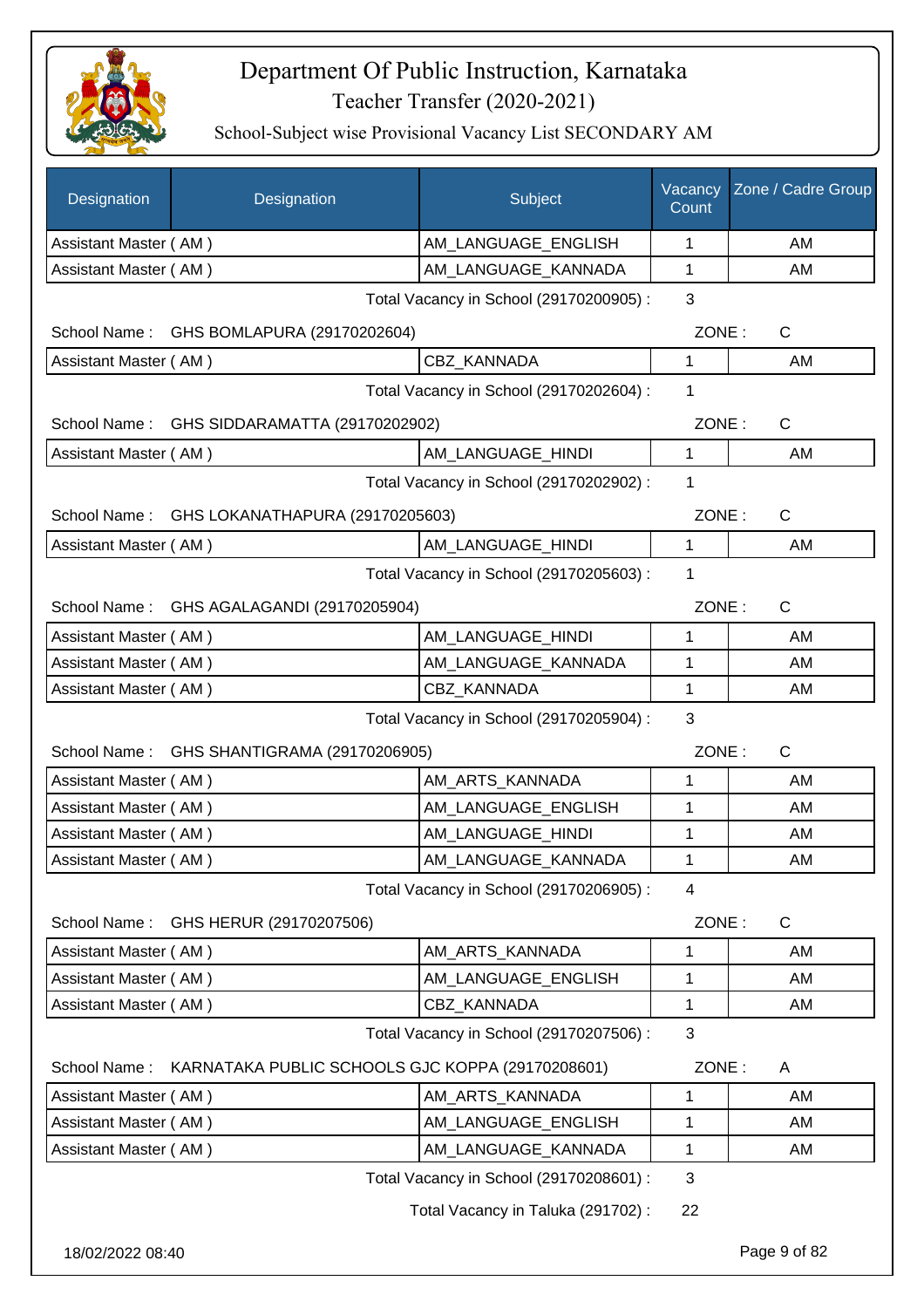

| Designation           | Designation                                        | Subject                                 | Vacancy<br>Count | Zone / Cadre Group |
|-----------------------|----------------------------------------------------|-----------------------------------------|------------------|--------------------|
| Taluka Name:          | NARASIMHARAJAPURA (291703)                         |                                         |                  |                    |
|                       | School Name: GHS, BELLUR (29170303402)             |                                         | ZONE:            | $\mathsf{C}$       |
| Assistant Master (AM) |                                                    | AM_LANGUAGE_ENGLISH                     | $\mathbf{1}$     | AM                 |
| Assistant Master (AM) |                                                    | AM_LANGUAGE_KANNADA                     | $\mathbf{1}$     | AM                 |
|                       |                                                    | Total Vacancy in School (29170303402) : | 2                |                    |
|                       | School Name: GHS, KATTINAMANE (29170304603)        |                                         | ZONE:            | $\mathsf{C}$       |
| Assistant Master (AM) |                                                    | CBZ KANNADA                             | $\mathbf 1$      | AM                 |
|                       |                                                    | Total Vacancy in School (29170304603) : | 1                |                    |
|                       | School Name: GHS, GADIGESHWARA (29170304904)       |                                         | ZONE:            | $\mathsf{C}$       |
| Assistant Master (AM) |                                                    | AM LANGUAGE ENGLISH                     | $\mathbf{1}$     | AM                 |
|                       |                                                    | Total Vacancy in School (29170304904) : | 1                |                    |
|                       | School Name: GHS, KARKESHWARA (29170305006)        |                                         | ZONE:            | $\mathsf{C}$       |
| Assistant Master (AM) |                                                    | CBZ_KANNADA                             | 1                | AM                 |
|                       |                                                    | Total Vacancy in School (29170305006) : | $\mathbf 1$      |                    |
|                       | School Name: GHS, BALEHONNUR (29170305415)         |                                         | ZONE:            | $\mathsf{C}$       |
| Assistant Master (AM) |                                                    | AM_ARTS_KANNADA                         | 1                | AM                 |
| Assistant Master (AM) |                                                    | AM_LANGUAGE_ENGLISH                     | $\overline{2}$   | AM                 |
| Assistant Master (AM) |                                                    | AM_LANGUAGE_HINDI                       | 1                | AM                 |
| Assistant Master (AM) |                                                    | AM_LANGUAGE_KANNADA                     | 1                | AM                 |
| Assistant Master (AM) |                                                    | <b>CBZ KANNADA</b>                      | 1                | AM                 |
|                       |                                                    | Total Vacancy in School (29170305415) : | 6                |                    |
|                       | School Name: GHS, MAGUNDI (29170305803)            |                                         | ZONE:            | C                  |
| Assistant Master (AM) |                                                    | AM ARTS KANNADA                         | 1                | AM                 |
| Assistant Master (AM) |                                                    | AM LANGUAGE HINDI                       | 1                | AM                 |
| Assistant Master (AM) |                                                    | AM_LANGUAGE_KANNADA                     | 1                | AM                 |
|                       |                                                    | Total Vacancy in School (29170305803):  | 3                |                    |
| School Name:          | KARNATAKA PUBLIC SCHOOLS GJC, NRPURA (29170350301) |                                         | ZONE:            | A                  |
| Assistant Master (AM) |                                                    | AM_ARTS_KANNADA                         | 1                | AM                 |
| Assistant Master (AM) |                                                    | CBZ_KANNADA                             | 1                | AM                 |
|                       |                                                    | Total Vacancy in School (29170350301) : | $\overline{2}$   |                    |
|                       |                                                    | Total Vacancy in Taluka (291703):       | 16               |                    |
| Taluka Name:          | <b>TARIKERE (291704)</b>                           |                                         |                  |                    |
| School Name:          | GHS HADIKERE (29170406904)                         |                                         | ZONE:            | $\mathsf{C}$       |
| 18/02/2022 08:40      |                                                    |                                         |                  | Page 10 of 82      |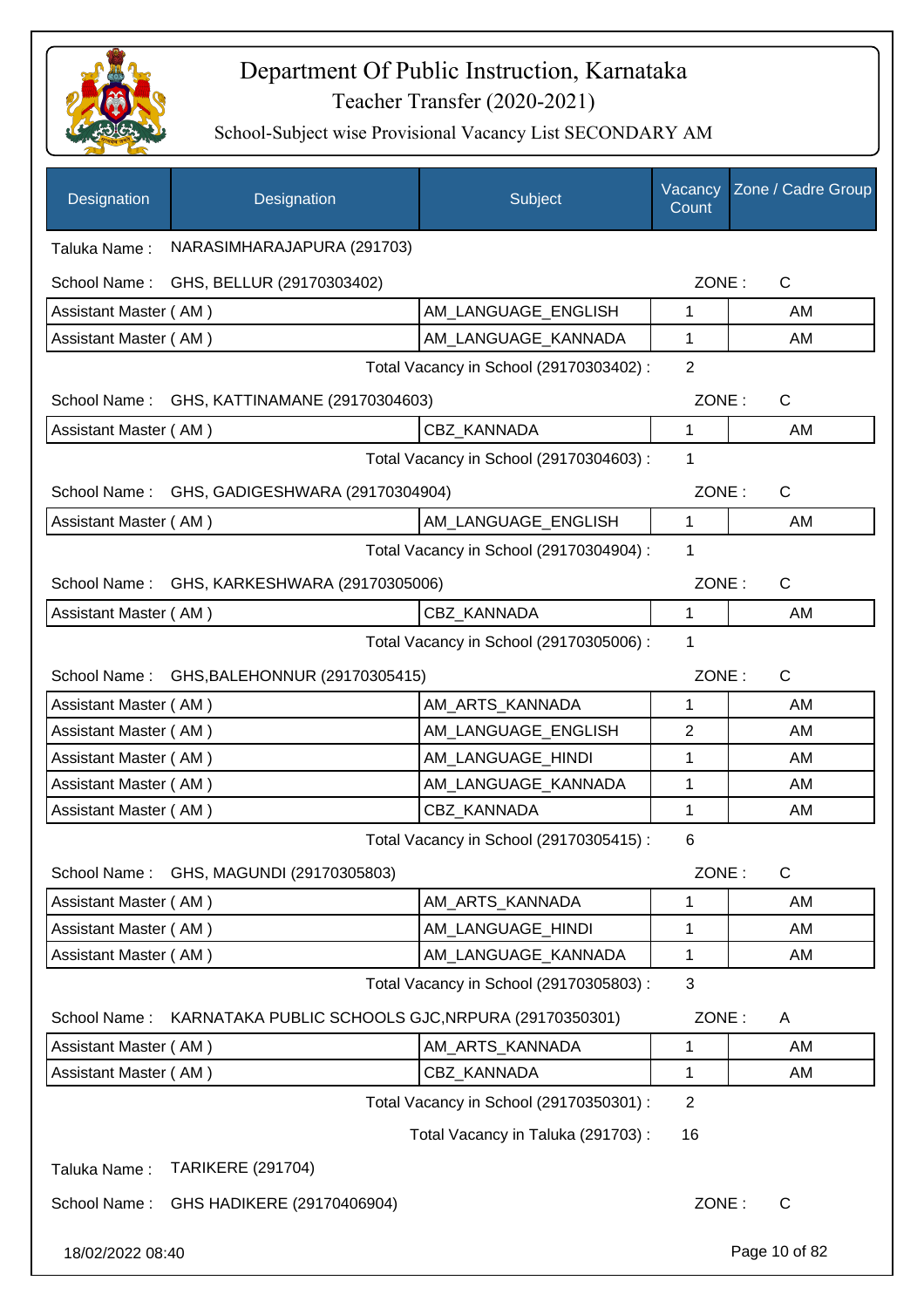

| Designation           | Designation                                 | Subject                                 | Vacancy<br>Count | Zone / Cadre Group |
|-----------------------|---------------------------------------------|-----------------------------------------|------------------|--------------------|
| Assistant Master (AM) |                                             | CBZ_KANNADA                             | $\mathbf 1$      | AM                 |
|                       |                                             | Total Vacancy in School (29170406904) : | 1                |                    |
|                       | School Name: GHS KUNTINAMADU (29170407902)  |                                         | ZONE:            | $\mathsf{C}$       |
| Assistant Master (AM) |                                             | AM ARTS KANNADA                         | 1                | AM                 |
|                       |                                             | Total Vacancy in School (29170407902) : | 1                |                    |
|                       | School Name: GHS SOKKE (29170419903)        |                                         | ZONE:            | B                  |
| Assistant Master (AM) |                                             | AM_ARTS_KANNADA                         | 1                | AM                 |
| Assistant Master (AM) |                                             | AM_LANGUAGE_KANNADA                     | 1                | AM                 |
|                       |                                             | Total Vacancy in School (29170419903) : | $\overline{2}$   |                    |
|                       | School Name: GGJC TARIKERE (29170425810)    |                                         | ZONE:            | A                  |
| Assistant Master (AM) |                                             | AM_ARTS_KANNADA                         | 1                | AM                 |
| Assistant Master (AM) |                                             | AM_LANGUAGE_KANNADA                     | 1                | AM                 |
|                       |                                             | Total Vacancy in School (29170425810) : | $\overline{2}$   |                    |
|                       |                                             | Total Vacancy in Taluka (291704) :      | 6                |                    |
| Taluka Name:          | KADUR (291705)                              |                                         |                  |                    |
|                       | School Name: GHS G YARADAKERE (29170509202) |                                         | ZONE:            | $\mathsf{C}$       |
| Assistant Master (AM) |                                             | AM_ARTS_KANNADA                         | 1                | AM                 |
|                       |                                             | Total Vacancy in School (29170509202) : | 1                |                    |
|                       | School Name: GJC YAGATI (29170510705)       |                                         | ZONE:            | C                  |
| Assistant Master (AM) |                                             | AM_ARTS_KANNADA                         | 1                | AM                 |
|                       |                                             | Total Vacancy in School (29170510705) : | 1                |                    |
|                       | School Name: GHS KUPPALU (29170520109)      |                                         | ZONE:            | C                  |
| Assistant Master (AM) |                                             | AM ARTS KANNADA                         | 1                | AM                 |
|                       |                                             | Total Vacancy in School (29170520109) : | 1                |                    |
| School Name:          | GHS GARAGADAHALLI (29170521304)             |                                         | ZONE:            | $\mathsf{C}$       |
| Assistant Master (AM) |                                             | AM_ARTS_KANNADA                         | 1                | AM                 |
|                       |                                             | Total Vacancy in School (29170521304) : | 1                |                    |
| School Name:          | G.J.C. PANCHANAHALLI (29170523007)          |                                         | ZONE:            | C                  |
| Assistant Master (AM) |                                             | AM_ARTS_KANNADA                         | 1                | AM                 |
| Assistant Master (AM) |                                             | CBZ_KANNADA                             | 1                | AM                 |
|                       |                                             | Total Vacancy in School (29170523007) : | $\overline{2}$   |                    |
| School Name:          | GJC KADUR (29170532504)                     |                                         | ZONE:            | A                  |
| Assistant Master (AM) |                                             | AM_ARTS_KANNADA                         | $\overline{2}$   | AM                 |
| 18/02/2022 08:40      |                                             |                                         |                  | Page 11 of 82      |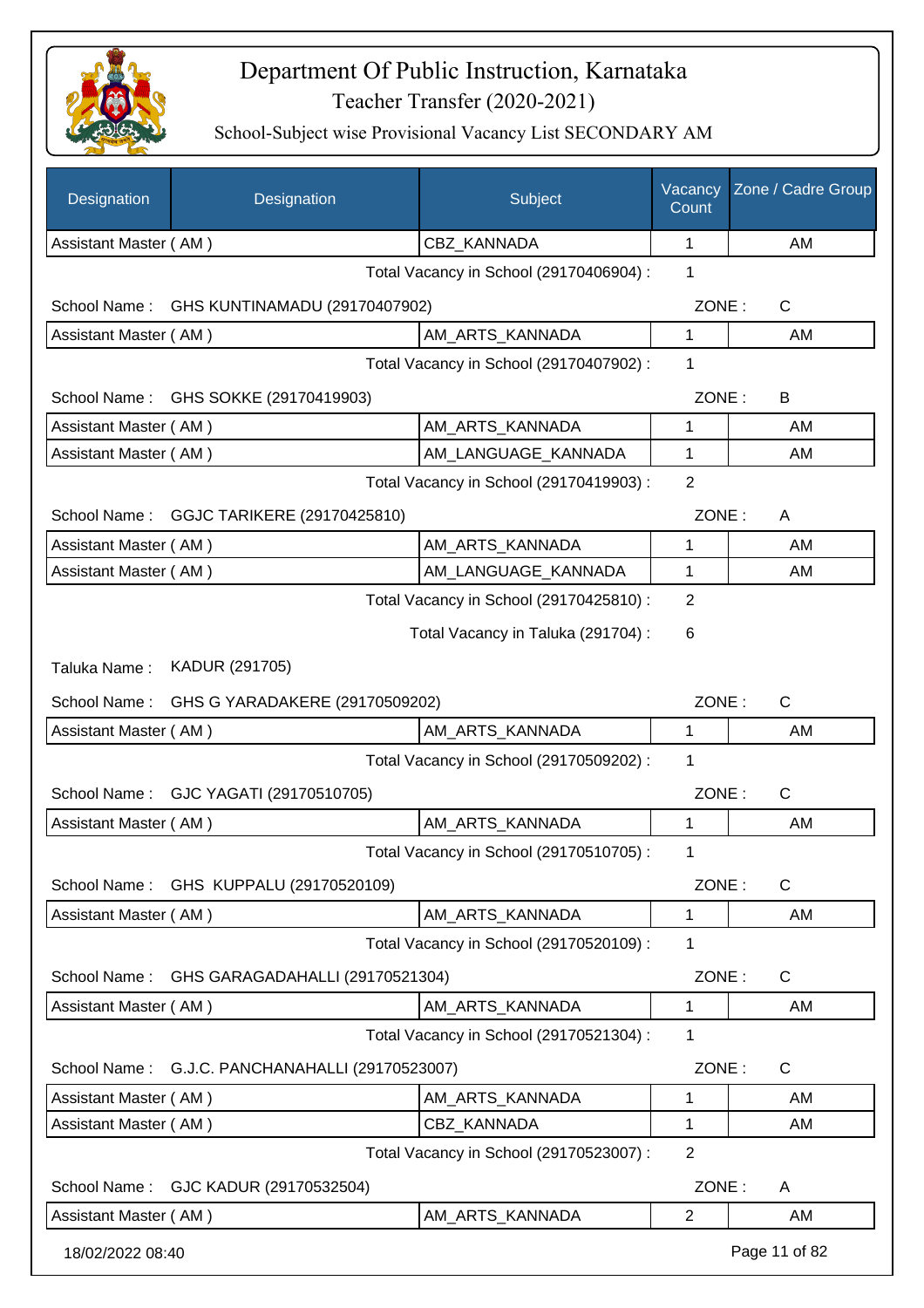

| Designation           | Designation                 | Subject                                 | Vacancy<br>Count | Zone / Cadre Group |
|-----------------------|-----------------------------|-----------------------------------------|------------------|--------------------|
| Assistant Master (AM) |                             | AM_LANGUAGE_ENGLISH                     | 1                | AM                 |
|                       |                             | Total Vacancy in School (29170532504) : | 3                |                    |
|                       |                             | Total Vacancy in Taluka (291705):       | 9                |                    |
| Taluka Name:          | CHIKMAGALUR (291706)        |                                         |                  |                    |
| School Name:          | GHS MALLANDUR (29170603909) |                                         | ZONE:            | $\mathsf C$        |
| Assistant Master (AM) |                             | AM_ARTS_KANNADA                         | 1                | AM                 |
|                       |                             | Total Vacancy in School (29170603909) : | 1                |                    |
| School Name:          | GHS BASAGAL (29170618602)   |                                         | ZONE:            | $\mathsf C$        |
| Assistant Master (AM) |                             | AM ARTS KANNADA                         | 1                | AM                 |
|                       |                             | Total Vacancy in School (29170618602) : | 1                |                    |
|                       |                             | Total Vacancy in Taluka (291706):       | $\overline{2}$   |                    |
| Taluka Name:          | <b>MOODIGERE (291707)</b>   |                                         |                  |                    |
| School Name:          | GHS SAMSE (29170700117)     |                                         | ZONE:            | $\mathsf{C}$       |
| Assistant Master (AM) |                             | AM_LANGUAGE_HINDI                       | 1                | AM                 |
| Assistant Master (AM) |                             | AM_LANGUAGE_KANNADA                     | 1                | AM                 |
|                       |                             | Total Vacancy in School (29170700117) : | $\overline{2}$   |                    |
| School Name:          | GHS, HORANADU (29170700305) |                                         | ZONE:            | $\mathsf{C}$       |
| Assistant Master (AM) |                             | AM ARTS KANNADA                         | 1                | AM                 |
| Assistant Master (AM) |                             | AM_LANGUAGE_ENGLISH                     | 1                | AM                 |
| Assistant Master (AM) |                             | AM_LANGUAGE_HINDI                       | 1                | AM                 |
| Assistant Master (AM) |                             | AM_LANGUAGE_KANNADA                     | 1                | AM                 |
|                       |                             | Total Vacancy in School (29170700305) : | 4                |                    |
| School Name:          | GHS, BALEHOLE (29170700720) |                                         | ZONE:            | $\mathsf{C}$       |
| Assistant Master (AM) |                             | AM_LANGUAGE_ENGLISH                     | 1                | AM                 |
| Assistant Master (AM) |                             | AM_LANGUAGE_HINDI                       | 1                | AM                 |
|                       |                             | Total Vacancy in School (29170700720) : | $\overline{2}$   |                    |
| School Name:          | GHS, HIREBYLU (29170701305) |                                         | ZONE:            | C                  |
| Assistant Master (AM) |                             | AM_LANGUAGE_ENGLISH                     | 1                | AM                 |
| Assistant Master (AM) |                             | AM_LANGUAGE_HINDI                       | $\mathbf{1}$     | AM                 |
|                       |                             | Total Vacancy in School (29170701305) : | $\overline{2}$   |                    |
| School Name:          | GHS, GABGAL (29170702110)   |                                         | ZONE:            | C                  |
| Assistant Master (AM) |                             | AM ARTS KANNADA                         | 1                | AM                 |
| Assistant Master (AM) |                             | AM_LANGUAGE_KANNADA                     | 1                | AM                 |
| 18/02/2022 08:40      |                             |                                         |                  | Page 12 of 82      |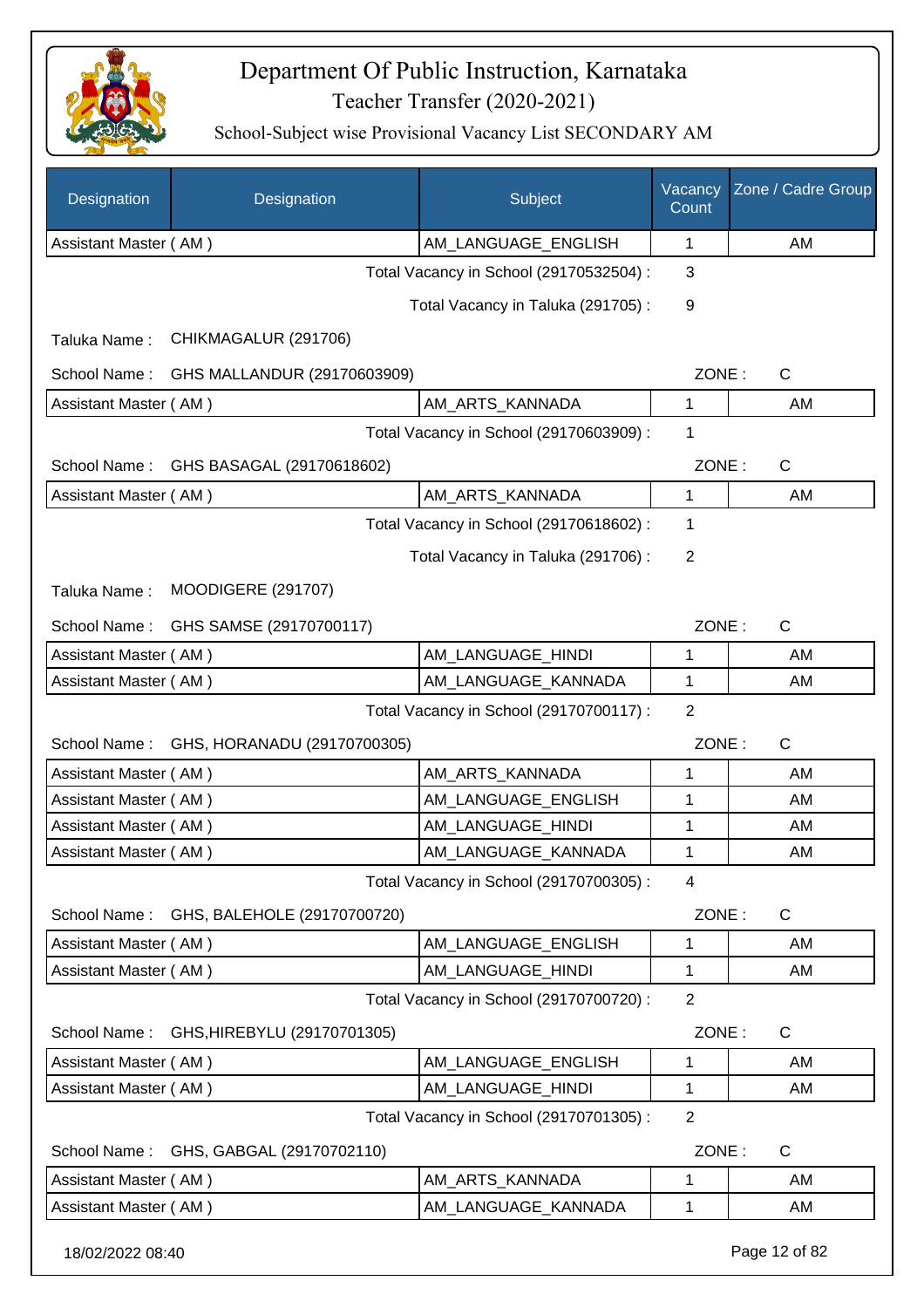

| Designation           | Designation                                        | Subject                                 | Vacancy<br>Count | Zone / Cadre Group |
|-----------------------|----------------------------------------------------|-----------------------------------------|------------------|--------------------|
|                       |                                                    | Total Vacancy in School (29170702110) : | 2                |                    |
|                       | School Name: GHS KUNDURU (29170704009)             |                                         | ZONE:            | $\mathsf{C}$       |
| Assistant Master (AM) |                                                    | AM ARTS KANNADA                         | 1                | AM                 |
| Assistant Master (AM) |                                                    | AM_LANGUAGE_HINDI                       | 1                | AM                 |
| Assistant Master (AM) |                                                    | AM_LANGUAGE_KANNADA                     | 1                | AM                 |
|                       |                                                    | Total Vacancy in School (29170704009) : | 3                |                    |
| School Name:          | GHS BETTAGERE (29170705303)                        |                                         | ZONE:            | $\mathsf{C}$       |
| Assistant Master (AM) |                                                    | AM_LANGUAGE_HINDI                       | 1                | AM                 |
| Assistant Master (AM) |                                                    | AM_LANGUAGE_KANNADA                     | 1                | AM                 |
|                       |                                                    | Total Vacancy in School (29170705303) : | $\overline{2}$   |                    |
| School Name:          | GHS GOWDAHALLI (29170712103)                       |                                         | ZONE:            | C                  |
| Assistant Master (AM) |                                                    | AM LANGUAGE_KANNADA                     | 1                | AM                 |
|                       |                                                    | Total Vacancy in School (29170712103) : | 1                |                    |
|                       | School Name: GGJC MUDIGERE (29170715001)           |                                         | ZONE:            | A                  |
| Assistant Master (AM) |                                                    | AM_LANGUAGE_KANNADA                     | $\mathbf{1}$     | AM                 |
|                       |                                                    | Total Vacancy in School (29170715001) : | 1                |                    |
| School Name:          | GJC, MUDIGERE (29170715502)                        |                                         | ZONE:            | A                  |
| Assistant Master (AM) |                                                    | CBZ_KANNADA                             | 1                | AM                 |
|                       |                                                    | Total Vacancy in School (29170715502) : | 1                |                    |
| School Name:          | GJCHS CHINNIGA (29170715803)                       |                                         | ZONE:            | $\mathsf{C}$       |
| Assistant Master (AM) |                                                    | AM ARTS_KANNADA                         | 1                | AM                 |
| Assistant Master (AM) |                                                    | AM_LANGUAGE_HINDI                       | $\mathbf 1$      | AM                 |
|                       |                                                    | Total Vacancy in School (29170715803) : | $\overline{2}$   |                    |
| School Name:          | GJC KUDUREMUKHA (29170716001)                      |                                         | ZONE:            | $\mathsf C$        |
| Assistant Master (AM) |                                                    | AM_ARTS_KANNADA                         | 1                | AM                 |
| Assistant Master (AM) |                                                    | AM LANGUAGE ENGLISH                     | 1                | AM                 |
| Assistant Master (AM) |                                                    | AM LANGUAGE HINDI                       | 1                | AM                 |
| Assistant Master (AM) |                                                    | AM_LANGUAGE_KANNADA                     | 1                | AM                 |
|                       |                                                    | Total Vacancy in School (29170716001) : | 4                |                    |
| School Name:          | KARNATAKA PUBLIC SCHOOLS GJC, KALASA (29170716312) |                                         | ZONE:            | C                  |
| Assistant Master (AM) |                                                    | AM_ARTS_KANNADA                         | 1                | AM                 |
| Assistant Master (AM) |                                                    | AM_LANGUAGE_HINDI                       | 1                | AM                 |
| Assistant Master (AM) |                                                    | AM_LANGUAGE_KANNADA                     | $\overline{2}$   | AM                 |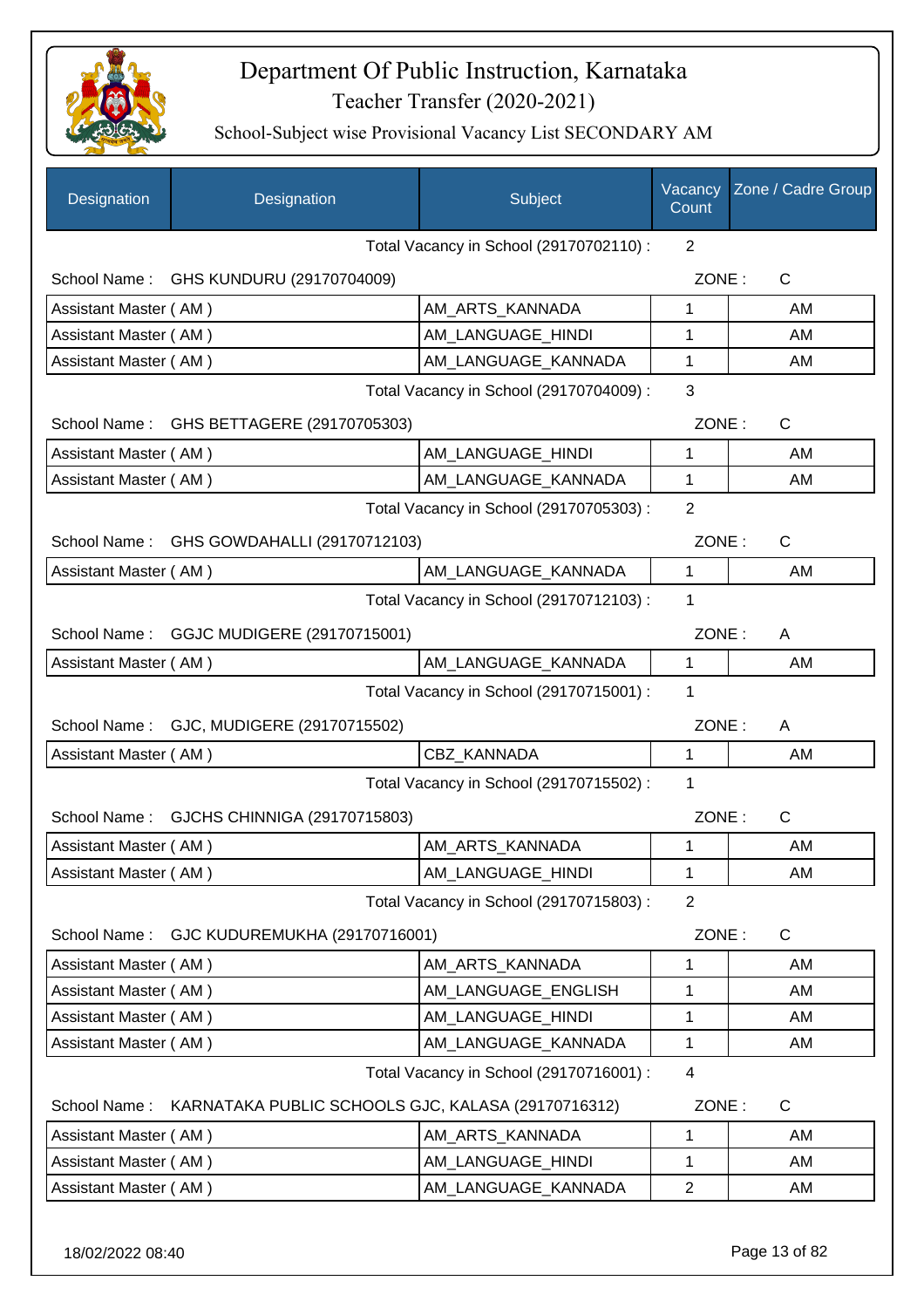

| Designation                                  | Designation                                 | Subject                                 | Vacancy<br>Count | Zone / Cadre Group |
|----------------------------------------------|---------------------------------------------|-----------------------------------------|------------------|--------------------|
|                                              |                                             | Total Vacancy in School (29170716312) : | 4                |                    |
|                                              |                                             | Total Vacancy in Taluka (291707) :      | 30               |                    |
| Taluka Name:                                 | <b>BIRURU (291708)</b>                      |                                         |                  |                    |
| School Name:                                 | GHS LINGADAHALLI (29170800606)              |                                         | ZONE:            | $\mathsf{C}$       |
| Assistant Master (AM)                        |                                             | CBZ_KANNADA                             | 1                | AM                 |
|                                              |                                             | Total Vacancy in School (29170800606) : | 1                |                    |
| School Name:                                 | GHS BALLIGANUR (29170801804)                |                                         | ZONE:            | $\mathsf{C}$       |
| Assistant Master (AM)                        |                                             | AM_ARTS_KANNADA                         | $\mathbf{1}$     | AM                 |
|                                              |                                             | Total Vacancy in School (29170801804) : | 1                |                    |
|                                              | School Name: GHSGUBBIHALLI (29170804102)    |                                         | ZONE:            | $\mathsf{C}$       |
| Assistant Master (AM)                        |                                             | <b>CBZ KANNADA</b>                      | 1                | AM                 |
|                                              |                                             | Total Vacancy in School (29170804102) : | 1                |                    |
| School Name:                                 | GHS SAKARAYAPATNA (29170805111)             |                                         | ZONE:            | $\mathsf{C}$       |
| Assistant Master (AM)                        |                                             | AM_ARTS_KANNADA                         | 2                | AM                 |
| Assistant Master (AM)                        |                                             | CBZ_KANNADA                             | 1                | AM                 |
| 3<br>Total Vacancy in School (29170805111) : |                                             |                                         |                  |                    |
| School Name:                                 | GHS MARGADA MAHADEVAPPA BIRUR (29170819801) |                                         | ZONE:            | A                  |
| Assistant Master (AM)                        |                                             | AM_ARTS_KANNADA                         | $\mathbf{1}$     | AM                 |
|                                              |                                             | Total Vacancy in School (29170819801) : | 1                |                    |
| School Name:                                 | GHS KLK BIRUR (29170827405)                 |                                         | ZONE:            | A                  |
| Assistant Master (AM)                        |                                             | AM ARTS KANNADA                         | 1                | AM                 |
| Assistant Master (AM)                        |                                             | AM_LANGUAGE_SANSKRIT                    | 1                | AM                 |
|                                              |                                             | Total Vacancy in School (29170827405) : | $\overline{2}$   |                    |
|                                              |                                             | Total Vacancy in Taluka (291708) :      | 9                |                    |
| District Name:                               | <b>MANDYA (2922)</b>                        |                                         |                  |                    |
| Taluka Name:                                 | KRISHNARAJA PET (292201)                    |                                         |                  |                    |
| School Name:                                 | G J C AGHALAYA (29220100504)                |                                         | ZONE:            | C                  |
| Assistant Master (AM)                        |                                             | CBZ KANNADA                             | 1                | AM                 |
|                                              |                                             | Total Vacancy in School (29220100504) : | 1                |                    |
| School Name:                                 | GHS AGRAHARABACHAHALLY (29220100602)        |                                         | ZONE:            | B                  |
| Assistant Master (AM)                        |                                             | AM_LANGUAGE_ENGLISH                     | 1                | AM                 |
| Assistant Master (AM)                        |                                             | AM_LANGUAGE_KANNADA                     | 1                | AM                 |
| 18/02/2022 08:40                             |                                             |                                         |                  | Page 14 of 82      |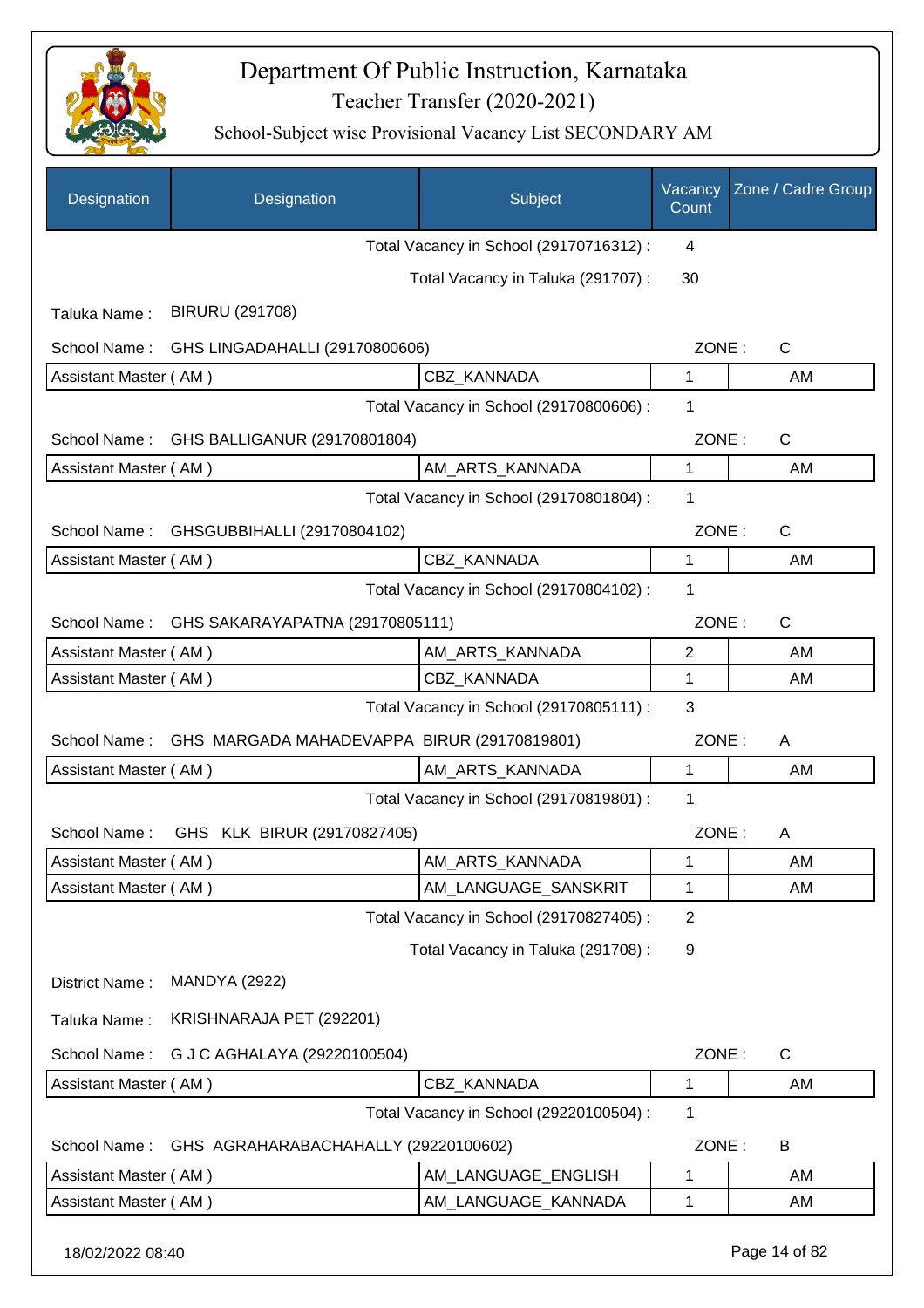

School-Subject wise Provisional Vacancy List SECONDARY AM

| Designation           | Designation                                | Subject                                 | Vacancy<br>Count | Zone / Cadre Group |
|-----------------------|--------------------------------------------|-----------------------------------------|------------------|--------------------|
|                       |                                            | Total Vacancy in School (29220100602) : | 2                |                    |
|                       | School Name: GJC AKKIHEBBALU (29220100705) |                                         | ZONE:            | $\mathsf{C}$       |
| Assistant Master (AM) |                                            | AM ARTS KANNADA                         | 1                | AM                 |
| Assistant Master (AM) |                                            | AM_LANGUAGE_ENGLISH                     | 1                | AM                 |
| Assistant Master (AM) |                                            | CBZ_KANNADA                             | 1                | AM                 |
|                       |                                            | Total Vacancy in School (29220100705) : | 3                |                    |
| School Name:          | GHS ALAMBADI (29220100902)                 |                                         | ZONE:            | C                  |
| Assistant Master (AM) |                                            | AM_LANGUAGE_HINDI                       | 1                | AM                 |
| Assistant Master (AM) |                                            | <b>CBZ KANNADA</b>                      | 1                | AM                 |
|                       |                                            | Total Vacancy in School (29220100902) : | $\overline{2}$   |                    |
| School Name:          | GHS ALENAHALLI (29220101002)               |                                         | ZONE:            | $\mathsf C$        |
| Assistant Master (AM) |                                            | AM LANGUAGE_HINDI                       | 1                | AM                 |
|                       |                                            | Total Vacancy in School (29220101002) : | 1                |                    |
| School Name:          | GHS BALLEKERE (29220103006)                |                                         | ZONE:            | C                  |
| Assistant Master (AM) |                                            | <b>CBZ KANNADA</b>                      | $\mathbf{1}$     | AM                 |
|                       |                                            | Total Vacancy in School (29220103006) : | 1                |                    |
| School Name:          | GJC BALLENAHALLY (29220103202)             |                                         | ZONE:            | C                  |
| Assistant Master (AM) |                                            | CBZ_KANNADA                             | 1                | AM                 |
|                       |                                            | Total Vacancy in School (29220103202) : | 1                |                    |
| School Name:          | GHS BILLENHALLY (29220105302)              |                                         | ZONE:            | C                  |
| Assistant Master (AM) |                                            | AM LANGUAGE HINDI                       | 1                | AM                 |
| Assistant Master (AM) |                                            | AM_LANGUAGE_KANNADA                     | 1                | AM                 |
| Assistant Master (AM) |                                            | <b>CBZ KANNADA</b>                      | 1                | AM                 |
|                       |                                            | Total Vacancy in School (29220105302) : | 3                |                    |
| School Name:          | GJC BOOKANAKERE (29220106405)              |                                         | ZONE:            | C                  |
| Assistant Master (AM) |                                            | AM_ARTS_KANNADA                         | 1                | AM                 |
| Assistant Master (AM) |                                            | AM_LANGUAGE_KANNADA                     | 1                | AM                 |
|                       |                                            | Total Vacancy in School (29220106405) : | $\overline{2}$   |                    |
| School Name:          | GHS CHATAMGERE (29220107002)               |                                         | ZONE:            | $\mathsf{C}$       |
| Assistant Master (AM) |                                            | AM_LANGUAGE_KANNADA                     | 1                | AM                 |
|                       |                                            | Total Vacancy in School (29220107002) : | 1                |                    |
| School Name:          | GHS CHUJALAKYATHANAHALLY (29220109102)     |                                         | ZONE:            | $\mathsf{C}$       |
| Assistant Master (AM) |                                            | AM_LANGUAGE_HINDI                       | 1                | AM                 |

18/02/2022 08:40 Page 15 of 82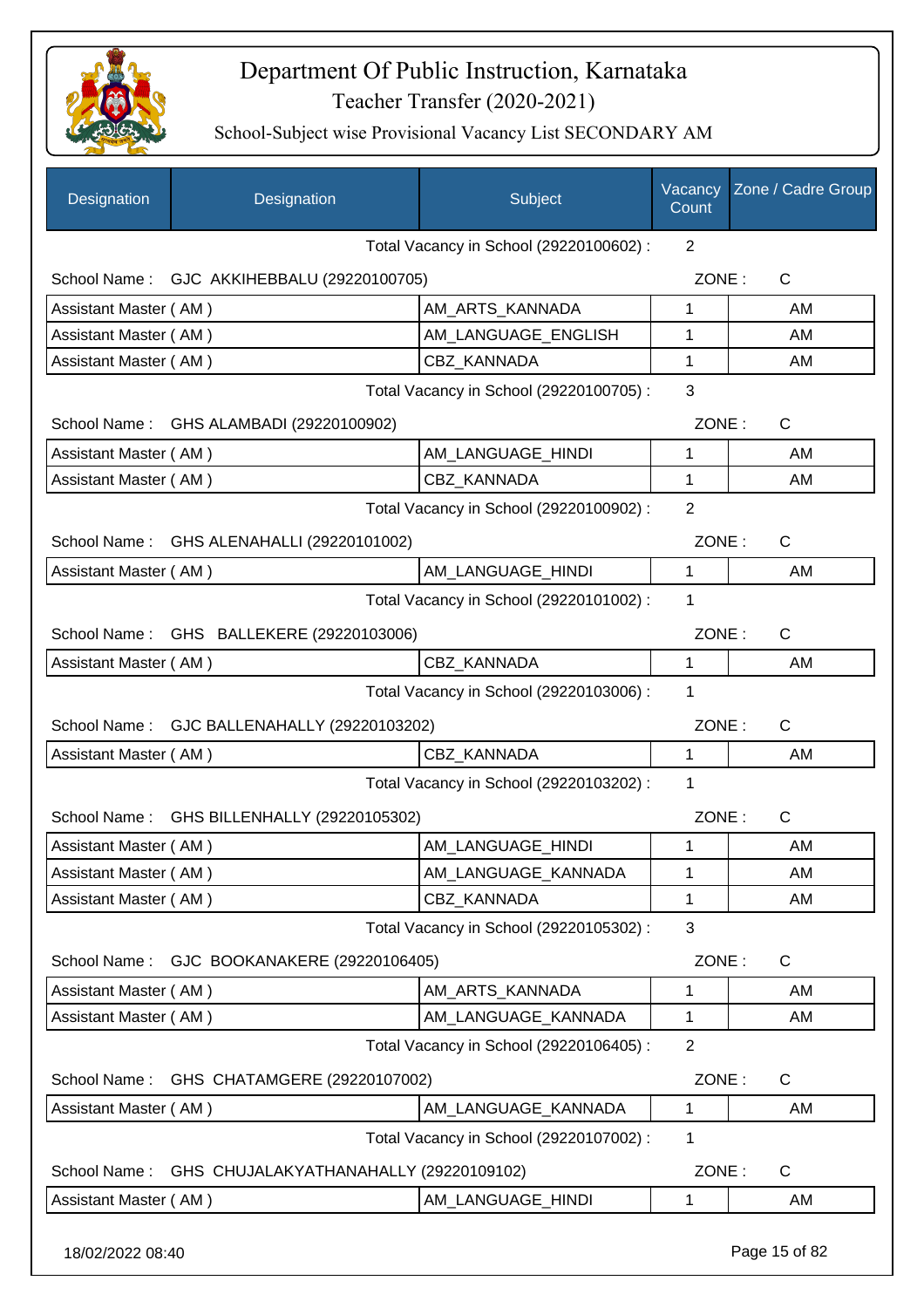

| <b>Designation</b>                           | Designation                                                      | <b>Subject</b>                          | Count          | Vacancy Zone / Cadre Group |
|----------------------------------------------|------------------------------------------------------------------|-----------------------------------------|----------------|----------------------------|
|                                              |                                                                  | Total Vacancy in School (29220109102) : | 1              |                            |
|                                              | School Name: GHS GANJIGERE (29220111206)                         |                                         | ZONE:          | $\mathsf{C}$               |
| Assistant Master (AM)                        |                                                                  | AM_ARTS_KANNADA                         | 1              | AM                         |
| Assistant Master (AM)                        |                                                                  | AM_LANGUAGE_KANNADA                     | $\mathbf 1$    | AM                         |
|                                              |                                                                  | Total Vacancy in School (29220111206) : | $\overline{2}$ |                            |
|                                              | School Name: KARNATAKA PUBLIC SCHOOLS GGHS KIKKERI (29220118013) |                                         | ZONE:          | C                          |
| Assistant Master (AM)                        |                                                                  | AM LANGUAGE ENGLISH                     | $\mathbf 1$    | AM                         |
| Assistant Master (AM)                        |                                                                  | AM_LANGUAGE_KANNADA                     | $\mathbf 1$    | AM                         |
|                                              |                                                                  | Total Vacancy in School (29220118013) : | $\overline{2}$ |                            |
|                                              | School Name: KARNATAKA PUBLIC SCHOOLS GPUC KIKKERI (29220118014) |                                         | ZONE:          | $\mathsf{C}$               |
| Assistant Master (AM)                        |                                                                  | AM_ARTS_KANNADA                         | 1              | AM                         |
| Assistant Master (AM)                        |                                                                  | AM_LANGUAGE_HINDI                       | 1              | AM                         |
| Assistant Master (AM)                        |                                                                  | CBZ KANNADA                             | 1              | AM                         |
|                                              |                                                                  | Total Vacancy in School (29220118014) : | 3              |                            |
|                                              | School Name: GHS MADAPURA (29220121004)                          |                                         | ZONE:          | $\mathsf{C}$               |
| Assistant Master (AM)                        |                                                                  | AM_LANGUAGE_ENGLISH                     | 1              | AM                         |
| Assistant Master (AM)                        |                                                                  | CBZ_KANNADA                             | $\mathbf 1$    | AM                         |
|                                              |                                                                  | Total Vacancy in School (29220121004) : | 2              |                            |
|                                              | School Name: GHS MADUVINAKODI (29220121104)                      |                                         | ZONE:          | C                          |
| Assistant Master (AM)                        |                                                                  | AM LANGUAGE HINDI                       | $\mathbf{1}$   | AM                         |
|                                              |                                                                  | Total Vacancy in School (29220121104) : | 1              |                            |
| School Name:                                 | GHS MAKAVALLY (29220121203)                                      |                                         | ZONE:          | $\mathsf C$                |
| Assistant Master (AM)                        |                                                                  | AM_LANGUAGE_ENGLISH                     | 1              | AM                         |
|                                              |                                                                  | Total Vacancy in School (29220121203) : | 1              |                            |
| School Name:                                 | GJC SANTEBHACHA HALLY (29220127805)                              |                                         | ZONE:          | C                          |
| Assistant Master (AM)                        |                                                                  | AM_ARTS_KANNADA                         | 1              | AM                         |
| Assistant Master (AM)                        |                                                                  | AM_LANGUAGE_ENGLISH                     | 1              | AM                         |
| Assistant Master (AM)                        |                                                                  | AM LANGUAGE HINDI                       | 1              | AM                         |
| Assistant Master (AM)                        |                                                                  | AM_LANGUAGE_KANNADA                     | 1              | AM                         |
| Assistant Master (AM)                        |                                                                  | CBZ_KANNADA                             | 1              | AM                         |
| 5<br>Total Vacancy in School (29220127805) : |                                                                  |                                         |                |                            |
| School Name:                                 | GHS SARANGI (29220127903)                                        |                                         | ZONE:          | C                          |
| Assistant Master (AM)                        |                                                                  | AM_ARTS_KANNADA                         | 1              | AM                         |
| Assistant Master (AM)                        |                                                                  | CBZ_KANNADA                             | 1              | AM                         |
| 18/02/2022 08:40                             |                                                                  |                                         |                | Page 16 of 82              |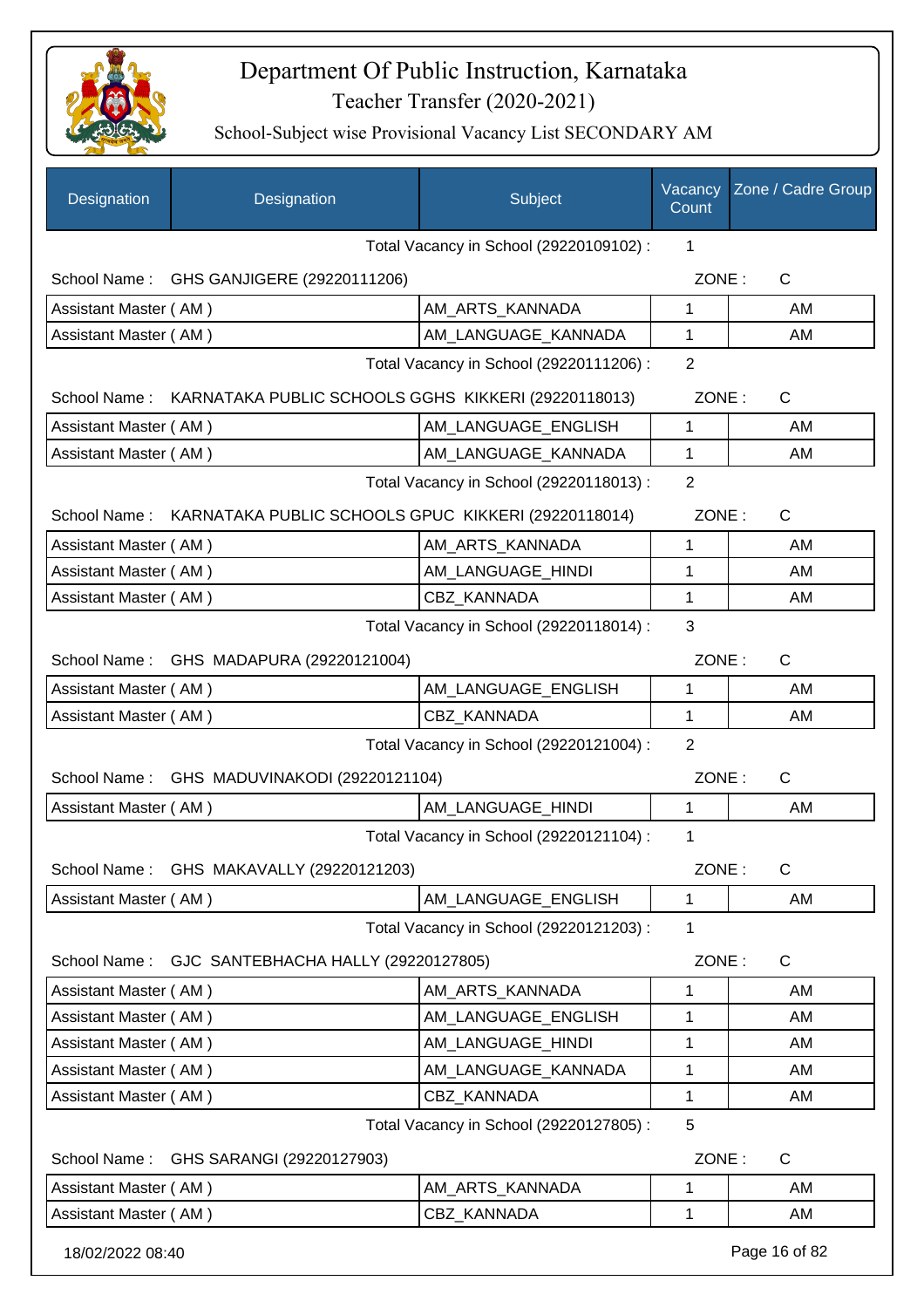

| Designation                                       | Designation                                                 | Subject                                 | Vacancy<br>Count | Zone / Cadre Group |
|---------------------------------------------------|-------------------------------------------------------------|-----------------------------------------|------------------|--------------------|
|                                                   |                                                             | Total Vacancy in School (29220127903) : | 2                |                    |
|                                                   | School Name: GJC SEELANERE, K.R.PETE TALUK. (29220128107)   |                                         | ZONE:            | C                  |
| Assistant Master (AM)                             |                                                             | AM_LANGUAGE_KANNADA                     | 1                | AM                 |
|                                                   |                                                             | Total Vacancy in School (29220128107) : | 1                |                    |
| School Name:                                      | GHS SINDHAGATTA (29220128704)                               |                                         | ZONE:            | $\mathsf{C}$       |
| Assistant Master (AM)                             |                                                             | AM_LANGUAGE_ENGLISH                     | 1                | AM                 |
| Assistant Master (AM)                             |                                                             | <b>CBZ KANNADA</b>                      | 1                | AM                 |
|                                                   |                                                             | Total Vacancy in School (29220128704) : | $\overline{2}$   |                    |
| School Name:<br>Gpu college K R PET (29220133402) |                                                             |                                         |                  | ZONE:<br>A         |
| Assistant Master (AM)                             |                                                             | AM_LANGUAGE_KANNADA                     | 3                | AM                 |
| Assistant Master (AM)                             |                                                             | AM_LANGUAGE_SANSKRIT                    | 1                | AM                 |
| Assistant Master (AM)                             |                                                             | CBZ_KANNADA                             | 1                | AM                 |
|                                                   |                                                             | Total Vacancy in School (29220133402) : | 5                |                    |
|                                                   | School Name: GHS HOSA HOLALU (29220134901)                  |                                         | ZONE:            | A                  |
| Assistant Master (AM)                             |                                                             | CBZ_KANNADA                             | 1                | AM                 |
|                                                   |                                                             | Total Vacancy in School (29220134901) : | 1                |                    |
| School Name:                                      | KARNATAKA PUBLIC SCHOOLS GHS GIRLS K R PET<br>(29220135305) |                                         | ZONE:            | A                  |
| Assistant Master (AM)                             |                                                             | AM_LANGUAGE_ENGLISH                     | 1                | AM                 |
| Assistant Master (AM)                             |                                                             | AM_LANGUAGE_KANNADA                     | 1                | AM                 |
| Assistant Master (AM)                             |                                                             | CBZ KANNADA                             | $\overline{2}$   | AM                 |
|                                                   |                                                             | Total Vacancy in School (29220135305) : | 4                |                    |
| School Name:                                      | GHS KRISHNA PURA (29220141302)                              |                                         | ZONE:            | C                  |
| Assistant Master (AM)                             |                                                             | AM_LANGUAGE_ENGLISH                     | 1                | AM                 |
| Assistant Master (AM)                             |                                                             | AM_LANGUAGE_KANNADA                     | 1                | AM                 |
|                                                   |                                                             | Total Vacancy in School (29220141302) : | $\overline{2}$   |                    |
|                                                   |                                                             | Total Vacancy in Taluka (292201) :      | 51               |                    |
| Taluka Name:                                      | MADDUR (292202)                                             |                                         |                  |                    |
| School Name:                                      | GHS ABALAVADI (29220200102)                                 |                                         | ZONE:            | $\mathsf{C}$       |
| Assistant Master (AM)                             |                                                             | AM_LANGUAGE_ENGLISH                     | 1                | AM                 |
| Assistant Master (AM)                             |                                                             | AM_LANGUAGE_HINDI                       | 1                | AM                 |
| Assistant Master (AM)                             |                                                             | AM_LANGUAGE_KANNADA                     | 1                | AM                 |
|                                                   |                                                             | Total Vacancy in School (29220200102) : | 3                |                    |
| School Name:                                      | GHS VALAGEREDODDY (29220201305)                             |                                         | ZONE:            | C                  |
| 18/02/2022 08:40                                  |                                                             |                                         |                  | Page 17 of 82      |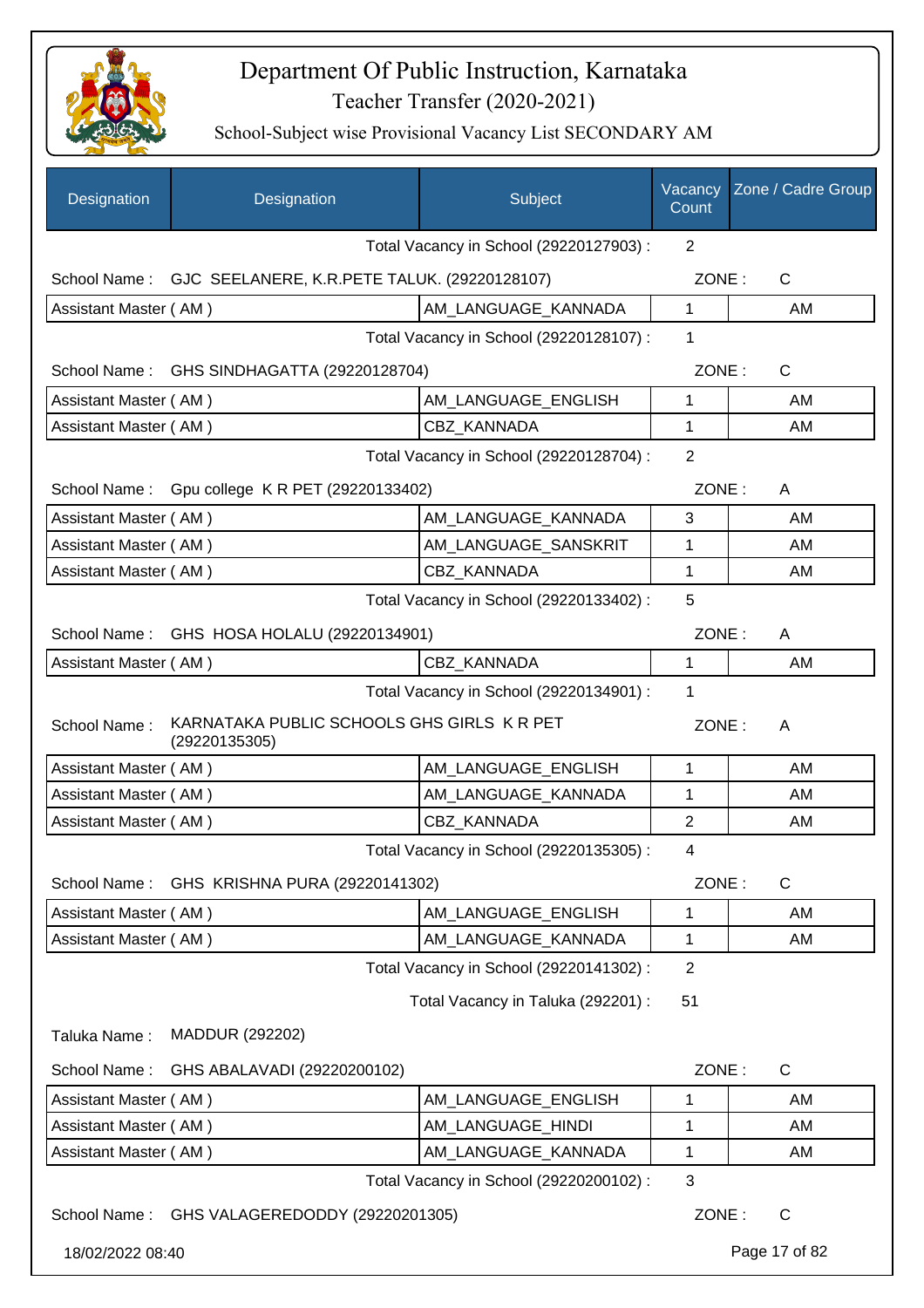

School-Subject wise Provisional Vacancy List SECONDARY AM

| Designation           | Designation                                                 | Subject                                 | Vacancy<br>Count | Zone / Cadre Group |
|-----------------------|-------------------------------------------------------------|-----------------------------------------|------------------|--------------------|
| Assistant Master (AM) |                                                             | AM ARTS KANNADA                         | 1                | AM                 |
|                       |                                                             | Total Vacancy in School (29220201305) : | 1                |                    |
| School Name:          | KARNATAKA PUBLIC SCHOOLS GJC BESAGARAHALLY<br>(29220201814) |                                         | ZONE:            | C                  |
| Assistant Master (AM) |                                                             | AM ARTS KANNADA                         | 2                | AM                 |
| Assistant Master (AM) |                                                             | AM_LANGUAGE_ENGLISH                     | 2                | AM                 |
| Assistant Master (AM) |                                                             | AM_LANGUAGE_HINDI                       | 1                | AM                 |
| Assistant Master (AM) |                                                             | AM_LANGUAGE_KANNADA                     | 1                | AM                 |
| Assistant Master (AM) |                                                             | CBZ KANNADA                             | 1                | AM                 |
|                       |                                                             | Total Vacancy in School (29220201814) : | $\overline{7}$   |                    |
|                       | School Name: GHS BIDARAHOSAHALLY (29220202202)              |                                         | ZONE:            | C                  |
| Assistant Master (AM) |                                                             | AM ARTS_KANNADA                         | 1                | AM                 |
|                       |                                                             | Total Vacancy in School (29220202202) : | 1                |                    |
|                       | School Name: GHS BOPPASAMUDRA (29220202602)                 |                                         | ZONE:            | $\mathsf{C}$       |
| Assistant Master (AM) |                                                             | AM_LANGUAGE_ENGLISH                     | 1                | AM                 |
| Assistant Master (AM) |                                                             | AM_LANGUAGE_HINDI                       | 1                | AM                 |
| Assistant Master (AM) |                                                             | AM_LANGUAGE_KANNADA                     | 1                | AM                 |
|                       |                                                             | Total Vacancy in School (29220202602) : | 3                |                    |
|                       | School Name: GJC CHIKKANKANAHALLY (29220203403)             |                                         | ZONE:            | C                  |
| Assistant Master (AM) |                                                             | AM LANGUAGE HINDI                       | 1                | AM                 |
| Assistant Master (AM) |                                                             | CBZ KANNADA                             | 1                | AM                 |
|                       |                                                             | Total Vacancy in School (29220203403) : | 2                |                    |
| School Name:          | GHS GEJJALAGERE (29220204603)                               |                                         | ZONE:            | B                  |
| Assistant Master (AM) |                                                             | AM LANGUAGE KANNADA                     | 1                | AM                 |
|                       |                                                             | Total Vacancy in School (29220204603) : | 1                |                    |
| School Name:          | GHS HALEHALLY (29220205102)                                 |                                         | ZONE:            | $\mathsf{C}$       |
| Assistant Master (AM) |                                                             | AM_LANGUAGE_ENGLISH                     | 1                | AM                 |
| Assistant Master (AM) |                                                             | AM LANGUAGE HINDI                       | 1                | AM                 |
| Assistant Master (AM) |                                                             | AM_LANGUAGE_KANNADA                     | 1                | AM                 |
| Assistant Master (AM) |                                                             | CBZ_KANNADA                             | 1                | AM                 |
|                       |                                                             | Total Vacancy in School (29220205102) : | 4                |                    |
| School Name:          | GHS HOOTAGERE (29220206004)                                 |                                         | ZONE:            | C                  |
| Assistant Master (AM) |                                                             | AM_ARTS_KANNADA                         | 1                | AM                 |
| Assistant Master (AM) |                                                             | AM_LANGUAGE_ENGLISH                     | 1                | AM                 |
|                       |                                                             |                                         |                  |                    |

18/02/2022 08:40 Page 18 of 82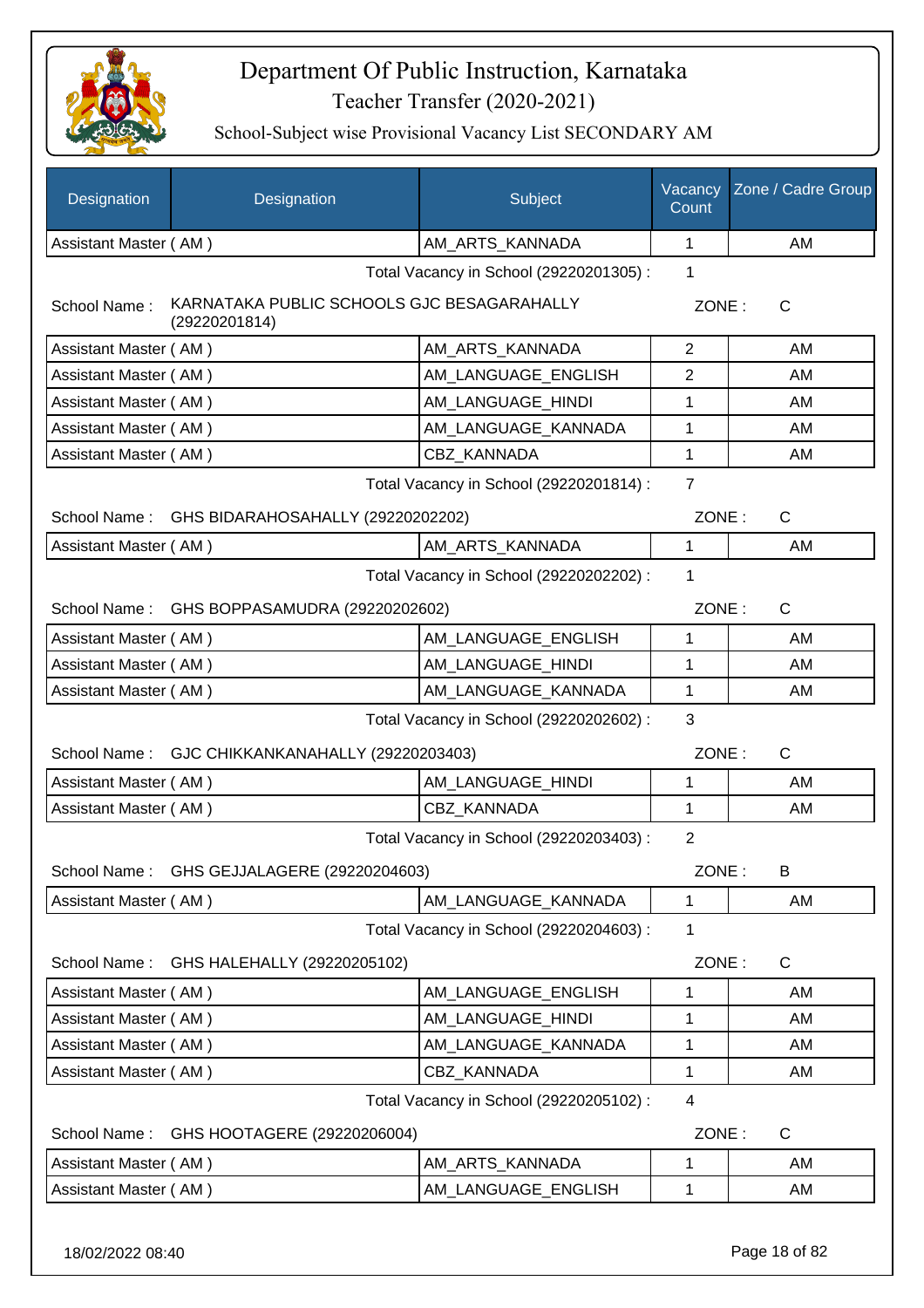

School-Subject wise Provisional Vacancy List SECONDARY AM

| School Name: GJC K. HONNALAGERE (29220207108)                       | Total Vacancy in School (29220206004) : | $\overline{2}$ |              |
|---------------------------------------------------------------------|-----------------------------------------|----------------|--------------|
|                                                                     |                                         |                |              |
|                                                                     |                                         | ZONE:          | C            |
| Assistant Master (AM)                                               | AM LANGUAGE ENGLISH                     | $\mathbf{1}$   | AM           |
|                                                                     | Total Vacancy in School (29220207108) : | 1              |              |
| School Name: GHS KONASALE (29220208402)                             |                                         | ZONE:          | $\mathsf{C}$ |
| Assistant Master (AM)                                               | AM_LANGUAGE_HINDI                       | $\mathbf{1}$   | AM           |
|                                                                     | Total Vacancy in School (29220208402) : | 1              |              |
| School Name: GHS KOOLAGERE GATE (29220208504)                       |                                         | ZONE:          | $\mathsf{C}$ |
| Assistant Master (AM)                                               | AM_LANGUAGE_KANNADA                     | 1              | AM           |
| Assistant Master (AM)                                               | <b>CBZ KANNADA</b>                      | 1              | AM           |
|                                                                     | Total Vacancy in School (29220208504) : | $\overline{2}$ |              |
| School Name: GJC (GIRLS) KOPPA (29220208607)                        |                                         | ZONE:          | $\mathsf{C}$ |
| Assistant Master (AM)                                               | AM_LANGUAGE_ENGLISH                     | 1              | AM           |
| Assistant Master (AM)                                               | AM_LANGUAGE_HINDI                       | 1              | AM           |
| Assistant Master (AM)                                               | CBZ KANNADA                             | 1              | AM           |
| Total Vacancy in School (29220208607) :                             | 3                                       |                |              |
| School Name: GHS KONGABORANA DODDI (29220209803)                    |                                         | ZONE:          | $\mathsf{C}$ |
| Assistant Master (AM)                                               | AM_LANGUAGE_ENGLISH                     | 1              | AM           |
| Assistant Master (AM)                                               | AM_LANGUAGE_HINDI                       | 1              | AM           |
|                                                                     | Total Vacancy in School (29220209803) : | $\overline{2}$ |              |
| School Name:<br>GHS MADENAHALLY (29220210105)                       |                                         | ZONE:          | С            |
| Assistant Master (AM)                                               | AM ARTS KANNADA                         | 1              | AM           |
| Assistant Master (AM)                                               | CBZ_KANNADA                             | 1              | AM           |
|                                                                     | Total Vacancy in School (29220210105) : | $\overline{2}$ |              |
| GJC MALLANAKUPPE, High school section (29220210303)<br>School Name: |                                         | ZONE:          | C            |
| Assistant Master (AM)                                               | AM LANGUAGE HINDI                       | 1              | AM           |
|                                                                     | Total Vacancy in School (29220210303) : | 1              |              |
| School Name:<br>GHS MARALIGA (29220210827)                          |                                         | ZONE:          | C            |
| Assistant Master (AM)                                               | AM LANGUAGE ENGLISH                     | 1              | AM           |
| Assistant Master (AM)                                               | AM_LANGUAGE_KANNADA                     | 1              | AM           |
|                                                                     | Total Vacancy in School (29220210827) : | $\overline{2}$ |              |
| GHS BHARATHINAGARA (29220211114)<br>School Name:                    |                                         | ZONE:          | C            |
| Assistant Master (AM)                                               | AM_ARTS_KANNADA                         | $\overline{2}$ | AM           |

18/02/2022 08:40 Page 19 of 82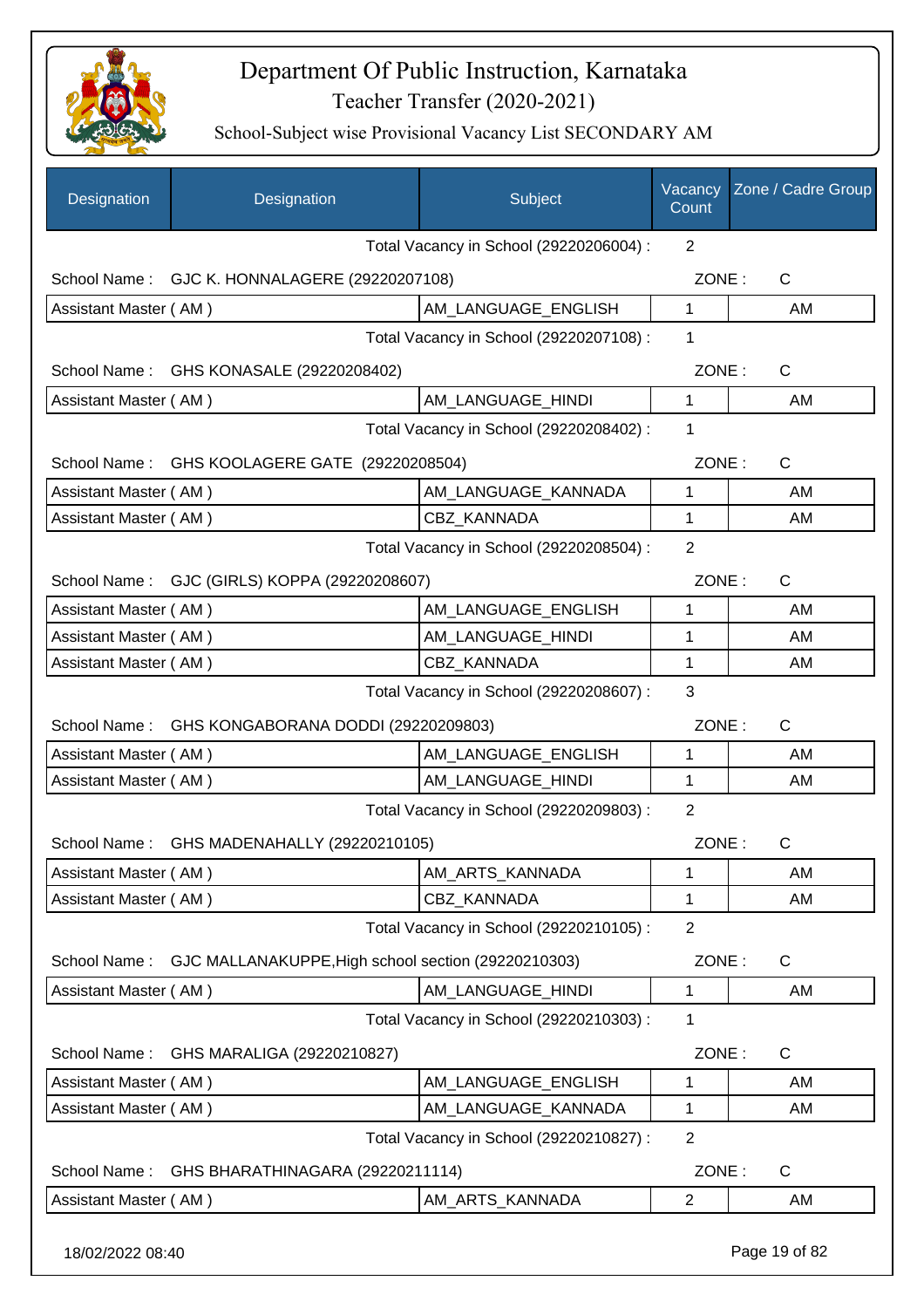

| Designation           | Designation                                  | Subject                                 | Vacancy<br>Count | Zone / Cadre Group |
|-----------------------|----------------------------------------------|-----------------------------------------|------------------|--------------------|
| Assistant Master (AM) |                                              | AM LANGUAGE KANNADA                     | 1                | AM                 |
|                       |                                              | Total Vacancy in School (29220211114) : | 3                |                    |
|                       | School Name: GHS NAVILE (29220212302)        |                                         | ZONE:            | C                  |
| Assistant Master (AM) |                                              | CBZ KANNADA                             | 1                | AM                 |
|                       |                                              | Total Vacancy in School (29220212302) : | 1                |                    |
|                       | School Name: GHS NIDAGHATTA (29220212505)    |                                         | ZONE:            | $\mathsf{C}$       |
| Assistant Master (AM) |                                              | AM LANGUAGE_ENGLISH                     | 1                | AM                 |
|                       |                                              | Total Vacancy in School (29220212505) : | 1                |                    |
|                       | School Name: GHS NILUVAGILU (29220212603)    |                                         | ZONE:            | $\mathsf{C}$       |
| Assistant Master (AM) |                                              | AM_ARTS_KANNADA                         | 1                | AM                 |
| Assistant Master (AM) |                                              | AM_LANGUAGE_ENGLISH                     | 1                | AM                 |
| Assistant Master (AM) |                                              | AM_LANGUAGE_KANNADA                     | 1                | AM                 |
| Assistant Master (AM) |                                              | <b>CBZ KANNADA</b>                      | 1                | AM                 |
|                       |                                              | Total Vacancy in School (29220212603) : | $\overline{4}$   |                    |
|                       | School Name: GHS THAGGAHALLY (29220214107)   |                                         | ZONE:            | C                  |
| Assistant Master (AM) |                                              | AM_LANGUAGE_ENGLISH                     | 1                | AM                 |
| Assistant Master (AM) |                                              | AM_LANGUAGE_HINDI                       | 1                | AM                 |
| Assistant Master (AM) |                                              | CBZ KANNADA                             | 1                | AM                 |
|                       |                                              | Total Vacancy in School (29220214107) : | 3                |                    |
|                       | School Name: GHS TYLOORU (29220214803)       |                                         | ZONE:            | $\mathsf{C}$       |
| Assistant Master (AM) |                                              | AM_LANGUAGE_ENGLISH                     | 1                | AM                 |
|                       |                                              | Total Vacancy in School (29220214803) : | 1                |                    |
| School Name:          | GJC HIGH SCHOOL SECTION ANNURU (29220216201) |                                         | ZONE:            | C                  |
| Assistant Master (AM) |                                              | AM ARTS KANNADA                         | 1                | AM                 |
|                       |                                              | Total Vacancy in School (29220216201) : | 1                |                    |
| School Name:          | GJC CHANDUPURA (29220216301)                 |                                         | ZONE:            | C                  |
| Assistant Master (AM) |                                              | AM_LANGUAGE_HINDI                       | $\mathbf 1$      | AM                 |
|                       |                                              | Total Vacancy in School (29220216301) : | 1                |                    |
| School Name:          | GJC MADDUR (29220217504)                     |                                         | ZONE:            | A                  |
| Assistant Master (AM) |                                              | AM_LANGUAGE_KANNADA                     | 1                | AM                 |
| Assistant Master (AM) |                                              | AM_LANGUAGE_URDU                        | 1                | AM                 |
|                       |                                              | Total Vacancy in School (29220217504) : | $\overline{2}$   |                    |
|                       |                                              | Total Vacancy in Taluka (292202) :      | 55               |                    |
| 18/02/2022 08:40      |                                              |                                         |                  | Page 20 of 82      |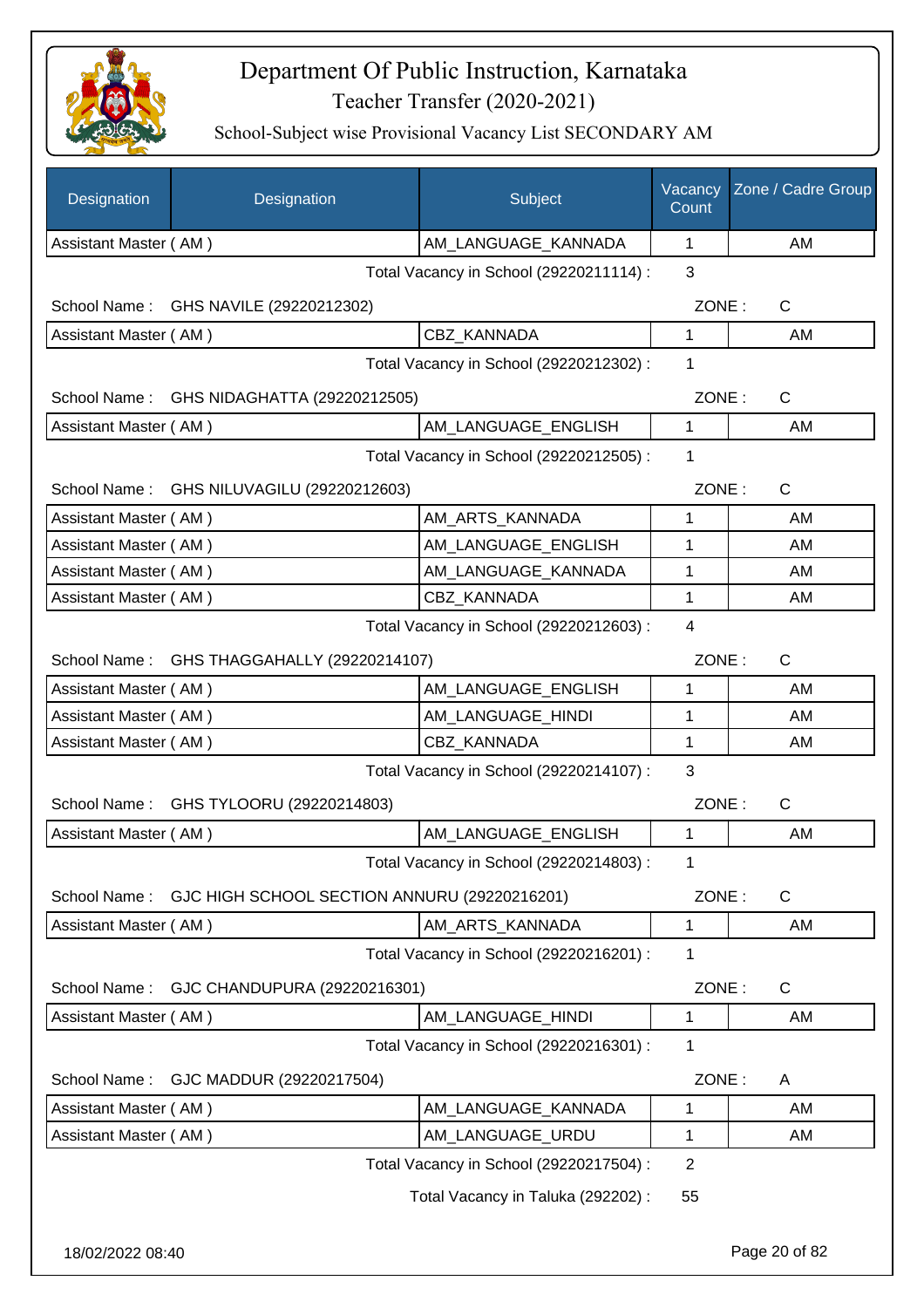

| Designation           | Designation                                                   | Subject                                 | Vacancy<br>Count | Zone / Cadre Group |
|-----------------------|---------------------------------------------------------------|-----------------------------------------|------------------|--------------------|
| Taluka Name:          | <b>MALAVALLY (292203)</b>                                     |                                         |                  |                    |
| School Name:          | GHS AGASANAPURA (29220300102)                                 |                                         | ZONE:            | $\mathsf{C}$       |
| Assistant Master (AM) |                                                               | AM_ARTS_KANNADA                         | 1                | AM                 |
| Assistant Master (AM) |                                                               | AM_LANGUAGE_HINDI                       | 1                | AM                 |
|                       |                                                               | Total Vacancy in School (29220300102) : | $\overline{2}$   |                    |
|                       | School Name: GHS ALADA HALLY (29220300202)                    |                                         | ZONE:            | $\mathsf{C}$       |
| Assistant Master (AM) |                                                               | AM LANGUAGE_HINDI                       | 1                | AM                 |
|                       |                                                               | Total Vacancy in School (29220300202) : | 1                |                    |
|                       | School Name: GHS BYADARAHALLY (29220302509)                   |                                         | ZONE:            | $\mathsf{C}$       |
| Assistant Master (AM) |                                                               | AM_LANGUAGE_KANNADA                     | 1                | AM                 |
|                       |                                                               | Total Vacancy in School (29220302509) : | 1                |                    |
|                       | School Name: GHS CHIKKABAGILU (29220302802)                   |                                         | ZONE:            | $\mathsf{C}$       |
| Assistant Master (AM) |                                                               | AM_LANGUAGE_HINDI                       | 1                | AM                 |
|                       |                                                               | Total Vacancy in School (29220302802) : | 1                |                    |
|                       | School Name: GHS CHOTTANA HALLY (29220303205)                 |                                         | ZONE:            | C                  |
| Assistant Master (AM) |                                                               | AM_ARTS_KANNADA                         | 1                | AM                 |
| Assistant Master (AM) |                                                               | AM_LANGUAGE_KANNADA                     | 1                | AM                 |
|                       |                                                               | Total Vacancy in School (29220303205) : | 2                |                    |
| School Name:          | GHPS DHANAGOORU(SHEEP BREEDIN RMSA UPGRADED)<br>(29220304102) |                                         | ZONE:            | C                  |
| Assistant Master (AM) |                                                               | AM_ARTS_KANNADA                         | $\mathbf{1}$     | AM                 |
| Assistant Master (AM) |                                                               | AM_LANGUAGE_HINDI                       | 1                | AM                 |
|                       |                                                               | Total Vacancy in School (29220304102) : | $\overline{2}$   |                    |
| School Name:          | GHS HADLY (29220305706)                                       |                                         | ZONE:            | C                  |
| Assistant Master (AM) |                                                               | AM_LANGUAGE_ENGLISH                     | 1                | AM                 |
| Assistant Master (AM) |                                                               | CBZ KANNADA                             | 1                | AM                 |
|                       |                                                               | Total Vacancy in School (29220305706) : | $\overline{2}$   |                    |
| School Name:          | KARNATAKA PUBLIC SCHOOL GJC HALAGUR (29220306017)             |                                         | ZONE:            | C                  |
| Assistant Master (AM) |                                                               | AM_ARTS_KANNADA                         | 1                | AM                 |
|                       |                                                               | Total Vacancy in School (29220306017) : | 1                |                    |
| School Name:          | GHS HUSKURU (29220307707)                                     |                                         | ZONE:            | C                  |
| Assistant Master (AM) |                                                               | AM_ARTS_KANNADA                         | 1                | AM                 |
| Assistant Master (AM) |                                                               | AM_LANGUAGE_HINDI                       | 1                | AM                 |
|                       |                                                               |                                         |                  |                    |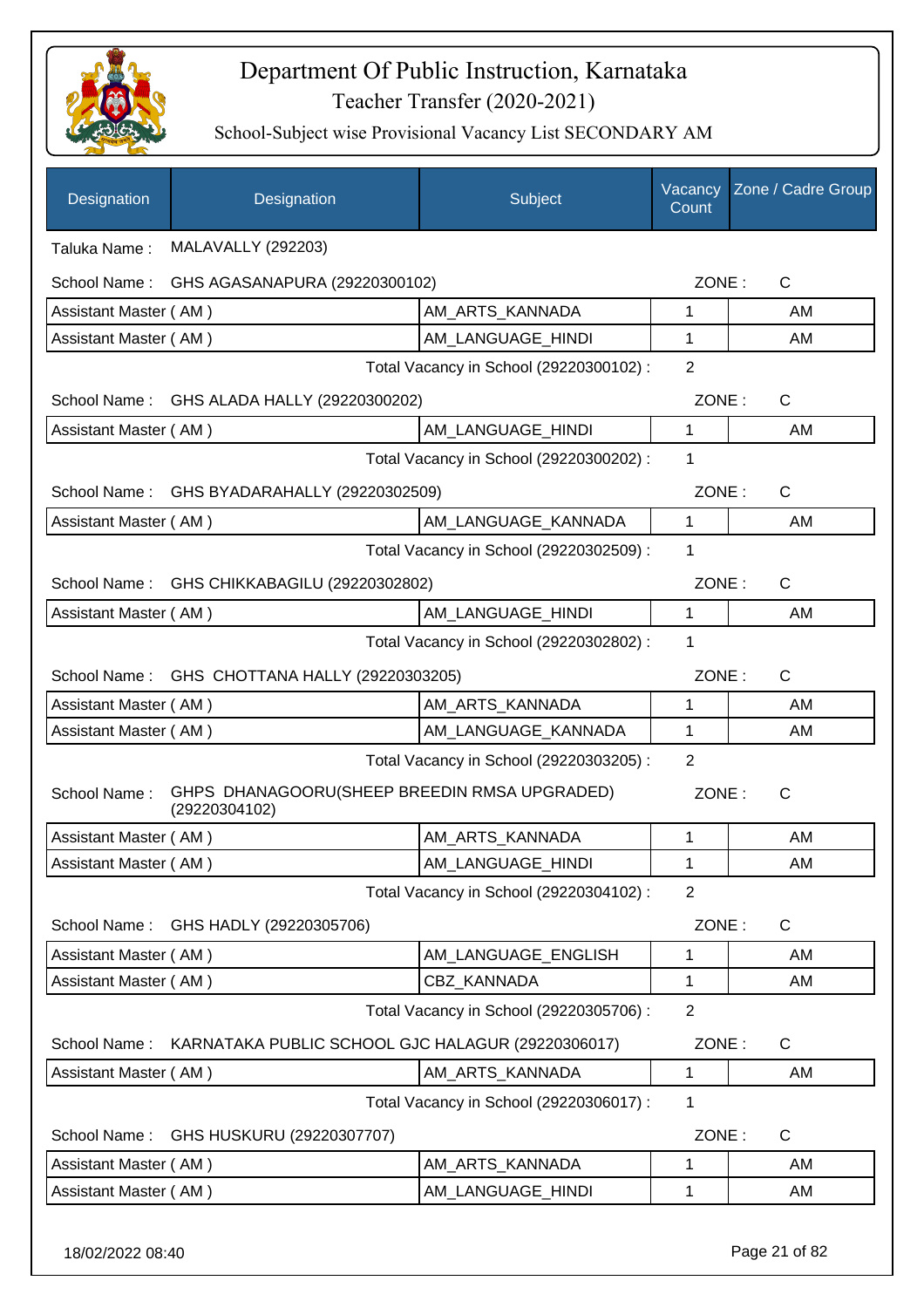

| Designation           | Designation                                         | Subject                                 | Vacancy<br>Count | Zone / Cadre Group |
|-----------------------|-----------------------------------------------------|-----------------------------------------|------------------|--------------------|
|                       |                                                     | Total Vacancy in School (29220307707) : | 2                |                    |
| School Name:          | GHS KANDAGALA (29220309004)                         |                                         | ZONE:            | C                  |
| Assistant Master (AM) |                                                     | AM LANGUAGE HINDI                       | 1                | AM                 |
|                       |                                                     | Total Vacancy in School (29220309004) : | 1                |                    |
|                       | School Name: GHS KIRUGAVALU (29220309509)           |                                         | ZONE:            | $\mathsf{C}$       |
| Assistant Master (AM) |                                                     | AM_LANGUAGE_ENGLISH                     | 1                | AM                 |
| Assistant Master (AM) |                                                     | AM_LANGUAGE_KANNADA                     | $\overline{2}$   | AM                 |
| Assistant Master (AM) |                                                     | CBZ_KANNADA                             | $\overline{2}$   | AM                 |
|                       |                                                     | Total Vacancy in School (29220309509) : | 5                |                    |
| School Name:          | GHS KUNDOOR (29220310103)                           |                                         | ZONE:            | C                  |
| Assistant Master (AM) |                                                     | AM_ARTS_KANNADA                         | 1                | AM                 |
| Assistant Master (AM) |                                                     | AM_LANGUAGE_HINDI                       | 1                | AM                 |
|                       |                                                     | Total Vacancy in School (29220310103) : | $\overline{2}$   |                    |
| School Name:          | GHS LINGAPATNA (29220310405)                        |                                         | ZONE:            | C                  |
| Assistant Master (AM) |                                                     | AM LANGUAGE ENGLISH                     | 1                | AM                 |
|                       |                                                     | Total Vacancy in School (29220310405) : | 1                |                    |
| School Name:          | GHS NELLIGERE (29220311203)                         |                                         | ZONE:            | $\mathsf{C}$       |
| Assistant Master (AM) |                                                     | AM_LANGUAGE_HINDI                       | 1                | AM                 |
|                       |                                                     | Total Vacancy in School (29220311203) : | 1                |                    |
| School Name:          | GHS MARAGOWDANA HALLY (29220311703)                 |                                         | ZONE:            | C                  |
| Assistant Master (AM) |                                                     | AM ARTS KANNADA                         | 2                | AM                 |
| Assistant Master (AM) |                                                     | AM_LANGUAGE_ENGLISH                     | $\overline{2}$   | AM                 |
| Assistant Master (AM) |                                                     | AM_LANGUAGE_HINDI                       | 2                | AM                 |
| Assistant Master (AM) |                                                     | AM_LANGUAGE_KANNADA                     | 1                | AM                 |
| Assistant Master (AM) |                                                     | CBZ KANNADA                             | 1                | AM                 |
|                       |                                                     | Total Vacancy in School (29220311703) : | 8                |                    |
| School Name:          | GHS NELAMAKANA HALLY (29220313205)                  |                                         | ZONE:            | $\mathsf C$        |
| Assistant Master (AM) |                                                     | AM_LANGUAGE_HINDI                       | 1                | AM                 |
|                       |                                                     | Total Vacancy in School (29220313205) : | 1                |                    |
| School Name:          | GHS KYATHE GOWDANA DODDI (29220313505)              |                                         | ZONE:            | B                  |
| Assistant Master (AM) |                                                     | CBZ_KANNADA                             | 1                | AM                 |
|                       |                                                     | Total Vacancy in School (29220313505) : | 1                |                    |
|                       | School Name: GOVT HIGH SCHOOL NITTURU (29220313608) |                                         | ZONE:            | $\mathsf{C}$       |
| 18/02/2022 08:40      |                                                     |                                         |                  | Page 22 of 82      |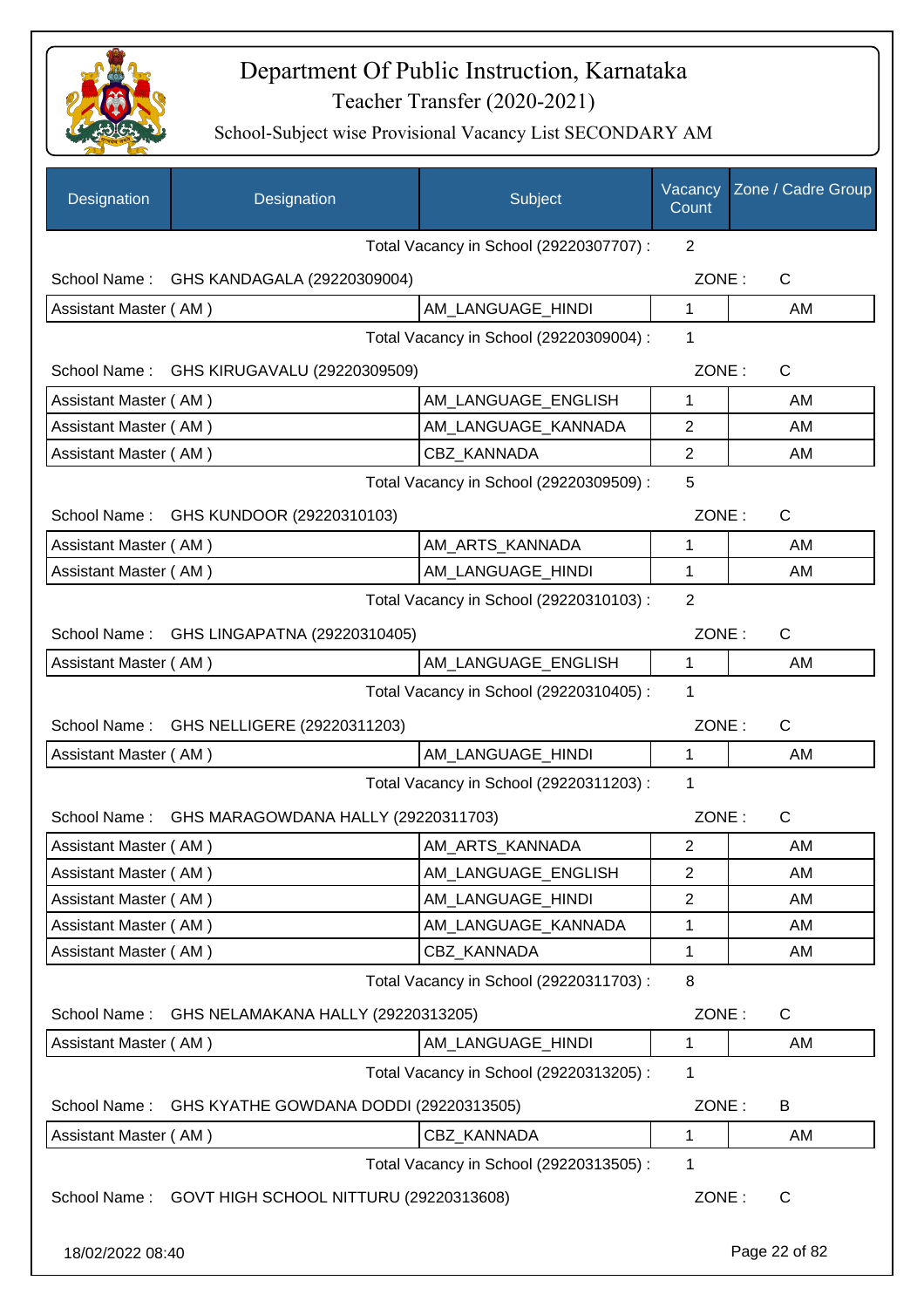

School-Subject wise Provisional Vacancy List SECONDARY AM

| Assistant Master (AM)<br>AM_LANGUAGE_ENGLISH<br>AM<br>1<br>Assistant Master (AM)<br>AM_LANGUAGE_HINDI<br>1<br>AM<br>Total Vacancy in School (29220313608) :<br>$\overline{2}$<br>ADARSHA VIDYALAYA RMSA MAREHALLI, MALAVALLI<br>School Name:<br>ZONE:<br>A<br>(29220313806)<br>Assistant Master (AM)<br>AM_ARTS_ENGLISH<br>1<br>AM<br>Assistant Master (AM)<br>AM_LANGUAGE_ENGLISH<br>2<br>AM<br>AM_LANGUAGE_HINDI<br>Assistant Master (AM)<br>2<br>AM<br>AM_LANGUAGE_KANNADA<br>Assistant Master (AM)<br>1<br>AM<br><b>CBZ ENGLISH</b><br>1<br>Assistant Master (AM)<br>AM<br>$\overline{7}$<br>Total Vacancy in School (29220313806) :<br>School Name: GHS SUJJALURU (29220315206)<br>ZONE:<br>C<br>Assistant Master (AM)<br>AM_ARTS_KANNADA<br>AM<br>1<br>Total Vacancy in School (29220315206) :<br>1<br>$\mathsf{C}$<br>School Name: GJC THALAGAVADI (29220315305)<br>ZONE:<br>Assistant Master (AM)<br>AM_ARTS_KANNADA<br>AM<br>1<br>Assistant Master (AM)<br>AM_LANGUAGE_HINDI<br>1<br>AM<br>Assistant Master (AM)<br>AM_LANGUAGE_KANNADA<br>1<br>AM<br>CBZ KANNADA<br>1<br>Assistant Master (AM)<br>AM<br>Total Vacancy in School (29220315305) :<br>4<br>ZONE:<br>$\mathsf{C}$<br>School Name: GHS YATHAMBADI (29220316702)<br>AM ARTS KANNADA<br>1<br>Assistant Master (AM)<br>AM<br>AM_LANGUAGE_HINDI<br>Assistant Master (AM)<br>AM<br>1<br>Assistant Master (AM)<br>AM_LANGUAGE_KANNADA<br>1<br>AM<br>Assistant Master (AM)<br>CBZ_KANNADA<br>1<br>AM<br>Total Vacancy in School (29220316702) :<br>4<br>GJC MALAVALLI (29220319603)<br>ZONE:<br>School Name:<br>A<br>Assistant Master (AM)<br>AM_ARTS_KANNADA<br>AM<br>1<br>Assistant Master (AM)<br>AM LANGUAGE KANNADA<br>1<br>AM<br>CBZ_KANNADA<br>Assistant Master (AM)<br>1<br>AM<br>3<br>Total Vacancy in School (29220319603) :<br>GHS GIRLS OLD MALAVALLI (29220320404)<br>ZONE:<br>School Name:<br>A<br>2<br>Assistant Master (AM)<br>AM_ARTS_KANNADA<br>AM<br>AM_LANGUAGE_KANNADA<br>Assistant Master (AM)<br>1<br>AM<br>Assistant Master (AM)<br>AM_LANGUAGE_URDU<br>1<br>AM | <b>Designation</b> | Designation | Subject | Vacancy<br>Count | Zone / Cadre Group |  |
|-------------------------------------------------------------------------------------------------------------------------------------------------------------------------------------------------------------------------------------------------------------------------------------------------------------------------------------------------------------------------------------------------------------------------------------------------------------------------------------------------------------------------------------------------------------------------------------------------------------------------------------------------------------------------------------------------------------------------------------------------------------------------------------------------------------------------------------------------------------------------------------------------------------------------------------------------------------------------------------------------------------------------------------------------------------------------------------------------------------------------------------------------------------------------------------------------------------------------------------------------------------------------------------------------------------------------------------------------------------------------------------------------------------------------------------------------------------------------------------------------------------------------------------------------------------------------------------------------------------------------------------------------------------------------------------------------------------------------------------------------------------------------------------------------------------------------------------------------------------------------------------------------------------------------------------------------------------------------------------------------------------------------------------------------------|--------------------|-------------|---------|------------------|--------------------|--|
|                                                                                                                                                                                                                                                                                                                                                                                                                                                                                                                                                                                                                                                                                                                                                                                                                                                                                                                                                                                                                                                                                                                                                                                                                                                                                                                                                                                                                                                                                                                                                                                                                                                                                                                                                                                                                                                                                                                                                                                                                                                       |                    |             |         |                  |                    |  |
|                                                                                                                                                                                                                                                                                                                                                                                                                                                                                                                                                                                                                                                                                                                                                                                                                                                                                                                                                                                                                                                                                                                                                                                                                                                                                                                                                                                                                                                                                                                                                                                                                                                                                                                                                                                                                                                                                                                                                                                                                                                       |                    |             |         |                  |                    |  |
|                                                                                                                                                                                                                                                                                                                                                                                                                                                                                                                                                                                                                                                                                                                                                                                                                                                                                                                                                                                                                                                                                                                                                                                                                                                                                                                                                                                                                                                                                                                                                                                                                                                                                                                                                                                                                                                                                                                                                                                                                                                       |                    |             |         |                  |                    |  |
|                                                                                                                                                                                                                                                                                                                                                                                                                                                                                                                                                                                                                                                                                                                                                                                                                                                                                                                                                                                                                                                                                                                                                                                                                                                                                                                                                                                                                                                                                                                                                                                                                                                                                                                                                                                                                                                                                                                                                                                                                                                       |                    |             |         |                  |                    |  |
|                                                                                                                                                                                                                                                                                                                                                                                                                                                                                                                                                                                                                                                                                                                                                                                                                                                                                                                                                                                                                                                                                                                                                                                                                                                                                                                                                                                                                                                                                                                                                                                                                                                                                                                                                                                                                                                                                                                                                                                                                                                       |                    |             |         |                  |                    |  |
|                                                                                                                                                                                                                                                                                                                                                                                                                                                                                                                                                                                                                                                                                                                                                                                                                                                                                                                                                                                                                                                                                                                                                                                                                                                                                                                                                                                                                                                                                                                                                                                                                                                                                                                                                                                                                                                                                                                                                                                                                                                       |                    |             |         |                  |                    |  |
|                                                                                                                                                                                                                                                                                                                                                                                                                                                                                                                                                                                                                                                                                                                                                                                                                                                                                                                                                                                                                                                                                                                                                                                                                                                                                                                                                                                                                                                                                                                                                                                                                                                                                                                                                                                                                                                                                                                                                                                                                                                       |                    |             |         |                  |                    |  |
|                                                                                                                                                                                                                                                                                                                                                                                                                                                                                                                                                                                                                                                                                                                                                                                                                                                                                                                                                                                                                                                                                                                                                                                                                                                                                                                                                                                                                                                                                                                                                                                                                                                                                                                                                                                                                                                                                                                                                                                                                                                       |                    |             |         |                  |                    |  |
|                                                                                                                                                                                                                                                                                                                                                                                                                                                                                                                                                                                                                                                                                                                                                                                                                                                                                                                                                                                                                                                                                                                                                                                                                                                                                                                                                                                                                                                                                                                                                                                                                                                                                                                                                                                                                                                                                                                                                                                                                                                       |                    |             |         |                  |                    |  |
|                                                                                                                                                                                                                                                                                                                                                                                                                                                                                                                                                                                                                                                                                                                                                                                                                                                                                                                                                                                                                                                                                                                                                                                                                                                                                                                                                                                                                                                                                                                                                                                                                                                                                                                                                                                                                                                                                                                                                                                                                                                       |                    |             |         |                  |                    |  |
|                                                                                                                                                                                                                                                                                                                                                                                                                                                                                                                                                                                                                                                                                                                                                                                                                                                                                                                                                                                                                                                                                                                                                                                                                                                                                                                                                                                                                                                                                                                                                                                                                                                                                                                                                                                                                                                                                                                                                                                                                                                       |                    |             |         |                  |                    |  |
|                                                                                                                                                                                                                                                                                                                                                                                                                                                                                                                                                                                                                                                                                                                                                                                                                                                                                                                                                                                                                                                                                                                                                                                                                                                                                                                                                                                                                                                                                                                                                                                                                                                                                                                                                                                                                                                                                                                                                                                                                                                       |                    |             |         |                  |                    |  |
|                                                                                                                                                                                                                                                                                                                                                                                                                                                                                                                                                                                                                                                                                                                                                                                                                                                                                                                                                                                                                                                                                                                                                                                                                                                                                                                                                                                                                                                                                                                                                                                                                                                                                                                                                                                                                                                                                                                                                                                                                                                       |                    |             |         |                  |                    |  |
|                                                                                                                                                                                                                                                                                                                                                                                                                                                                                                                                                                                                                                                                                                                                                                                                                                                                                                                                                                                                                                                                                                                                                                                                                                                                                                                                                                                                                                                                                                                                                                                                                                                                                                                                                                                                                                                                                                                                                                                                                                                       |                    |             |         |                  |                    |  |
|                                                                                                                                                                                                                                                                                                                                                                                                                                                                                                                                                                                                                                                                                                                                                                                                                                                                                                                                                                                                                                                                                                                                                                                                                                                                                                                                                                                                                                                                                                                                                                                                                                                                                                                                                                                                                                                                                                                                                                                                                                                       |                    |             |         |                  |                    |  |
|                                                                                                                                                                                                                                                                                                                                                                                                                                                                                                                                                                                                                                                                                                                                                                                                                                                                                                                                                                                                                                                                                                                                                                                                                                                                                                                                                                                                                                                                                                                                                                                                                                                                                                                                                                                                                                                                                                                                                                                                                                                       |                    |             |         |                  |                    |  |
|                                                                                                                                                                                                                                                                                                                                                                                                                                                                                                                                                                                                                                                                                                                                                                                                                                                                                                                                                                                                                                                                                                                                                                                                                                                                                                                                                                                                                                                                                                                                                                                                                                                                                                                                                                                                                                                                                                                                                                                                                                                       |                    |             |         |                  |                    |  |
|                                                                                                                                                                                                                                                                                                                                                                                                                                                                                                                                                                                                                                                                                                                                                                                                                                                                                                                                                                                                                                                                                                                                                                                                                                                                                                                                                                                                                                                                                                                                                                                                                                                                                                                                                                                                                                                                                                                                                                                                                                                       |                    |             |         |                  |                    |  |
|                                                                                                                                                                                                                                                                                                                                                                                                                                                                                                                                                                                                                                                                                                                                                                                                                                                                                                                                                                                                                                                                                                                                                                                                                                                                                                                                                                                                                                                                                                                                                                                                                                                                                                                                                                                                                                                                                                                                                                                                                                                       |                    |             |         |                  |                    |  |
|                                                                                                                                                                                                                                                                                                                                                                                                                                                                                                                                                                                                                                                                                                                                                                                                                                                                                                                                                                                                                                                                                                                                                                                                                                                                                                                                                                                                                                                                                                                                                                                                                                                                                                                                                                                                                                                                                                                                                                                                                                                       |                    |             |         |                  |                    |  |
|                                                                                                                                                                                                                                                                                                                                                                                                                                                                                                                                                                                                                                                                                                                                                                                                                                                                                                                                                                                                                                                                                                                                                                                                                                                                                                                                                                                                                                                                                                                                                                                                                                                                                                                                                                                                                                                                                                                                                                                                                                                       |                    |             |         |                  |                    |  |
|                                                                                                                                                                                                                                                                                                                                                                                                                                                                                                                                                                                                                                                                                                                                                                                                                                                                                                                                                                                                                                                                                                                                                                                                                                                                                                                                                                                                                                                                                                                                                                                                                                                                                                                                                                                                                                                                                                                                                                                                                                                       |                    |             |         |                  |                    |  |
|                                                                                                                                                                                                                                                                                                                                                                                                                                                                                                                                                                                                                                                                                                                                                                                                                                                                                                                                                                                                                                                                                                                                                                                                                                                                                                                                                                                                                                                                                                                                                                                                                                                                                                                                                                                                                                                                                                                                                                                                                                                       |                    |             |         |                  |                    |  |
|                                                                                                                                                                                                                                                                                                                                                                                                                                                                                                                                                                                                                                                                                                                                                                                                                                                                                                                                                                                                                                                                                                                                                                                                                                                                                                                                                                                                                                                                                                                                                                                                                                                                                                                                                                                                                                                                                                                                                                                                                                                       |                    |             |         |                  |                    |  |
|                                                                                                                                                                                                                                                                                                                                                                                                                                                                                                                                                                                                                                                                                                                                                                                                                                                                                                                                                                                                                                                                                                                                                                                                                                                                                                                                                                                                                                                                                                                                                                                                                                                                                                                                                                                                                                                                                                                                                                                                                                                       |                    |             |         |                  |                    |  |
|                                                                                                                                                                                                                                                                                                                                                                                                                                                                                                                                                                                                                                                                                                                                                                                                                                                                                                                                                                                                                                                                                                                                                                                                                                                                                                                                                                                                                                                                                                                                                                                                                                                                                                                                                                                                                                                                                                                                                                                                                                                       |                    |             |         |                  |                    |  |
|                                                                                                                                                                                                                                                                                                                                                                                                                                                                                                                                                                                                                                                                                                                                                                                                                                                                                                                                                                                                                                                                                                                                                                                                                                                                                                                                                                                                                                                                                                                                                                                                                                                                                                                                                                                                                                                                                                                                                                                                                                                       |                    |             |         |                  |                    |  |
|                                                                                                                                                                                                                                                                                                                                                                                                                                                                                                                                                                                                                                                                                                                                                                                                                                                                                                                                                                                                                                                                                                                                                                                                                                                                                                                                                                                                                                                                                                                                                                                                                                                                                                                                                                                                                                                                                                                                                                                                                                                       |                    |             |         |                  |                    |  |
|                                                                                                                                                                                                                                                                                                                                                                                                                                                                                                                                                                                                                                                                                                                                                                                                                                                                                                                                                                                                                                                                                                                                                                                                                                                                                                                                                                                                                                                                                                                                                                                                                                                                                                                                                                                                                                                                                                                                                                                                                                                       |                    |             |         |                  |                    |  |
|                                                                                                                                                                                                                                                                                                                                                                                                                                                                                                                                                                                                                                                                                                                                                                                                                                                                                                                                                                                                                                                                                                                                                                                                                                                                                                                                                                                                                                                                                                                                                                                                                                                                                                                                                                                                                                                                                                                                                                                                                                                       |                    |             |         |                  |                    |  |
|                                                                                                                                                                                                                                                                                                                                                                                                                                                                                                                                                                                                                                                                                                                                                                                                                                                                                                                                                                                                                                                                                                                                                                                                                                                                                                                                                                                                                                                                                                                                                                                                                                                                                                                                                                                                                                                                                                                                                                                                                                                       |                    |             |         |                  |                    |  |
|                                                                                                                                                                                                                                                                                                                                                                                                                                                                                                                                                                                                                                                                                                                                                                                                                                                                                                                                                                                                                                                                                                                                                                                                                                                                                                                                                                                                                                                                                                                                                                                                                                                                                                                                                                                                                                                                                                                                                                                                                                                       |                    |             |         |                  |                    |  |
|                                                                                                                                                                                                                                                                                                                                                                                                                                                                                                                                                                                                                                                                                                                                                                                                                                                                                                                                                                                                                                                                                                                                                                                                                                                                                                                                                                                                                                                                                                                                                                                                                                                                                                                                                                                                                                                                                                                                                                                                                                                       |                    |             |         |                  |                    |  |
|                                                                                                                                                                                                                                                                                                                                                                                                                                                                                                                                                                                                                                                                                                                                                                                                                                                                                                                                                                                                                                                                                                                                                                                                                                                                                                                                                                                                                                                                                                                                                                                                                                                                                                                                                                                                                                                                                                                                                                                                                                                       |                    |             |         |                  |                    |  |

18/02/2022 08:40 Page 23 of 82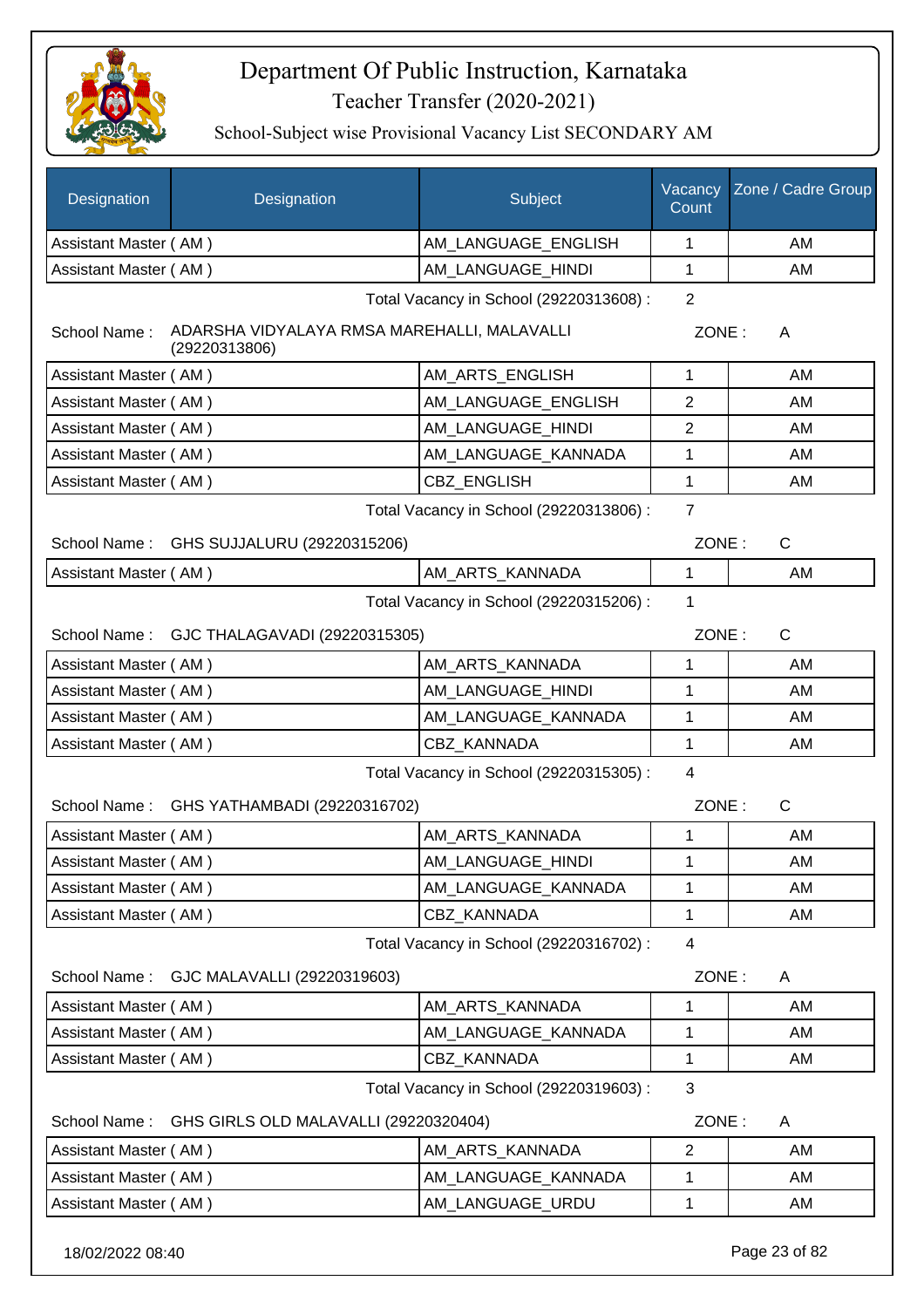

| Designation           | Designation                                                      | Subject                                 | Vacancy<br>Count | Zone / Cadre Group |
|-----------------------|------------------------------------------------------------------|-----------------------------------------|------------------|--------------------|
|                       |                                                                  | Total Vacancy in School (29220320404) : | 4                |                    |
| School Name:          | GHS GIRLS NEW MALAVALLI (29220320701)                            |                                         | ZONE:            | A                  |
| Assistant Master (AM) |                                                                  | AM LANGUAGE HINDI                       | $\mathbf{1}$     | AM                 |
|                       |                                                                  | Total Vacancy in School (29220320701) : | 1                |                    |
|                       |                                                                  | Total Vacancy in Taluka (292203) :      | 60               |                    |
| Taluka Name:          | MANDYA SOUTH (292204)                                            |                                         |                  |                    |
| School Name:          | GJC KANNALI (29220409904)                                        |                                         | ZONE:            | $\mathsf{C}$       |
| Assistant Master (AM) |                                                                  | AM_ARTS_KANNADA                         | 1                | AM                 |
| Assistant Master (AM) |                                                                  | AM_LANGUAGE_KANNADA                     | 1                | AM                 |
|                       |                                                                  | Total Vacancy in School (29220409904) : | $\overline{2}$   |                    |
| School Name:          | GHS CHIKKAMANDYA (29220412207)                                   |                                         | ZONE:            | B                  |
| Assistant Master (AM) |                                                                  | AM_ARTS_KANNADA                         | 1                | AM                 |
|                       |                                                                  | Total Vacancy in School (29220412207) : | 1                |                    |
| School Name:          | GJC TAGGAHALLY (29220416405)                                     |                                         | ZONE:            | $\mathsf{C}$       |
| Assistant Master (AM) |                                                                  | AM_ARTS_KANNADA                         | $\mathbf{1}$     | AM                 |
|                       |                                                                  | Total Vacancy in School (29220416405) : | 1                |                    |
| School Name:          | GJC EX.MUNCIPAL (29220419001)                                    |                                         | ZONE:            | A                  |
| Assistant Master (AM) |                                                                  | AM_ARTS_KANNADA                         | $\mathbf{1}$     | AM                 |
|                       |                                                                  | Total Vacancy in School (29220419001) : | 1                |                    |
| School Name:          | GHS GIRLS HALAHALLI EXT. (29220419014)                           |                                         | ZONE:            | A                  |
| Assistant Master (AM) |                                                                  | AM LANGUAGE KANNADA                     | 1                | AM                 |
|                       |                                                                  | Total Vacancy in School (29220419014) : | 1                |                    |
| School Name:          | GJC STONE BUILDING(GIRLS) (29220420408)                          |                                         | ZONE:            | A                  |
| Assistant Master (AM) |                                                                  | AM ARTS KANNADA                         | 1                | AM                 |
|                       |                                                                  | Total Vacancy in School (29220420408) : | 1                |                    |
| School Name:          | KARNATAKA PUBLIC SCHOOLS GGJC ARKESHWARA NAGARA<br>(29220421105) |                                         | ZONE:            | A                  |
| Assistant Master (AM) |                                                                  | AM_LANGUAGE_KANNADA                     | 1                | AM                 |
|                       |                                                                  | Total Vacancy in School (29220421105) : | 1                |                    |
|                       |                                                                  | Total Vacancy in Taluka (292204) :      | 8                |                    |
| Taluka Name:          | NAGAMANGALA (292205)                                             |                                         |                  |                    |
| School Name:          | RDS GGHS BELLUR (29220503911)                                    |                                         | ZONE:            | A                  |
|                       |                                                                  |                                         |                  |                    |
| 18/02/2022 08:40      |                                                                  |                                         |                  | Page 24 of 82      |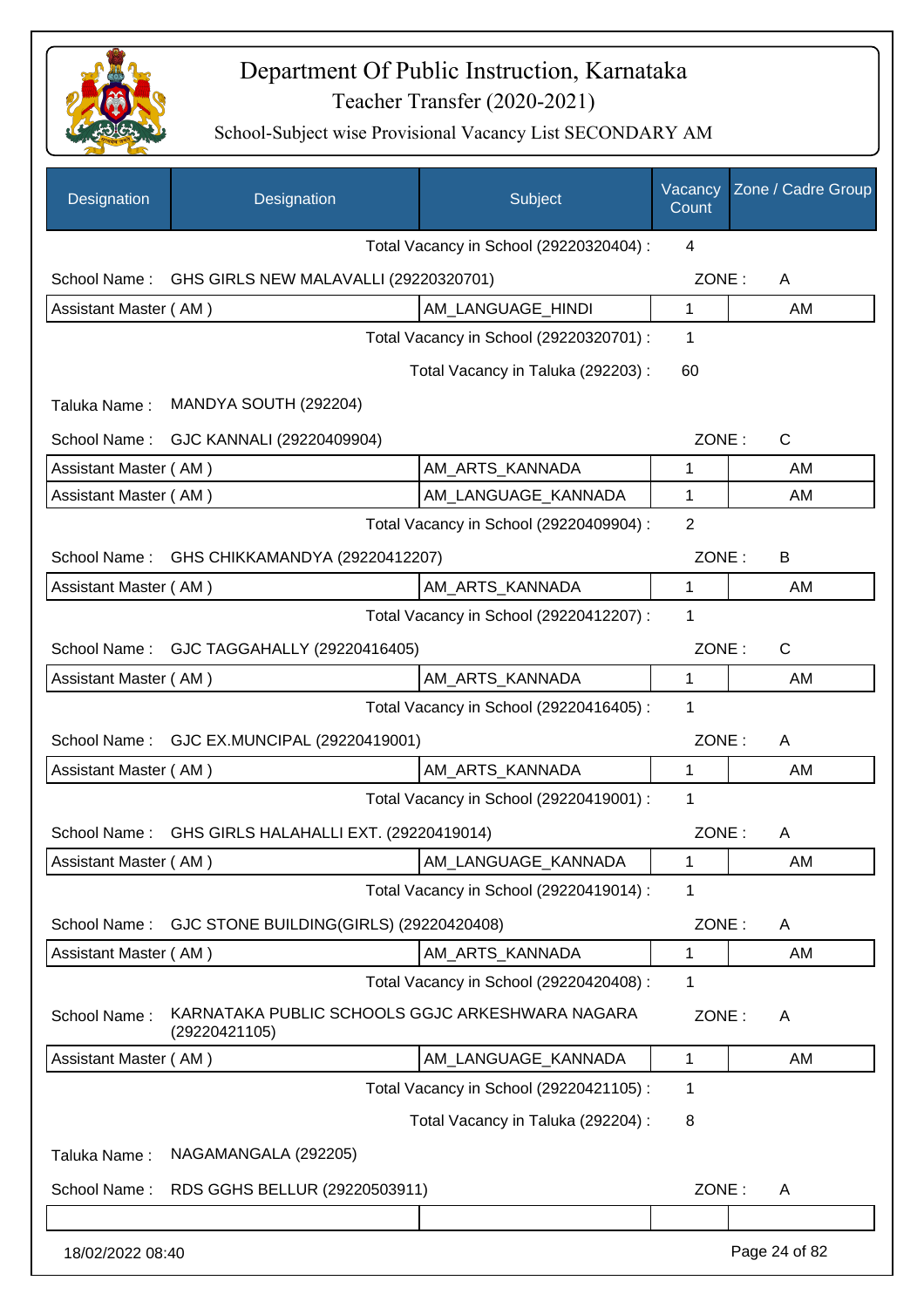

| Designation           | Designation                                           | Subject                                 | Vacancy<br>Count | Zone / Cadre Group |
|-----------------------|-------------------------------------------------------|-----------------------------------------|------------------|--------------------|
| Assistant Master (AM) |                                                       | AM_LANGUAGE_ENGLISH                     | $\mathbf{1}$     | AM                 |
|                       |                                                       | Total Vacancy in School (29220503911) : | 1                |                    |
|                       | School Name: GJC BELLUR (29220503912)                 |                                         | ZONE:            | A                  |
| Assistant Master (AM) |                                                       | CBZ KANNADA                             | 1                | AM                 |
|                       |                                                       | Total Vacancy in School (29220503912) : | 1                |                    |
|                       | School Name: HS BHIMANA HALLI (29220504307)           |                                         | ZONE:            | C                  |
| Assistant Master (AM) |                                                       | AM_LANGUAGE_ENGLISH                     | 1                | AM                 |
| Assistant Master (AM) |                                                       | CBZ KANNADA                             | 1                | AM                 |
|                       |                                                       | Total Vacancy in School (29220504307) : | $\overline{2}$   |                    |
| School Name:          | GHS BOMMANAHALLI(KEMBARE) (29220505003)               |                                         | ZONE:            | A                  |
| Assistant Master (AM) |                                                       | AM_LANGUAGE_ENGLISH                     | 1                | AM                 |
|                       |                                                       | Total Vacancy in School (29220505003) : | 1                |                    |
|                       | School Name: GJC CHEENYA (29220507005)                |                                         | ZONE:            | C                  |
| Assistant Master (AM) |                                                       | AM_LANGUAGE_ENGLISH                     | 1                | AM                 |
|                       |                                                       | Total Vacancy in School (29220507005) : | 1                |                    |
| School Name:          | KARNATAKA PUBLIC SCHOOLS GJC DEVALAPURA (29220509007) |                                         | ZONE:            | C                  |
| Assistant Master (AM) |                                                       | AM_LANGUAGE_ENGLISH                     | 1                | AM                 |
| Assistant Master (AM) |                                                       | CBZ KANNADA                             | 1                | AM                 |
|                       |                                                       | Total Vacancy in School (29220509007) : | $\overline{2}$   |                    |
|                       | School Name: GJC HARADANA HALLI (29220514607)         |                                         | ZONE:            | C                  |
| Assistant Master (AM) |                                                       | CBZ_KANNADA                             | 1                | AM                 |
|                       |                                                       | Total Vacancy in School (29220514607) : | 1                |                    |
| School Name:          | GJC KADABA HALLY (29220518905)                        |                                         | ZONE:            | C                  |
| Assistant Master (AM) |                                                       | AM_ARTS_KANNADA                         | 1                | AM                 |
| Assistant Master (AM) |                                                       | <b>CBZ KANNADA</b>                      | 1                | AM                 |
|                       |                                                       | Total Vacancy in School (29220518905) : | $\overline{2}$   |                    |
| School Name:          | GHS HATNA (29220519605)                               |                                         | ZONE:            | C                  |
| Assistant Master (AM) |                                                       | AM_LANGUAGE_ENGLISH                     | 1                | AM                 |
|                       |                                                       | Total Vacancy in School (29220519605) : | 1                |                    |
| School Name:          | GHS KARADAHALLI (29220521606)                         |                                         | ZONE:            | C                  |
| Assistant Master (AM) |                                                       | AM LANGUAGE KANNADA                     | 1                | AM                 |
|                       |                                                       | Total Vacancy in School (29220521606) : | 1                |                    |
|                       |                                                       |                                         |                  |                    |
| 18/02/2022 08:40      |                                                       |                                         |                  | Page 25 of 82      |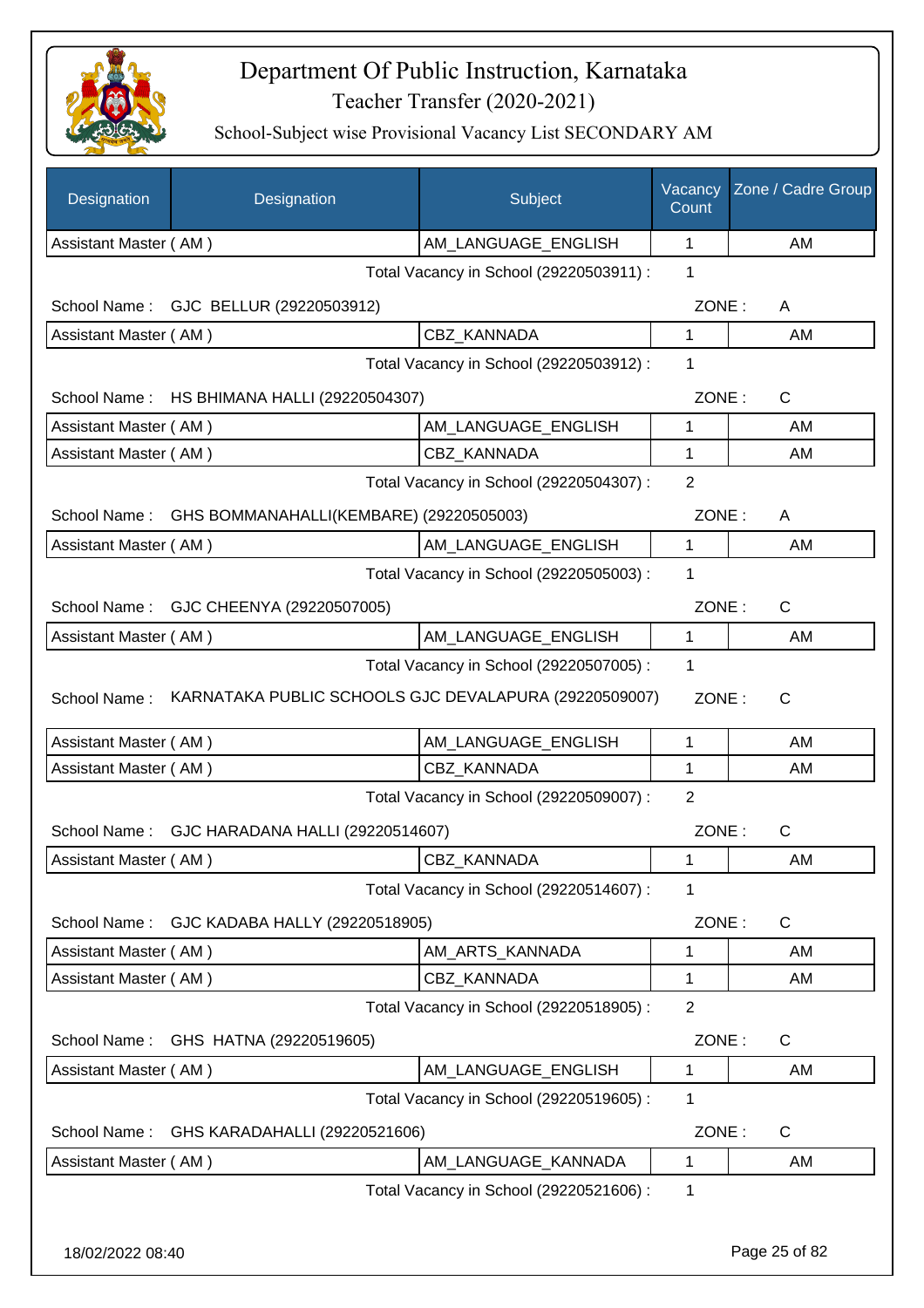

| Designation           | Designation                                  | Subject                                 | Vacancy<br>Count | Zone / Cadre Group |
|-----------------------|----------------------------------------------|-----------------------------------------|------------------|--------------------|
|                       | School Name: GHS P NERALAKERE (29220529902)  |                                         | ZONE:            | C                  |
| Assistant Master (AM) |                                              | AM LANGUAGE ENGLISH                     | 1                | AM                 |
|                       |                                              | Total Vacancy in School (29220529902) : | 1                |                    |
|                       | School Name: GHS SATHENA HALLI (29220531402) |                                         | ZONE:            | $\mathsf{C}$       |
| Assistant Master (AM) |                                              | AM LANGUAGE_ENGLISH                     | 1                | AM                 |
| Assistant Master (AM) |                                              | AM_LANGUAGE_HINDI                       | 1                | AM                 |
| Assistant Master (AM) |                                              | <b>CBZ KANNADA</b>                      | 1                | AM                 |
|                       |                                              | Total Vacancy in School (29220531402) : | 3                |                    |
|                       | School Name: GHS SHETTI HALLY (29220532003)  |                                         | ZONE:            | C                  |
| Assistant Master (AM) |                                              | AM_LANGUAGE_ENGLISH                     | $\mathbf 1$      | AM                 |
| Assistant Master (AM) |                                              | <b>CBZ KANNADA</b>                      | $\mathbf{1}$     | AM                 |
|                       |                                              | Total Vacancy in School (29220532003) : | $\overline{2}$   |                    |
|                       | School Name: GHS T.CHANNAPURA (29220533302)  |                                         | ZONE:            | C                  |
| Assistant Master (AM) |                                              | AM LANGUAGE ENGLISH                     | 1                | AM                 |
|                       |                                              | Total Vacancy in School (29220533302) : | $\mathbf{1}$     |                    |
|                       | School Name: GHS THATTA HALLI (29220533402)  |                                         | ZONE:            | B                  |
| Assistant Master (AM) |                                              | AM_LANGUAGE_KANNADA                     | 1                | AM                 |
| Assistant Master (AM) |                                              | <b>CBZ KANNADA</b>                      | $\mathbf{1}$     | AM                 |
|                       |                                              | Total Vacancy in School (29220533402) : | $\overline{2}$   |                    |
|                       | School Name: GHS HERAGANAHALLI (29220536102) |                                         | ZONE:            | $\mathsf{C}$       |
| Assistant Master (AM) |                                              | AM_ARTS_KANNADA                         | 1                | AM                 |
| Assistant Master (AM) |                                              | AM_LANGUAGE_ENGLISH                     | 1                | AM                 |
|                       |                                              | Total Vacancy in School (29220536102):  | $\overline{2}$   |                    |
| School Name:          | GJC NAGAMANAGALA (29220539304)               |                                         | ZONE:            | A                  |
| Assistant Master (AM) |                                              | AM_LANGUAGE_ENGLISH                     | 1                | AM                 |
| Assistant Master (AM) |                                              | AM LANGUAGE URDU                        | 1                | AM                 |
|                       |                                              | Total Vacancy in School (29220539304) : | $\overline{2}$   |                    |
|                       |                                              | Total Vacancy in Taluka (292205):       | 26               |                    |
| Taluka Name:          | PANDAVAPURA (292206)                         |                                         |                  |                    |
| School Name:          | GJC ARALAKUPPE (29220600804)                 |                                         | ZONE:            | $\mathsf C$        |
| Assistant Master (AM) |                                              | AM_LANGUAGE_HINDI                       | 1                | AM                 |
|                       |                                              | Total Vacancy in School (29220600804) : | $\mathbf 1$      |                    |
| School Name:          | GHS BABY (29220601104)                       |                                         | ZONE:            | C                  |
| 18/02/2022 08:40      |                                              |                                         |                  | Page 26 of 82      |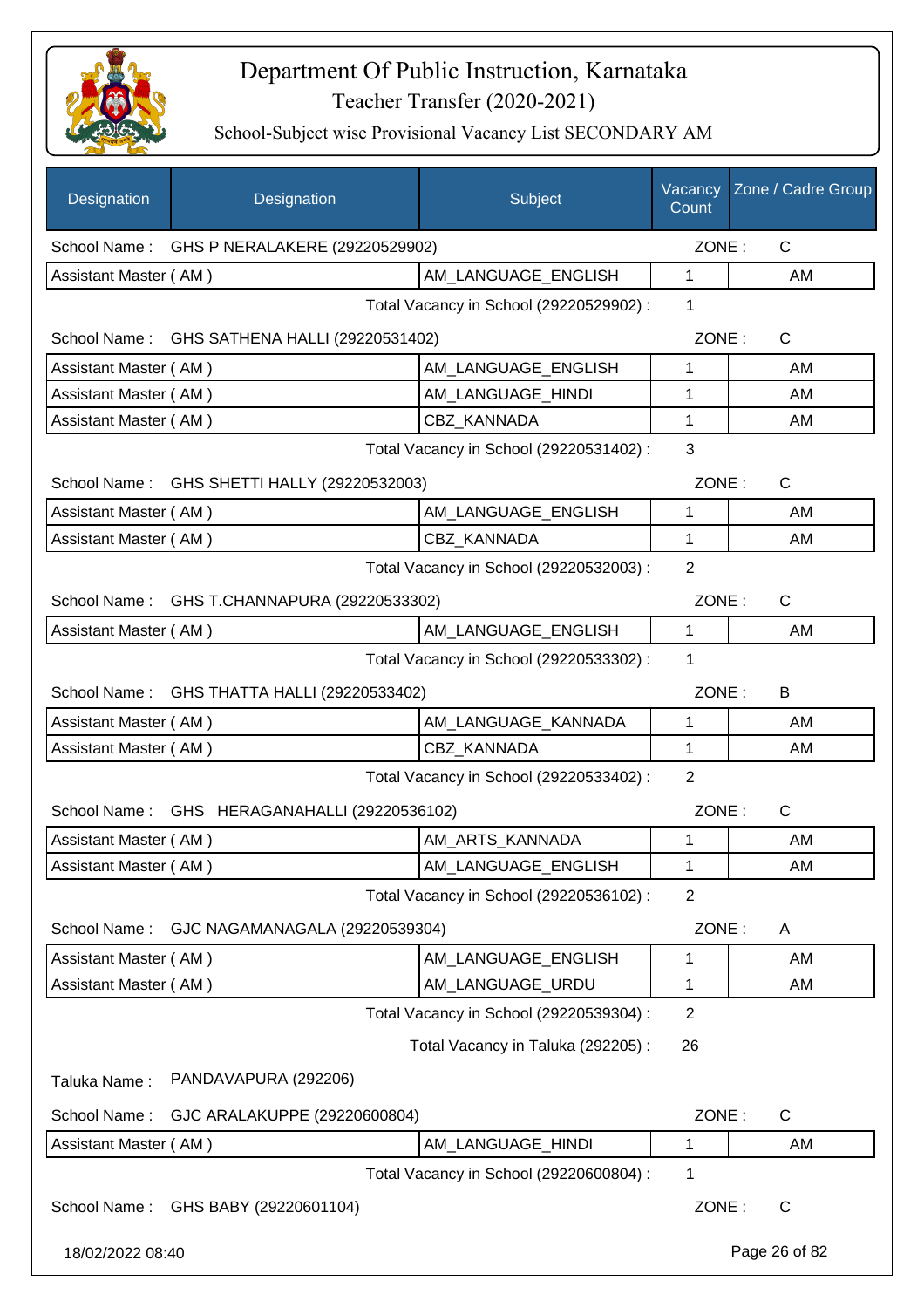

| Designation           | Designation                                            | Subject                                 | Vacancy<br>Count | Zone / Cadre Group |  |
|-----------------------|--------------------------------------------------------|-----------------------------------------|------------------|--------------------|--|
| Assistant Master (AM) |                                                        | AM_LANGUAGE_HINDI                       | 1                | AM                 |  |
|                       |                                                        | Total Vacancy in School (29220601104) : | 1                |                    |  |
| School Name:          | GJC CHIKKABYADARAHALLI (29220603003)                   |                                         | ZONE:            | C                  |  |
| Assistant Master (AM) |                                                        | <b>CBZ KANNADA</b>                      | 1                | AM                 |  |
|                       |                                                        | Total Vacancy in School (29220603003) : | 1                |                    |  |
| School Name:          | KARNATAKA PUBLIC SCHOOLS GJC CHINAKURALI (29220603406) |                                         | ZONE:            | $\mathsf{C}$       |  |
| Assistant Master (AM) |                                                        | AM_LANGUAGE_ENGLISH                     | $\overline{2}$   | AM                 |  |
| Assistant Master (AM) |                                                        | AM LANGUAGE KANNADA                     | $\overline{2}$   | AM                 |  |
|                       |                                                        | Total Vacancy in School (29220603406) : | 4                |                    |  |
| School Name :         | GHS GIRLS CHINAKURALI (29220603407)                    |                                         | ZONE:            | C                  |  |
| Assistant Master (AM) |                                                        | AM_ARTS_KANNADA                         | 1                | AM                 |  |
|                       |                                                        | Total Vacancy in School (29220603407) : | 1                |                    |  |
| School Name:          | GHS CHITTANAHALLI (29220603502)                        |                                         | ZONE:            | $\mathsf{C}$       |  |
| Assistant Master (AM) |                                                        | AM LANGUAGE_HINDI                       | 1                | AM                 |  |
|                       | Total Vacancy in School (29220603502) :<br>1           |                                         |                  |                    |  |
|                       | School Name: GHS DINKA (29220603903)                   |                                         | ZONE:            | C                  |  |
| Assistant Master (AM) |                                                        | AM_ARTS_KANNADA                         | 1                | AM                 |  |
| Assistant Master (AM) |                                                        | AM LANGUAGE KANNADA                     | 1                | AM                 |  |
|                       |                                                        | Total Vacancy in School (29220603903) : | $\overline{2}$   |                    |  |
|                       | School Name: GHS RAGIMUDDANAHALLI (29220604910)        |                                         | ZONE:            | $\mathsf{C}$       |  |
| Assistant Master (AM) |                                                        | AM_LANGUAGE_HINDI                       | 1                | AM                 |  |
| Assistant Master (AM) |                                                        | AM_LANGUAGE_KANNADA                     | 1                | AM                 |  |
|                       |                                                        | Total Vacancy in School (29220604910) : | $\overline{2}$   |                    |  |
| School Name:          | GHS MUDALAKOPPALU (29220605203)                        |                                         | ZONE:            | C                  |  |
| Assistant Master (AM) |                                                        | AM_LANGUAGE_KANNADA                     | 1                | AM                 |  |
|                       |                                                        | Total Vacancy in School (29220605203) : | 1                |                    |  |
| School Name:          | GHS HIREMARALI (29220605703)                           |                                         | ZONE:            | B                  |  |
| Assistant Master (AM) |                                                        | AM_ARTS_KANNADA                         | 1                | AM                 |  |
| Assistant Master (AM) |                                                        | AM_LANGUAGE_KANNADA                     | 1                | AM                 |  |
|                       |                                                        | Total Vacancy in School (29220605703) : | $\overline{2}$   |                    |  |
| School Name:          | GHS JAKKANAHALLY (29220606604)                         |                                         | ZONE:            | $\mathsf{C}$       |  |
| Assistant Master (AM) |                                                        | AM_LANGUAGE_ENGLISH                     | 1                | AM                 |  |
| Assistant Master (AM) |                                                        | AM_LANGUAGE_HINDI                       | 1                | AM                 |  |
| 18/02/2022 08:40      |                                                        |                                         |                  | Page 27 of 82      |  |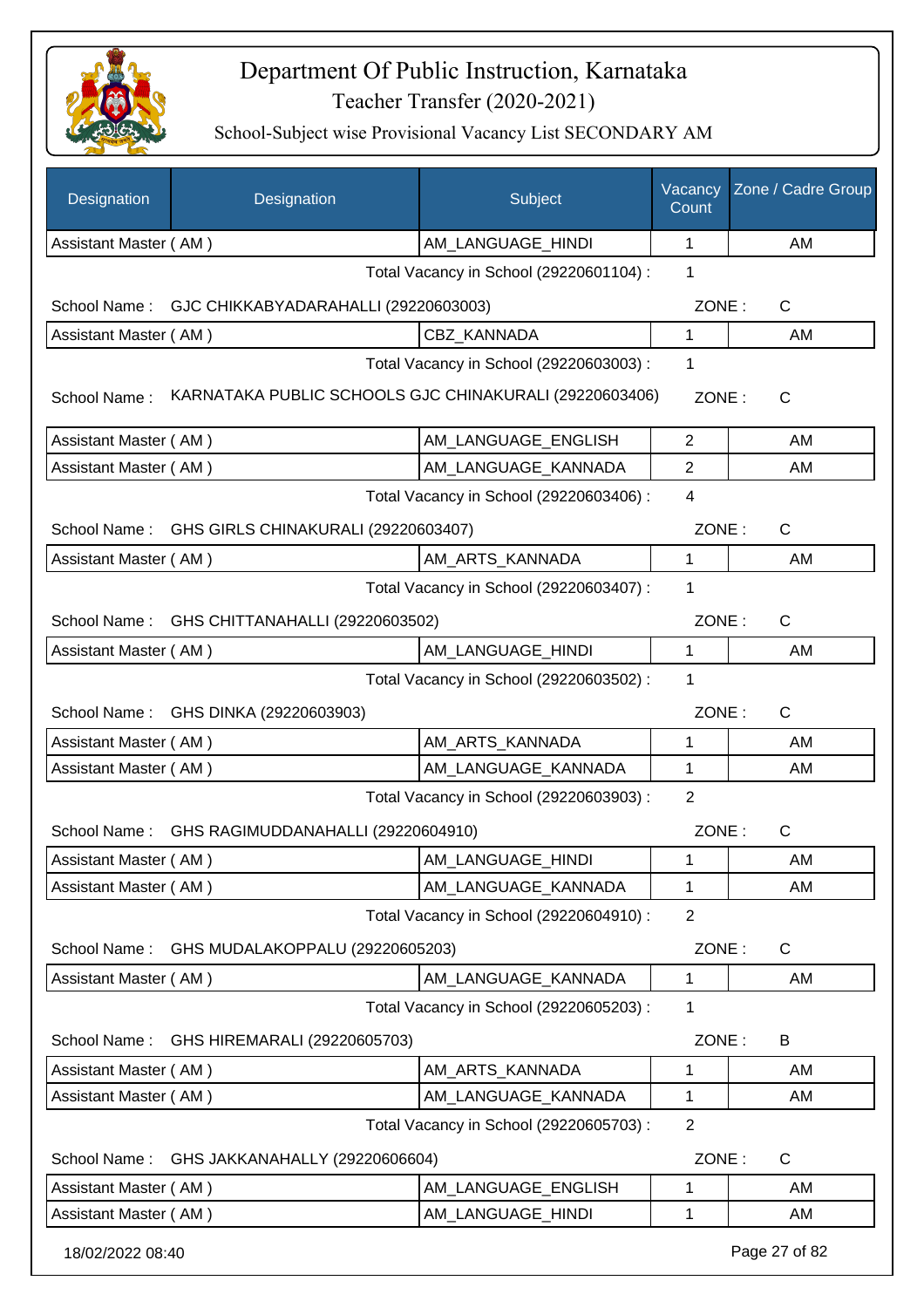

| Designation                             | Designation                                                | Subject                                 | Vacancy<br>Count | Zone / Cadre Group |
|-----------------------------------------|------------------------------------------------------------|-----------------------------------------|------------------|--------------------|
| Assistant Master (AM)                   |                                                            | CBZ_KANNADA                             | 1                | AM                 |
|                                         |                                                            | Total Vacancy in School (29220606604) : | 3                |                    |
|                                         | School Name: GJC NARAYANAPURA (29220610904)                |                                         | ZONE:            | $\mathsf{C}$       |
| Assistant Master (AM)                   |                                                            | AM_LANGUAGE_HINDI                       | 1                | AM                 |
| Assistant Master (AM)                   |                                                            | AM_LANGUAGE_KANNADA                     | 1                | AM                 |
| Assistant Master (AM)                   |                                                            | <b>CBZ KANNADA</b>                      | 1                | AM                 |
| Total Vacancy in School (29220610904) : |                                                            |                                         |                  |                    |
|                                         | School Name: GHS SANABA BADAVANE (29220612004)             |                                         | ZONE:            | $\mathsf{C}$       |
| Assistant Master (AM)                   |                                                            | AM LANGUAGE KANNADA                     | 1                | AM                 |
| Assistant Master (AM)                   |                                                            | <b>CBZ KANNADA</b>                      | 1                | AM                 |
|                                         |                                                            | Total Vacancy in School (29220612004) : | $\overline{2}$   |                    |
| School Name:                            | GJC SUNKATHONNUR (29220613105)                             |                                         | ZONE:            | C                  |
| Assistant Master (AM)                   |                                                            | AM_ARTS_KANNADA                         | 1                | AM                 |
|                                         |                                                            | Total Vacancy in School (29220613105) : | 1                |                    |
|                                         | School Name: GHS T.S. CHATRA (29220613603)                 |                                         | ZONE:            | C                  |
| Assistant Master (AM)                   |                                                            | <b>CBZ KANNADA</b>                      | 1                | AM                 |
|                                         |                                                            | Total Vacancy in School (29220613603) : | 1                |                    |
| School Name:                            | GHS SHANTHINAGARA (29220618203)                            |                                         | ZONE:            | A                  |
| Assistant Master (AM)                   |                                                            | AM ARTS KANNADA                         | 1                | AM                 |
|                                         |                                                            | Total Vacancy in School (29220618203) : | 1                |                    |
|                                         | School Name: ADARSHA VIDYALAYA RMSA YELEKERE (29220619807) |                                         | ZONE:            | B                  |
| Assistant Master (AM)                   |                                                            | AM LANGUAGE ENGLISH                     | 1                | AM                 |
| Assistant Master (AM)                   |                                                            | AM LANGUAGE HINDI                       | 1                | AM                 |
|                                         |                                                            | Total Vacancy in School (29220619807) : | $\overline{2}$   |                    |
|                                         |                                                            | Total Vacancy in Taluka (292206) :      | 29               |                    |
| Taluka Name:                            | SRIRANGA PATNA (292207)                                    |                                         |                  |                    |
| School Name:                            | KARNATAKA PUBLIC SCHOOLS GJC ARKERE (29220700910)          |                                         | ZONE:            | C                  |
| Assistant Master (AM)                   |                                                            | AM_ARTS_KANNADA                         | 1                | AM                 |
| Assistant Master (AM)                   |                                                            | AM_LANGUAGE_HINDI                       | 1                | AM                 |
|                                         |                                                            | Total Vacancy in School (29220700910) : | 2                |                    |
| School Name:                            | GHS GANANGOORU (29220703802)                               |                                         | ZONE:            | $\mathsf C$        |
| Assistant Master (AM)                   |                                                            | AM_ARTS_KANNADA                         | 1                | AM                 |
| Assistant Master (AM)                   |                                                            | AM_LANGUAGE_HINDI                       | 1                | AM                 |
| 18/02/2022 08:40                        |                                                            |                                         |                  | Page 28 of 82      |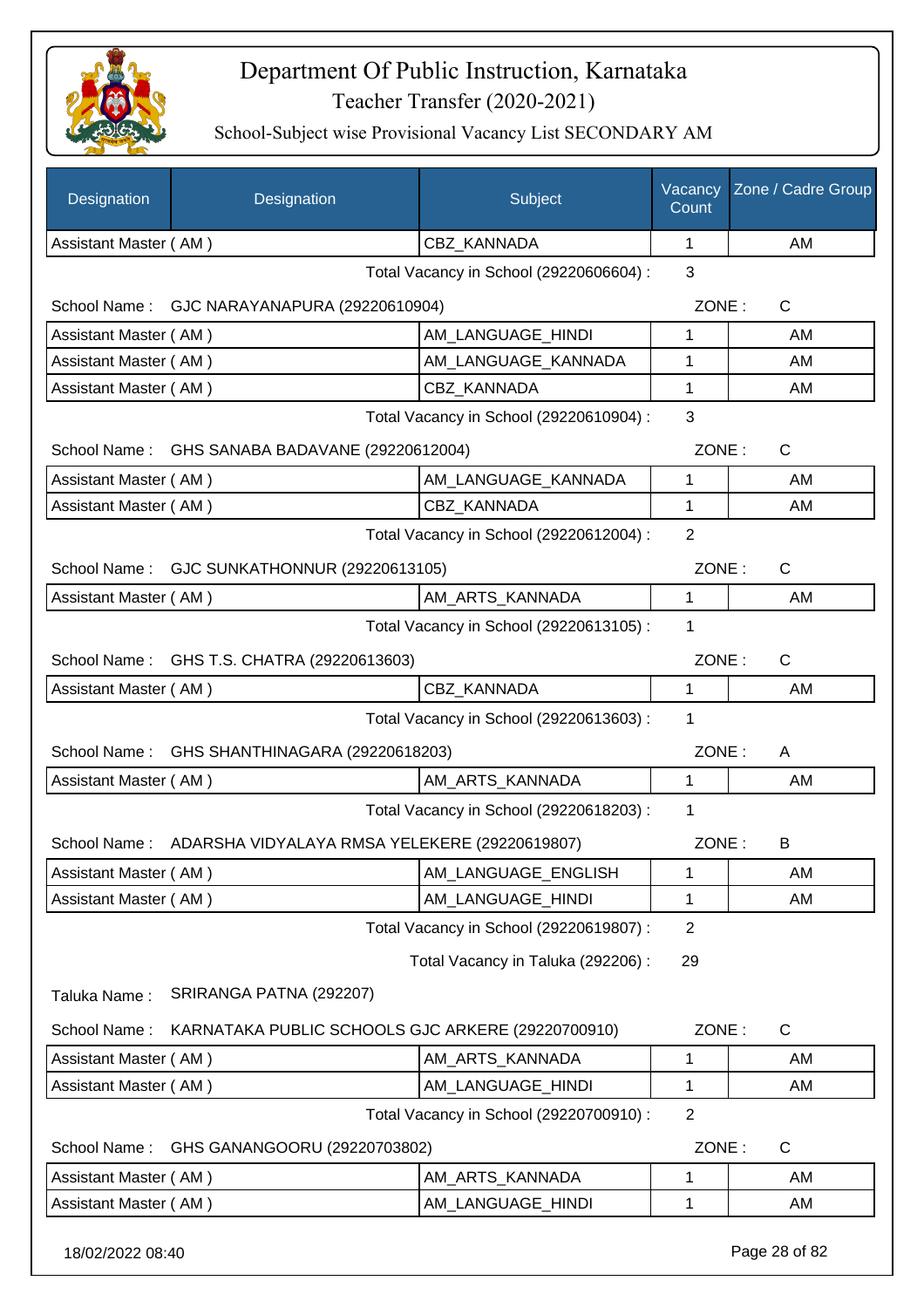

| Designation                             | Designation                                                         | Subject                                 | Vacancy<br>Count | Zone / Cadre Group |
|-----------------------------------------|---------------------------------------------------------------------|-----------------------------------------|------------------|--------------------|
|                                         |                                                                     | Total Vacancy in School (29220703802) : | $\overline{2}$   |                    |
| School Name:                            | GJC, SRIRANGAPATNA (29220711503)                                    |                                         | ZONE:            | A                  |
| Assistant Master (AM)                   |                                                                     | AM_LANGUAGE_SANSKRIT                    | $\mathbf 1$      | AM                 |
|                                         |                                                                     | Total Vacancy in School (29220711503) : | 1                |                    |
|                                         |                                                                     | Total Vacancy in Taluka (292207) :      | 5                |                    |
| Taluka Name:                            | MANDYA NORTH (292208)                                               |                                         |                  |                    |
| School Name:                            | KARNATAKA PUBLIC SCHOOLS G.P.U.C. COLLEGE BASARALU<br>(29220801705) |                                         | ZONE:            | $\mathsf{C}$       |
| Assistant Master (AM)                   |                                                                     | AM_ARTS_KANNADA                         | $\mathbf{1}$     | AM                 |
|                                         |                                                                     | Total Vacancy in School (29220801705) : | 1                |                    |
| School Name:                            | GHS DODDAGARUDANAHALLI (29220804102)                                |                                         | ZONE:            | $\mathsf{C}$       |
| Assistant Master (AM)                   |                                                                     | AM_LANGUAGE_HINDI                       | 1                | AM                 |
|                                         |                                                                     | Total Vacancy in School (29220804102) : | 1                |                    |
| School Name:                            | GHS COMPOSITE JODIHODAGHATTA (29220804603)                          |                                         | ZONE:            | $\mathsf{C}$       |
| Assistant Master (AM)                   |                                                                     | AM_ARTS_KANNADA                         | 1                | AM                 |
| Assistant Master (AM)                   |                                                                     | AM_LANGUAGE_KANNADA                     | $\mathbf 1$      | AM                 |
| Total Vacancy in School (29220804603) : |                                                                     |                                         |                  |                    |
| School Name:                            | GHS SHIVAPURA (29220805406)                                         |                                         | ZONE:            | C                  |
| Assistant Master (AM)                   |                                                                     | AM_LANGUAGE_HINDI                       | 1                | AM                 |
|                                         |                                                                     | Total Vacancy in School (29220805406) : | 1                |                    |
| School Name:                            | GHS COMPOSITE G. MALLIGERE (29220806003)                            |                                         | ZONE:            | $\mathsf{C}$       |
| Assistant Master (AM)                   |                                                                     | AM ARTS KANNADA                         | 1                | AM                 |
| Assistant Master (AM)                   |                                                                     | AM LANGUAGE KANNADA                     | 1                | AM                 |
|                                         |                                                                     | Total Vacancy in School (29220806003) : | $\overline{2}$   |                    |
| School Name:                            | GHS COMPOSITE HULIKERE (29220806105)                                |                                         | ZONE:            | C                  |
| Assistant Master (AM)                   |                                                                     | AM ARTS KANNADA                         | 1                | AM                 |
| Assistant Master (AM)                   |                                                                     | AM LANGUAGE HINDI                       | 1                | AM                 |
| Assistant Master (AM)                   |                                                                     | AM LANGUAGE KANNADA                     | 1                | AM                 |
| Assistant Master (AM)                   |                                                                     | CBZ_KANNADA                             | 1                | AM                 |
|                                         |                                                                     | Total Vacancy in School (29220806105) : | 4                |                    |
| School Name:                            | GHS MALLENAHALLI (29220806602)                                      |                                         | ZONE:            | C                  |
| Assistant Master (AM)                   |                                                                     | AM_ARTS_KANNADA                         | 1                | AM                 |
| Assistant Master (AM)                   |                                                                     | AM_LANGUAGE_HINDI                       | 1                | AM                 |
| 18/02/2022 08:40                        |                                                                     |                                         |                  | Page 29 of 82      |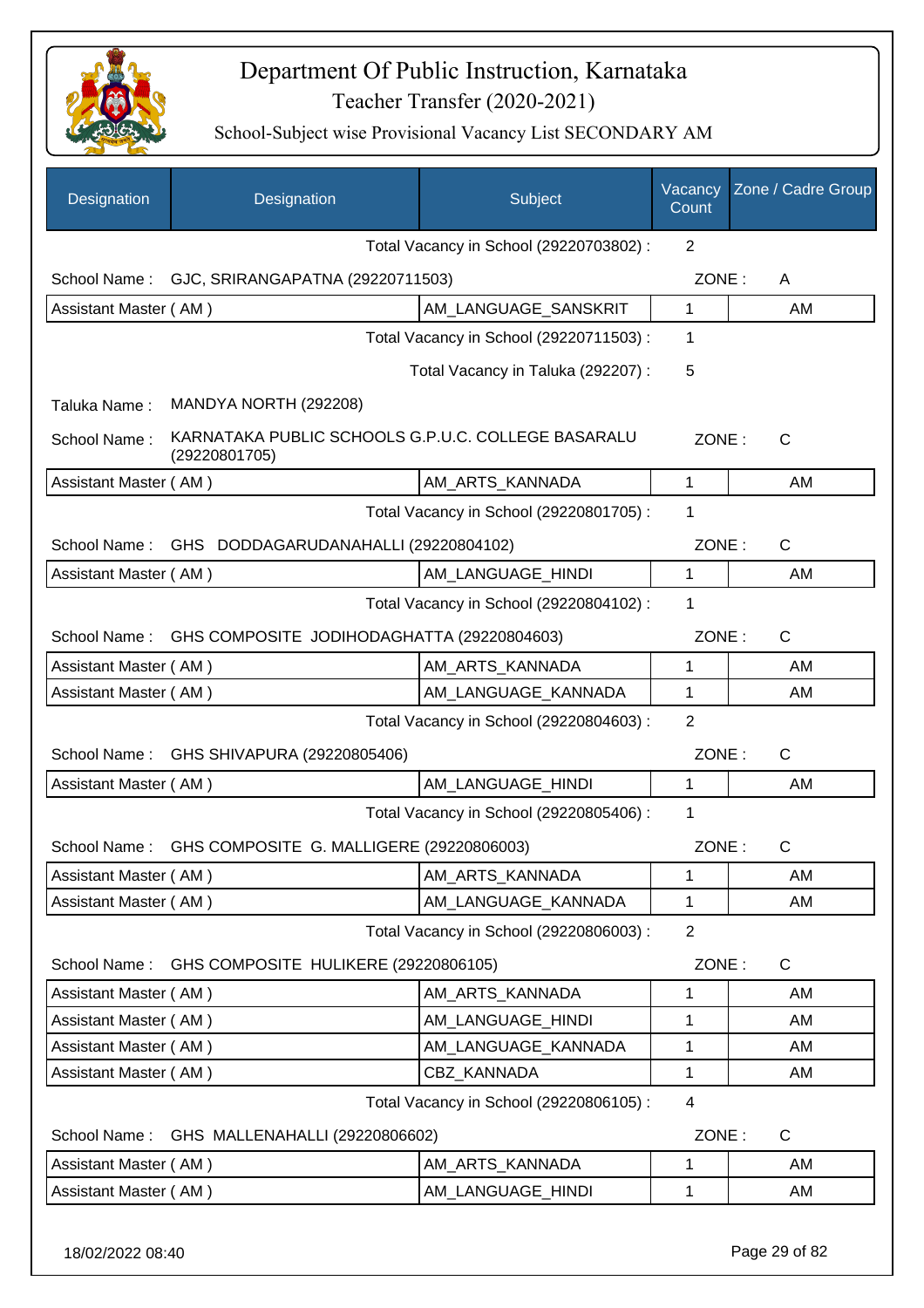

| Designation           | Designation                                        | Subject                                 | Vacancy<br>Count | Zone / Cadre Group |
|-----------------------|----------------------------------------------------|-----------------------------------------|------------------|--------------------|
|                       |                                                    | Total Vacancy in School (29220806602) : | $\overline{2}$   |                    |
|                       | School Name: G P U C COLLEGE DUDDA (29220807304)   |                                         | ZONE:            | C                  |
| Assistant Master (AM) |                                                    | AM ARTS KANNADA                         | 1                | AM                 |
| Assistant Master (AM) |                                                    | AM_LANGUAGE_HINDI                       | 1                | AM                 |
|                       |                                                    | Total Vacancy in School (29220807304) : | 2                |                    |
| School Name:          | GHS COMPOSITE MUDAGANDURU (29220810404)            |                                         | ZONE:            | C                  |
| Assistant Master (AM) |                                                    | AM_ARTS_KANNADA                         | 1                | AM                 |
| Assistant Master (AM) |                                                    | AM_LANGUAGE_ENGLISH                     | 1                | AM                 |
|                       |                                                    | Total Vacancy in School (29220810404) : | $\overline{2}$   |                    |
| School Name:          | GHS COMPOSITE MUTHEGERE (29220810805)              |                                         | ZONE:            | C                  |
| Assistant Master (AM) |                                                    | AM_LANGUAGE_HINDI                       | 1                | AM                 |
| Assistant Master (AM) |                                                    | <b>CBZ KANNADA</b>                      | 1                | AM                 |
|                       |                                                    | Total Vacancy in School (29220810805) : | 2                |                    |
|                       |                                                    | Total Vacancy in Taluka (292208) :      | 19               |                    |
| District Name:        | <b>HASSAN (2923)</b>                               |                                         |                  |                    |
| Taluka Name:          | ALUR (292301)                                      |                                         |                  |                    |
| School Name:          | GOVT GIRLS HIGH SCHOOL ALUR (29230100122)          |                                         | ZONE:            | A                  |
| Assistant Master (AM) |                                                    | AM_LANGUAGE_KANNADA                     | $\mathbf{1}$     | AM                 |
|                       |                                                    | Total Vacancy in School (29230100122) : | 1                |                    |
| School Name:          | GOVT HIGH SCHOOL BETTADAHALLY KUDIGE (29230100402) |                                         | ZONE:            | C                  |
| Assistant Master (AM) |                                                    | AM_ARTS_KANNADA                         | 1                | AМ                 |
| Assistant Master (AM) |                                                    | AM_LANGUAGE_ENGLISH                     | 1                | AM                 |
|                       |                                                    | Total Vacancy in School (29230100402) : | $\overline{2}$   |                    |
| School Name:          | GOVT HIGH SCHOOL HARIHALLY (29230102602)           |                                         | ZONE:            | C                  |
| Assistant Master (AM) |                                                    | AM ARTS KANNADA                         | 1                | AM                 |
| Assistant Master (AM) |                                                    | AM_LANGUAGE_HINDI                       | 1                | AM                 |
|                       |                                                    | Total Vacancy in School (29230102602) : | $\overline{2}$   |                    |
| School Name:          | GOVT HIGH SCHOOL JINAGARAVALLI (29230104002)       |                                         | ZONE:            | $\mathsf{C}$       |
| Assistant Master (AM) |                                                    | AM_ARTS_KANNADA                         | 1                | AM                 |
| Assistant Master (AM) |                                                    | AM_LANGUAGE_ENGLISH                     | 1                | AM                 |
| Assistant Master (AM) |                                                    | CBZ_KANNADA                             | 1                | AM                 |
|                       |                                                    | Total Vacancy in School (29230104002) : | 3                |                    |
|                       | School Name: GHS HANCHURU (29230104802)            |                                         | ZONE:            | $\mathsf{C}$       |
| 18/02/2022 08:40      |                                                    |                                         |                  | Page 30 of 82      |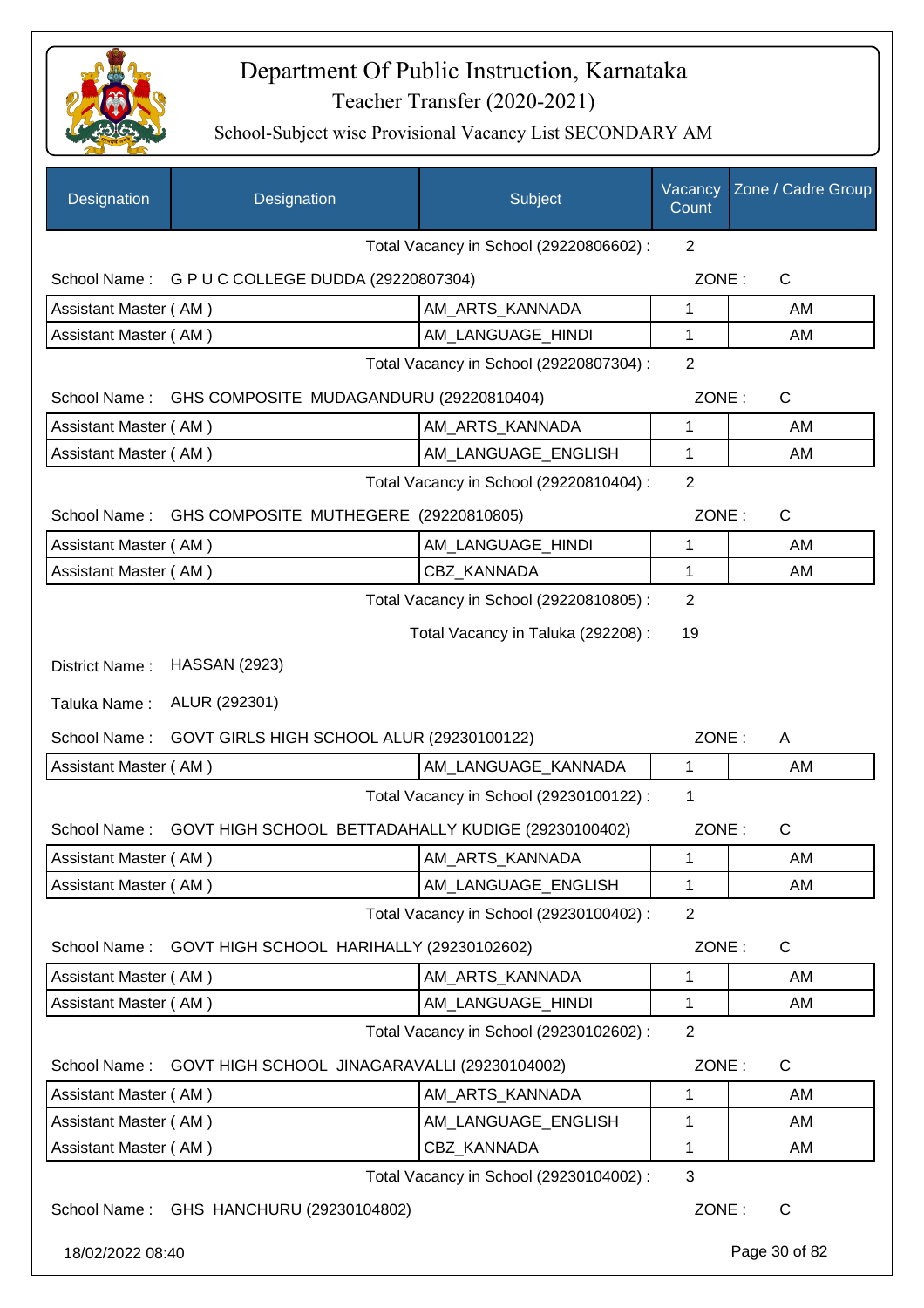

| Designation           | Designation                                                                 | Subject                                 | Vacancy<br>Count | Zone / Cadre Group |
|-----------------------|-----------------------------------------------------------------------------|-----------------------------------------|------------------|--------------------|
| Assistant Master (AM) |                                                                             | AM_ARTS_KANNADA                         | 1                | AM                 |
|                       |                                                                             | Total Vacancy in School (29230104802) : | 1                |                    |
| School Name:          | GHS HONNENAHALLY KUDIGE (29230105102)                                       |                                         | ZONE:            | C                  |
| Assistant Master (AM) |                                                                             | AM ARTS KANNADA                         | 1                | AM                 |
|                       |                                                                             | Total Vacancy in School (29230105102) : | 1                |                    |
| School Name:          | GHS DODDAKANAGALU (29230107102)                                             |                                         | ZONE:            | $\mathsf C$        |
| Assistant Master (AM) |                                                                             | AM_ARTS_KANNADA                         | $\mathbf{1}$     | AM                 |
|                       |                                                                             | Total Vacancy in School (29230107102) : | 1                |                    |
|                       | School Name: GHS KUNDUR (29230109802)                                       |                                         | ZONE:            | $\mathsf C$        |
| Assistant Master (AM) |                                                                             | AM_ARTS_KANNADA                         | $\mathbf{1}$     | AM                 |
|                       |                                                                             | Total Vacancy in School (29230109802) : | 1                |                    |
| School Name:          | GOVTHIGH SCHOOL KAMATHI KUDIGE (29230110602)                                |                                         | ZONE:            | C                  |
| Assistant Master (AM) |                                                                             | CBZ KANNADA                             | 1                | AM                 |
|                       |                                                                             | Total Vacancy in School (29230110602) : | 1                |                    |
| School Name:          | KARNATAKA PUBLIC SCHOOLS GOVT JUNIOR COLLEGE<br>RAYARAKOPPALU (29230114202) |                                         | ZONE:            | $\mathsf{C}$       |
| Assistant Master (AM) |                                                                             | AM_ARTS_KANNADA                         | 1                | AM                 |
| Assistant Master (AM) |                                                                             | AM_LANGUAGE_HINDI                       | 1                | AM                 |
|                       |                                                                             | Total Vacancy in School (29230114202) : | $\overline{2}$   |                    |
|                       | School Name: GHS KALLARE (29230114902)                                      |                                         | ZONE:            | $\mathsf{C}$       |
| Assistant Master (AM) |                                                                             | AM LANGUAGE ENGLISH                     | $\mathbf{1}$     | AM                 |
| Assistant Master (AM) |                                                                             | AM_LANGUAGE_HINDI                       | $\mathbf{1}$     | AM                 |
| Assistant Master (AM) |                                                                             | AM LANGUAGE KANNADA                     | 1                | AM                 |
|                       |                                                                             | Total Vacancy in School (29230114902) : | 3                |                    |
|                       |                                                                             | Total Vacancy in Taluka (292301) :      | 18               |                    |
| Taluka Name:          | ARAKALAGUDU (292302)                                                        |                                         |                  |                    |
| School Name:          | GHS HANDARANGI (29230200304)                                                |                                         | ZONE:            | $\mathsf C$        |
| Assistant Master (AM) |                                                                             | AM_ARTS_KANNADA                         | 1                | AM                 |
| Assistant Master (AM) |                                                                             | AM_LANGUAGE_ENGLISH                     | 1                | AM                 |
| Assistant Master (AM) |                                                                             | AM_LANGUAGE_HINDI                       | 1                | AM                 |
| Assistant Master (AM) |                                                                             | CBZ_KANNADA                             | 1                | AM                 |
|                       |                                                                             | Total Vacancy in School (29230200304) : | 4                |                    |
| School Name:          | B.S.S.GOVT JUNIOR COLLEGE, KONANUR (29230202508)                            |                                         | ZONE:            | C                  |
|                       |                                                                             |                                         |                  |                    |
| 18/02/2022 08:40      |                                                                             |                                         |                  | Page 31 of 82      |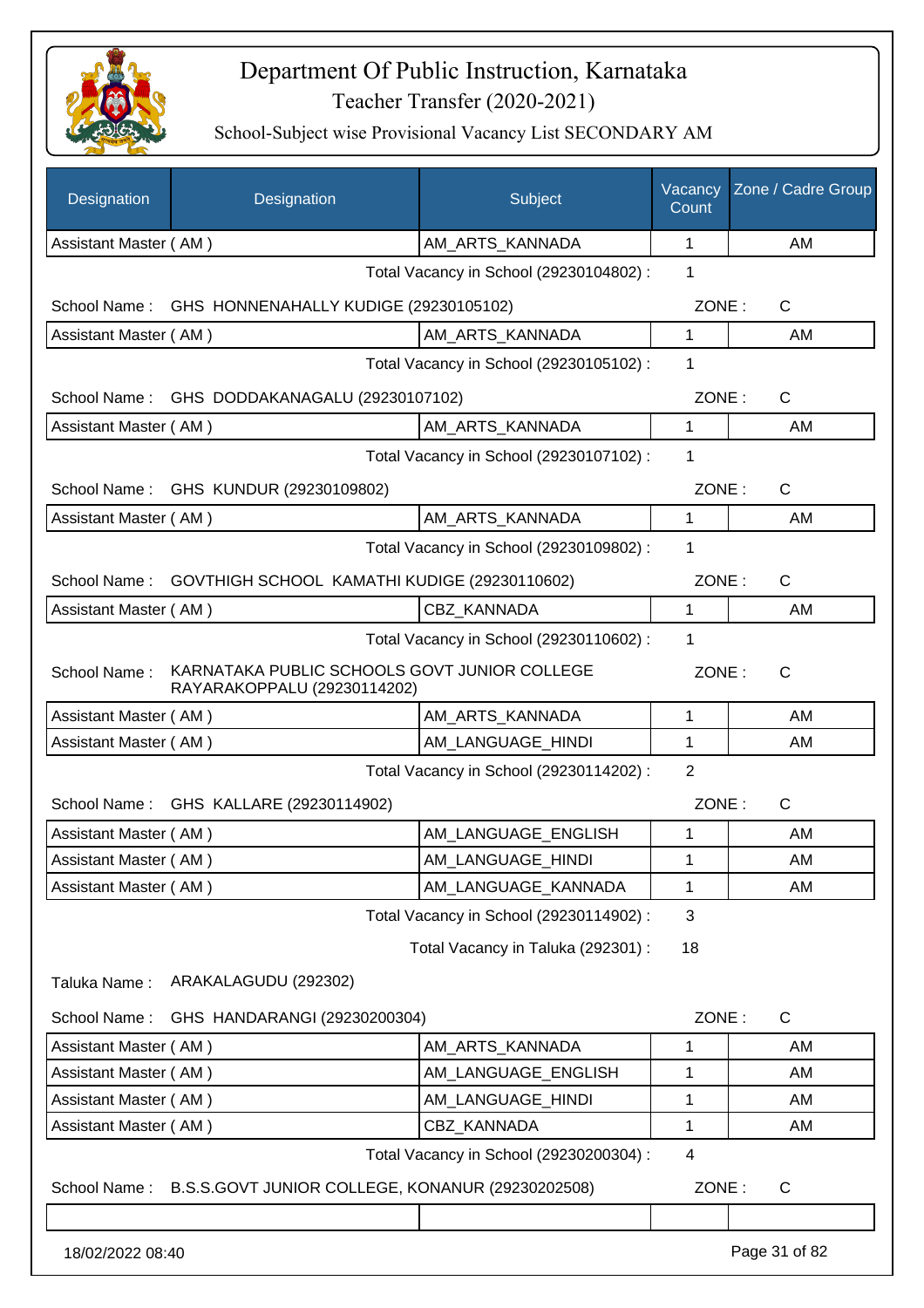

| Designation           | Designation                                                                 | Subject                                 | Vacancy<br>Count | Zone / Cadre Group |
|-----------------------|-----------------------------------------------------------------------------|-----------------------------------------|------------------|--------------------|
| Assistant Master (AM) |                                                                             | AM LANGUAGE ENGLISH                     | 1                | AM                 |
| Assistant Master (AM) |                                                                             | AM LANGUAGE HINDI                       | 1                | AM                 |
| Assistant Master (AM) |                                                                             | AM LANGUAGE KANNADA                     | 1                | AM                 |
|                       |                                                                             | Total Vacancy in School (29230202508) : | 3                |                    |
|                       | School Name: GHS KALENAHALLI (29230203305)                                  |                                         | ZONE:            | C                  |
| Assistant Master (AM) |                                                                             | AM ARTS KANNADA                         | 1                | AM                 |
| Assistant Master (AM) |                                                                             | AM_LANGUAGE_ENGLISH                     | 1                | AM                 |
|                       |                                                                             | Total Vacancy in School (29230203305) : | 2                |                    |
| School Name:          | KARNATAKA PUBLIC SCHOOLS GOVT JUNIER COLLEGE<br>BASAVAPATTANA (29230203605) |                                         | ZONE:            | $\mathsf{C}$       |
| Assistant Master (AM) |                                                                             | AM ARTS KANNADA                         | 1                | AM                 |
| Assistant Master (AM) |                                                                             | AM_LANGUAGE_ENGLISH                     | 1                | AM                 |
|                       |                                                                             | Total Vacancy in School (29230203605) : | $\overline{2}$   |                    |
|                       | School Name: GOVT JUNIEOR COLLEGE BELAVADI (29230204503)                    |                                         | ZONE:            | $\mathsf{C}$       |
| Assistant Master (AM) |                                                                             | AM_LANGUAGE_ENGLISH                     | 1                | AM                 |
|                       |                                                                             | Total Vacancy in School (29230204503) : | 1                |                    |
|                       | School Name: GOVT JUNIER COLLEGE DODDABEMMATHI (29230208202)                |                                         | ZONE:            | $\mathsf{C}$       |
| Assistant Master (AM) |                                                                             | AM_ARTS_KANNADA                         | 1                | AM                 |
| Assistant Master (AM) |                                                                             | AM_LANGUAGE_ENGLISH                     | $\mathbf 1$      | AM                 |
|                       |                                                                             | Total Vacancy in School (29230208202) : | $\overline{2}$   |                    |
|                       | School Name: GHS H.KONGALALE (29230208502)                                  |                                         | ZONE:            | $\mathsf{C}$       |
| Assistant Master (AM) |                                                                             | AM_ARTS_KANNADA                         | 1                | AM                 |
| Assistant Master (AM) |                                                                             | AM_LANGUAGE_KANNADA                     | 1                | AM                 |
| Assistant Master (AM) |                                                                             | <b>CBZ KANNADA</b>                      | 1                | AM                 |
|                       |                                                                             | Total Vacancy in School (29230208502) : | 3                |                    |
| School Name:          | GHS ABM HALLY (29230208603)                                                 |                                         | ZONE:            | C                  |
| Assistant Master (AM) |                                                                             | AM_ARTS_KANNADA                         | $\mathbf{1}$     | AM                 |
|                       |                                                                             | Total Vacancy in School (29230208603) : | 1                |                    |
| School Name:          | GHS HANAGALLU (29230208802)                                                 |                                         | ZONE:            | C                  |
| Assistant Master (AM) |                                                                             | AM_ARTS_KANNADA                         | 1                | AM                 |
| Assistant Master (AM) |                                                                             | AM_LANGUAGE_ENGLISH                     | 1                | AM                 |
| Assistant Master (AM) |                                                                             | CBZ_KANNADA                             | 1                | AM                 |
|                       |                                                                             | Total Vacancy in School (29230208802) : | 3                |                    |
| School Name:          | GOVT JUNIER COLLEGE SIDDAPURA GATE (29230210302)                            |                                         | ZONE:            | $\mathsf{C}$       |
| 18/02/2022 08:40      |                                                                             |                                         |                  | Page 32 of 82      |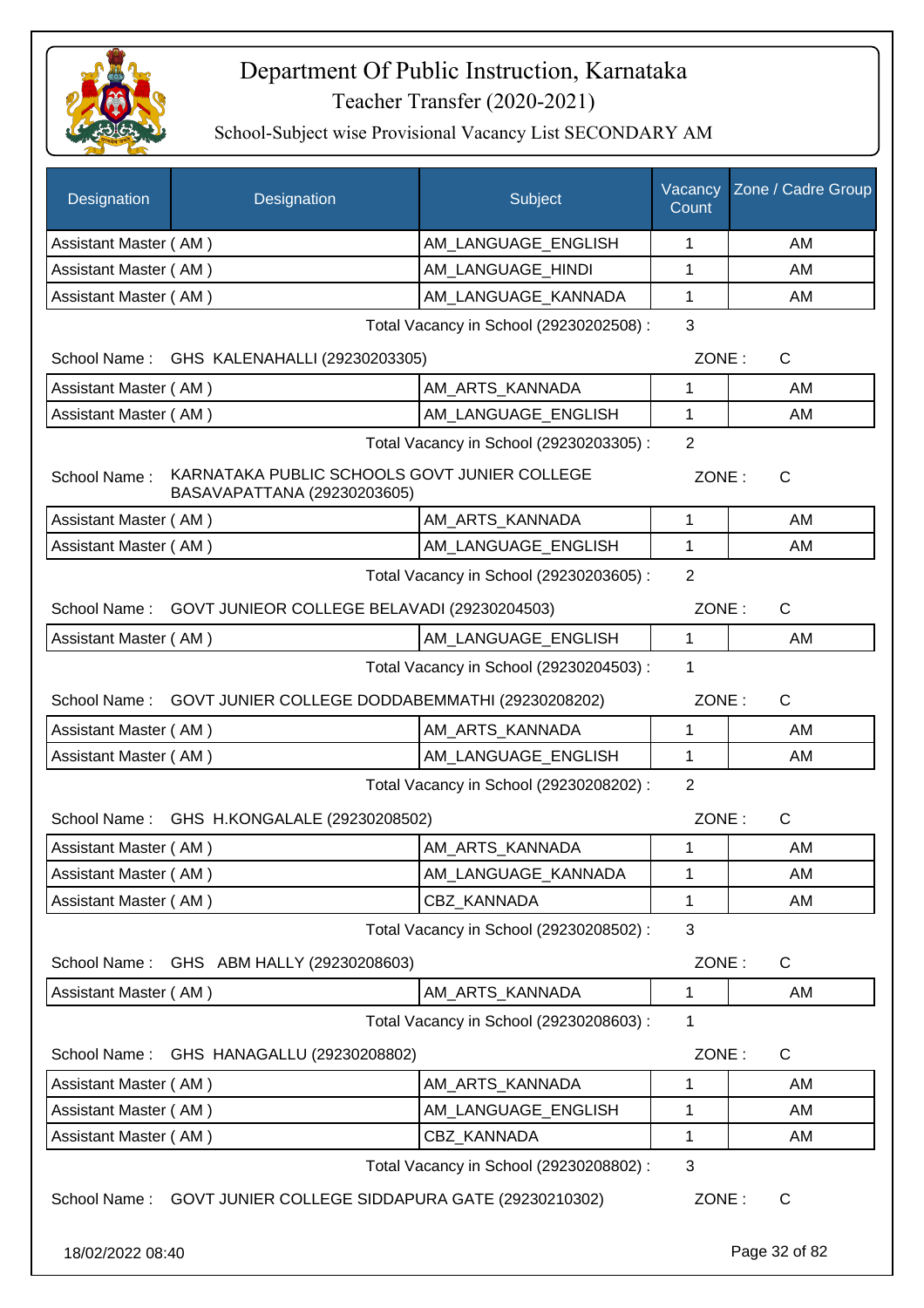

School-Subject wise Provisional Vacancy List SECONDARY AM

| Designation                                                    | Designation                                  | Subject                                 | Vacancy<br>Count | Zone / Cadre Group |
|----------------------------------------------------------------|----------------------------------------------|-----------------------------------------|------------------|--------------------|
| Assistant Master (AM)                                          |                                              | AM LANGUAGE HINDI                       | 1                | AM                 |
| Assistant Master (AM)                                          |                                              | CBZ_KANNADA                             | $\mathbf{1}$     | AM                 |
|                                                                |                                              | Total Vacancy in School (29230210302) : | $\overline{2}$   |                    |
|                                                                | School Name: GHS GANJALAGUDU (29230212904)   |                                         | ZONE:            | $\mathsf{C}$       |
| Assistant Master (AM)                                          |                                              | AM_ARTS_KANNADA                         | 1                | AM                 |
| Assistant Master (AM)                                          |                                              | <b>CBZ KANNADA</b>                      | 1                | AM                 |
|                                                                |                                              | Total Vacancy in School (29230212904) : | $\overline{2}$   |                    |
|                                                                | School Name: GHS HANYALU (29230216402)       |                                         | ZONE:            | $\mathsf{C}$       |
| Assistant Master (AM)                                          |                                              | AM_ARTS_KANNADA                         | 1                | AM                 |
| Assistant Master (AM)                                          |                                              | AM LANGUAGE ENGLISH                     | $\mathbf 1$      | AM                 |
|                                                                |                                              | Total Vacancy in School (29230216402) : | $\overline{2}$   |                    |
|                                                                | School Name: GHS BANNUR (29230217303)        |                                         | ZONE:            | $\mathsf{C}$       |
| Assistant Master (AM)                                          |                                              | AM_LANGUAGE_KANNADA                     | 1                | AM                 |
| Assistant Master (AM)                                          |                                              | <b>CBZ KANNADA</b>                      | $\mathbf{1}$     | AM                 |
| Total Vacancy in School (29230217303) :                        |                                              |                                         |                  |                    |
| School Name:<br>GOVT JUNIOR COLLEGE MALLIPATTANA (29230217503) |                                              |                                         | ZONE:            | $\mathsf{C}$       |
| Assistant Master (AM)                                          |                                              | AM_ARTS_KANNADA                         | $\overline{2}$   | AM                 |
|                                                                |                                              | Total Vacancy in School (29230217503) : | $\overline{2}$   |                    |
| School Name:                                                   | GOVT HIGH SCHOOL HULIKAL (29230219004)       |                                         | ZONE:            | $\mathsf{C}$       |
| Assistant Master (AM)                                          |                                              | AM_ARTS_KANNADA                         | 1                | AM                 |
| Assistant Master (AM)                                          |                                              | AM LANGUAGE HINDI                       | 1                | AM                 |
| Assistant Master (AM)                                          |                                              | CBZ_KANNADA                             | 1                | AM                 |
|                                                                |                                              | Total Vacancy in School (29230219004) : | 3                |                    |
| School Name:                                                   | GOVT JUNIOR COLLEGE DODDAMAGGE (29230220503) |                                         | ZONE:            | $\mathsf{C}$       |
| Assistant Master (AM)                                          |                                              | AM ARTS KANNADA                         | 1                | AM                 |
| Assistant Master (AM)                                          |                                              | AM LANGUAGE ENGLISH                     | 1                | AM                 |
| Assistant Master (AM)                                          |                                              | AM_LANGUAGE_HINDI                       | $\mathbf 1$      | AM                 |
| Assistant Master (AM)                                          |                                              | AM_LANGUAGE_SANSKRIT                    | 1                | AM                 |
| Assistant Master (AM)                                          |                                              | CBZ KANNADA                             | 1                | AM                 |
| Total Vacancy in School (29230220503) :<br>5                   |                                              |                                         |                  |                    |
| School Name:                                                   | GHS SANTHEMARUR (29230222502)                |                                         | ZONE:            | $\mathsf{C}$       |
| Assistant Master (AM)                                          |                                              | AM_ARTS_KANNADA                         | 1                | AM                 |
| Assistant Master (AM)                                          |                                              | AM_LANGUAGE_ENGLISH                     | 1                | AM                 |
| Assistant Master (AM)                                          |                                              | AM_LANGUAGE_HINDI                       | 1                | AM                 |

18/02/2022 08:40 Page 33 of 82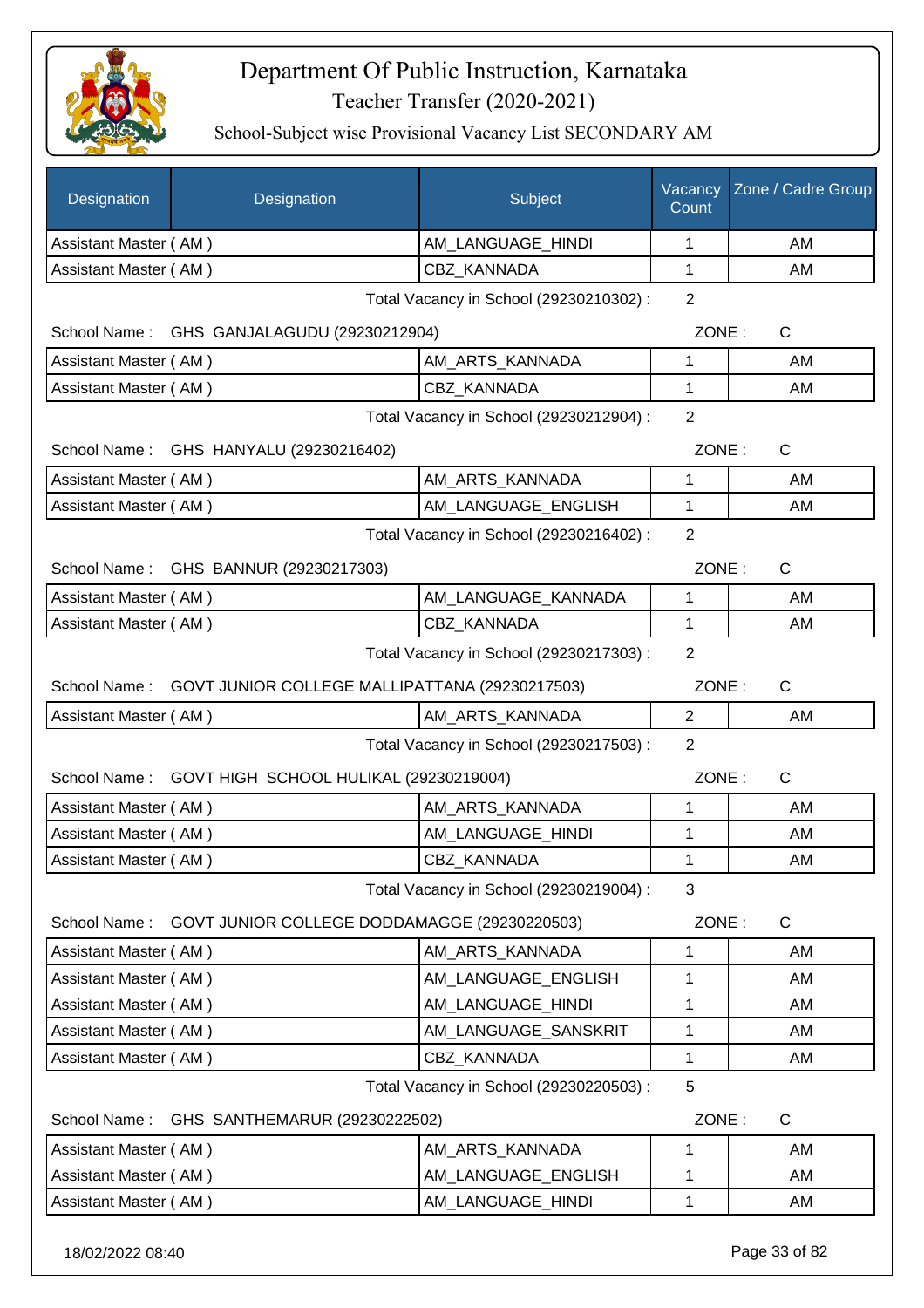

| Designation           | Designation                                            | Subject                                 | Vacancy<br>Count | Zone / Cadre Group |
|-----------------------|--------------------------------------------------------|-----------------------------------------|------------------|--------------------|
|                       |                                                        | Total Vacancy in School (29230222502) : | 3                |                    |
|                       | School Name: GHS YALAGATHAVALLI (29230222602)          |                                         | ZONE:            | $\mathsf{C}$       |
| Assistant Master (AM) |                                                        | AM LANGUAGE ENGLISH                     | $\mathbf 1$      | AM                 |
|                       |                                                        | Total Vacancy in School (29230222602) : | 1                |                    |
|                       | School Name: GOVT JUNIER COLLEGE HEBBALE (29230224003) |                                         | ZONE:            | $\mathsf{C}$       |
| Assistant Master (AM) |                                                        | AM_LANGUAGE_ENGLISH                     | 1                | AM                 |
| Assistant Master (AM) |                                                        | AM_LANGUAGE_HINDI                       | 1                | AM                 |
| Assistant Master (AM) |                                                        | AM_LANGUAGE_KANNADA                     | 1                | AM                 |
|                       |                                                        | Total Vacancy in School (29230224003) : | 3                |                    |
| School Name:          | GHS KATHIMALLENAHALLY (29230227802)                    |                                         | ZONE:            | B                  |
| Assistant Master (AM) |                                                        | AM_LANGUAGE_ENGLISH                     | 1                | AM                 |
|                       |                                                        | Total Vacancy in School (29230227802) : | 1                |                    |
| School Name:          | GOVT JUNIEOR BOYS COLLEGE ARAKALAGUDU (29230228324)    |                                         | ZONE:            | A                  |
| Assistant Master (AM) |                                                        | AM_LANGUAGE_ENGLISH                     | 1                | AM                 |
| Assistant Master (AM) |                                                        | AM_LANGUAGE_KANNADA                     | 1                | AM                 |
|                       |                                                        | Total Vacancy in School (29230228324) : | $\overline{2}$   |                    |
| School Name:          | GOVT JUNIOR GIRLS COLLEGE ARAKALAGUDU (29230228325)    |                                         | ZONE:            | A                  |
| Assistant Master (AM) |                                                        | AM_ARTS_KANNADA                         | $\mathbf{1}$     | AM                 |
|                       |                                                        | Total Vacancy in School (29230228325) : | 1                |                    |
|                       |                                                        | Total Vacancy in Taluka (292302) :      | 50               |                    |
|                       | Taluka Name: ARASIKERE (292303)                        |                                         |                  |                    |
| School Name:          | GHS KENKERE (29230305302)                              |                                         | ZONE:            | C                  |
| Assistant Master (AM) |                                                        | AM ARTS KANNADA                         | 1                | AM                 |
|                       |                                                        | Total Vacancy in School (29230305302) : | 1                |                    |
| School Name:          | HS RANGAPUR (29230308202)                              |                                         | ZONE:            | C                  |
| Assistant Master (AM) |                                                        | AM_ARTS_KANNADA                         | 1                | AM                 |
| Assistant Master (AM) |                                                        | AM LANGUAGE ENGLISH                     | 1                | AM                 |
|                       |                                                        | Total Vacancy in School (29230308202) : | $\overline{2}$   |                    |
| School Name:          | GHS MURUNDI (29230310304)                              |                                         | ZONE:            | C                  |
| Assistant Master (AM) |                                                        | AM_LANGUAGE_KANNADA                     | 1                | AM                 |
|                       |                                                        | Total Vacancy in School (29230310304) : | 1                |                    |
| School Name:          | GHS BELAVATTHAHALLY (29230312102)                      |                                         | ZONE:            | C                  |
| Assistant Master (AM) |                                                        | AM_LANGUAGE_ENGLISH                     | 1                | AM                 |
| 18/02/2022 08:40      |                                                        |                                         |                  | Page 34 of 82      |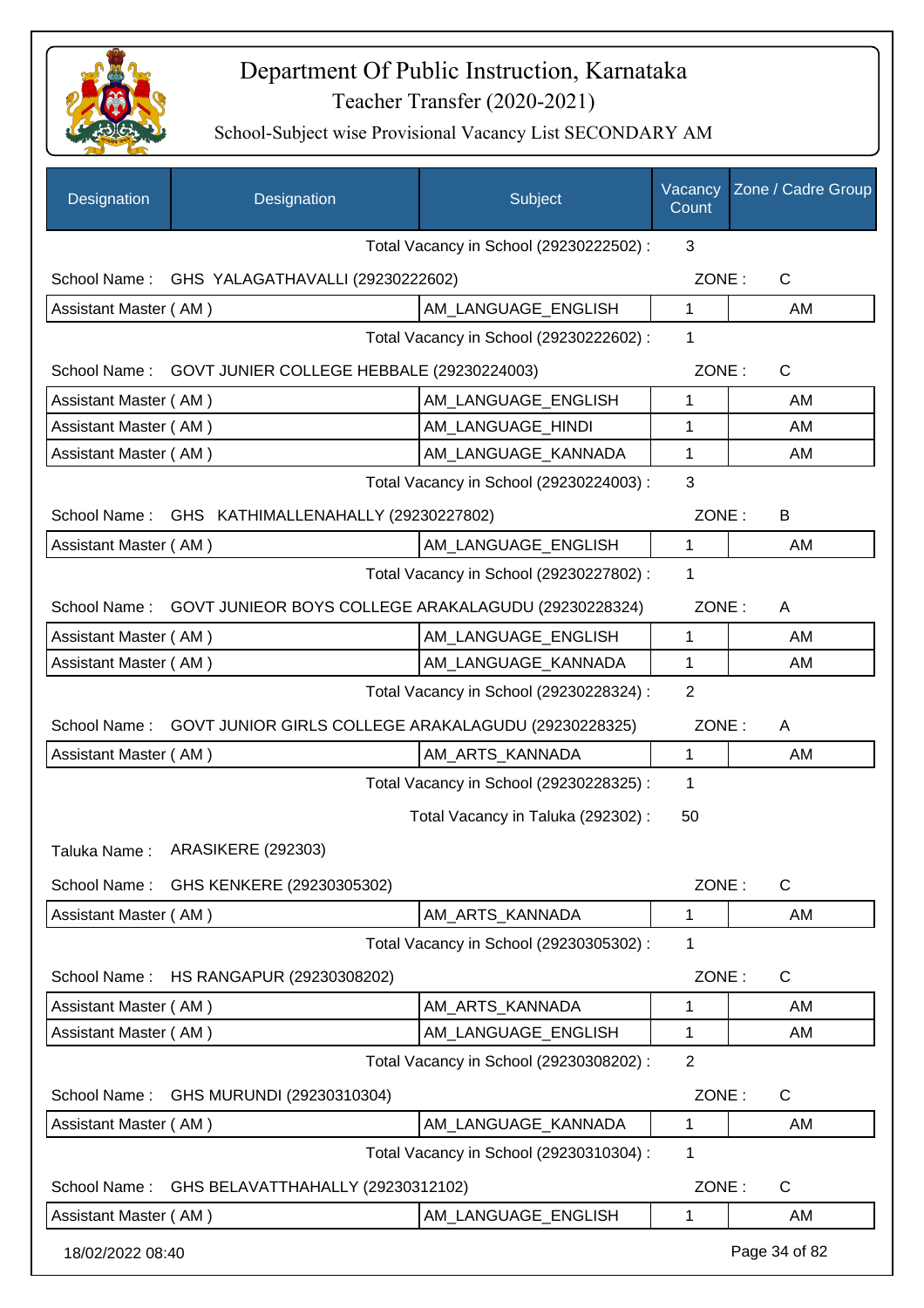

| Designation           | Designation                                        | Subject                                 | Vacancy<br>Count | Zone / Cadre Group |
|-----------------------|----------------------------------------------------|-----------------------------------------|------------------|--------------------|
|                       |                                                    | Total Vacancy in School (29230312102) : | 1                |                    |
|                       | School Name: GJC ARASIKERE (29230312453)           |                                         | ZONE:            | A                  |
| Assistant Master (AM) |                                                    | AM_LANGUAGE_URDU                        | 1                | AM                 |
|                       |                                                    | Total Vacancy in School (29230312453) : | 1                |                    |
| School Name:          | GHS CHAGACHAGERE (29230312502)                     |                                         | ZONE:            | $\mathsf{C}$       |
| Assistant Master (AM) |                                                    | CBZ_KANNADA                             | $\mathbf{1}$     | AM                 |
|                       |                                                    | Total Vacancy in School (29230312502) : | 1                |                    |
|                       | School Name: GJC BANAVARA (29230314914)            |                                         | ZONE:            | $\mathsf{C}$       |
| Assistant Master (AM) |                                                    | AM_ARTS_KANNADA                         | $\mathbf{1}$     | AM                 |
|                       |                                                    | Total Vacancy in School (29230314914) : | 1                |                    |
| School Name:          | GHS NAGAVEDI (29230326702)                         |                                         | ZONE:            | $\mathsf{C}$       |
| Assistant Master (AM) |                                                    | AM_LANGUAGE_ENGLISH                     | 1                | AM                 |
| Assistant Master (AM) |                                                    | CBZ KANNADA                             | 1                | AM                 |
|                       |                                                    | Total Vacancy in School (29230326702) : | $\overline{2}$   |                    |
|                       |                                                    |                                         |                  |                    |
|                       | School Name: GHS J.C.PURA (29230326805)            |                                         | ZONE:            | C                  |
| Assistant Master (AM) |                                                    | AM_ARTS_KANNADA                         | 1                | AM                 |
| Assistant Master (AM) |                                                    | AM_LANGUAGE_ENGLISH                     | 1                | AM                 |
| Assistant Master (AM) |                                                    | CBZ_KANNADA                             | 1                | AM                 |
|                       |                                                    | Total Vacancy in School (29230326805) : | 3                |                    |
|                       | School Name: G.P.U COLLEGE D.M.KURKE (29230327205) |                                         | ZONE:            | $\mathsf{C}$       |
| Assistant Master (AM) |                                                    | AM_LANGUAGE_KANNADA                     | 1                | AM                 |
|                       |                                                    | Total Vacancy in School (29230327205) : | 1                |                    |
| School Name:          | GHS KALLUSADARAHALLY (29230330103)                 |                                         | ZONE:            | $\mathsf{C}$       |
| Assistant Master (AM) |                                                    | AM_ARTS_KANNADA                         | 1                | AM                 |
| Assistant Master (AM) |                                                    | AM LANGUAGE ENGLISH                     | 1                | AM                 |
|                       |                                                    | Total Vacancy in School (29230330103) : | $\overline{2}$   |                    |
| School Name:          | GPUC JAVAGAL (29230333207)                         |                                         | ZONE:            | $\mathsf{C}$       |
| Assistant Master (AM) |                                                    | AM LANGUAGE ENGLISH                     | 2                | AM                 |
| Assistant Master (AM) |                                                    | AM_LANGUAGE_KANNADA                     | 1                | AM                 |
|                       |                                                    | Total Vacancy in School (29230333207) : | 3                |                    |
| School Name:          | GHS NERLIGE (29230333604)                          |                                         | ZONE:            | $\mathsf{C}$       |
| Assistant Master (AM) |                                                    | AM_LANGUAGE_ENGLISH                     | 1                | AM                 |
| Assistant Master (AM) |                                                    | AM_LANGUAGE_KANNADA                     | 1                | AM                 |
| 18/02/2022 08:40      |                                                    |                                         |                  | Page 35 of 82      |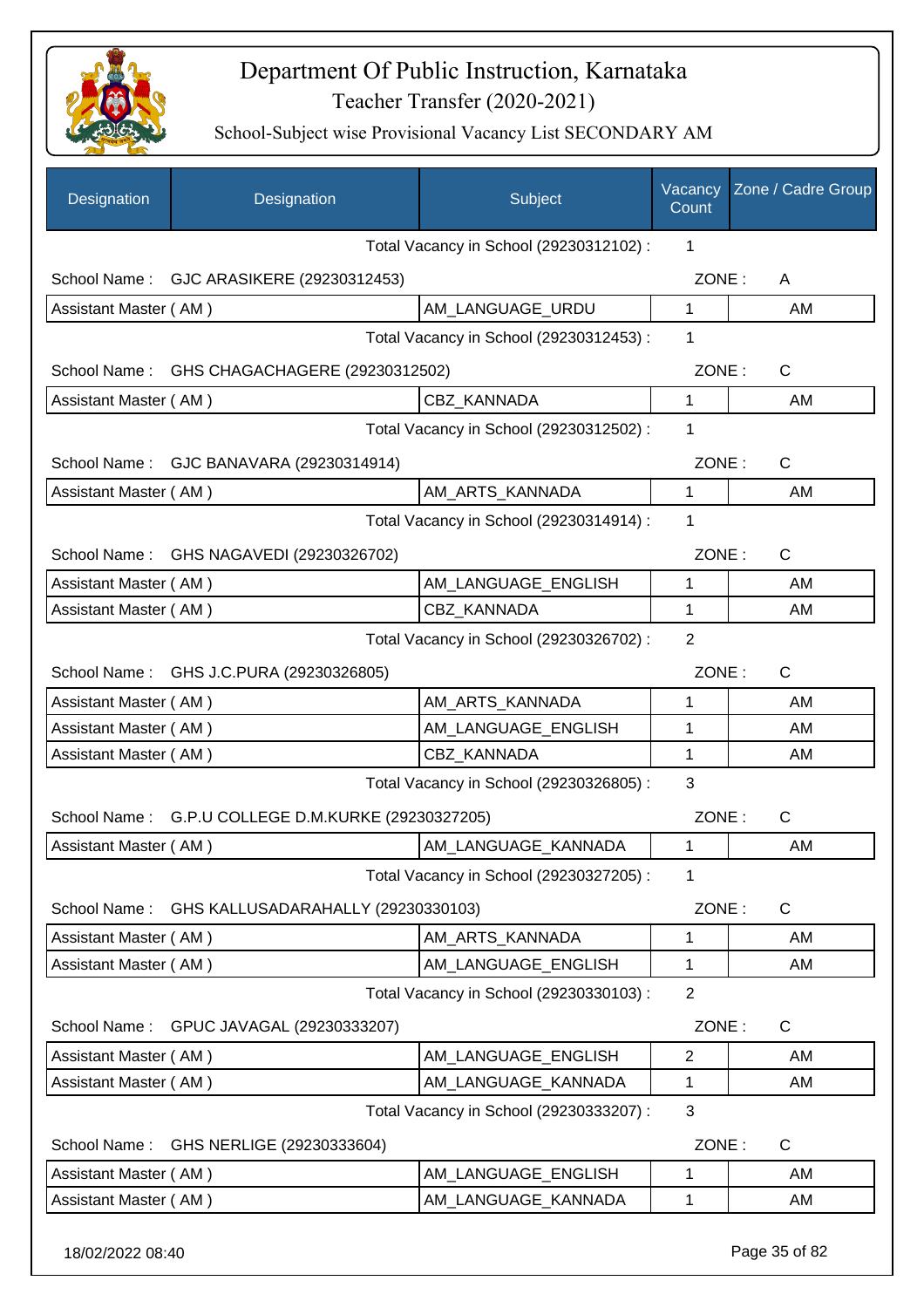

| Designation           | Designation                                 | Subject                                 | Vacancy<br>Count | Zone / Cadre Group |
|-----------------------|---------------------------------------------|-----------------------------------------|------------------|--------------------|
| Assistant Master (AM) |                                             | CBZ_KANNADA                             | 1                | AM                 |
|                       |                                             | Total Vacancy in School (29230333604) : | 3                |                    |
|                       | School Name: GHS KOLAGUNDA (29230333703)    |                                         | ZONE:            | $\mathsf{C}$       |
| Assistant Master (AM) |                                             | AM_ARTS_KANNADA                         | 1                | AM                 |
| Assistant Master (AM) |                                             | AM LANGUAGE ENGLISH                     | 1                | AM                 |
| Assistant Master (AM) |                                             | <b>CBZ KANNADA</b>                      | 1                | AM                 |
|                       | Total Vacancy in School (29230333703) :     | 3                                       |                  |                    |
|                       | School Name: GHS GANDASI (29230335414)      |                                         | ZONE:            | $\mathsf{C}$       |
| Assistant Master (AM) |                                             | AM ARTS KANNADA                         | $\mathbf{1}$     | AM                 |
|                       |                                             | Total Vacancy in School (29230335414) : | 1                |                    |
|                       | School Name: GHS BACHENAHALLY (29230336502) |                                         | ZONE:            | $\mathsf{C}$       |
| Assistant Master (AM) |                                             | AM_LANGUAGE_ENGLISH                     | 1                | AM                 |
| Assistant Master (AM) |                                             | AM LANGUAGE KANNADA                     | 1                | AM                 |
|                       |                                             | Total Vacancy in School (29230336502) : | 2                |                    |
|                       | School Name: GHS MUDUDI (29230336605)       |                                         | ZONE:            | C                  |
| Assistant Master (AM) |                                             | AM_ARTS_KANNADA                         | 1                | AM                 |
|                       |                                             | Total Vacancy in School (29230336605) : | 1                |                    |
| School Name:          | GHS CHIKKURU (29230339303)                  |                                         | ZONE:            | $\mathsf{C}$       |
| Assistant Master (AM) |                                             | AM ARTS KANNADA                         | 1                | AM                 |
|                       |                                             | Total Vacancy in School (29230339303) : | 1                |                    |
| School Name:          | GHS KURUVANKA (29230339402)                 |                                         | ZONE:            | $\mathsf{C}$       |
| Assistant Master (AM) |                                             | AM_ARTS_KANNADA                         | 1                | AM                 |
|                       |                                             | Total Vacancy in School (29230339402) : | 1                |                    |
| School Name:          | GHS K.SHANKARANAHALLI (29230342801)         |                                         | ZONE:            | C                  |
| Assistant Master (AM) |                                             | AM_ARTS_KANNADA                         | 1                | AM                 |
|                       |                                             | Total Vacancy in School (29230342801) : | 1                |                    |
|                       |                                             | Total Vacancy in Taluka (292303):       | 32               |                    |
| Taluka Name:          | BELUR (292304)                              |                                         |                  |                    |
| School Name:          | GOVT PU COLLEGE GENDEHALLY (29230405606)    |                                         | ZONE:            | $\mathsf{C}$       |
| Assistant Master (AM) |                                             | AM_ARTS_KANNADA                         | 1                | AM                 |
| Assistant Master (AM) |                                             | <b>CBZ KANNADA</b>                      | 1                | AM                 |
|                       |                                             | Total Vacancy in School (29230405606) : | $\overline{2}$   |                    |
| School Name:          | GOVT PU COLLEGE HAGARE (29230407007)        |                                         | ZONE:            | $\mathsf{C}$       |
| 18/02/2022 08:40      |                                             |                                         |                  | Page 36 of 82      |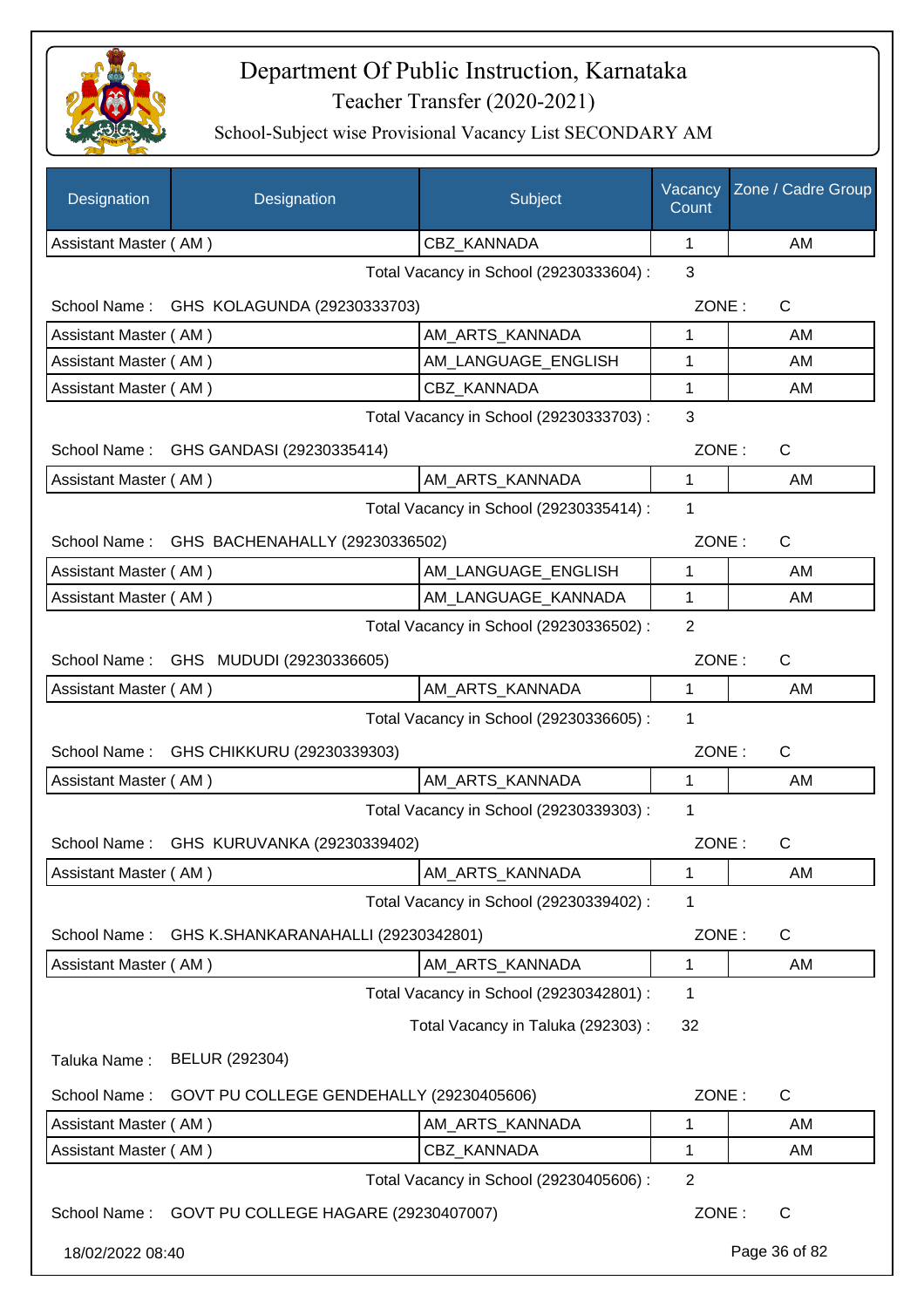

| Designation           | Designation                                                         | Subject                                 | Vacancy<br>Count | Zone / Cadre Group |
|-----------------------|---------------------------------------------------------------------|-----------------------------------------|------------------|--------------------|
| Assistant Master (AM) |                                                                     | AM ARTS KANNADA                         | 1                | AM                 |
| Assistant Master (AM) |                                                                     | AM_LANGUAGE_KANNADA                     | 1                | AM                 |
|                       |                                                                     | Total Vacancy in School (29230407007) : | $\overline{2}$   |                    |
| School Name:          | GOVT PU COLLEGE BELUR (29230411940)                                 |                                         | ZONE:            | A                  |
| Assistant Master (AM) |                                                                     | AM_LANGUAGE_KANNADA                     | $\mathbf{1}$     | AM                 |
|                       |                                                                     | Total Vacancy in School (29230411940) : | 1                |                    |
|                       | School Name: GHS HANIKE SANTHE (29230416803)                        |                                         | ZONE:            | C                  |
| Assistant Master (AM) |                                                                     | AM_LANGUAGE_ENGLISH                     | 1                | AM                 |
|                       |                                                                     | Total Vacancy in School (29230416803) : | 1                |                    |
| School Name:          | KARNATAKA PUBLIC SCHOOLS GOVT PU COLLEGE HALEBEEDU<br>(29230422305) |                                         | ZONE:            | $\mathsf{C}$       |
| Assistant Master (AM) |                                                                     | AM_ARTS_KANNADA                         | $\overline{2}$   | AM                 |
| Assistant Master (AM) |                                                                     | CBZ KANNADA                             | $\mathbf{1}$     | AM                 |
|                       | 3                                                                   |                                         |                  |                    |
|                       | School Name: GHS TARIMARA (29230426202)                             |                                         | ZONE:            | $\mathsf{C}$       |
| Assistant Master (AM) |                                                                     | AM_LANGUAGE_ENGLISH                     | 1                | AM                 |
| Assistant Master (AM) |                                                                     | AM_LANGUAGE_KANNADA                     | 1                | AM                 |
|                       |                                                                     | Total Vacancy in School (29230426202) : | $\overline{2}$   |                    |
|                       | School Name: GOVT PU COLLEGE AREHALLY (29230426409)                 |                                         | ZONE:            | $\mathsf{C}$       |
| Assistant Master (AM) |                                                                     | AM_ARTS_KANNADA                         | 1                | AM                 |
| Assistant Master (AM) |                                                                     | AM LANGUAGE KANNADA                     | 1                | AM                 |
| Assistant Master (AM) |                                                                     | <b>CBZ KANNADA</b>                      | 1                | AM                 |
|                       |                                                                     | Total Vacancy in School (29230426409) : | 3                |                    |
| School Name:          | GHS ANUGATTA (29230427102)                                          |                                         | ZONE:            | $\mathsf{C}$       |
| Assistant Master (AM) |                                                                     | AM_LANGUAGE_HINDI                       | 1                | AM                 |
| Assistant Master (AM) |                                                                     | AM_LANGUAGE_KANNADA                     | 1                | AM                 |
|                       |                                                                     | Total Vacancy in School (29230427102) : | $\overline{2}$   |                    |
|                       |                                                                     | Total Vacancy in Taluka (292304) :      | 16               |                    |
| Taluka Name:          | CHANNARAYAPATNA (292305)                                            |                                         |                  |                    |
| School Name:          | GJC UDAYAPURA (29230502506)                                         |                                         | ZONE:            | $\mathsf{C}$       |
| Assistant Master (AM) |                                                                     | AM_ARTS_KANNADA                         | 1                | AM                 |
|                       |                                                                     | Total Vacancy in School (29230502506) : | 1                |                    |
| School Name:          | GOVT.HIGH SCHOOL DIDAGA (29230503305)                               |                                         | ZONE:            | C                  |
|                       |                                                                     |                                         |                  |                    |
| 18/02/2022 08:40      |                                                                     |                                         |                  | Page 37 of 82      |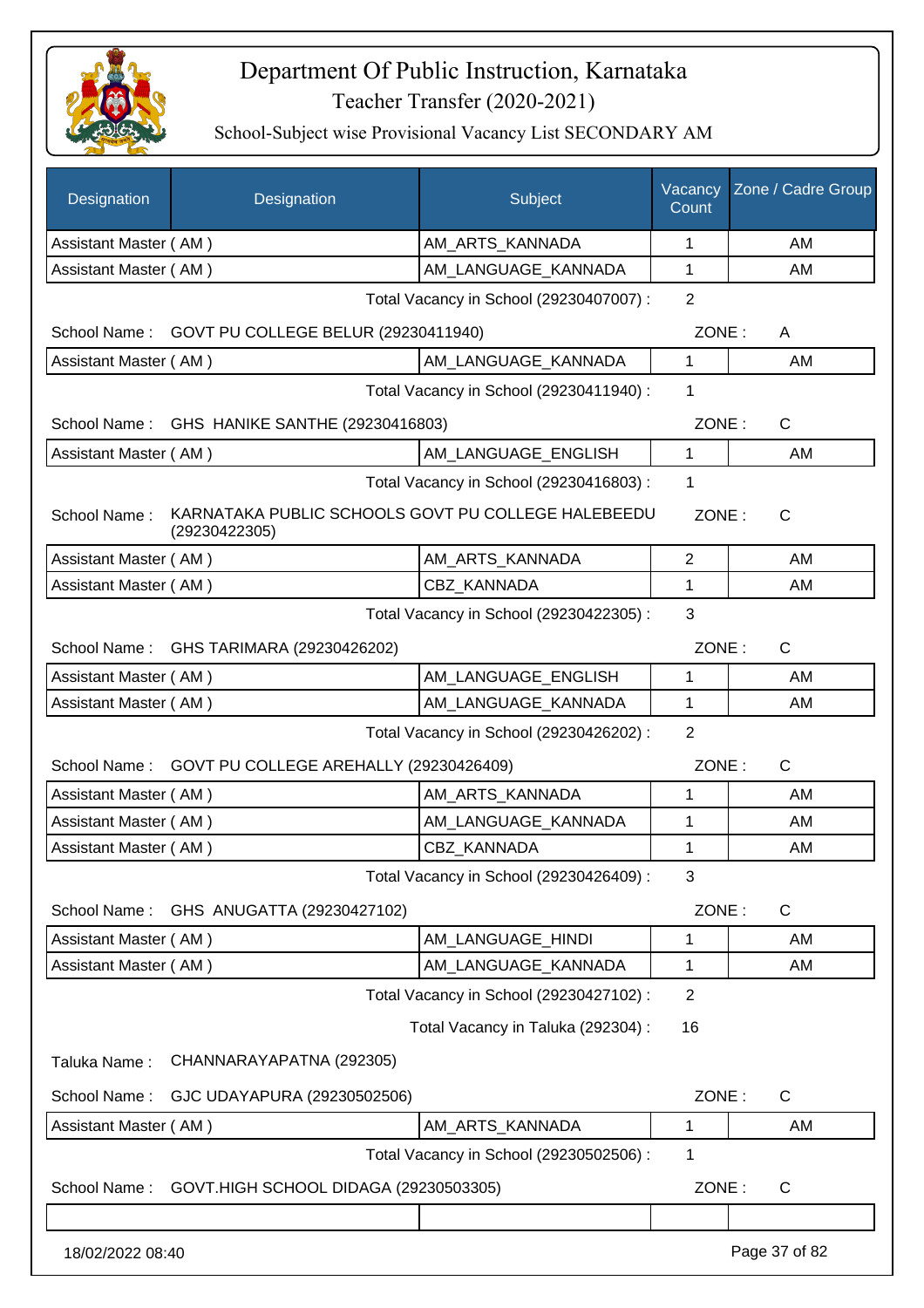

| Designation                                              | Designation                                              | Subject                                 | Vacancy<br>Count | Zone / Cadre Group |
|----------------------------------------------------------|----------------------------------------------------------|-----------------------------------------|------------------|--------------------|
| Assistant Master (AM)                                    |                                                          | AM_ARTS_KANNADA                         | 1                | AM                 |
| Assistant Master (AM)                                    |                                                          | AM_LANGUAGE_ENGLISH                     | 1                | AM                 |
| Assistant Master (AM)                                    |                                                          | AM LANGUAGE HINDI                       | 1                | AM                 |
|                                                          |                                                          | Total Vacancy in School (29230503305) : | 3                |                    |
|                                                          | School Name: GOVT.HIGH SCHOOL DAMMANINGALA (29230508005) |                                         | ZONE:            | $\mathsf{C}$       |
| Assistant Master (AM)                                    |                                                          | AM LANGUAGE ENGLISH                     | $\mathbf{1}$     | AM                 |
| Assistant Master (AM)                                    |                                                          | AM_LANGUAGE_HINDI                       | 1                | AM                 |
|                                                          |                                                          | Total Vacancy in School (29230508005) : | $\overline{2}$   |                    |
|                                                          | School Name: GOVT.HIGH SCHOOL KEMBALU (29230511003)      |                                         |                  | ZONE:<br>C         |
| Assistant Master (AM)                                    |                                                          | AM_LANGUAGE_KANNADA                     | $\mathbf{1}$     | AM                 |
|                                                          |                                                          | Total Vacancy in School (29230511003) : | $\mathbf{1}$     |                    |
| School Name:                                             | GOVT.HIGH SCHOOL K.BYRAPURA (29230511103)                |                                         | ZONE:            | $\mathsf C$        |
| Assistant Master (AM)                                    |                                                          | AM_ARTS_KANNADA                         | 1                | AM                 |
| Assistant Master (AM)                                    |                                                          | AM_LANGUAGE_ENGLISH                     | 1                | AM                 |
| Assistant Master (AM)                                    |                                                          | AM_LANGUAGE_KANNADA                     | 1                | AM                 |
|                                                          |                                                          | Total Vacancy in School (29230511103) : | 3                |                    |
|                                                          | School Name: GOVT.HIGH SCHOOL OBALAPURA (29230511502)    |                                         | ZONE:            | $\mathsf{C}$       |
| Assistant Master (AM)                                    |                                                          | AM LANGUAGE ENGLISH                     | 1                | AM                 |
| Assistant Master (AM)                                    |                                                          | AM_LANGUAGE_HINDI                       | 1                | AM                 |
| Assistant Master (AM)                                    |                                                          | AM_LANGUAGE_KANNADA                     | $\mathbf{1}$     | AM                 |
|                                                          |                                                          | Total Vacancy in School (29230511502) : | 3                |                    |
|                                                          | School Name: GOVT.HIGH SCHOOL BAGUR (29230511805)        |                                         | ZONE:            | C.                 |
| Assistant Master (AM)                                    |                                                          | AM LANGUAGE ENGLISH                     | $\mathbf 1$      | AM                 |
|                                                          |                                                          | Total Vacancy in School (29230511805) : | 1                |                    |
| School Name:                                             | GOVT.HIGH SCHOOL AKKANAHALLY CROSS (29230512003)         |                                         | ZONE:            | $\mathsf{C}$       |
| Assistant Master (AM)                                    |                                                          | AM LANGUAGE ENGLISH                     | 1                | AM                 |
| Assistant Master (AM)                                    |                                                          | AM_LANGUAGE_HINDI                       | 1                | AM                 |
|                                                          |                                                          | Total Vacancy in School (29230512003) : | $\overline{2}$   |                    |
| GOVT.HIGH SCHOOL HEBBALALU (29230514402)<br>School Name: |                                                          |                                         | ZONE:            | $\mathsf{C}$       |
| Assistant Master (AM)                                    |                                                          | AM_ARTS_KANNADA                         | 1                | AM                 |
|                                                          |                                                          | Total Vacancy in School (29230514402) : | 1                |                    |
| School Name:                                             | GOVT.HIGH SCHOOL, GULASINDA (29230515303)                |                                         | ZONE:            | B                  |
| Assistant Master (AM)                                    |                                                          | AM_ARTS_KANNADA                         | $\overline{2}$   | AM                 |
| 18/02/2022 08:40                                         |                                                          |                                         |                  | Page 38 of 82      |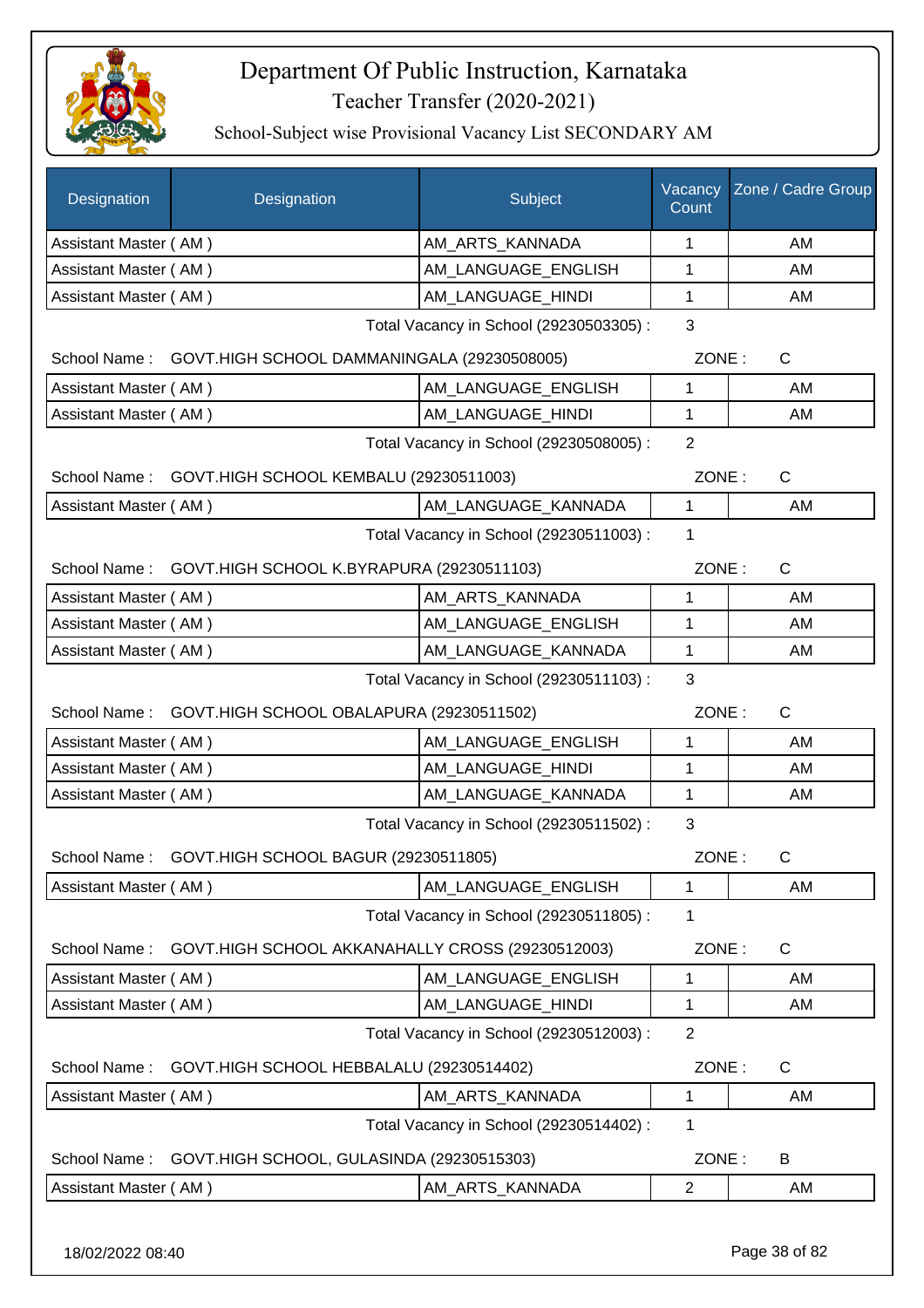

| Designation                                                                           | Designation                                             | Subject                                 | Vacancy<br>Count | Zone / Cadre Group    |
|---------------------------------------------------------------------------------------|---------------------------------------------------------|-----------------------------------------|------------------|-----------------------|
|                                                                                       |                                                         | Total Vacancy in School (29230515303) : | $\overline{2}$   |                       |
| School Name:                                                                          | GOVT.HIGH SCHOOL CHANNARAYAPATNA (29230515433)          |                                         | ZONE:            | A                     |
| Assistant Master (AM)                                                                 |                                                         | AM LANGUAGE URDU                        | $\mathbf{1}$     | AM                    |
|                                                                                       |                                                         | Total Vacancy in School (29230515433) : | 1                |                       |
| School Name:                                                                          | GJC SRINIVASAPURA (29230518803)                         |                                         | ZONE:            | $\mathsf{C}$          |
| Assistant Master (AM)                                                                 |                                                         | AM_ARTS_KANNADA                         | 1                | AM                    |
|                                                                                       |                                                         | Total Vacancy in School (29230518803) : | 1                |                       |
| School Name:                                                                          | GOVT.HIGH SCHOOL BIDARE (29230521302)                   |                                         | ZONE:            | $\mathsf{C}$          |
| Assistant Master (AM)                                                                 |                                                         | AM_ARTS_KANNADA                         | 1                | AM                    |
| Assistant Master (AM)                                                                 |                                                         | CBZ KANNADA                             | 1                | AM                    |
|                                                                                       |                                                         | Total Vacancy in School (29230521302) : | $\overline{2}$   |                       |
| GOVT.HIGH SCHOOL NAVILE (29230521804)<br>School Name:                                 |                                                         |                                         |                  | ZONE:<br>$\mathsf{C}$ |
| Assistant Master (AM)                                                                 |                                                         | CBZ KANNADA                             | 1                | AM                    |
| Total Vacancy in School (29230521804) :<br>1                                          |                                                         |                                         |                  |                       |
| GOVT.HIGH SCHOOL VALAGERAHALLY (29230522002)<br>ZONE:<br>$\mathsf{C}$<br>School Name: |                                                         |                                         |                  |                       |
| Assistant Master (AM)                                                                 |                                                         | AM LANGUAGE HINDI                       | 1                | AM                    |
|                                                                                       |                                                         | Total Vacancy in School (29230522002) : | 1                |                       |
| School Name:                                                                          | GOVT.HIGH SCHOOL KUMBENAHALLY (29230524002)             |                                         | ZONE:            | $\mathsf{C}$          |
| Assistant Master (AM)                                                                 |                                                         | AM_ARTS_KANNADA                         | 1                | AM                    |
| Assistant Master (AM)                                                                 |                                                         | AM LANGUAGE KANNADA                     | 1                | AM                    |
|                                                                                       |                                                         | Total Vacancy in School (29230524002) : | 2                |                       |
| School Name:                                                                          | GOVT.HIGH SCHOOL PADUVANAHALLY (29230524402)            |                                         | ZONE:            | $\mathsf{C}$          |
| Assistant Master (AM)                                                                 |                                                         | CBZ_KANNADA                             | 1                | AM                    |
|                                                                                       |                                                         | Total Vacancy in School (29230524402) : | 1                |                       |
| School Name:                                                                          | GOVT.HIGH SCHOOL SATHENAHALLY (29230524902)             |                                         | ZONE:            | $\mathsf{C}$          |
| Assistant Master (AM)                                                                 |                                                         | AM ARTS KANNADA                         | 1                | AM                    |
| Assistant Master (AM)                                                                 |                                                         | AM LANGUAGE ENGLISH                     | 1                | AM                    |
| Assistant Master (AM)                                                                 |                                                         | AM_LANGUAGE_KANNADA                     | 1                | AM                    |
|                                                                                       |                                                         | Total Vacancy in School (29230524902) : | 3                |                       |
| School Name:                                                                          | GOVT.HIGH SCHOOL KUNDUR MUTT (29230525302)              |                                         | ZONE:            | $\mathsf{C}$          |
| Assistant Master (AM)                                                                 |                                                         | AM_ARTS_KANNADA                         | 1                | AM                    |
|                                                                                       |                                                         | Total Vacancy in School (29230525302) : | 1                |                       |
|                                                                                       | School Name: GOVT.HIGH SCHOOL MATTANAVILE (29230530002) |                                         | ZONE:            | $\mathsf{C}$          |
| 18/02/2022 08:40                                                                      |                                                         |                                         |                  | Page 39 of 82         |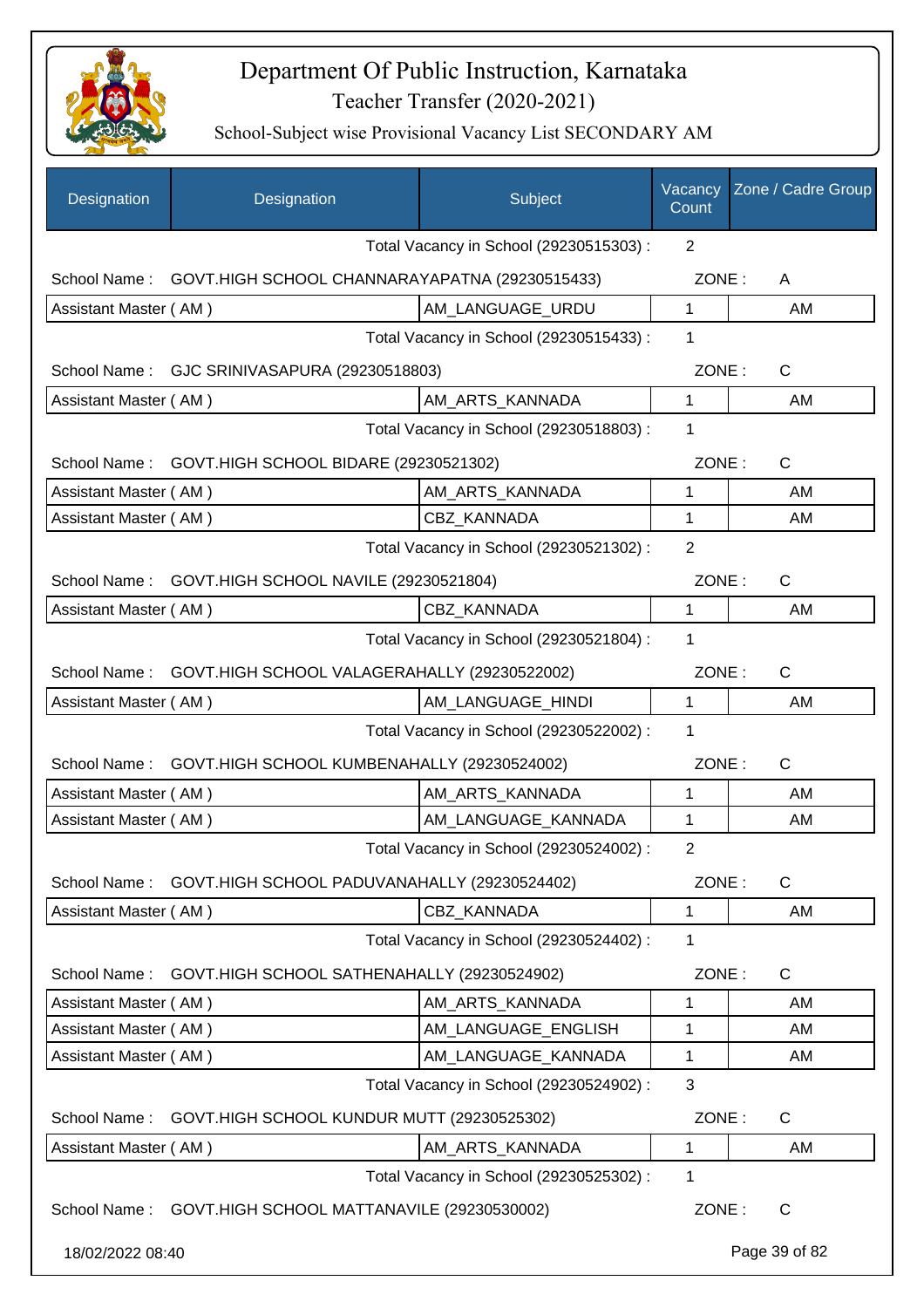

School-Subject wise Provisional Vacancy List SECONDARY AM

| Designation                                                                                                      | Designation                                              | Subject                                 | Vacancy<br>Count | Zone / Cadre Group |  |
|------------------------------------------------------------------------------------------------------------------|----------------------------------------------------------|-----------------------------------------|------------------|--------------------|--|
| Assistant Master (AM)                                                                                            |                                                          | AM_LANGUAGE_HINDI                       | 1                | AM                 |  |
| Assistant Master (AM)                                                                                            |                                                          | AM_LANGUAGE_KANNADA                     | 1                | AM                 |  |
|                                                                                                                  |                                                          | Total Vacancy in School (29230530002) : | $\overline{2}$   |                    |  |
|                                                                                                                  | School Name: GOVT.HIGH SCHOOL KALKERE (29230531504)      |                                         | ZONE:            | $\mathsf{C}$       |  |
| Assistant Master (AM)                                                                                            |                                                          | AM_LANGUAGE_HINDI                       | 1                | AM                 |  |
| Total Vacancy in School (29230531504) :<br>KARNATAKA PUBLIC SCHOOLS GJC NUGGEHALLI (29230532106)<br>School Name: |                                                          |                                         |                  | ZONE:<br>C         |  |
| Assistant Master (AM)                                                                                            |                                                          | AM ARTS KANNADA                         | 1                | AM                 |  |
| Assistant Master (AM)                                                                                            |                                                          | AM LANGUAGE ENGLISH                     | 1                | AM                 |  |
| Assistant Master (AM)                                                                                            |                                                          | AM_LANGUAGE_HINDI                       | 1                | AM                 |  |
| Assistant Master (AM)                                                                                            |                                                          | AM_LANGUAGE_KANNADA                     | 1                | AM                 |  |
|                                                                                                                  | Total Vacancy in School (29230532106) :                  |                                         |                  |                    |  |
|                                                                                                                  | School Name: GOVT.HIGH SCHOOL JINNENAHALLI (29230533503) |                                         | ZONE:            | $\mathsf{C}$       |  |
| Assistant Master (AM)                                                                                            |                                                          | AM_LANGUAGE_ENGLISH                     | 1                | AM                 |  |
| Assistant Master (AM)                                                                                            |                                                          | CBZ_KANNADA                             | $\mathbf{1}$     | AM                 |  |
| Total Vacancy in School (29230533503) :<br>School Name: GJC HIRISAVE (29230534607)                               |                                                          |                                         | 2<br>ZONE:       | $\mathsf{C}$       |  |
| Assistant Master (AM)                                                                                            |                                                          | AM_LANGUAGE_ENGLISH                     | 1                | AM                 |  |
| Assistant Master (AM)                                                                                            |                                                          | AM_LANGUAGE_HINDI                       | 1                | AM                 |  |
| Assistant Master (AM)                                                                                            |                                                          | AM_LANGUAGE_KANNADA                     | 1                | AM                 |  |
| Assistant Master (AM)                                                                                            |                                                          | CBZ KANNADA                             | 1                | AM                 |  |
|                                                                                                                  |                                                          | Total Vacancy in School (29230534607) : | 4                |                    |  |
| School Name:                                                                                                     | GOVT.HIGH SCHOOL BALAGANCHI (29230534802)                |                                         | ZONE:            | $\mathsf{C}$       |  |
| Assistant Master (AM)                                                                                            |                                                          | AM LANGUAGE HINDI                       | 1                | AM                 |  |
|                                                                                                                  |                                                          | Total Vacancy in School (29230534802) : | 1                |                    |  |
| School Name:                                                                                                     | GOVT.HIGH SCHOOL BELAGIHALLY (29230535002)               |                                         | ZONE:            | C                  |  |
| Assistant Master (AM)                                                                                            |                                                          | AM_ARTS_KANNADA                         | 1                | AM                 |  |
| Assistant Master (AM)                                                                                            |                                                          | AM LANGUAGE ENGLISH                     | 1                | AM                 |  |
| Assistant Master (AM)                                                                                            |                                                          | AM_LANGUAGE_HINDI                       | 1                | AM                 |  |
| Total Vacancy in School (29230535002) :                                                                          |                                                          |                                         |                  |                    |  |
| School Name:                                                                                                     | GJC SRAVANABELAGOLA (29230535719)                        |                                         | ZONE:            | $\mathsf C$        |  |
| Assistant Master (AM)                                                                                            |                                                          | AM_ARTS_KANNADA                         | 1                | AM                 |  |
| Assistant Master (AM)                                                                                            |                                                          | AM_LANGUAGE_HINDI                       | 1                | AM                 |  |
|                                                                                                                  |                                                          |                                         |                  |                    |  |

18/02/2022 08:40 Page 40 of 82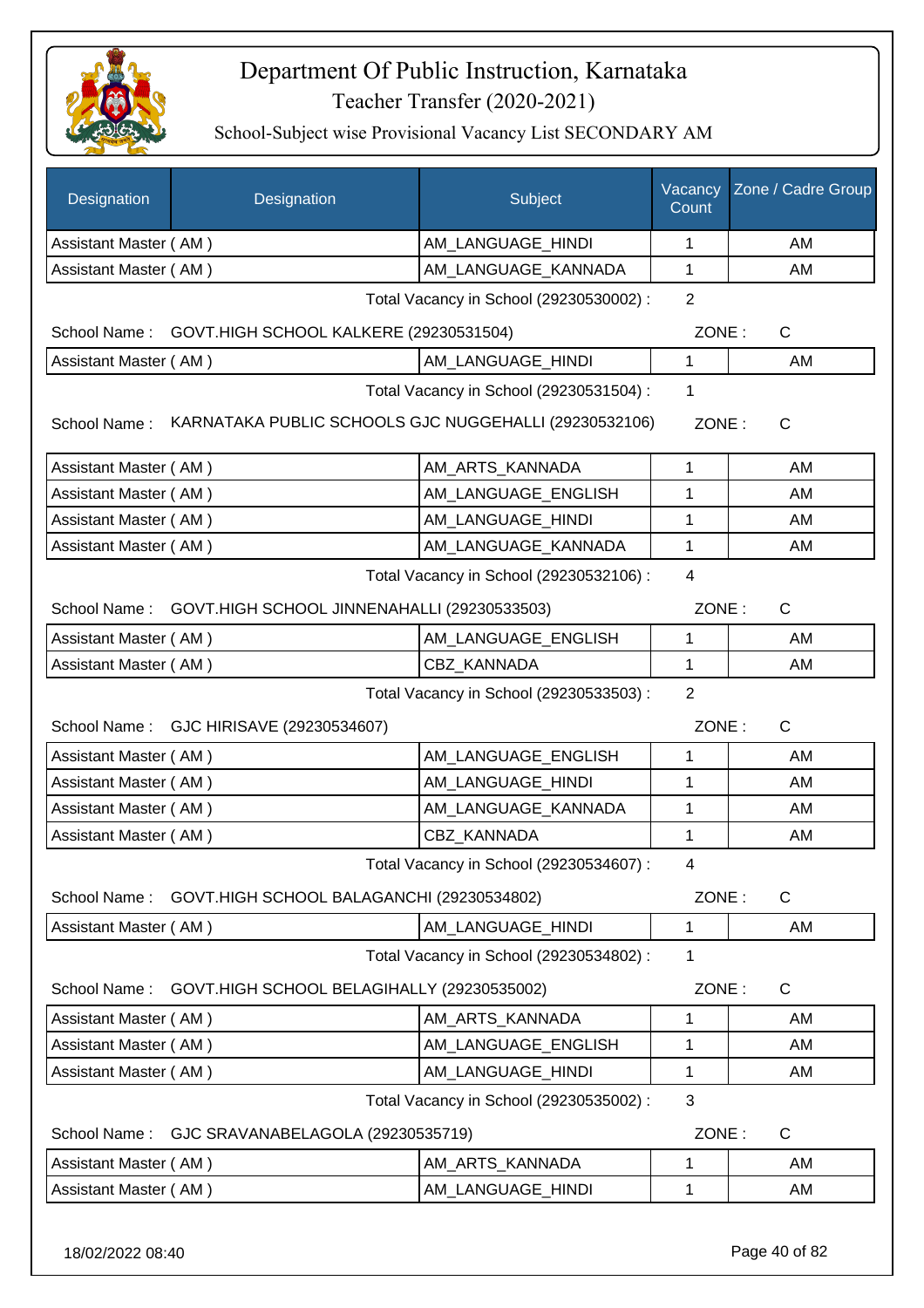

| Designation           | Designation                                                                | Subject                                 | Vacancy<br>Count | Zone / Cadre Group |
|-----------------------|----------------------------------------------------------------------------|-----------------------------------------|------------------|--------------------|
|                       |                                                                            | Total Vacancy in School (29230535719) : | 2                |                    |
| School Name:          | GOVT.GIRLS HIGH SCHOOL SRAVANABELAGOLA (29230535720)                       |                                         | ZONE:            | C                  |
| Assistant Master (AM) |                                                                            | AM_LANGUAGE_HINDI                       | 1                | AM                 |
|                       |                                                                            | Total Vacancy in School (29230535720) : | 1                |                    |
| School Name:          | GOVT.HIGH SCHOOL HALEBELAGOLA (29230537103)                                |                                         | ZONE:            | C                  |
| Assistant Master (AM) |                                                                            | AM_ARTS_KANNADA                         | 1                | AM                 |
| Assistant Master (AM) |                                                                            | AM_LANGUAGE_KANNADA                     | 1                | AM                 |
|                       |                                                                            | Total Vacancy in School (29230537103) : | $\overline{2}$   |                    |
|                       | School Name: GOVT.HIGH SCHOOL JUTTNAHALLY (29230537503)                    |                                         | ZONE:            | $\mathsf{C}$       |
| Assistant Master (AM) |                                                                            | AM_ARTS_KANNADA                         | $\mathbf{1}$     | AM                 |
|                       |                                                                            | Total Vacancy in School (29230537503) : | 1                |                    |
|                       | School Name: GJC SRIRAMNAGARA EXT GMR HALLY (29230541801)                  |                                         | ZONE:            | Α                  |
| Assistant Master (AM) |                                                                            | <b>CBZ KANNADA</b>                      | $\mathbf{1}$     | AM                 |
|                       |                                                                            | Total Vacancy in School (29230541801) : | 1                |                    |
| School Name:          | GOVT.HIGH SCHOOL TAGADURU (29230542402)                                    |                                         | ZONE:            | C                  |
| Assistant Master (AM) |                                                                            | AM_LANGUAGE_ENGLISH                     | 1                | AM                 |
| Assistant Master (AM) |                                                                            | AM_LANGUAGE_HINDI                       | 1                | AM                 |
| Assistant Master (AM) |                                                                            | AM_LANGUAGE_KANNADA                     | 1                | AM                 |
|                       |                                                                            | Total Vacancy in School (29230542402) : | 3                |                    |
|                       |                                                                            | Total Vacancy in Taluka (292305):       | 59               |                    |
| Taluka Name:          | HOLENARASIPURA (292306)                                                    |                                         |                  |                    |
| School Name:          | KARNATAKA PUBLIC SCHOOLS GOVT JUNIOR COLLEGE<br>HARIHARAPURA (29230603103) |                                         | ZONE:            | $\mathsf{C}$       |
| Assistant Master (AM) |                                                                            | AM LANGUAGE ENGLISH                     | $\mathbf{1}$     | AM                 |
|                       |                                                                            | Total Vacancy in School (29230603103) : | 1                |                    |
| School Name:          | GOVT JUNIOR COLLEGE CHAKENAHALLY (29230603203)                             |                                         | ZONE:            | C                  |
| Assistant Master (AM) |                                                                            | AM_ARTS_KANNADA                         | 1                | AM                 |
| Assistant Master (AM) |                                                                            | AM_LANGUAGE_ENGLISH                     | 1                | AM                 |
|                       |                                                                            | Total Vacancy in School (29230603203) : | $\overline{2}$   |                    |
| School Name:          | GOVT JUNIOR COLLEGE MALALI (29230603402)                                   |                                         | ZONE:            | $\mathsf C$        |
| Assistant Master (AM) |                                                                            | AM_ARTS_KANNADA                         | 1                | AM                 |
|                       |                                                                            | Total Vacancy in School (29230603402) : | 1                |                    |
| School Name:          | GHS BEDIGANAHALLY (29230603802)                                            |                                         | ZONE:            | C                  |
| 18/02/2022 08:40      |                                                                            |                                         |                  | Page 41 of 82      |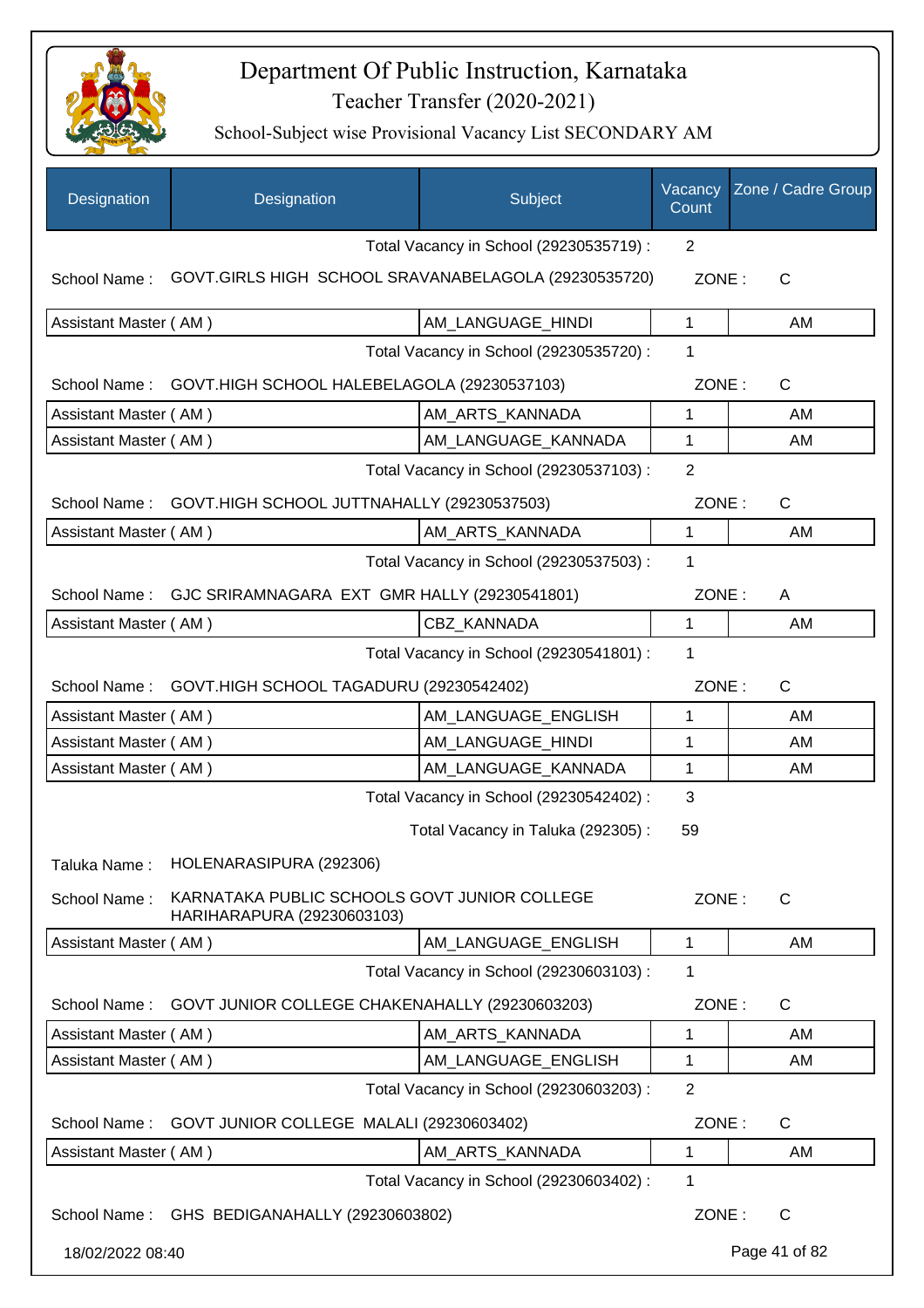

School-Subject wise Provisional Vacancy List SECONDARY AM

| Designation                                                    | Designation                                       | Subject                                 | Vacancy<br>Count | Zone / Cadre Group |
|----------------------------------------------------------------|---------------------------------------------------|-----------------------------------------|------------------|--------------------|
| Assistant Master (AM)                                          |                                                   | AM_ARTS_KANNADA                         | 1                | AM                 |
| Assistant Master (AM)                                          |                                                   | AM_LANGUAGE_ENGLISH                     | 1                | AM                 |
| Assistant Master (AM)                                          |                                                   | AM LANGUAGE_HINDI                       | 1                | AM                 |
| Assistant Master (AM)                                          |                                                   | AM_LANGUAGE_KANNADA                     | 1                | AM                 |
| Assistant Master (AM)                                          |                                                   | CBZ KANNADA                             | 1                | AM                 |
|                                                                |                                                   | Total Vacancy in School (29230603802) : | 5                |                    |
| School Name: GHS GUDDENAHALLY (29230604104)                    |                                                   |                                         | ZONE:            | C                  |
| Assistant Master (AM)                                          |                                                   | AM_LANGUAGE_ENGLISH                     | 1                | AM                 |
| Assistant Master (AM)                                          |                                                   | AM_LANGUAGE_HINDI                       | 1                | AM                 |
|                                                                |                                                   | Total Vacancy in School (29230604104) : | $\overline{2}$   |                    |
|                                                                | School Name: GHS SOMANAHALLY (29230604902)        |                                         | ZONE:            | $\mathsf{C}$       |
| Assistant Master (AM)                                          |                                                   | AM LANGUAGE KANNADA                     | 1                | AM                 |
| Assistant Master (AM)                                          |                                                   | CBZ KANNADA                             | $\mathbf{1}$     | AM                 |
|                                                                |                                                   | Total Vacancy in School (29230604902) : | $\overline{2}$   |                    |
| School Name: GHS HARADANAHALLY (29230607902)                   |                                                   |                                         | ZONE:            | C                  |
| Assistant Master (AM)                                          |                                                   | AM_LANGUAGE_ENGLISH                     | $\mathbf{1}$     | AM                 |
|                                                                |                                                   | Total Vacancy in School (29230607902) : | 1                |                    |
|                                                                | School Name: GHS HANGARAHALLY (29230608103)       |                                         | ZONE:            | $\mathsf C$        |
| Assistant Master (AM)                                          |                                                   | AM_ARTS_KANNADA                         | 1                | AM                 |
|                                                                |                                                   | Total Vacancy in School (29230608103) : | 1                |                    |
|                                                                | School Name: GHS SANKANAHALLY (29230609102)       |                                         | ZONE:            | B                  |
| Assistant Master (AM)                                          |                                                   | AM_LANGUAGE_KANNADA                     | 1                | AM                 |
|                                                                |                                                   | Total Vacancy in School (29230609102) : | 1                |                    |
| School Name:                                                   | GOVT JUNIOR COLLEGE PADAVALAHIPPE (29230609502)   |                                         | ZONE:            | C                  |
| Assistant Master (AM)                                          |                                                   | AM_LANGUAGE_KANNADA                     | 1                | AM                 |
| Assistant Master (AM)                                          |                                                   | CBZ_KANNADA                             | 1                | AM                 |
|                                                                |                                                   | Total Vacancy in School (29230609502) : | $\overline{2}$   |                    |
| GOVT JUNIOR COLLEGE THATANAHALLY (29230610703)<br>School Name: |                                                   |                                         | ZONE:            | C                  |
| Assistant Master (AM)                                          |                                                   | AM_ARTS_KANNADA                         | 1                | AM                 |
| Total Vacancy in School (29230610703) :                        |                                                   |                                         | 1                |                    |
| School Name:                                                   | GOVT BOYS PU COLLEGE HOLENARASIPURA (29230612134) |                                         | ZONE:            | A                  |
| Assistant Master (AM)                                          |                                                   | AM ARTS_KANNADA                         | $\overline{2}$   | AM                 |
| Assistant Master (AM)                                          |                                                   | AM_LANGUAGE_KANNADA                     | 1                | AM                 |
|                                                                |                                                   |                                         |                  |                    |

18/02/2022 08:40 Page 42 of 82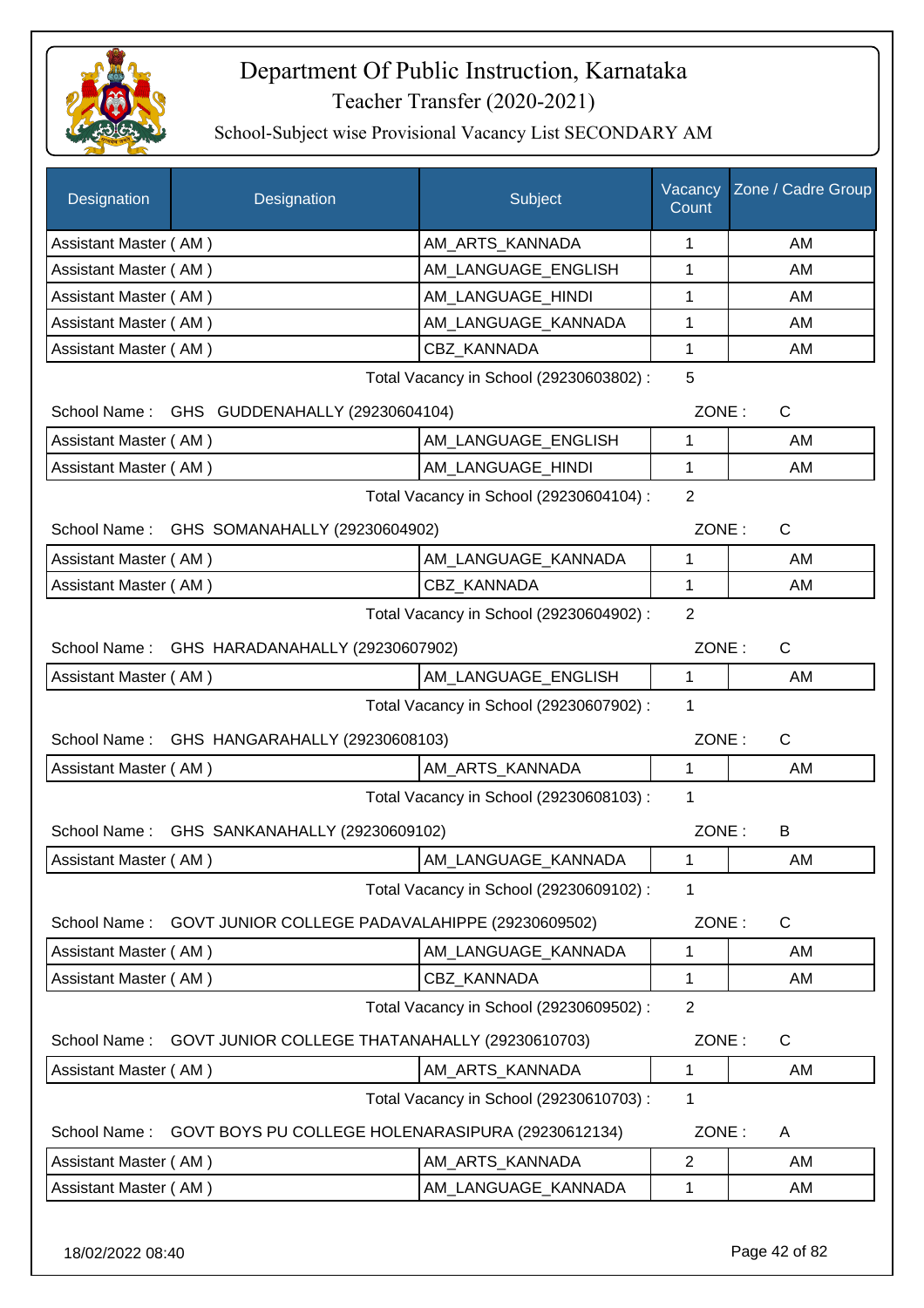

| Designation                                  | Designation                                                        | Subject                                 | Vacancy<br>Count | Zone / Cadre Group |
|----------------------------------------------|--------------------------------------------------------------------|-----------------------------------------|------------------|--------------------|
|                                              |                                                                    | Total Vacancy in School (29230612134) : | 3                |                    |
| School Name:                                 | GOVT GIRLS JUNIOR COLLEGE HOLENARASIPURA (29230612135)             |                                         | ZONE:            | A                  |
| Assistant Master (AM)                        |                                                                    | AM_ARTS_KANNADA                         | $\mathbf 1$      | AM                 |
| Assistant Master (AM)                        |                                                                    | AM LANGUAGE KANNADA                     | 1                | AM                 |
|                                              |                                                                    | Total Vacancy in School (29230612135) : | $\overline{2}$   |                    |
| School Name:                                 | GHS KARNATAKA HOUSING BOARD COLONY HOLENARASIPURA<br>(29230612139) |                                         | ZONE:            | A                  |
| Assistant Master (AM)                        |                                                                    | AM_ARTS_KANNADA                         | $\mathbf 1$      | AM                 |
| Assistant Master (AM)                        |                                                                    | AM_LANGUAGE_HINDI                       | 1                | AM                 |
|                                              |                                                                    | Total Vacancy in School (29230612139) : | $\overline{2}$   |                    |
|                                              | School Name: ADARSHA VIDYALAYA RMSA, TATTEKERE (29230612146)       |                                         | ZONE:            | B                  |
| Assistant Master (AM)                        |                                                                    | AM LANGUAGE ENGLISH                     | 1                | AM                 |
| Assistant Master (AM)                        |                                                                    | AM LANGUAGE HINDI                       | 1                | AM                 |
| Assistant Master (AM)                        |                                                                    | <b>CBZ ENGLISH</b>                      | 1                | AM                 |
| 3<br>Total Vacancy in School (29230612146) : |                                                                    |                                         |                  |                    |
|                                              | School Name: GHS ATTICHOWDENAHALLY (29230615402)                   |                                         | ZONE:            | $\mathsf{C}$       |
| Assistant Master (AM)                        |                                                                    | AM_LANGUAGE_ENGLISH                     | $\mathbf 1$      | AM                 |
|                                              |                                                                    | Total Vacancy in School (29230615402) : | 1                |                    |
| School Name:                                 | GHS BANUKUPPE (29230615602)                                        |                                         | ZONE:            | $\mathsf{C}$       |
| Assistant Master (AM)                        |                                                                    | AM LANGUAGE ENGLISH                     | 1                | AM                 |
| Assistant Master (AM)                        |                                                                    | AM_LANGUAGE_HINDI                       | 1                | <b>AM</b>          |
|                                              |                                                                    | Total Vacancy in School (29230615602) : | 2                |                    |
| School Name:                                 | GHS HADAVANAHALLY (29230616102)                                    |                                         | ZONE:            | $\mathsf{C}$       |
| Assistant Master (AM)                        |                                                                    | AM_LANGUAGE_HINDI                       | 1                | AM                 |
|                                              |                                                                    | Total Vacancy in School (29230616102) : | 1                |                    |
| School Name:                                 | GHS SINGAPURA (29230617502)                                        |                                         | ZONE:            | $\mathsf{C}$       |
| Assistant Master (AM)                        |                                                                    | AM_LANGUAGE_ENGLISH                     | 1                | AM                 |
| Assistant Master (AM)                        |                                                                    | AM_LANGUAGE_HINDI                       | 1                | AM                 |
|                                              |                                                                    | Total Vacancy in School (29230617502) : | 2                |                    |
| School Name:                                 | GOVT JUNIOR COLLEGE MUDALHIPPE (29230617701)                       |                                         | ZONE:            | C                  |
| Assistant Master (AM)                        |                                                                    | AM_LANGUAGE_HINDI                       | 1                | AM                 |
|                                              |                                                                    | Total Vacancy in School (29230617701) : | 1                |                    |
| School Name:                                 | GHS ALADAHALLY (29230617707)                                       |                                         | ZONE:            | B                  |
| 18/02/2022 08:40                             |                                                                    |                                         |                  | Page 43 of 82      |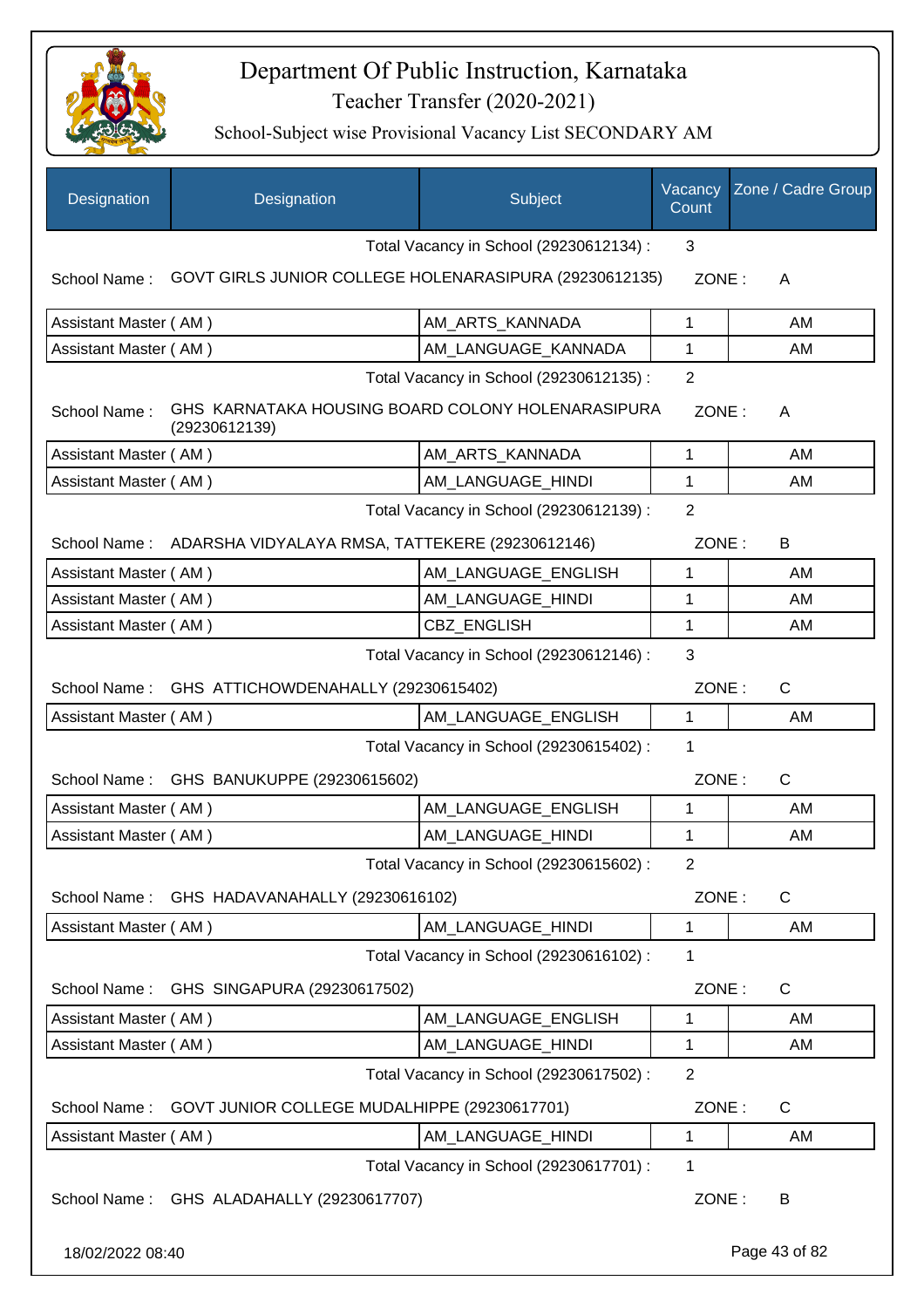

| <b>Designation</b>    | Designation                                                                    | Subject                                 | Vacancy<br>Count | Zone / Cadre Group |  |
|-----------------------|--------------------------------------------------------------------------------|-----------------------------------------|------------------|--------------------|--|
| Assistant Master (AM) |                                                                                | AM LANGUAGE ENGLISH                     | 1                | AM                 |  |
| Assistant Master (AM) |                                                                                | AM_LANGUAGE_KANNADA                     | 1                | AM                 |  |
|                       |                                                                                | Total Vacancy in School (29230617707) : | $\overline{2}$   |                    |  |
|                       | School Name: GHS THATTEKERE BORE (29230617802)                                 |                                         | ZONE:            | B                  |  |
| Assistant Master (AM) |                                                                                | AM_LANGUAGE_ENGLISH                     | 1                | AM                 |  |
|                       |                                                                                | Total Vacancy in School (29230617802) : | 1                |                    |  |
|                       | School Name: GHS GANNIKADA (29230618202)                                       |                                         | ZONE:            | $\mathsf{C}$       |  |
| Assistant Master (AM) |                                                                                | AM_ARTS_KANNADA                         | $\mathbf{1}$     | AM                 |  |
|                       |                                                                                | Total Vacancy in School (29230618202) : | 1                |                    |  |
| School Name:          | GOVT JUNIOR COLLEGE DEVARAMUDDANAHALLY (29230620202)                           |                                         | ZONE:            | $\mathsf{C}$       |  |
| Assistant Master (AM) |                                                                                | AM_LANGUAGE_ENGLISH                     | 1                | AM                 |  |
|                       |                                                                                | Total Vacancy in School (29230620202) : | 1                |                    |  |
|                       | School Name: GHS ANNEKANAMBODY (29230621203)                                   |                                         | ZONE:            | $\mathsf{C}$       |  |
| Assistant Master (AM) |                                                                                | AM LANGUAGE_KANNADA                     | 1                | AM                 |  |
| Assistant Master (AM) |                                                                                | <b>CBZ KANNADA</b>                      | $\mathbf{1}$     | AM                 |  |
|                       | $\overline{2}$<br>Total Vacancy in School (29230621203) :                      |                                         |                  |                    |  |
|                       | School Name: GOVT JUNIOR COLLEGE HALLYMYSORE (29230621606)                     |                                         | ZONE:            | $\mathsf{C}$       |  |
| Assistant Master (AM) |                                                                                | AM_ARTS_KANNADA                         | 1                | AM                 |  |
| Assistant Master (AM) |                                                                                | AM_LANGUAGE_ENGLISH                     | 1                | AM                 |  |
| Assistant Master (AM) |                                                                                | AM_LANGUAGE_KANNADA                     | $\overline{2}$   | AM                 |  |
| Assistant Master (AM) |                                                                                | <b>CBZ KANNADA</b>                      | 1                | AM                 |  |
|                       |                                                                                | Total Vacancy in School (29230621606) : | 5                |                    |  |
| School Name:          | GHS NIDUVANI (29230623503)                                                     |                                         | ZONE:            | $\mathsf{C}$       |  |
| Assistant Master (AM) |                                                                                | AM LANGUAGE ENGLISH                     | 1                | AM                 |  |
|                       |                                                                                | Total Vacancy in School (29230623503) : | 1                |                    |  |
| School Name:          | GOVT JUNIOR COLLEGE JODIGUBBI (29230623702)                                    |                                         | ZONE:            | C                  |  |
| Assistant Master (AM) |                                                                                | AM ARTS KANNADA                         | 1                | AM                 |  |
|                       |                                                                                | Total Vacancy in School (29230623702) : | 1                |                    |  |
|                       |                                                                                | Total Vacancy in Taluka (292306):       | 50               |                    |  |
| Taluka Name:          | HASSAN (292307)                                                                |                                         |                  |                    |  |
| School Name:          | KARNATAKA PUBLIC SCHOOLS GOVT JUNIOR COLLEGE MOSALE<br>HOSAHALLY (29230700105) |                                         | ZONE:            | $\mathsf{C}$       |  |
| Assistant Master (AM) |                                                                                | AM_LANGUAGE_KANNADA                     | 1                | AM                 |  |
| 18/02/2022 08:40      |                                                                                |                                         |                  | Page 44 of 82      |  |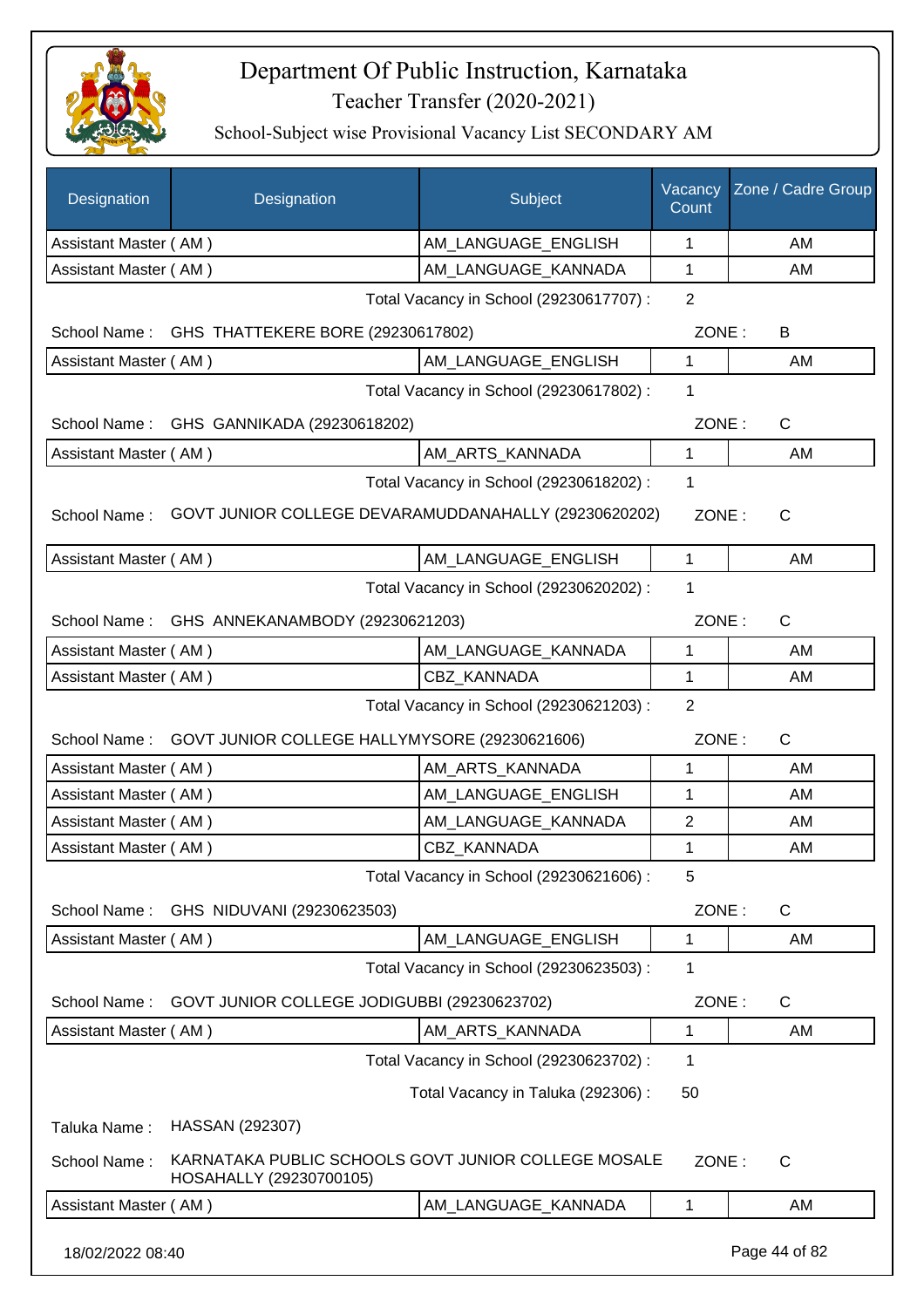

| Designation           | Designation                                                | Subject                                 | Vacancy<br>Count | Zone / Cadre Group |
|-----------------------|------------------------------------------------------------|-----------------------------------------|------------------|--------------------|
|                       |                                                            | Total Vacancy in School (29230700105) : | 1                |                    |
| School Name:          | GOVT HIGH SCHOOL ANKAPURA (29230700504)                    |                                         | ZONE:            | C                  |
| Assistant Master (AM) |                                                            | AM_LANGUAGE_KANNADA                     | 1                | AM                 |
|                       |                                                            | Total Vacancy in School (29230700504) : | 1                |                    |
| School Name:          | Govt High School MARKULI (29230704303)                     |                                         | ZONE:            | $\mathsf{C}$       |
| Assistant Master (AM) |                                                            | AM_ARTS_KANNADA                         | 1                | AM                 |
| Assistant Master (AM) |                                                            | AM_LANGUAGE_KANNADA                     | $\mathbf{1}$     | AM                 |
|                       |                                                            | Total Vacancy in School (29230704303) : | $\overline{2}$   |                    |
| School Name:          | GOVT HIGH SCHOOL SOMANAHALLY (29230711102)                 |                                         | ZONE:            | C                  |
| Assistant Master (AM) |                                                            | AM LANGUAGE HINDI                       | 1                | AM                 |
|                       |                                                            | Total Vacancy in School (29230711102) : | $\mathbf 1$      |                    |
| School Name:          | GOVT HIGH SCHOOL POOMAGAME (29230711302)                   |                                         | ZONE:            | $\mathsf{C}$       |
| Assistant Master (AM) |                                                            | AM LANGUAGE_KANNADA                     | 1                | AM                 |
|                       |                                                            | Total Vacancy in School (29230711302) : | 1                |                    |
| School Name:          | GOVT HIGH SCHOOL ATTAVARA HOSAHALLY (29230713903)          |                                         | ZONE:            | $\mathsf{C}$       |
| Assistant Master (AM) |                                                            | AM_LANGUAGE_KANNADA                     | $\mathbf{1}$     | AM                 |
|                       |                                                            | Total Vacancy in School (29230713903) : | $\mathbf 1$      |                    |
| School Name:          | GOVT HIGH SCHOOL KALLAHAALY (29230715602)                  |                                         | ZONE:            | $\mathsf{C}$       |
| Assistant Master (AM) |                                                            | AM_ARTS_KANNADA                         | $\mathbf{1}$     | AM                 |
|                       |                                                            | Total Vacancy in School (29230715602) : | 1                |                    |
|                       | School Name: GOVT HIGH SCHOOL DODDAKONDAGULA (29230720302) |                                         | ZONE:            | B                  |
| Assistant Master (AM) |                                                            | AM_LANGUAGE_HINDI                       | 1                | AM                 |
|                       |                                                            | Total Vacancy in School (29230720302) : | 1                |                    |
| School Name:          | Govt High School HONGERE (29230725702)                     |                                         | ZONE:            | $\mathsf{C}$       |
| Assistant Master (AM) |                                                            | AM_LANGUAGE_KANNADA                     | $\mathbf{1}$     | AM                 |
|                       |                                                            | Total Vacancy in School (29230725702) : | $\mathbf 1$      |                    |
| School Name:          | GHS KATTAYA (29230736404)                                  |                                         | ZONE:            | C                  |
| Assistant Master (AM) |                                                            | AM_ARTS_KANNADA                         | 1                | AM                 |
|                       |                                                            | Total Vacancy in School (29230736404) : | $\mathbf 1$      |                    |
| School Name:          | Govt Junior College GORURU (29230737007)                   |                                         | ZONE:            | C                  |
| Assistant Master (AM) |                                                            | AM_ARTS_KANNADA                         | 1                | AM                 |
|                       |                                                            | Total Vacancy in School (29230737007) : | $\mathbf 1$      |                    |
|                       |                                                            |                                         |                  |                    |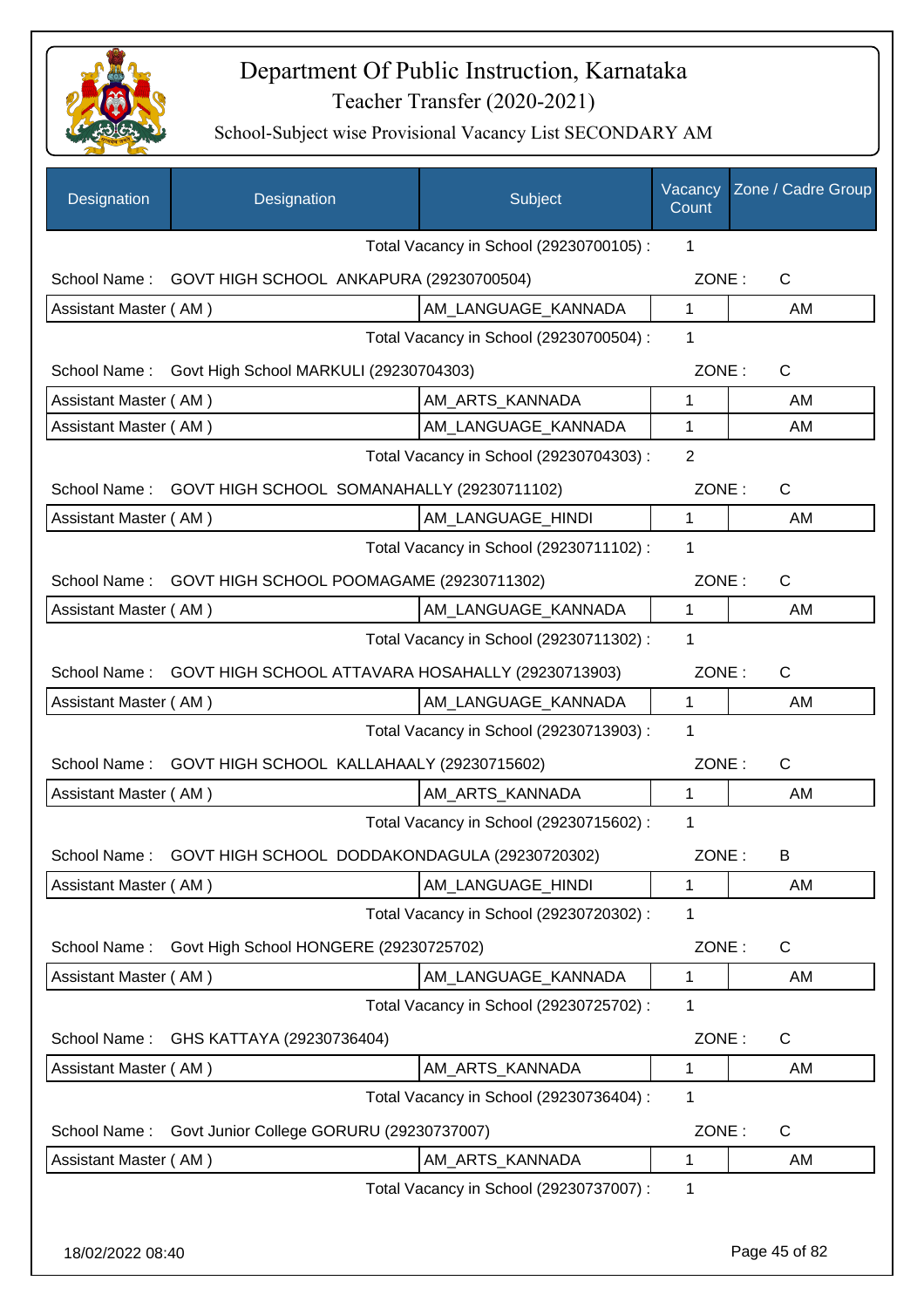

| Designation           | Designation                                       | Subject                                 | Vacancy<br>Count | Zone / Cadre Group |
|-----------------------|---------------------------------------------------|-----------------------------------------|------------------|--------------------|
| School Name:          | Govt Junior College GIRLS(MAIN) (29230742302)     |                                         | ZONE:            | A                  |
| Assistant Master (AM) |                                                   | AM_LANGUAGE_SANSKRIT                    | 1                | AM                 |
| Assistant Master (AM) |                                                   | AM_LANGUAGE_URDU                        | $\mathbf{1}$     | AM                 |
|                       |                                                   | Total Vacancy in School (29230742302) : | $\overline{2}$   |                    |
| School Name:          | G.J.C BOYS, R.C ROAD, HASSAN (29230742303)        |                                         | ZONE:            | A                  |
| Assistant Master (AM) |                                                   | AM_LANGUAGE_URDU                        | $\mathbf{1}$     | AM                 |
|                       |                                                   | Total Vacancy in School (29230742303) : | $\mathbf 1$      |                    |
|                       |                                                   | Total Vacancy in Taluka (292307) :      | 15               |                    |
| Taluka Name:          | SAKALESHAPURA (292308)                            |                                         |                  |                    |
| School Name:          | GHS SUNDEKERE (29230800802)                       |                                         | ZONE:            | $\mathsf{C}$       |
| Assistant Master (AM) |                                                   | AM_LANGUAGE_ENGLISH                     | $\mathbf{1}$     | AM                 |
|                       |                                                   | Total Vacancy in School (29230800802) : | 1                |                    |
| School Name:          | GHS KUMBARADI (29230802802)                       |                                         | ZONE:            | $\mathsf{C}$       |
| Assistant Master (AM) |                                                   | AM_LANGUAGE_ENGLISH                     | $\mathbf{1}$     | AM                 |
|                       |                                                   | Total Vacancy in School (29230802802) : | 1                |                    |
|                       | School Name: GHS HURUDI (29230804602)             |                                         | ZONE:            | $\mathsf{C}$       |
| Assistant Master (AM) |                                                   | CBZ_KANNADA                             | 1                | AM                 |
|                       |                                                   | Total Vacancy in School (29230804602) : | 1                |                    |
| School Name:          | GHS DEVALADAKERE (29230804802)                    |                                         | ZONE:            | $\mathsf{C}$       |
| Assistant Master (AM) |                                                   | AM_LANGUAGE_ENGLISH                     | $\mathbf{1}$     | AM                 |
|                       |                                                   | Total Vacancy in School (29230804802) : | 1                |                    |
| School Name:          | GHS MARANAHALLY (29230805105)                     |                                         | ZONE:            | C                  |
| Assistant Master (AM) |                                                   | AM LANGUAGE ENGLISH                     | 1                | AM                 |
|                       |                                                   | Total Vacancy in School (29230805105) : | 1                |                    |
| School Name:          | GOVT JUNIOR COLLEGE SAKALESHPURA (29230806938)    |                                         | ZONE:            | A                  |
| Assistant Master (AM) |                                                   | AM ARTS KANNADA                         | $\overline{2}$   | AM                 |
|                       |                                                   | Total Vacancy in School (29230806938) : | $\overline{2}$   |                    |
| School Name:          | GOVT GIRLS HIGH SCHOOL SAKALESHPURA (29230806939) |                                         | ZONE:            | A                  |
| Assistant Master (AM) |                                                   | AM_ARTS_KANNADA                         | 1                | AM                 |
|                       |                                                   | Total Vacancy in School (29230806939) : | 1                |                    |
| School Name:          | GHS ADARAVALLI (29230808102)                      |                                         | ZONE:            | C                  |
| Assistant Master (AM) |                                                   | AM_LANGUAGE_KANNADA                     | 1                | AM                 |
| 18/02/2022 08:40      |                                                   |                                         |                  | Page 46 of 82      |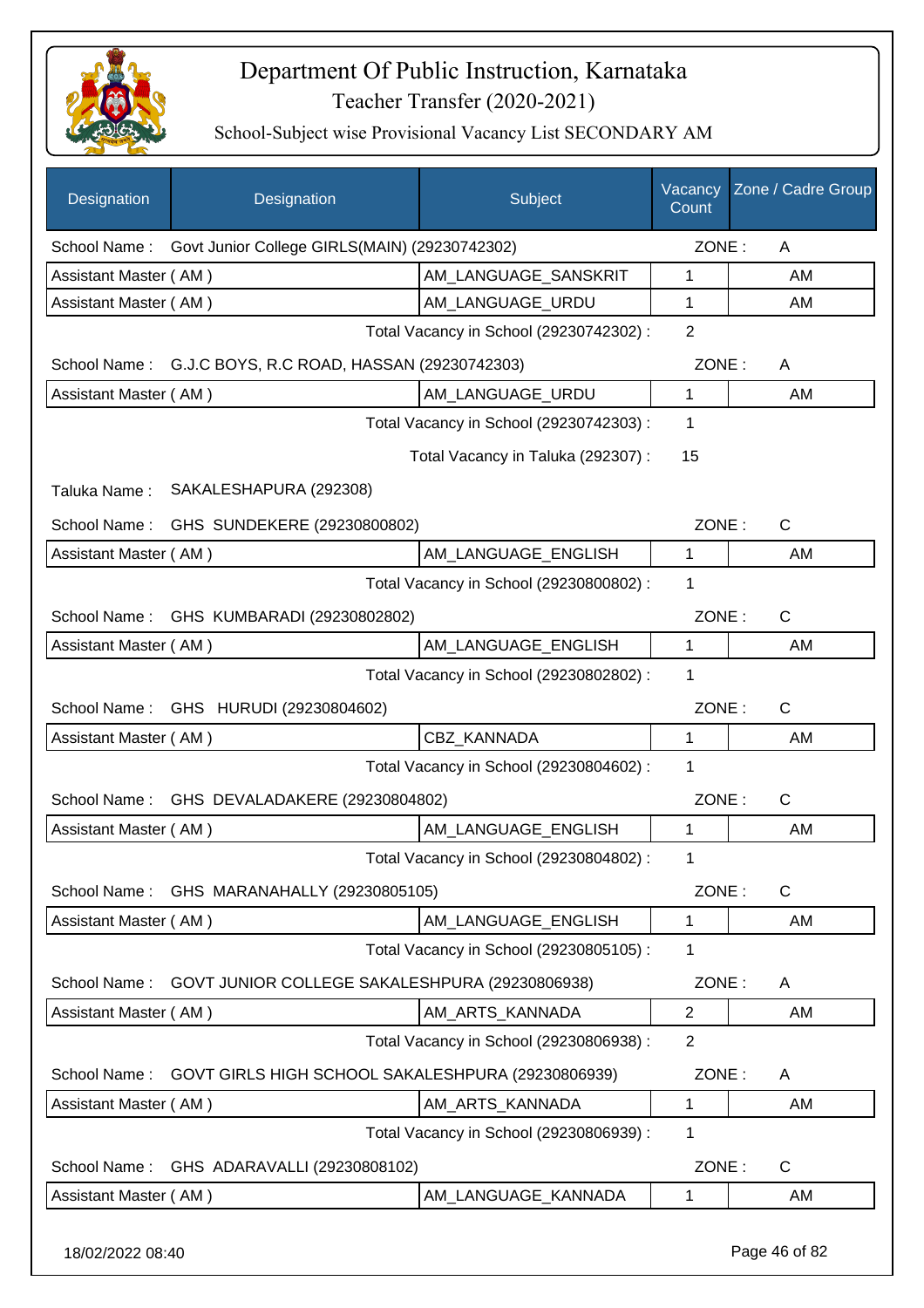

| Designation                                               | Designation                                                          | Subject                                 | Vacancy<br>Count | Zone / Cadre Group |  |
|-----------------------------------------------------------|----------------------------------------------------------------------|-----------------------------------------|------------------|--------------------|--|
|                                                           |                                                                      | Total Vacancy in School (29230808102) : | 1                |                    |  |
|                                                           | School Name: GHS CHANGADIHALLY (29230812103)                         |                                         | ZONE:            | C                  |  |
| Assistant Master (AM)                                     |                                                                      | AM_LANGUAGE_KANNADA                     | 1                | AM                 |  |
|                                                           |                                                                      | Total Vacancy in School (29230812103) : | 1                |                    |  |
|                                                           | School Name: GHS ECHALABEEDU (29230812502)                           |                                         | ZONE:            | C                  |  |
| Assistant Master (AM)                                     |                                                                      | AM_ARTS_KANNADA                         | 1                | AM                 |  |
| Assistant Master (AM)                                     |                                                                      | AM_LANGUAGE_ENGLISH                     | 1                | AM                 |  |
|                                                           |                                                                      | Total Vacancy in School (29230812502) : | $\overline{2}$   |                    |  |
| School Name:                                              | KARNATAKA PUBLIC SCHOOLS GOVT JUNIOR COLLEGE HETHUR<br>(29230813303) |                                         | ZONE:            | $\mathsf{C}$       |  |
| Assistant Master (AM)                                     |                                                                      | AM_ARTS_KANNADA                         | $\mathbf{1}$     | AM                 |  |
| Assistant Master (AM)                                     |                                                                      | AM_LANGUAGE_ENGLISH                     | 1                | AM                 |  |
| Assistant Master (AM)                                     |                                                                      | AM_LANGUAGE_HINDI                       | 1                | AM                 |  |
| Assistant Master (AM)                                     |                                                                      | AM_LANGUAGE_KANNADA                     | 1                | AM                 |  |
| $\overline{4}$<br>Total Vacancy in School (29230813303) : |                                                                      |                                         |                  |                    |  |
|                                                           | School Name: GHS HONGADAHALLA (29230813402)                          |                                         | ZONE:            | $\mathsf{C}$       |  |
| Assistant Master (AM)                                     |                                                                      | AM LANGUAGE ENGLISH                     | 1                | AM                 |  |
| Assistant Master (AM)                                     |                                                                      | AM_LANGUAGE_HINDI                       | 1                | AM                 |  |
| Assistant Master (AM)                                     |                                                                      | AM_LANGUAGE_KANNADA                     | 1                | AM                 |  |
|                                                           |                                                                      | Total Vacancy in School (29230813402) : | 3                |                    |  |
|                                                           | School Name: GHS UCHANGI (29230814502)                               |                                         | ZONE:            | C                  |  |
| Assistant Master (AM)                                     |                                                                      | AM_ARTS_KANNADA                         | 1                | AM                 |  |
| Assistant Master (AM)                                     |                                                                      | AM_LANGUAGE_ENGLISH                     | 1                | AM                 |  |
| Assistant Master (AM)                                     |                                                                      | AM_LANGUAGE_KANNADA                     | 1                | AM                 |  |
|                                                           |                                                                      | Total Vacancy in School (29230814502) : | 3                |                    |  |
| School Name:                                              | GHS VANAGURU (29230815203)                                           |                                         | ZONE:            | $\mathsf{C}$       |  |
| Assistant Master (AM)                                     |                                                                      | AM_ARTS_KANNADA                         | 1                | AM                 |  |
| Assistant Master (AM)                                     |                                                                      | AM LANGUAGE ENGLISH                     | 1                | AM                 |  |
|                                                           |                                                                      | Total Vacancy in School (29230815203) : | $\overline{2}$   |                    |  |
|                                                           |                                                                      | Total Vacancy in Taluka (292308) :      | 24               |                    |  |
| District Name:                                            | DAKSHINA KANNADA (2924)                                              |                                         |                  |                    |  |
| Taluka Name:                                              | <b>BANTWAL (292401)</b>                                              |                                         |                  |                    |  |
| School Name:                                              | DKZP GOVT. PRE UNIVERSITY COLLEGE BENJANA PADAV<br>(29240100303)     |                                         | ZONE:            | B                  |  |
| 18/02/2022 08:40                                          |                                                                      |                                         |                  | Page 47 of 82      |  |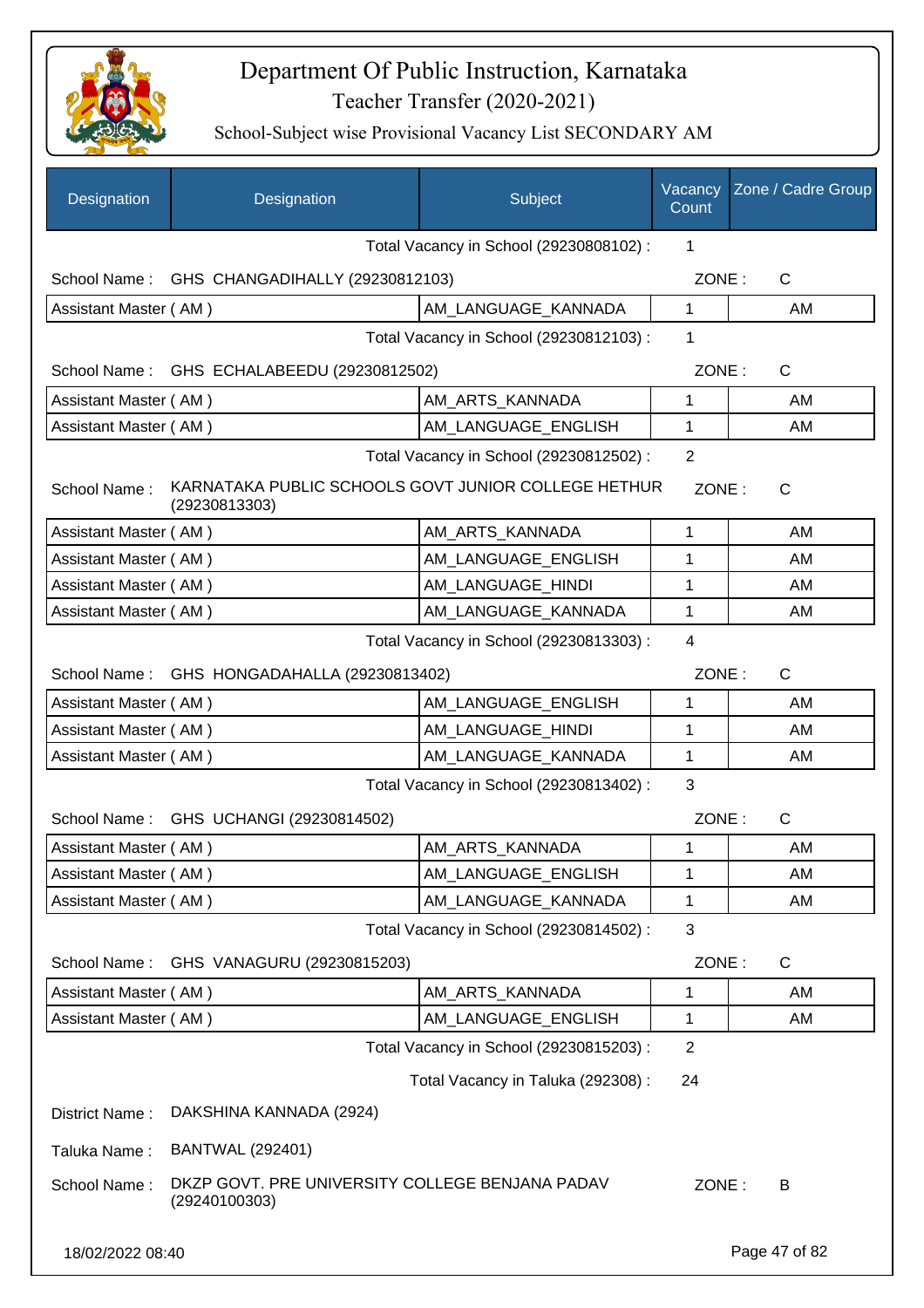

School-Subject wise Provisional Vacancy List SECONDARY AM

| AM_LANGUAGE_ENGLISH<br>$\mathbf 1$<br>AM<br>Assistant Master (AM)<br>Total Vacancy in School (29240100303) :<br>1<br>DKZP GOVT. HIGH SCHOOL BILIYOOR MADATHARU<br>School Name:<br>ZONE:<br>$\mathsf{C}$<br>(29240101304)<br>CBZ KANNADA<br>$\mathbf{1}$<br>Assistant Master (AM)<br>AM<br>Total Vacancy in School (29240101304) :<br>1<br>GPUC VAMADAPADAVU (29240101703)<br>ZONE:<br>C<br>School Name:<br>AM_LANGUAGE_ENGLISH<br>Assistant Master (AM)<br>$\mathbf 1$<br>AM<br>Total Vacancy in School (29240101703) :<br>1<br>DKZP GOVT. HIGH SCHOOL GOLTHAMAJAL (29240102106)<br>ZONE:<br>School Name:<br>B<br>AM ARTS KANNADA<br>Assistant Master (AM)<br>1<br>AM<br>Total Vacancy in School (29240102106) :<br>1<br>School Name:<br>DKZP GOVT. HIGH SCHOOL KADESHIVALAYA (29240102605)<br>ZONE:<br>C<br>Assistant Master (AM)<br>AM_ARTS_KANNADA<br>1<br>AM<br>Assistant Master (AM)<br>AM_LANGUAGE_HINDI<br>1<br>AM<br>AM_LANGUAGE_KANNADA<br>1<br>Assistant Master (AM)<br>AM<br>Total Vacancy in School (29240102605) :<br>3<br>KARNATAKA PUBLIC SCHOOL KANYANA (29240102910)<br>ZONE:<br>C<br>School Name:<br>AM_ARTS_KANNADA<br>Assistant Master (AM)<br>1<br>AM<br>Total Vacancy in School (29240102910) :<br>1<br>DKZP GOVT. HIGH SCHOOL KALLANGALA KEPU (29240103609)<br>ZONE:<br>$\mathsf{C}$<br>School Name:<br>Assistant Master (AM)<br>AM_LANGUAGE_ENGLISH<br>$\mathbf{1}$<br>AM<br>Total Vacancy in School (29240103609) :<br>1<br>ZONE:<br>School Name:<br>DKZP GOVT. HIGH SCHOOL MANCHI (29240103913)<br>C<br>AM_ARTS_KANNADA<br>Assistant Master (AM)<br>AM<br>1<br>Total Vacancy in School (29240103913) :<br>1<br>DKZP GOVT. HIGH SCHOOL KOLNADU KADUMATA (29240103915)<br>School Name:<br>ZONE:<br>C<br>Assistant Master (AM)<br>AM_ARTS_KANNADA<br>1<br>AM<br>Total Vacancy in School (29240103915) :<br>1<br>GOVT. PRE UNIVERSITY COLLEGE KURNAD (29240104405)<br>ZONE:<br>C<br>School Name:<br>AM_ARTS_KANNADA<br>2<br>Assistant Master (AM)<br>AM<br>AM_LANGUAGE_ENGLISH<br>AM<br>Assistant Master (AM)<br>1<br>Assistant Master (AM)<br>AM_LANGUAGE_KANNADA<br>AM<br>1 | <b>Designation</b> | Designation | Subject | Vacancy<br>Count | Zone / Cadre Group |
|-----------------------------------------------------------------------------------------------------------------------------------------------------------------------------------------------------------------------------------------------------------------------------------------------------------------------------------------------------------------------------------------------------------------------------------------------------------------------------------------------------------------------------------------------------------------------------------------------------------------------------------------------------------------------------------------------------------------------------------------------------------------------------------------------------------------------------------------------------------------------------------------------------------------------------------------------------------------------------------------------------------------------------------------------------------------------------------------------------------------------------------------------------------------------------------------------------------------------------------------------------------------------------------------------------------------------------------------------------------------------------------------------------------------------------------------------------------------------------------------------------------------------------------------------------------------------------------------------------------------------------------------------------------------------------------------------------------------------------------------------------------------------------------------------------------------------------------------------------------------------------------------------------------------------------------------------------------------------------------------------------------------------------------------------------------------------------------------------------|--------------------|-------------|---------|------------------|--------------------|
|                                                                                                                                                                                                                                                                                                                                                                                                                                                                                                                                                                                                                                                                                                                                                                                                                                                                                                                                                                                                                                                                                                                                                                                                                                                                                                                                                                                                                                                                                                                                                                                                                                                                                                                                                                                                                                                                                                                                                                                                                                                                                                     |                    |             |         |                  |                    |
|                                                                                                                                                                                                                                                                                                                                                                                                                                                                                                                                                                                                                                                                                                                                                                                                                                                                                                                                                                                                                                                                                                                                                                                                                                                                                                                                                                                                                                                                                                                                                                                                                                                                                                                                                                                                                                                                                                                                                                                                                                                                                                     |                    |             |         |                  |                    |
|                                                                                                                                                                                                                                                                                                                                                                                                                                                                                                                                                                                                                                                                                                                                                                                                                                                                                                                                                                                                                                                                                                                                                                                                                                                                                                                                                                                                                                                                                                                                                                                                                                                                                                                                                                                                                                                                                                                                                                                                                                                                                                     |                    |             |         |                  |                    |
|                                                                                                                                                                                                                                                                                                                                                                                                                                                                                                                                                                                                                                                                                                                                                                                                                                                                                                                                                                                                                                                                                                                                                                                                                                                                                                                                                                                                                                                                                                                                                                                                                                                                                                                                                                                                                                                                                                                                                                                                                                                                                                     |                    |             |         |                  |                    |
|                                                                                                                                                                                                                                                                                                                                                                                                                                                                                                                                                                                                                                                                                                                                                                                                                                                                                                                                                                                                                                                                                                                                                                                                                                                                                                                                                                                                                                                                                                                                                                                                                                                                                                                                                                                                                                                                                                                                                                                                                                                                                                     |                    |             |         |                  |                    |
|                                                                                                                                                                                                                                                                                                                                                                                                                                                                                                                                                                                                                                                                                                                                                                                                                                                                                                                                                                                                                                                                                                                                                                                                                                                                                                                                                                                                                                                                                                                                                                                                                                                                                                                                                                                                                                                                                                                                                                                                                                                                                                     |                    |             |         |                  |                    |
|                                                                                                                                                                                                                                                                                                                                                                                                                                                                                                                                                                                                                                                                                                                                                                                                                                                                                                                                                                                                                                                                                                                                                                                                                                                                                                                                                                                                                                                                                                                                                                                                                                                                                                                                                                                                                                                                                                                                                                                                                                                                                                     |                    |             |         |                  |                    |
|                                                                                                                                                                                                                                                                                                                                                                                                                                                                                                                                                                                                                                                                                                                                                                                                                                                                                                                                                                                                                                                                                                                                                                                                                                                                                                                                                                                                                                                                                                                                                                                                                                                                                                                                                                                                                                                                                                                                                                                                                                                                                                     |                    |             |         |                  |                    |
|                                                                                                                                                                                                                                                                                                                                                                                                                                                                                                                                                                                                                                                                                                                                                                                                                                                                                                                                                                                                                                                                                                                                                                                                                                                                                                                                                                                                                                                                                                                                                                                                                                                                                                                                                                                                                                                                                                                                                                                                                                                                                                     |                    |             |         |                  |                    |
|                                                                                                                                                                                                                                                                                                                                                                                                                                                                                                                                                                                                                                                                                                                                                                                                                                                                                                                                                                                                                                                                                                                                                                                                                                                                                                                                                                                                                                                                                                                                                                                                                                                                                                                                                                                                                                                                                                                                                                                                                                                                                                     |                    |             |         |                  |                    |
|                                                                                                                                                                                                                                                                                                                                                                                                                                                                                                                                                                                                                                                                                                                                                                                                                                                                                                                                                                                                                                                                                                                                                                                                                                                                                                                                                                                                                                                                                                                                                                                                                                                                                                                                                                                                                                                                                                                                                                                                                                                                                                     |                    |             |         |                  |                    |
|                                                                                                                                                                                                                                                                                                                                                                                                                                                                                                                                                                                                                                                                                                                                                                                                                                                                                                                                                                                                                                                                                                                                                                                                                                                                                                                                                                                                                                                                                                                                                                                                                                                                                                                                                                                                                                                                                                                                                                                                                                                                                                     |                    |             |         |                  |                    |
|                                                                                                                                                                                                                                                                                                                                                                                                                                                                                                                                                                                                                                                                                                                                                                                                                                                                                                                                                                                                                                                                                                                                                                                                                                                                                                                                                                                                                                                                                                                                                                                                                                                                                                                                                                                                                                                                                                                                                                                                                                                                                                     |                    |             |         |                  |                    |
|                                                                                                                                                                                                                                                                                                                                                                                                                                                                                                                                                                                                                                                                                                                                                                                                                                                                                                                                                                                                                                                                                                                                                                                                                                                                                                                                                                                                                                                                                                                                                                                                                                                                                                                                                                                                                                                                                                                                                                                                                                                                                                     |                    |             |         |                  |                    |
|                                                                                                                                                                                                                                                                                                                                                                                                                                                                                                                                                                                                                                                                                                                                                                                                                                                                                                                                                                                                                                                                                                                                                                                                                                                                                                                                                                                                                                                                                                                                                                                                                                                                                                                                                                                                                                                                                                                                                                                                                                                                                                     |                    |             |         |                  |                    |
|                                                                                                                                                                                                                                                                                                                                                                                                                                                                                                                                                                                                                                                                                                                                                                                                                                                                                                                                                                                                                                                                                                                                                                                                                                                                                                                                                                                                                                                                                                                                                                                                                                                                                                                                                                                                                                                                                                                                                                                                                                                                                                     |                    |             |         |                  |                    |
|                                                                                                                                                                                                                                                                                                                                                                                                                                                                                                                                                                                                                                                                                                                                                                                                                                                                                                                                                                                                                                                                                                                                                                                                                                                                                                                                                                                                                                                                                                                                                                                                                                                                                                                                                                                                                                                                                                                                                                                                                                                                                                     |                    |             |         |                  |                    |
|                                                                                                                                                                                                                                                                                                                                                                                                                                                                                                                                                                                                                                                                                                                                                                                                                                                                                                                                                                                                                                                                                                                                                                                                                                                                                                                                                                                                                                                                                                                                                                                                                                                                                                                                                                                                                                                                                                                                                                                                                                                                                                     |                    |             |         |                  |                    |
|                                                                                                                                                                                                                                                                                                                                                                                                                                                                                                                                                                                                                                                                                                                                                                                                                                                                                                                                                                                                                                                                                                                                                                                                                                                                                                                                                                                                                                                                                                                                                                                                                                                                                                                                                                                                                                                                                                                                                                                                                                                                                                     |                    |             |         |                  |                    |
|                                                                                                                                                                                                                                                                                                                                                                                                                                                                                                                                                                                                                                                                                                                                                                                                                                                                                                                                                                                                                                                                                                                                                                                                                                                                                                                                                                                                                                                                                                                                                                                                                                                                                                                                                                                                                                                                                                                                                                                                                                                                                                     |                    |             |         |                  |                    |
|                                                                                                                                                                                                                                                                                                                                                                                                                                                                                                                                                                                                                                                                                                                                                                                                                                                                                                                                                                                                                                                                                                                                                                                                                                                                                                                                                                                                                                                                                                                                                                                                                                                                                                                                                                                                                                                                                                                                                                                                                                                                                                     |                    |             |         |                  |                    |
|                                                                                                                                                                                                                                                                                                                                                                                                                                                                                                                                                                                                                                                                                                                                                                                                                                                                                                                                                                                                                                                                                                                                                                                                                                                                                                                                                                                                                                                                                                                                                                                                                                                                                                                                                                                                                                                                                                                                                                                                                                                                                                     |                    |             |         |                  |                    |
|                                                                                                                                                                                                                                                                                                                                                                                                                                                                                                                                                                                                                                                                                                                                                                                                                                                                                                                                                                                                                                                                                                                                                                                                                                                                                                                                                                                                                                                                                                                                                                                                                                                                                                                                                                                                                                                                                                                                                                                                                                                                                                     |                    |             |         |                  |                    |
|                                                                                                                                                                                                                                                                                                                                                                                                                                                                                                                                                                                                                                                                                                                                                                                                                                                                                                                                                                                                                                                                                                                                                                                                                                                                                                                                                                                                                                                                                                                                                                                                                                                                                                                                                                                                                                                                                                                                                                                                                                                                                                     |                    |             |         |                  |                    |
|                                                                                                                                                                                                                                                                                                                                                                                                                                                                                                                                                                                                                                                                                                                                                                                                                                                                                                                                                                                                                                                                                                                                                                                                                                                                                                                                                                                                                                                                                                                                                                                                                                                                                                                                                                                                                                                                                                                                                                                                                                                                                                     |                    |             |         |                  |                    |
|                                                                                                                                                                                                                                                                                                                                                                                                                                                                                                                                                                                                                                                                                                                                                                                                                                                                                                                                                                                                                                                                                                                                                                                                                                                                                                                                                                                                                                                                                                                                                                                                                                                                                                                                                                                                                                                                                                                                                                                                                                                                                                     |                    |             |         |                  |                    |
|                                                                                                                                                                                                                                                                                                                                                                                                                                                                                                                                                                                                                                                                                                                                                                                                                                                                                                                                                                                                                                                                                                                                                                                                                                                                                                                                                                                                                                                                                                                                                                                                                                                                                                                                                                                                                                                                                                                                                                                                                                                                                                     |                    |             |         |                  |                    |
|                                                                                                                                                                                                                                                                                                                                                                                                                                                                                                                                                                                                                                                                                                                                                                                                                                                                                                                                                                                                                                                                                                                                                                                                                                                                                                                                                                                                                                                                                                                                                                                                                                                                                                                                                                                                                                                                                                                                                                                                                                                                                                     |                    |             |         |                  |                    |
|                                                                                                                                                                                                                                                                                                                                                                                                                                                                                                                                                                                                                                                                                                                                                                                                                                                                                                                                                                                                                                                                                                                                                                                                                                                                                                                                                                                                                                                                                                                                                                                                                                                                                                                                                                                                                                                                                                                                                                                                                                                                                                     |                    |             |         |                  |                    |
|                                                                                                                                                                                                                                                                                                                                                                                                                                                                                                                                                                                                                                                                                                                                                                                                                                                                                                                                                                                                                                                                                                                                                                                                                                                                                                                                                                                                                                                                                                                                                                                                                                                                                                                                                                                                                                                                                                                                                                                                                                                                                                     |                    |             |         |                  |                    |
|                                                                                                                                                                                                                                                                                                                                                                                                                                                                                                                                                                                                                                                                                                                                                                                                                                                                                                                                                                                                                                                                                                                                                                                                                                                                                                                                                                                                                                                                                                                                                                                                                                                                                                                                                                                                                                                                                                                                                                                                                                                                                                     |                    |             |         |                  |                    |
|                                                                                                                                                                                                                                                                                                                                                                                                                                                                                                                                                                                                                                                                                                                                                                                                                                                                                                                                                                                                                                                                                                                                                                                                                                                                                                                                                                                                                                                                                                                                                                                                                                                                                                                                                                                                                                                                                                                                                                                                                                                                                                     |                    |             |         |                  |                    |

18/02/2022 08:40 Page 48 of 82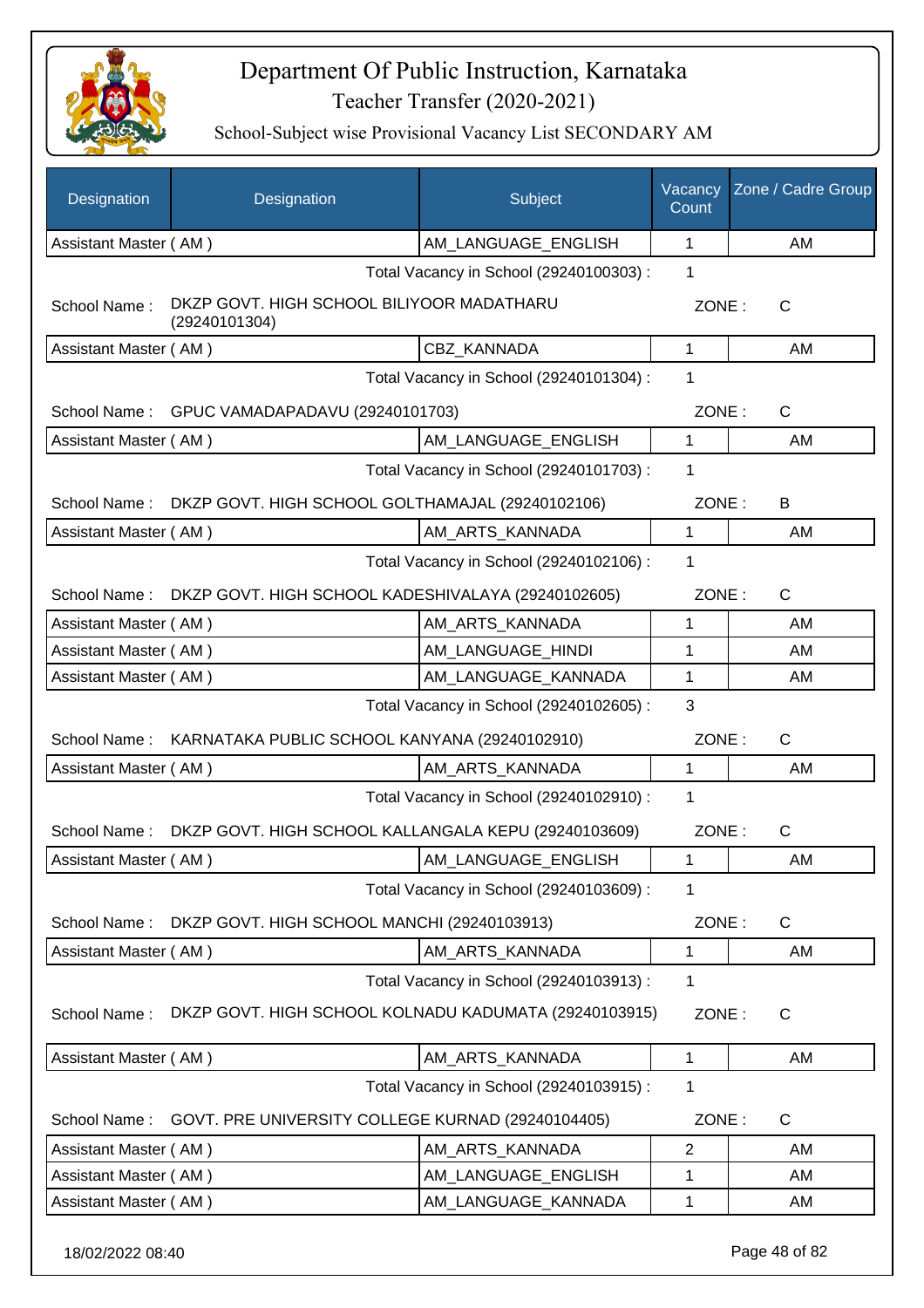

| Designation                             | Designation                                                    | Subject                                 | Vacancy<br>Count | Zone / Cadre Group |
|-----------------------------------------|----------------------------------------------------------------|-----------------------------------------|------------------|--------------------|
|                                         |                                                                | Total Vacancy in School (29240104405) : | 4                |                    |
| School Name:                            | DKZP GOVT. PRE UNIVERSITY COLLEGE MANINALKUR<br>(29240104805)  |                                         | ZONE:            | C                  |
| Assistant Master (AM)                   |                                                                | AM_LANGUAGE_ENGLISH                     | $\mathbf 1$      | AM                 |
| Assistant Master (AM)                   |                                                                | AM_LANGUAGE_HINDI                       | 1                | AM                 |
|                                         |                                                                | Total Vacancy in School (29240104805) : | $\overline{2}$   |                    |
|                                         | School Name: DKZP GOVT. HIGH SCHOOL DADDALAKADU (29240105001)  |                                         | ZONE:            | B                  |
| Assistant Master (AM)                   |                                                                | AM LANGUAGE ENGLISH                     | $\mathbf{1}$     | AM                 |
| Assistant Master (AM)                   |                                                                | AM LANGUAGE KANNADA                     | 1                | AM                 |
| Assistant Master (AM)                   |                                                                | CBZ_ENGLISH                             | $\mathbf 1$      | AM                 |
|                                         |                                                                | Total Vacancy in School (29240105001) : | 3                |                    |
|                                         | School Name: DKZP GOVT. HIGH SCHOOL NAYANADU (29240106104)     |                                         | ZONE:            | C                  |
| Assistant Master (AM)                   |                                                                | AM LANGUAGE_HINDI                       | 1                | AM                 |
| Assistant Master (AM)                   |                                                                | AM LANGUAGE KANNADA                     | $\mathbf{1}$     | AM                 |
| Total Vacancy in School (29240106104) : |                                                                |                                         |                  |                    |
|                                         | School Name: DKZP GOVT. HIGH SCHOOL KOILA (29240106502)        |                                         | ZONE:            | $\mathsf{C}$       |
| Assistant Master (AM)                   |                                                                | AM LANGUAGE ENGLISH                     | 1                | AM                 |
| Assistant Master (AM)                   |                                                                | AM LANGUAGE HINDI                       | 1                | AM                 |
| Assistant Master (AM)                   |                                                                | AM_LANGUAGE_KANNADA                     | 1                | AM                 |
|                                         |                                                                | Total Vacancy in School (29240106502) : | 3                |                    |
| School Name:                            | DKZP GOVT. PRE UNIVERSITY COLLEGE SAJIPAMOODA<br>(29240106607) |                                         | ZONE:            | B                  |
| Assistant Master (AM)                   |                                                                | AM_ARTS_KANNADA                         | 1                | AM                 |
| Assistant Master (AM)                   |                                                                | AM_LANGUAGE_HINDI                       | 1                | AM                 |
|                                         |                                                                | Total Vacancy in School (29240106607) : | $\overline{2}$   |                    |
| School Name:                            | DKZP GOVT. HIGH SCHOOL NANDAVARA (29240106705)                 |                                         | ZONE:            | B                  |
| Assistant Master (AM)                   |                                                                | AM ARTS KANNADA                         | 1                | AM                 |
|                                         |                                                                | Total Vacancy in School (29240106705) : | 1                |                    |
| School Name:                            | DKZP GOVT. HIGH SCHOOL SAJIPANADU (29240106805)                |                                         | ZONE:            | B                  |
| Assistant Master (AM)                   |                                                                | AM_LANGUAGE_HINDI                       | 1                | AM                 |
| Assistant Master (AM)                   |                                                                | AM_LANGUAGE_KANNADA                     | 1                | AM                 |
|                                         |                                                                | Total Vacancy in School (29240106805) : | $\overline{2}$   |                    |
| School Name:                            | DKZP GOVT. HIGH SCHOOL SALETHUR (29240107003)                  |                                         | ZONE:            | $\mathsf{C}$       |
| Assistant Master (AM)                   |                                                                | AM_LANGUAGE_HINDI                       | 1                | AM                 |
| 18/02/2022 08:40                        |                                                                |                                         |                  | Page 49 of 82      |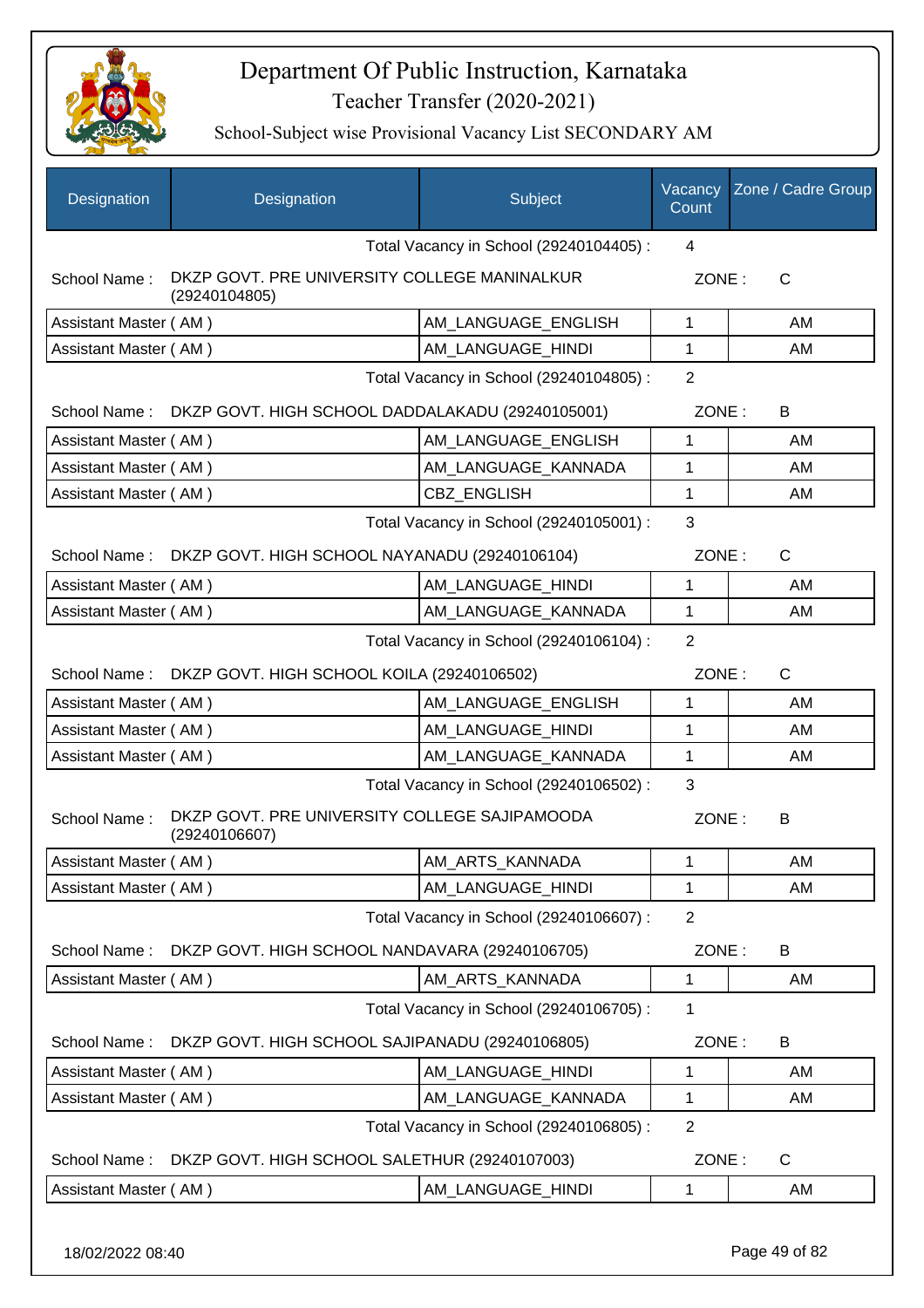

| Designation           | Designation                                                                          | Subject                                 | Vacancy<br>Count | Zone / Cadre Group |
|-----------------------|--------------------------------------------------------------------------------------|-----------------------------------------|------------------|--------------------|
|                       |                                                                                      | Total Vacancy in School (29240107003) : | 1                |                    |
| School Name:          | DKZP GOVT. PRE UNIVERSITY COLLEGE SIDDAKATTE<br>(29240107106)                        |                                         | ZONE:            | $\mathsf{C}$       |
| Assistant Master (AM) |                                                                                      | AM_LANGUAGE_HINDI                       | 1                | AM                 |
| Assistant Master (AM) |                                                                                      | AM LANGUAGE_KANNADA                     | 1                | AM                 |
|                       |                                                                                      | Total Vacancy in School (29240107106) : | $\overline{2}$   |                    |
|                       | School Name: DKZP GOVT. HIGH SCHOOL SARAPADY (29240107205)                           |                                         | ZONE:            | $\mathsf{C}$       |
| Assistant Master (AM) |                                                                                      | AM LANGUAGE ENGLISH                     | 1                | AM                 |
| Assistant Master (AM) |                                                                                      | AM LANGUAGE HINDI                       | 1                | AM                 |
| Assistant Master (AM) |                                                                                      | <b>CBZ KANNADA</b>                      | 1                | AM                 |
|                       |                                                                                      | Total Vacancy in School (29240107205) : | 3                |                    |
| School Name:          | BONDALA JAGANNATHA SHETTY MEMORIAL DKZP GOVT. HIGH<br>SCHOOL SHAMBHOOR (29240107302) |                                         | ZONE:            | В                  |
| Assistant Master (AM) |                                                                                      | AM_LANGUAGE_ENGLISH                     | 1                | AM                 |
|                       |                                                                                      | Total Vacancy in School (29240107302) : | 1                |                    |
| School Name:          | DKZP GOVT. HIGH SCHOOL BOLANTHIMOGRU (29240108117)                                   |                                         | ZONE:            | A                  |
| Assistant Master (AM) |                                                                                      | AM_LANGUAGE_ENGLISH                     | 1                | AM                 |
|                       |                                                                                      | Total Vacancy in School (29240108117) : | 1                |                    |
| School Name:          | DKZP GOVT. HIGH SCHOOL AJJIBETTU (29240109202)                                       |                                         | ZONE:            | Α                  |
| Assistant Master (AM) |                                                                                      | AM_LANGUAGE_HINDI                       | 1                | AM                 |
|                       |                                                                                      | Total Vacancy in School (29240109202) : | 1                |                    |
|                       |                                                                                      | Total Vacancy in Taluka (292401) :      | 39               |                    |
| Taluka Name:          | BELTHANGADY (292402)                                                                 |                                         |                  |                    |
| School Name:          | DKZP GOVT. PRE UNIVERSITY COLLEGE ALADANGADY<br>(29240200302)                        |                                         | ZONE:            | $\mathsf{C}$       |
| Assistant Master (AM) |                                                                                      | AM_ARTS_KANNADA                         | 1                | AM                 |
|                       |                                                                                      | Total Vacancy in School (29240200302) : | 1                |                    |
| School Name:          | DKZP GOVT. HIGH SCHOOL PERLA BAIPADY (29240200705)                                   |                                         | ZONE:            | C                  |
| Assistant Master (AM) |                                                                                      | AM LANGUAGE HINDI                       | 1                | AM                 |
|                       |                                                                                      | Total Vacancy in School (29240200705) : | 1                |                    |
| School Name:          | DKZP GOVT. HIGH SCHOOL BANGADY (29240201805)                                         |                                         | ZONE:            | C                  |
| Assistant Master (AM) |                                                                                      | AM LANGUAGE KANNADA                     | 1                | AM                 |
|                       |                                                                                      | Total Vacancy in School (29240201805) : | 1                |                    |
| School Name:          | DKZP GOVT. HIGH SCHOOL SALETHADKA -RMSA (29240202001)                                |                                         | ZONE:            | $\mathsf{C}$       |
| 18/02/2022 08:40      |                                                                                      |                                         |                  | Page 50 of 82      |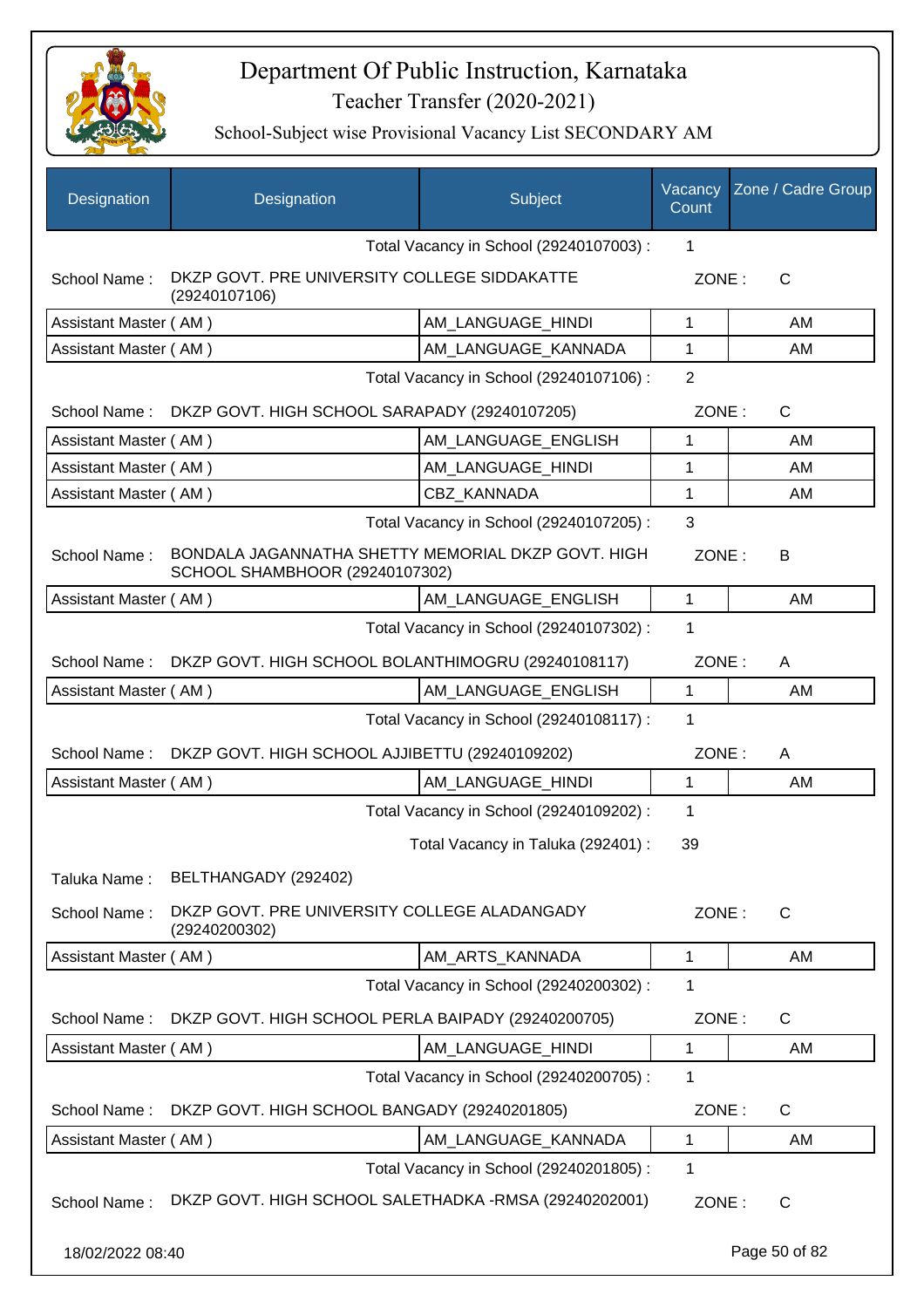

| Designation                                  | Designation                                                   | Subject                                 | Vacancy<br>Count | Zone / Cadre Group |  |
|----------------------------------------------|---------------------------------------------------------------|-----------------------------------------|------------------|--------------------|--|
| Assistant Master (AM)                        |                                                               | AM_LANGUAGE_HINDI                       | 1                | AM                 |  |
|                                              |                                                               | Total Vacancy in School (29240202001) : | 1                |                    |  |
|                                              | School Name: DKZP GOVT. HIGH SCHOOL KAYARTHADKA (29240202004) |                                         | ZONE:            | $\mathsf{C}$       |  |
| Assistant Master (AM)                        |                                                               | AM_ARTS_KANNADA                         | 1                | AM                 |  |
| Assistant Master (AM)                        |                                                               | AM LANGUAGE KANNADA                     | 1                | AM                 |  |
|                                              |                                                               | Total Vacancy in School (29240202004) : | $\overline{2}$   |                    |  |
| School Name:                                 | DKZP GOVT. PRE UNIVERSITY COLLEGE PADMUNJA<br>(29240202304)   |                                         | ZONE:            | C                  |  |
| Assistant Master (AM)                        |                                                               | AM LANGUAGE ENGLISH                     | 1                | AM                 |  |
| Assistant Master (AM)                        |                                                               | AM LANGUAGE HINDI                       | 1                | AM                 |  |
| Assistant Master (AM)                        |                                                               | AM_LANGUAGE_KANNADA                     | 1                | AM                 |  |
| 3<br>Total Vacancy in School (29240202304) : |                                                               |                                         |                  |                    |  |
| School Name:                                 | DKZP GOVT. HIGH SCHOOL KARAYA (29240202605)                   |                                         | ZONE:            | $\mathsf{C}$       |  |
| Assistant Master (AM)                        |                                                               | AM_LANGUAGE_HINDI                       | $\mathbf{1}$     | AM                 |  |
|                                              |                                                               | Total Vacancy in School (29240202605) : | 1                |                    |  |
| School Name:                                 | DKZP GOVT. PRE UNIVERSITY COLLEGE KOKKADA (29240202907)       |                                         | ZONE:            | $\mathsf{C}$       |  |
| Assistant Master (AM)                        |                                                               | AM_ARTS_KANNADA                         | 1                | AM                 |  |
| Assistant Master (AM)                        |                                                               | AM_LANGUAGE_ENGLISH                     | 1                | AM                 |  |
| Assistant Master (AM)                        |                                                               | AM_LANGUAGE_KANNADA                     | 1                | AM                 |  |
| Assistant Master (AM)                        |                                                               | CBZ_KANNADA                             | 1                | AM                 |  |
|                                              |                                                               | Total Vacancy in School (29240202907) : | 4                |                    |  |
| School Name:                                 | DKZP GOVT. PRE UNIVERSITY COLLEGE KOKRADY (29240203002)       |                                         | ZONE:            | C                  |  |
| Assistant Master (AM)                        |                                                               | AM LANGUAGE HINDI                       | 1                | AM                 |  |
|                                              |                                                               | Total Vacancy in School (29240203002) : | 1                |                    |  |
| School Name:                                 | DKZP GOVT. HIGH SCHOOL GURUVAINAKERE (29240203604)            |                                         | ZONE:            | B                  |  |
| Assistant Master (AM)                        |                                                               | AM_LANGUAGE_HINDI                       | 1                | AM                 |  |
|                                              |                                                               | Total Vacancy in School (29240203604) : | 1                |                    |  |
| School Name:                                 | DKZP GOVT. HIGH SCHOOL MITTABAGILU (29240204304)              |                                         | ZONE:            | C                  |  |
| Assistant Master (AM)                        |                                                               | AM_LANGUAGE_KANNADA                     | 1                | AM                 |  |
|                                              |                                                               | Total Vacancy in School (29240204304) : | 1                |                    |  |
| School Name:                                 | DKZP GOVT. PRE UNIVERSITY COLLEGE NADA (29240204806)          |                                         | ZONE:            | C                  |  |
| Assistant Master (AM)                        |                                                               | AM_LANGUAGE_KANNADA                     | 1                | AM                 |  |
|                                              |                                                               | Total Vacancy in School (29240204806) : | 1                |                    |  |
| 18/02/2022 08:40                             |                                                               |                                         |                  | Page 51 of 82      |  |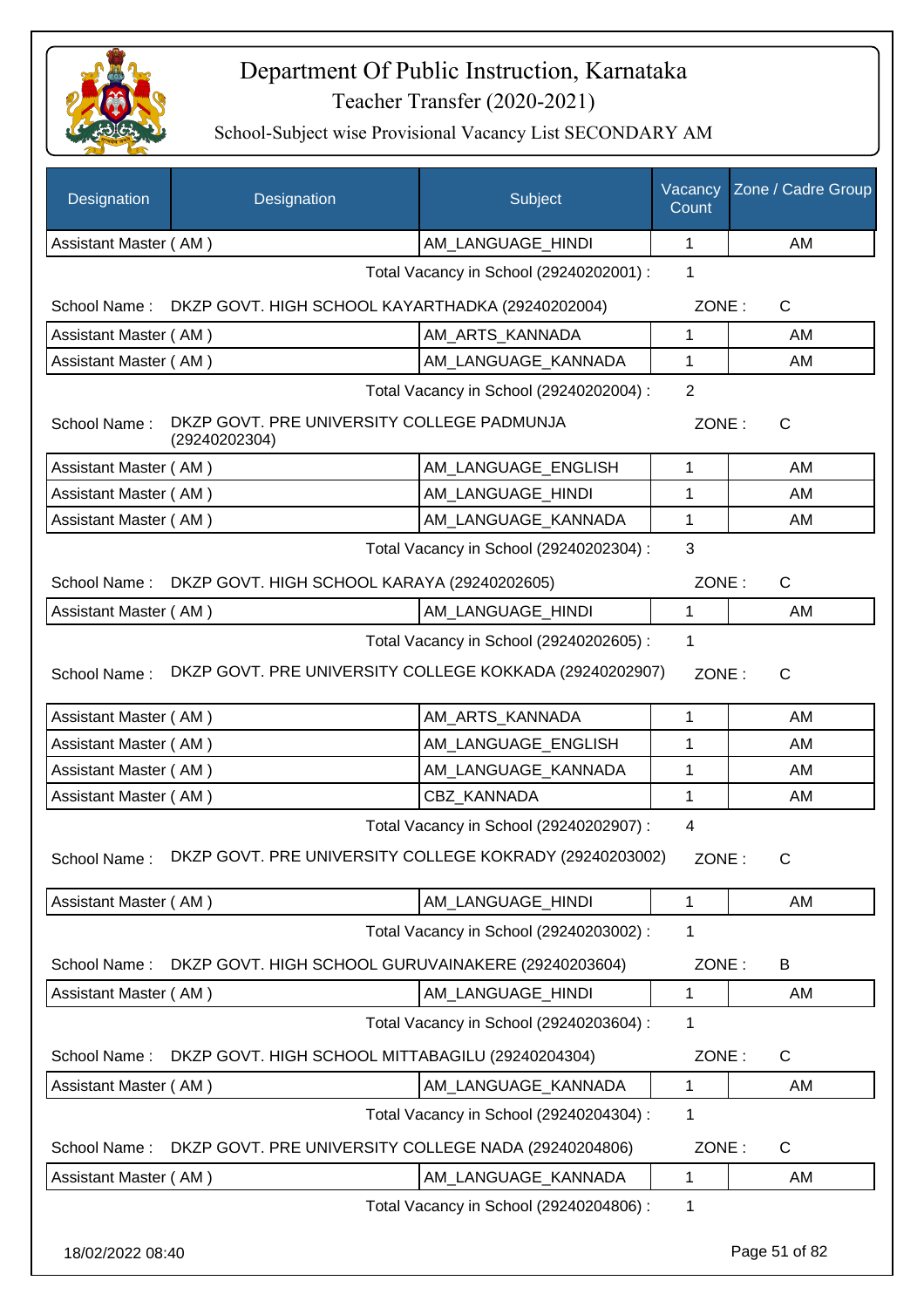

| Designation           | Designation                                                                  | Subject                                 | Vacancy<br>Count | Zone / Cadre Group |
|-----------------------|------------------------------------------------------------------------------|-----------------------------------------|------------------|--------------------|
|                       | School Name: DKZP GOVT. HIGH SCHOOL NIDLE (29240205404)                      |                                         | ZONE:            | $\mathsf{C}$       |
| Assistant Master (AM) |                                                                              | AM_ARTS_KANNADA                         | 1                | AM                 |
| Assistant Master (AM) |                                                                              | AM_LANGUAGE_HINDI                       | 1                | AM                 |
|                       |                                                                              | Total Vacancy in School (29240205404) : | 2                |                    |
| School Name:          | DKZP GOVT. HIGH SCHOOL PADANGADY (29240205702)                               |                                         | ZONE:            | $\mathsf{C}$       |
| Assistant Master (AM) |                                                                              | AM_LANGUAGE_ENGLISH                     | $\mathbf 1$      | AM                 |
|                       |                                                                              | Total Vacancy in School (29240205702) : | 1                |                    |
| School Name:          | DKZP GOVT. HIGH SCHOOL PUTHILA (29240206303)                                 |                                         | ZONE:            | $\mathsf{C}$       |
| Assistant Master (AM) |                                                                              | AM_LANGUAGE_KANNADA                     | 1                | AM                 |
|                       |                                                                              | Total Vacancy in School (29240206303) : | 1                |                    |
|                       | School Name: DKZP GOVT. HIGH SCHOOL NELYADKA (29240206403)                   |                                         | ZONE:            | C                  |
| Assistant Master (AM) |                                                                              | AM_ARTS_KANNADA                         | 1                | AM                 |
| Assistant Master (AM) |                                                                              | AM_LANGUAGE_KANNADA                     | 1                | AM                 |
|                       |                                                                              | Total Vacancy in School (29240206403) : | 2                |                    |
| School Name:          | NETHAJI SUBHASHCHANDRA BOSE DKZP GOVT. HIGH SCHOOL<br>SAVANALU (29240206503) |                                         | ZONE:            | $\mathsf{C}$       |
| Assistant Master (AM) |                                                                              | AM LANGUAGE HINDI                       | 1                | AM                 |
| Assistant Master (AM) |                                                                              | AM_LANGUAGE_KANNADA                     | 1                | AM                 |
|                       |                                                                              | Total Vacancy in School (29240206503) : | $\overline{2}$   |                    |
| School Name:          | DKZP GOVT. PRE UNIVERSITY COLLEGE VENOOR (29240207902)                       |                                         | ZONE:            | $\mathsf{C}$       |
| Assistant Master (AM) |                                                                              | AM_LANGUAGE_ENGLISH                     | 1                | AM                 |
| Assistant Master (AM) |                                                                              | AM_LANGUAGE_KANNADA                     | 1                | AM                 |
|                       |                                                                              | Total Vacancy in School (29240207902) : | 2                |                    |
| School Name:          | GOVT. PRE UNIVERSITY COLLEGE BELTHANGADY (29240208702)                       |                                         | ZONE:            | A                  |
| Assistant Master (AM) |                                                                              | AM_LANGUAGE_HINDI                       | 1                | AM                 |
|                       |                                                                              | Total Vacancy in School (29240208702) : | 1                |                    |
|                       |                                                                              | Total Vacancy in Taluka (292402) :      | 29               |                    |
| Taluka Name:          | MANGALURU NORTH (292403)                                                     |                                         |                  |                    |
| School Name:          | DKZP GOVT. PRE UNIVERSITY COLLEGE KAVOOR (29240300404)                       |                                         | ZONE:            | Α                  |
| Assistant Master (AM) |                                                                              | AM_LANGUAGE_ENGLISH                     | 1                | AM                 |
| Assistant Master (AM) |                                                                              | AM_LANGUAGE_HINDI                       | 1                | AM                 |
|                       |                                                                              | Total Vacancy in School (29240300404) : | $\overline{2}$   |                    |
| 18/02/2022 08:40      |                                                                              |                                         |                  | Page 52 of 82      |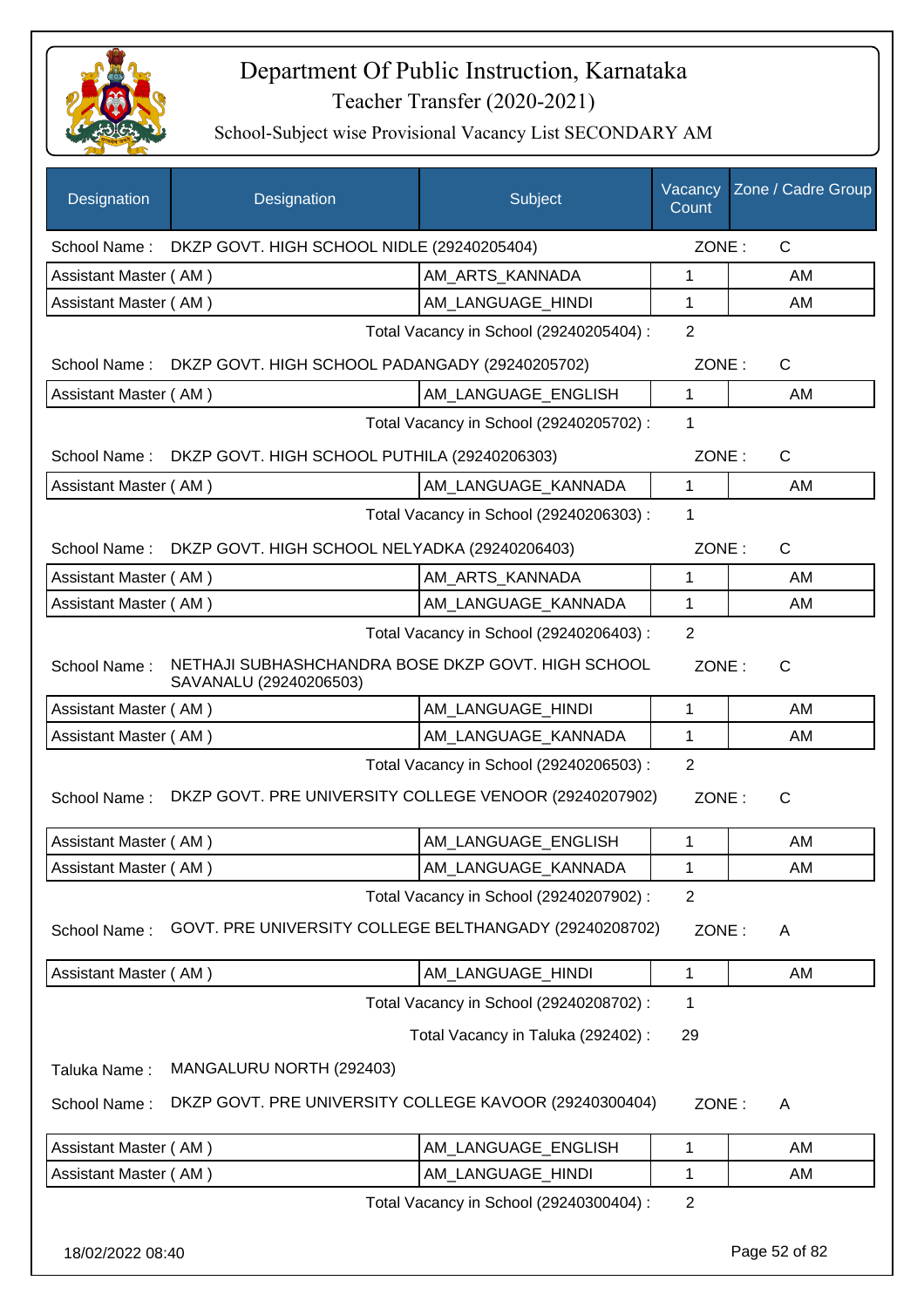

| Designation           | Designation                                                                     | Subject                                 | Vacancy<br>Count | Zone / Cadre Group |  |
|-----------------------|---------------------------------------------------------------------------------|-----------------------------------------|------------------|--------------------|--|
| School Name:          | DKZP GOVT. HIGH SCHOOL MULLAKADU - RMSA (29240300701)                           |                                         |                  | ZONE:<br>A         |  |
| Assistant Master (AM) |                                                                                 | AM_ARTS_KANNADA                         | 1                | AM                 |  |
|                       |                                                                                 | Total Vacancy in School (29240300701) : | 1                |                    |  |
| School Name:          | DKZP GOVT. PRE UNIVERSITY COLLEGE BOKKAPATNA<br>(29240301504)                   |                                         | ZONE:            | A                  |  |
| Assistant Master (AM) |                                                                                 | AM_LANGUAGE_ENGLISH                     | 1                | AM                 |  |
|                       |                                                                                 | Total Vacancy in School (29240301504) : | 1                |                    |  |
| School Name:          | SRI NARAYAN SANIL GOVT. PUC HALEYANGADY (29240305605)                           |                                         | ZONE:            | B                  |  |
| Assistant Master (AM) |                                                                                 | AM_LANGUAGE_ENGLISH                     | 1                | AM                 |  |
|                       |                                                                                 | Total Vacancy in School (29240305605) : | 1                |                    |  |
| School Name:          | PANJADA GUTHU SHANTHARAMA SHETTY DKZP GOVT. HIGH<br>SCHOOL KEMRAL (29240306002) |                                         | ZONE:            | $\mathsf{C}$       |  |
| Assistant Master (AM) |                                                                                 | AM_LANGUAGE_HINDI                       | 1                | AM                 |  |
| Assistant Master (AM) |                                                                                 | AM_LANGUAGE_KANNADA                     | 1                | AM                 |  |
|                       |                                                                                 | Total Vacancy in School (29240306002) : | $\overline{2}$   |                    |  |
| School Name:          | DKZP GOVT. PRE UNIVERSITY COLLEGE CHELLAIRU<br>(29240307203)                    |                                         | ZONE:            | B                  |  |
| Assistant Master (AM) |                                                                                 | AM_LANGUAGE_HINDI                       | 1                | AM                 |  |
|                       |                                                                                 | Total Vacancy in School (29240307203) : | 1                |                    |  |
| School Name:          | DKZP GOVT. HIGH SCHOOL JOKATTE (29240307406)                                    |                                         | ZONE:            | B                  |  |
| Assistant Master (AM) |                                                                                 | AM_LANGUAGE_KANNADA                     | 1                | AM                 |  |
|                       |                                                                                 | Total Vacancy in School (29240307406) : | 1                |                    |  |
| School Name:          | DKZP GOVT. HIGH SCHOOL BADAGA YEKKARU (29240307802)                             |                                         | ZONE:            | $\mathsf C$        |  |
| Assistant Master (AM) |                                                                                 | AM_LANGUAGE_ENGLISH                     | 1                | AM                 |  |
|                       |                                                                                 | Total Vacancy in School (29240307802) : | 1                |                    |  |
| School Name:          | DKZP GOVT. HIGH SCHOOL KENJAR (29240308102)                                     |                                         | ZONE:            | B                  |  |
| Assistant Master (AM) |                                                                                 | AM LANGUAGE ENGLISH                     | 1                | AM                 |  |
|                       |                                                                                 | Total Vacancy in School (29240308102) : | 1                |                    |  |
| School Name:          | DKZP GOVT. HIGH SCHOOL SOORINJE (29240308403)                                   |                                         | ZONE:            | B                  |  |
| Assistant Master (AM) |                                                                                 | AM_LANGUAGE_ENGLISH                     | 1                | AM                 |  |
|                       |                                                                                 | Total Vacancy in School (29240308403) : | 1                |                    |  |
| School Name:          | DKZP GOVT. HIGH SCHOOL BENGRE KASABA (29240308705)                              |                                         | ZONE:            | A                  |  |
| Assistant Master (AM) |                                                                                 | AM_LANGUAGE_HINDI                       | 1                | AM                 |  |
|                       |                                                                                 | Total Vacancy in School (29240308705) : | 1                |                    |  |
| 18/02/2022 08:40      |                                                                                 |                                         |                  | Page 53 of 82      |  |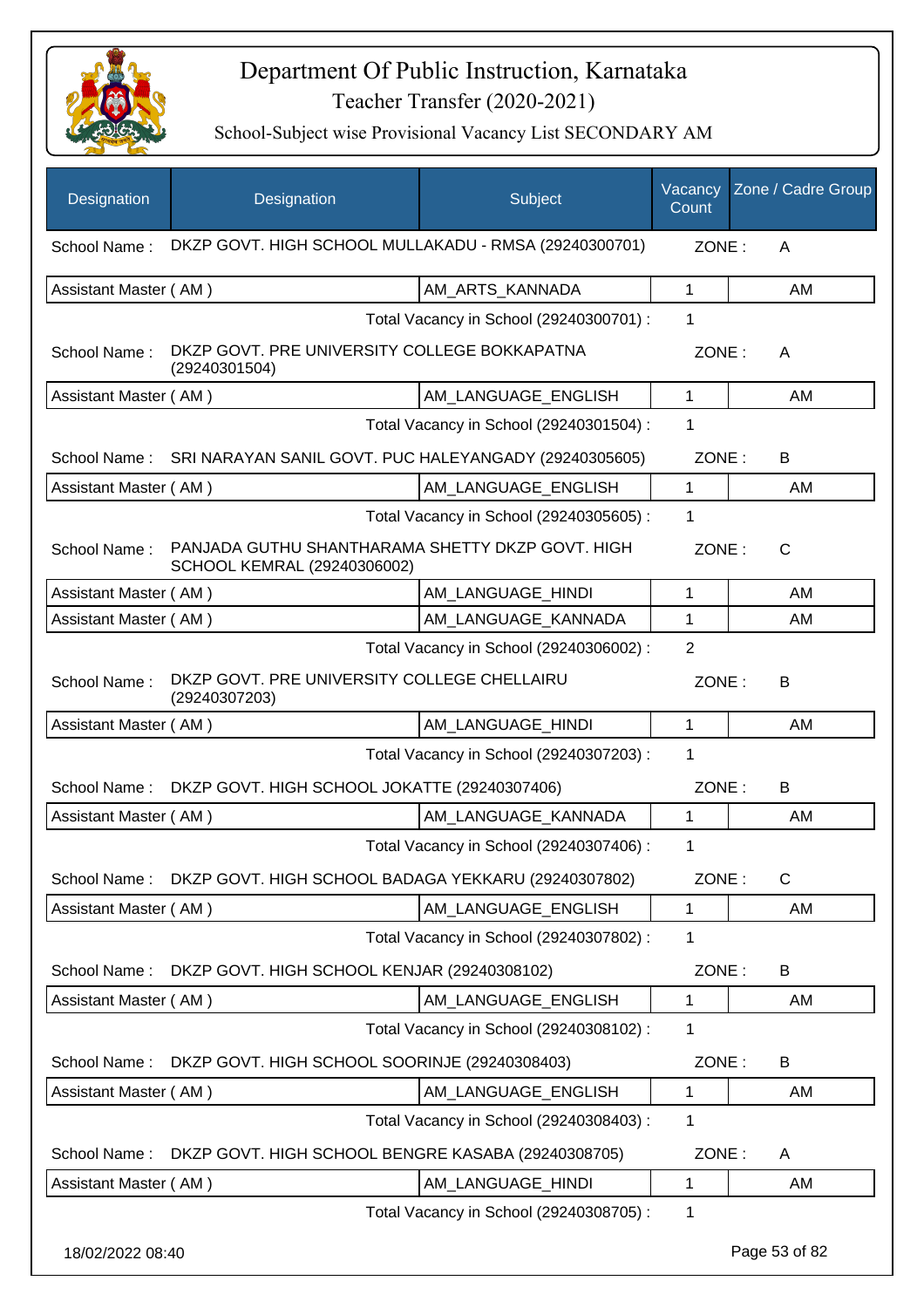

School-Subject wise Provisional Vacancy List SECONDARY AM

| DKZP GOVT. PRE UNIVERSITY COLLEGE KATIPALLA<br>School Name:<br>ZONE:<br>A<br>(29240309204)<br>AM_LANGUAGE_ENGLISH<br>$\mathbf{1}$<br>Assistant Master (AM)<br>AM<br>Assistant Master (AM)<br>AM LANGUAGE HINDI<br>1<br>AM<br>$\overline{2}$<br>Total Vacancy in School (29240309204) :<br>DKZP GOVT. HIGH SCHOOL ANGARAGUNDI (29240309704)<br>ZONE:<br>School Name:<br>A<br>Assistant Master (AM)<br>AM LANGUAGE ENGLISH<br>1<br>AM<br>Assistant Master (AM)<br>AM LANGUAGE HINDI<br>1<br>AM<br>AM_LANGUAGE_KANNADA<br>1<br>Assistant Master (AM)<br>AM<br>3<br>Total Vacancy in School (29240309704) :<br>DKZP GOVT. HIGH SCHOOL BAIKAMPADY MEENAKALIYA<br>School Name:<br>ZONE:<br>A<br>(29240309705)<br>Assistant Master (AM)<br>AM_LANGUAGE_ENGLISH<br>$\mathbf{1}$<br>AM<br>Total Vacancy in School (29240309705) :<br>1<br>DKZP GOVT. MODEL HIGH SCHOOL K.S.RAO NAGAR - RMSA<br>School Name:<br>ZONE:<br>A<br>(29240309901)<br>$\mathbf{1}$<br>AM_LANGUAGE_ENGLISH<br>AM<br>Assistant Master (AM)<br>Total Vacancy in School (29240309901) :<br>1<br>KS RAO MEMORIAL DKZP GOVT. HIGH SCHOOL CHITRAPU<br>School Name:<br>ZONE:<br>A<br>(29240309912)<br>Assistant Master (AM)<br>AM_LANGUAGE_ENGLISH<br>1<br>AM<br>AM_LANGUAGE_HINDI<br>1<br>Assistant Master (AM)<br>AM<br>AM_LANGUAGE_KANNADA<br>1<br>AM<br>Assistant Master (AM)<br>Total Vacancy in School (29240309912) :<br>3<br>DKZP GOVT. PRE UNIVERSITY COLLEGE MULKY (HS SECTION)<br>School Name:<br>ZONE:<br>A<br>(29240309916)<br>Assistant Master (AM)<br>AM LANGUAGE HINDI<br>1<br>AM<br>Total Vacancy in School (29240309916) :<br>1<br>Total Vacancy in Taluka (292403) :<br>24<br><b>PUTTUR (292404)</b><br>Taluka Name:<br>DKZP GOVT. PRE UNIVERSITY COLLEGE BELIYOOR KATTE<br>School Name:<br>ZONE:<br>C<br>(29240401006)<br>AM_LANGUAGE_HINDI<br>$\mathbf{1}$<br>Assistant Master (AM)<br>AM<br>Total Vacancy in School (29240401006) :<br>1<br>DKZP GOVT. HIGH SCHOOL IRDE UPPALIGE (29240401608)<br>ZONE: | Designation  | Designation | Subject | Vacancy<br>Count | Zone / Cadre Group |  |
|--------------------------------------------------------------------------------------------------------------------------------------------------------------------------------------------------------------------------------------------------------------------------------------------------------------------------------------------------------------------------------------------------------------------------------------------------------------------------------------------------------------------------------------------------------------------------------------------------------------------------------------------------------------------------------------------------------------------------------------------------------------------------------------------------------------------------------------------------------------------------------------------------------------------------------------------------------------------------------------------------------------------------------------------------------------------------------------------------------------------------------------------------------------------------------------------------------------------------------------------------------------------------------------------------------------------------------------------------------------------------------------------------------------------------------------------------------------------------------------------------------------------------------------------------------------------------------------------------------------------------------------------------------------------------------------------------------------------------------------------------------------------------------------------------------------------------------------------------------------------------------------------------------------------------------------------------------------------------------------|--------------|-------------|---------|------------------|--------------------|--|
|                                                                                                                                                                                                                                                                                                                                                                                                                                                                                                                                                                                                                                                                                                                                                                                                                                                                                                                                                                                                                                                                                                                                                                                                                                                                                                                                                                                                                                                                                                                                                                                                                                                                                                                                                                                                                                                                                                                                                                                      |              |             |         |                  |                    |  |
|                                                                                                                                                                                                                                                                                                                                                                                                                                                                                                                                                                                                                                                                                                                                                                                                                                                                                                                                                                                                                                                                                                                                                                                                                                                                                                                                                                                                                                                                                                                                                                                                                                                                                                                                                                                                                                                                                                                                                                                      |              |             |         |                  |                    |  |
|                                                                                                                                                                                                                                                                                                                                                                                                                                                                                                                                                                                                                                                                                                                                                                                                                                                                                                                                                                                                                                                                                                                                                                                                                                                                                                                                                                                                                                                                                                                                                                                                                                                                                                                                                                                                                                                                                                                                                                                      |              |             |         |                  |                    |  |
|                                                                                                                                                                                                                                                                                                                                                                                                                                                                                                                                                                                                                                                                                                                                                                                                                                                                                                                                                                                                                                                                                                                                                                                                                                                                                                                                                                                                                                                                                                                                                                                                                                                                                                                                                                                                                                                                                                                                                                                      |              |             |         |                  |                    |  |
|                                                                                                                                                                                                                                                                                                                                                                                                                                                                                                                                                                                                                                                                                                                                                                                                                                                                                                                                                                                                                                                                                                                                                                                                                                                                                                                                                                                                                                                                                                                                                                                                                                                                                                                                                                                                                                                                                                                                                                                      |              |             |         |                  |                    |  |
|                                                                                                                                                                                                                                                                                                                                                                                                                                                                                                                                                                                                                                                                                                                                                                                                                                                                                                                                                                                                                                                                                                                                                                                                                                                                                                                                                                                                                                                                                                                                                                                                                                                                                                                                                                                                                                                                                                                                                                                      |              |             |         |                  |                    |  |
|                                                                                                                                                                                                                                                                                                                                                                                                                                                                                                                                                                                                                                                                                                                                                                                                                                                                                                                                                                                                                                                                                                                                                                                                                                                                                                                                                                                                                                                                                                                                                                                                                                                                                                                                                                                                                                                                                                                                                                                      |              |             |         |                  |                    |  |
|                                                                                                                                                                                                                                                                                                                                                                                                                                                                                                                                                                                                                                                                                                                                                                                                                                                                                                                                                                                                                                                                                                                                                                                                                                                                                                                                                                                                                                                                                                                                                                                                                                                                                                                                                                                                                                                                                                                                                                                      |              |             |         |                  |                    |  |
|                                                                                                                                                                                                                                                                                                                                                                                                                                                                                                                                                                                                                                                                                                                                                                                                                                                                                                                                                                                                                                                                                                                                                                                                                                                                                                                                                                                                                                                                                                                                                                                                                                                                                                                                                                                                                                                                                                                                                                                      |              |             |         |                  |                    |  |
|                                                                                                                                                                                                                                                                                                                                                                                                                                                                                                                                                                                                                                                                                                                                                                                                                                                                                                                                                                                                                                                                                                                                                                                                                                                                                                                                                                                                                                                                                                                                                                                                                                                                                                                                                                                                                                                                                                                                                                                      |              |             |         |                  |                    |  |
|                                                                                                                                                                                                                                                                                                                                                                                                                                                                                                                                                                                                                                                                                                                                                                                                                                                                                                                                                                                                                                                                                                                                                                                                                                                                                                                                                                                                                                                                                                                                                                                                                                                                                                                                                                                                                                                                                                                                                                                      |              |             |         |                  |                    |  |
|                                                                                                                                                                                                                                                                                                                                                                                                                                                                                                                                                                                                                                                                                                                                                                                                                                                                                                                                                                                                                                                                                                                                                                                                                                                                                                                                                                                                                                                                                                                                                                                                                                                                                                                                                                                                                                                                                                                                                                                      |              |             |         |                  |                    |  |
|                                                                                                                                                                                                                                                                                                                                                                                                                                                                                                                                                                                                                                                                                                                                                                                                                                                                                                                                                                                                                                                                                                                                                                                                                                                                                                                                                                                                                                                                                                                                                                                                                                                                                                                                                                                                                                                                                                                                                                                      |              |             |         |                  |                    |  |
|                                                                                                                                                                                                                                                                                                                                                                                                                                                                                                                                                                                                                                                                                                                                                                                                                                                                                                                                                                                                                                                                                                                                                                                                                                                                                                                                                                                                                                                                                                                                                                                                                                                                                                                                                                                                                                                                                                                                                                                      |              |             |         |                  |                    |  |
|                                                                                                                                                                                                                                                                                                                                                                                                                                                                                                                                                                                                                                                                                                                                                                                                                                                                                                                                                                                                                                                                                                                                                                                                                                                                                                                                                                                                                                                                                                                                                                                                                                                                                                                                                                                                                                                                                                                                                                                      |              |             |         |                  |                    |  |
|                                                                                                                                                                                                                                                                                                                                                                                                                                                                                                                                                                                                                                                                                                                                                                                                                                                                                                                                                                                                                                                                                                                                                                                                                                                                                                                                                                                                                                                                                                                                                                                                                                                                                                                                                                                                                                                                                                                                                                                      |              |             |         |                  |                    |  |
|                                                                                                                                                                                                                                                                                                                                                                                                                                                                                                                                                                                                                                                                                                                                                                                                                                                                                                                                                                                                                                                                                                                                                                                                                                                                                                                                                                                                                                                                                                                                                                                                                                                                                                                                                                                                                                                                                                                                                                                      |              |             |         |                  |                    |  |
|                                                                                                                                                                                                                                                                                                                                                                                                                                                                                                                                                                                                                                                                                                                                                                                                                                                                                                                                                                                                                                                                                                                                                                                                                                                                                                                                                                                                                                                                                                                                                                                                                                                                                                                                                                                                                                                                                                                                                                                      |              |             |         |                  |                    |  |
|                                                                                                                                                                                                                                                                                                                                                                                                                                                                                                                                                                                                                                                                                                                                                                                                                                                                                                                                                                                                                                                                                                                                                                                                                                                                                                                                                                                                                                                                                                                                                                                                                                                                                                                                                                                                                                                                                                                                                                                      |              |             |         |                  |                    |  |
|                                                                                                                                                                                                                                                                                                                                                                                                                                                                                                                                                                                                                                                                                                                                                                                                                                                                                                                                                                                                                                                                                                                                                                                                                                                                                                                                                                                                                                                                                                                                                                                                                                                                                                                                                                                                                                                                                                                                                                                      |              |             |         |                  |                    |  |
|                                                                                                                                                                                                                                                                                                                                                                                                                                                                                                                                                                                                                                                                                                                                                                                                                                                                                                                                                                                                                                                                                                                                                                                                                                                                                                                                                                                                                                                                                                                                                                                                                                                                                                                                                                                                                                                                                                                                                                                      |              |             |         |                  |                    |  |
|                                                                                                                                                                                                                                                                                                                                                                                                                                                                                                                                                                                                                                                                                                                                                                                                                                                                                                                                                                                                                                                                                                                                                                                                                                                                                                                                                                                                                                                                                                                                                                                                                                                                                                                                                                                                                                                                                                                                                                                      |              |             |         |                  |                    |  |
|                                                                                                                                                                                                                                                                                                                                                                                                                                                                                                                                                                                                                                                                                                                                                                                                                                                                                                                                                                                                                                                                                                                                                                                                                                                                                                                                                                                                                                                                                                                                                                                                                                                                                                                                                                                                                                                                                                                                                                                      |              |             |         |                  |                    |  |
|                                                                                                                                                                                                                                                                                                                                                                                                                                                                                                                                                                                                                                                                                                                                                                                                                                                                                                                                                                                                                                                                                                                                                                                                                                                                                                                                                                                                                                                                                                                                                                                                                                                                                                                                                                                                                                                                                                                                                                                      |              |             |         |                  |                    |  |
|                                                                                                                                                                                                                                                                                                                                                                                                                                                                                                                                                                                                                                                                                                                                                                                                                                                                                                                                                                                                                                                                                                                                                                                                                                                                                                                                                                                                                                                                                                                                                                                                                                                                                                                                                                                                                                                                                                                                                                                      |              |             |         |                  |                    |  |
|                                                                                                                                                                                                                                                                                                                                                                                                                                                                                                                                                                                                                                                                                                                                                                                                                                                                                                                                                                                                                                                                                                                                                                                                                                                                                                                                                                                                                                                                                                                                                                                                                                                                                                                                                                                                                                                                                                                                                                                      |              |             |         |                  |                    |  |
|                                                                                                                                                                                                                                                                                                                                                                                                                                                                                                                                                                                                                                                                                                                                                                                                                                                                                                                                                                                                                                                                                                                                                                                                                                                                                                                                                                                                                                                                                                                                                                                                                                                                                                                                                                                                                                                                                                                                                                                      |              |             |         |                  |                    |  |
|                                                                                                                                                                                                                                                                                                                                                                                                                                                                                                                                                                                                                                                                                                                                                                                                                                                                                                                                                                                                                                                                                                                                                                                                                                                                                                                                                                                                                                                                                                                                                                                                                                                                                                                                                                                                                                                                                                                                                                                      |              |             |         |                  |                    |  |
|                                                                                                                                                                                                                                                                                                                                                                                                                                                                                                                                                                                                                                                                                                                                                                                                                                                                                                                                                                                                                                                                                                                                                                                                                                                                                                                                                                                                                                                                                                                                                                                                                                                                                                                                                                                                                                                                                                                                                                                      | School Name: |             |         |                  | C                  |  |
| Assistant Master (AM)<br>AM_LANGUAGE_HINDI<br>1<br>AM                                                                                                                                                                                                                                                                                                                                                                                                                                                                                                                                                                                                                                                                                                                                                                                                                                                                                                                                                                                                                                                                                                                                                                                                                                                                                                                                                                                                                                                                                                                                                                                                                                                                                                                                                                                                                                                                                                                                |              |             |         |                  |                    |  |

18/02/2022 08:40 Page 54 of 82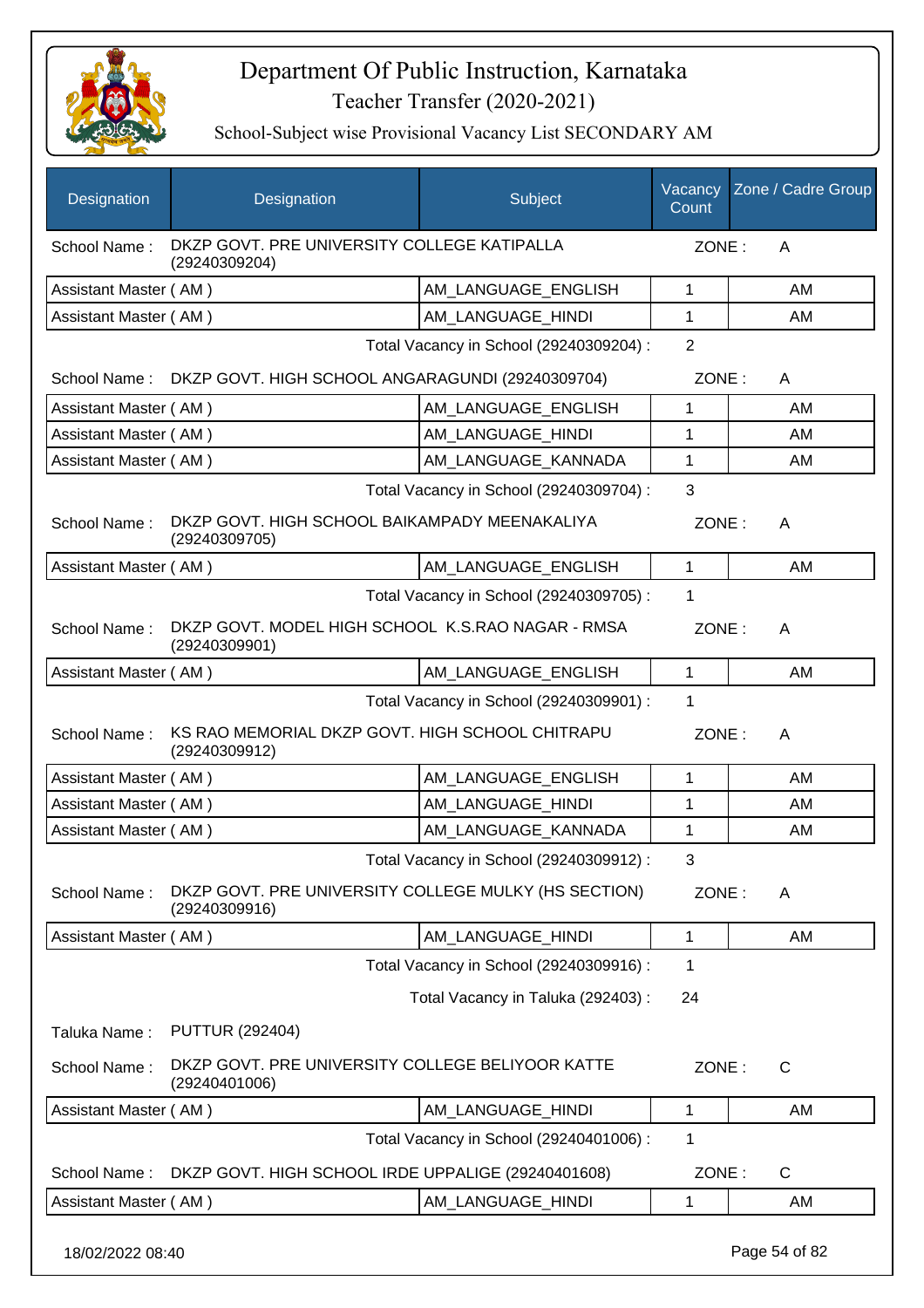

| Designation                                                                                                            | Designation                                                 | Subject                                 | Vacancy<br>Count        | Zone / Cadre Group |
|------------------------------------------------------------------------------------------------------------------------|-------------------------------------------------------------|-----------------------------------------|-------------------------|--------------------|
|                                                                                                                        |                                                             | Total Vacancy in School (29240401608) : | 1                       |                    |
|                                                                                                                        | School Name: DKZP GOVT. HIGH SCHOOL DOLPADY (29240402003)   |                                         | ZONE:                   | $\mathsf{C}$       |
| Assistant Master (AM)                                                                                                  |                                                             | AM ARTS KANNADA                         | 1                       | AM                 |
| Assistant Master (AM)                                                                                                  |                                                             | AM_LANGUAGE_HINDI                       | 1                       | AM                 |
| Assistant Master (AM)                                                                                                  |                                                             | AM_LANGUAGE_KANNADA                     | 1                       | AM                 |
|                                                                                                                        |                                                             | Total Vacancy in School (29240402003) : | 3                       |                    |
| School Name:                                                                                                           | DKZP GOVT. HIGH SCHOOL HIREBANDADY (29240402304)            |                                         | ZONE:                   | $\mathsf{C}$       |
| Assistant Master (AM)                                                                                                  |                                                             | AM LANGUAGE_HINDI                       | 1                       | AM                 |
| Assistant Master (AM)                                                                                                  |                                                             | AM_LANGUAGE_KANNADA                     | 1                       | AM                 |
|                                                                                                                        |                                                             | Total Vacancy in School (29240402304) : | $\overline{2}$          |                    |
| School Name:                                                                                                           | DKZP GOVT. PRE UNIVERSITY COLLEGE KABAKA (29240402605)      |                                         | ZONE:                   | B                  |
| Assistant Master (AM)                                                                                                  |                                                             | AM_LANGUAGE_ENGLISH                     | 1                       | AM                 |
| Assistant Master (AM)                                                                                                  |                                                             | AM_LANGUAGE_HINDI                       | $\mathbf{1}$            | AM                 |
| Assistant Master (AM)                                                                                                  |                                                             | CBZ_KANNADA                             | 1                       | AM                 |
| DKZP GOVT. PRE UNIVERSITY COLLEGE KADABA (29240402706)<br>School Name:<br>ZONE:<br>A                                   |                                                             |                                         |                         |                    |
| Assistant Master (AM)                                                                                                  |                                                             | AM_LANGUAGE_KANNADA                     | $\mathbf 1$             | AM                 |
| Assistant Master (AM)                                                                                                  |                                                             | CBZ_KANNADA                             | $\mathbf{1}$            | AM                 |
| Total Vacancy in School (29240402706) :<br>DKZP GOVT. PRE UNIVERSITY COLLEGE KANIYURU<br>School Name:<br>(29240402903) |                                                             |                                         | $\overline{2}$<br>ZONE: | $\mathsf{C}$       |
| Assistant Master (AM)                                                                                                  |                                                             | AM_ARTS_KANNADA                         | 1                       | AM                 |
| Assistant Master (AM)                                                                                                  |                                                             | AM_LANGUAGE_HINDI                       | 1                       | AM                 |
| Assistant Master (AM)                                                                                                  |                                                             | CBZ_KANNADA                             | 1                       | AM                 |
|                                                                                                                        |                                                             | Total Vacancy in School (29240402903) : | 3                       |                    |
| School Name:                                                                                                           | KARNATAKA PUBLIC SCHOOL KEYYUR - SECONDARY<br>(29240403307) |                                         | ZONE:                   | $\mathsf{C}$       |
| Assistant Master (AM)                                                                                                  |                                                             | AM_LANGUAGE_HINDI                       | 1                       | AM                 |
|                                                                                                                        |                                                             | Total Vacancy in School (29240403307) : | 1                       |                    |
| School Name:                                                                                                           | DKZP GOVT. PRE UNIVERSITY COLLEGE KONALU (29240404002)      |                                         | ZONE:                   | $\mathsf{C}$       |
| Assistant Master (AM)                                                                                                  |                                                             | AM LANGUAGE HINDI                       | 1                       | AM                 |
|                                                                                                                        |                                                             | Total Vacancy in School (29240404002) : | 1                       |                    |
|                                                                                                                        | School Name: DKZP GOVT. HIGH SCHOOL PADUBETTU (29240404905) |                                         | ZONE:                   | C                  |
| 18/02/2022 08:40                                                                                                       |                                                             |                                         |                         | Page 55 of 82      |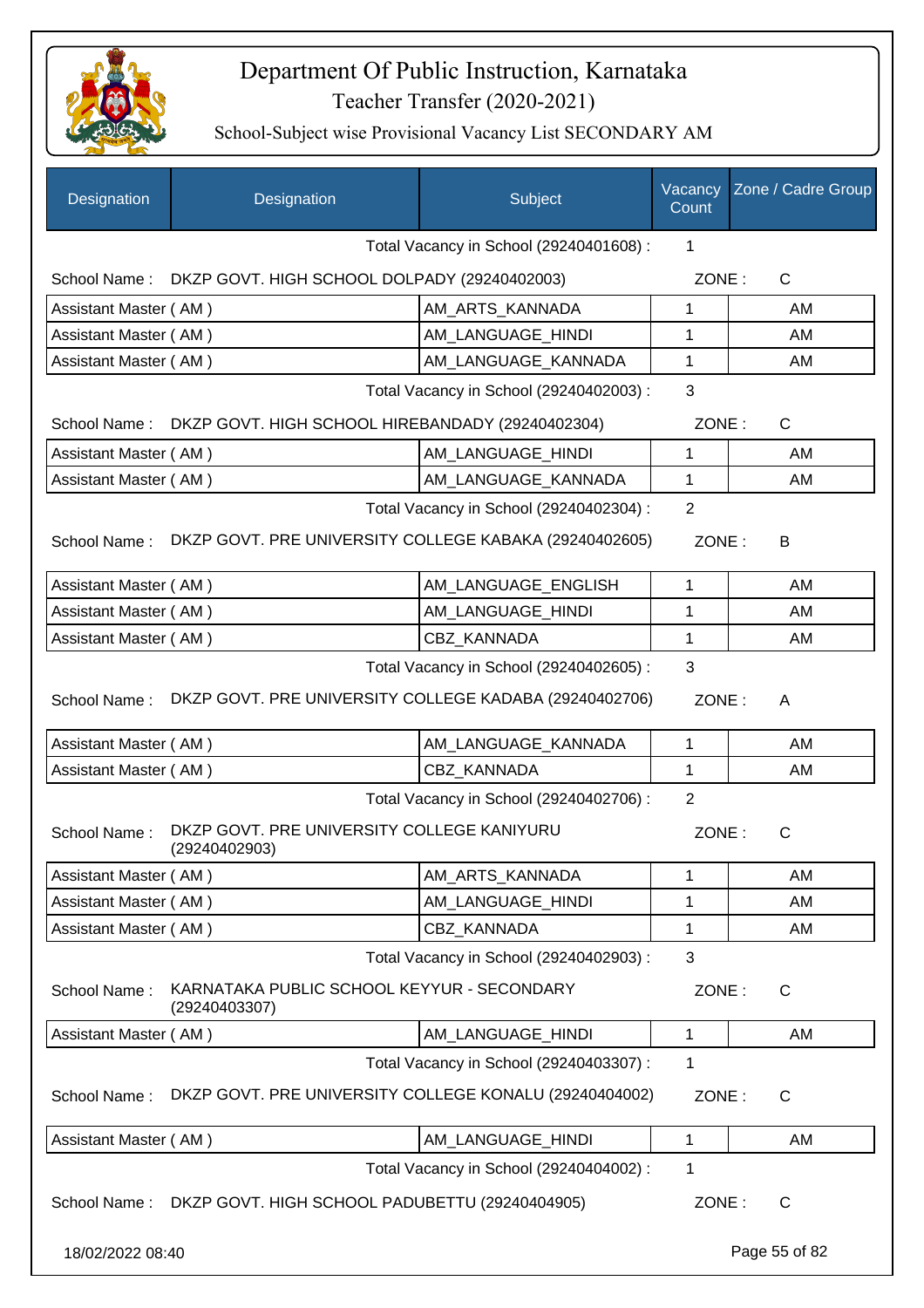

| Designation           | Designation                                                              | Subject                                 | Vacancy<br>Count | Zone / Cadre Group |
|-----------------------|--------------------------------------------------------------------------|-----------------------------------------|------------------|--------------------|
| Assistant Master (AM) |                                                                          | AM_ARTS_KANNADA                         | 1                | AM                 |
| Assistant Master (AM) |                                                                          | AM_LANGUAGE_KANNADA                     | 1                | AM                 |
|                       |                                                                          | Total Vacancy in School (29240404905) : | $\overline{2}$   |                    |
|                       | School Name: GOVT. PRE UNIVERSITY COLLEGE BETTAMPADY (29240405104)       |                                         | ZONE:            | C                  |
| Assistant Master (AM) |                                                                          | AM_ARTS_KANNADA                         | 1                | AM                 |
| Assistant Master (AM) |                                                                          | AM_LANGUAGE_HINDI                       | 1                | AM                 |
|                       |                                                                          | Total Vacancy in School (29240405104) : | $\overline{2}$   |                    |
| School Name:          | DKZP GOVT. HIGH SCHOOL MANJUNATHA NAGARA<br>(29240405505)                |                                         | ZONE:            | $\mathsf{C}$       |
| Assistant Master (AM) |                                                                          | AM_LANGUAGE_HINDI                       | $\mathbf{1}$     | AM                 |
|                       |                                                                          | Total Vacancy in School (29240405505) : | 1                |                    |
| School Name:          | DKZP GOVT. HIGH SCHOOL SARVE (29240406103)                               |                                         | ZONE:            | C                  |
| Assistant Master (AM) |                                                                          | AM LANGUAGE KANNADA                     | 1                | AM                 |
|                       |                                                                          | Total Vacancy in School (29240406103) : | 1                |                    |
| School Name:          | DKZP GOVT. PRE UNIVERSITY COLLEGE SAVANUR (29240406205)                  |                                         | ZONE:            | $\mathsf{C}$       |
| Assistant Master (AM) |                                                                          | AM_LANGUAGE_KANNADA                     | 1                | AM                 |
|                       |                                                                          | Total Vacancy in School (29240406205) : | 1                |                    |
| School Name:          | DKZP GOVT. PRE UNIVERSITY COLLEGE UPPINANGADY<br>(29240406609)           |                                         | ZONE:            | C                  |
| Assistant Master (AM) |                                                                          | AM_ARTS_KANNADA                         | 1                | AM                 |
|                       |                                                                          | Total Vacancy in School (29240406609) : | 1                |                    |
|                       | School Name: KARNATAKA PUBLIC SCHOOL KUMBRA - SECONDARY<br>(29240406707) |                                         | ZONE:            | C.                 |
| Assistant Master (AM) |                                                                          | AM LANGUAGE KANNADA                     | 1                | AM                 |
|                       |                                                                          | Total Vacancy in School (29240406707) : | 1                |                    |
| School Name:          | DKZP GOVT. PRE UNIVERSITY COLLEGE KOMBETTU PUTTUR<br>(29240407501)       |                                         | ZONE:            | A                  |
| Assistant Master (AM) |                                                                          | AM LANGUAGE ENGLISH                     | 1                | AM                 |
| Assistant Master (AM) |                                                                          | AM_LANGUAGE_SANSKRIT                    | 1                | AM                 |
|                       |                                                                          | Total Vacancy in School (29240407501) : | $\overline{2}$   |                    |
|                       |                                                                          | Total Vacancy in Taluka (292404) :      | 28               |                    |
| Taluka Name:          | <b>SULLIA (292405)</b>                                                   |                                         |                  |                    |
| School Name:          | DKZP GOVT. PRE UNIVERSITY COLLEGE AIVARNADU<br>(29240500206)             |                                         | ZONE:            | B                  |
| Assistant Master (AM) |                                                                          | AM_LANGUAGE_ENGLISH                     | 1                | AM                 |
| 18/02/2022 08:40      |                                                                          |                                         |                  | Page 56 of 82      |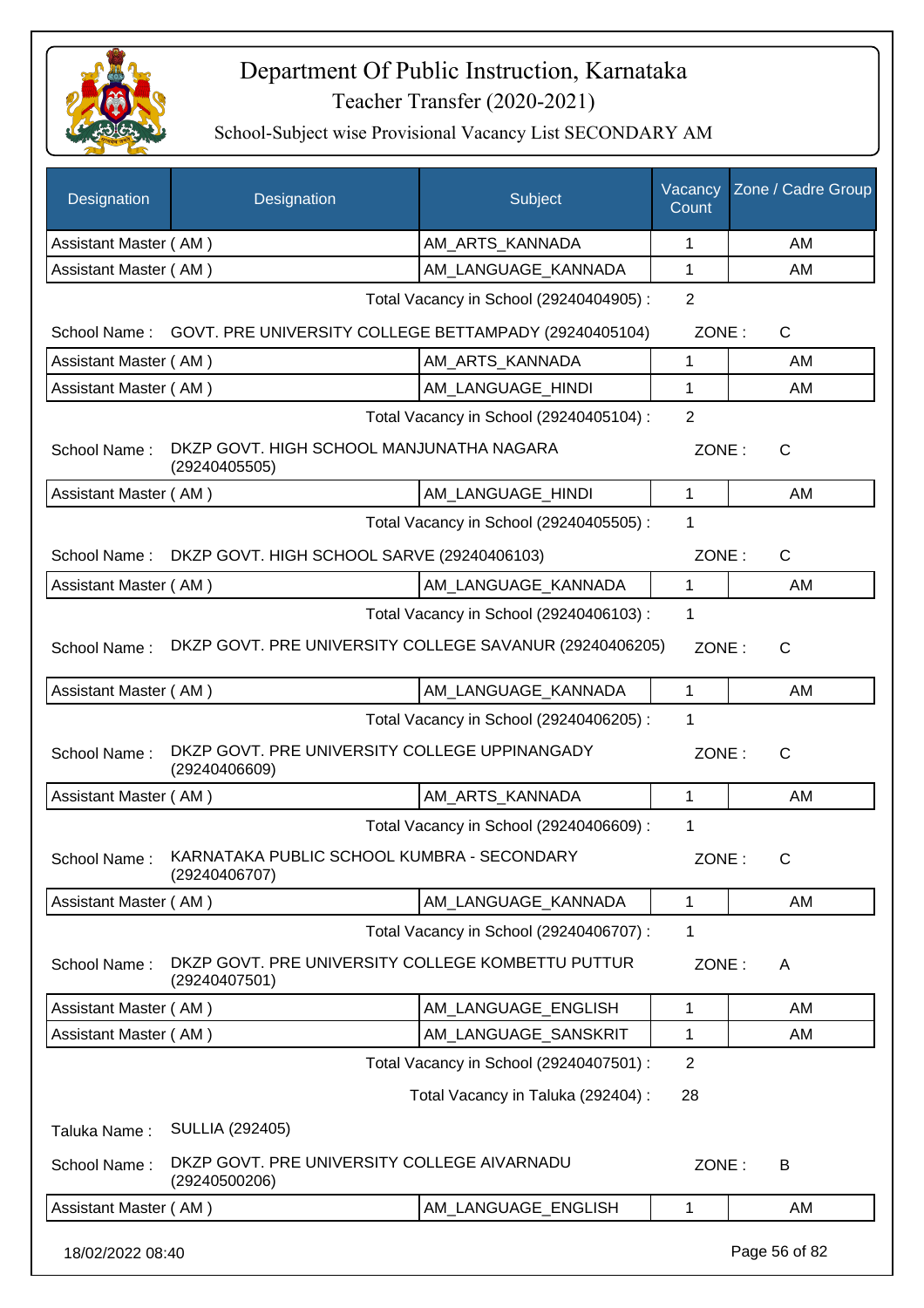

| Designation           | Designation                                                            | Subject                                 | Vacancy<br>Count | Zone / Cadre Group |  |
|-----------------------|------------------------------------------------------------------------|-----------------------------------------|------------------|--------------------|--|
| Assistant Master (AM) |                                                                        | CBZ KANNADA                             | 1                | AM                 |  |
|                       |                                                                        | Total Vacancy in School (29240500206) : | $\overline{2}$   |                    |  |
| School Name :         | DKZP GOVT. PRE UNIVERSITY COLLEGE PANJA (29240500306)                  |                                         | ZONE:            | $\mathsf{C}$       |  |
| Assistant Master (AM) |                                                                        | AM LANGUAGE HINDI                       | 1                | AM                 |  |
| Assistant Master (AM) |                                                                        | AM LANGUAGE KANNADA                     | 1                | AM                 |  |
| Assistant Master (AM) |                                                                        | <b>CBZ KANNADA</b>                      | 1                | AM                 |  |
|                       |                                                                        | Total Vacancy in School (29240500306) : | 3                |                    |  |
|                       | School Name: DKZP GOVT. HIGH SCHOOL AJJAVARA (29240500408)             |                                         | ZONE:            | $\mathsf{C}$       |  |
| Assistant Master (AM) |                                                                        | AM LANGUAGE HINDI                       | 1                | AM                 |  |
| Assistant Master (AM) |                                                                        | AM_LANGUAGE_KANNADA                     | 1                | AM                 |  |
|                       |                                                                        | Total Vacancy in School (29240500408) : | $\overline{2}$   |                    |  |
| School Name:          | DKZP GOVT. HIGH SCHOOL ALETTY (29240500510)                            |                                         | ZONE:            | B                  |  |
| Assistant Master (AM) |                                                                        | AM LANGUAGE ENGLISH                     | 1                | AM                 |  |
| Assistant Master (AM) |                                                                        | AM_LANGUAGE_KANNADA                     | 1                | AM                 |  |
|                       |                                                                        | Total Vacancy in School (29240500510) : | $\overline{2}$   |                    |  |
| School Name:          | KARNATAKA PUBLIC SCHOOL BELLARE - SECONDARY<br>(29240501206)           |                                         | ZONE:            | $\mathsf{C}$       |  |
| Assistant Master (AM) |                                                                        | AM_LANGUAGE_KANNADA                     | $\mathbf{1}$     | AM                 |  |
|                       |                                                                        | Total Vacancy in School (29240501206) : | 1                |                    |  |
| School Name:          | DKZP GOVT. HIGH SCHOOL ELIMALE (29240501310)                           |                                         | ZONE:            | C                  |  |
| Assistant Master (AM) |                                                                        | AM LANGUAGE KANNADA                     | 1                | <b>AM</b>          |  |
|                       |                                                                        | Total Vacancy in School (29240501310) : | 1                |                    |  |
| School Name:          | DKZP GOVT. PRE UNIVERSITY COLLEGE GUTHIGAR<br>(29240501409)            |                                         | ZONE:            | C                  |  |
| Assistant Master (AM) |                                                                        | AM LANGUAGE KANNADA                     | 1                | AM                 |  |
|                       |                                                                        | Total Vacancy in School (29240501409) : | 1                |                    |  |
| School Name:          | DKZP GOVT. PRE UNIVERSITY COLLEGE<br>HARIHARAPALLATHADKA (29240501502) |                                         | ZONE:            | C                  |  |
| Assistant Master (AM) |                                                                        | AM ARTS KANNADA                         | 1                | AM                 |  |
| Assistant Master (AM) |                                                                        | AM_LANGUAGE_ENGLISH                     | 1                | AM                 |  |
| Assistant Master (AM) |                                                                        | AM LANGUAGE HINDI                       | 1                | AM                 |  |
| Assistant Master (AM) |                                                                        | AM_LANGUAGE_KANNADA                     | 1                | AM                 |  |
|                       | $\overline{4}$<br>Total Vacancy in School (29240501502) :              |                                         |                  |                    |  |
| School Name:          | DKZP GOVT. HIGH SCHOOL MARKANJA (29240502704)                          |                                         | ZONE:            | $\mathsf{C}$       |  |
| Assistant Master (AM) |                                                                        | AM_LANGUAGE_HINDI                       | 1                | AM                 |  |
| 18/02/2022 08:40      |                                                                        |                                         |                  | Page 57 of 82      |  |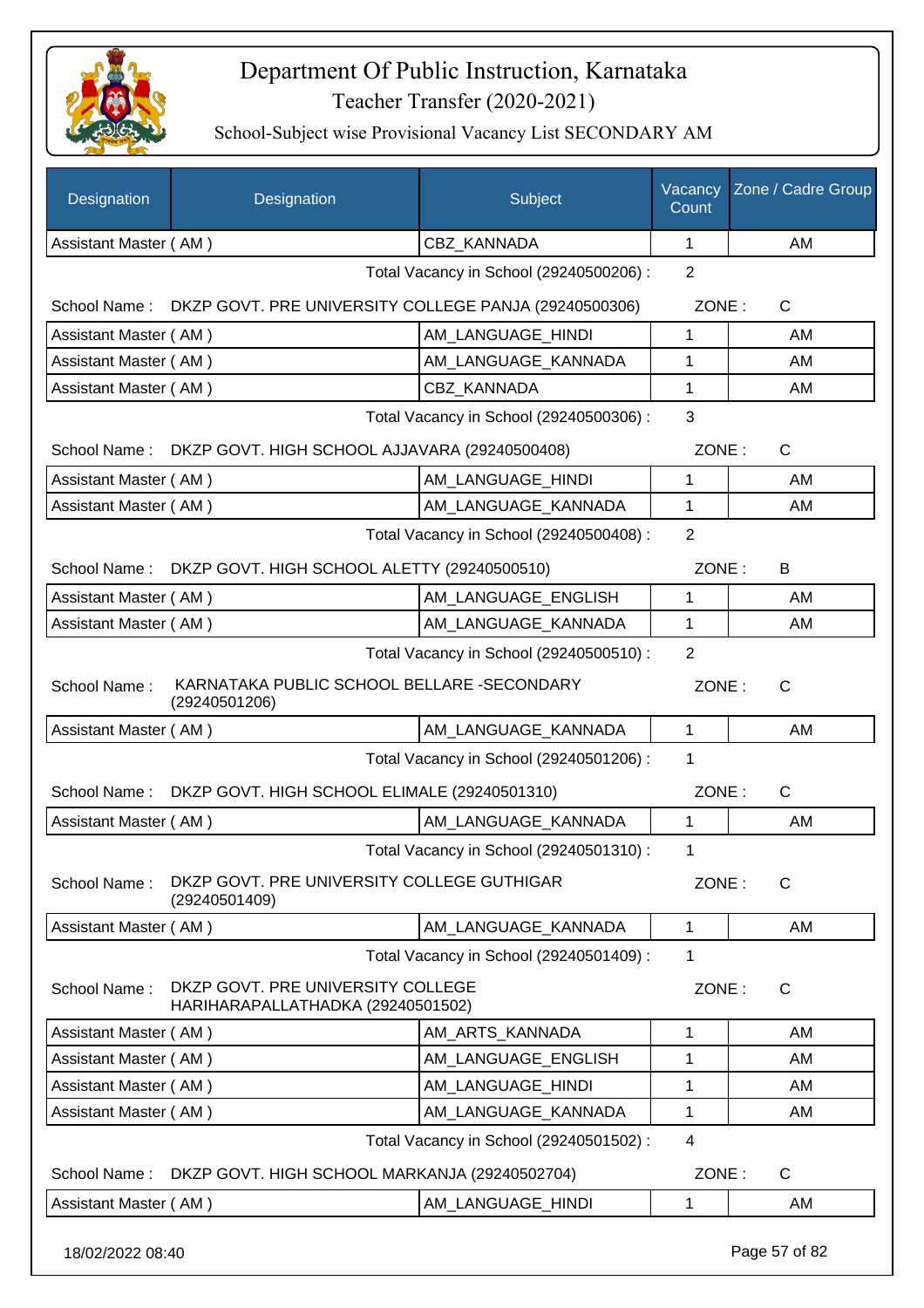

| Designation           | Designation                                                 | Subject                                 | Vacancy<br>Count | Zone / Cadre Group |
|-----------------------|-------------------------------------------------------------|-----------------------------------------|------------------|--------------------|
|                       |                                                             | Total Vacancy in School (29240502704) : | 1                |                    |
| School Name:          | DKZP GOVT. HIGH SCHOOL SAMPAJE - RMSA (29240503402)         |                                         | ZONE:            | $\mathsf{C}$       |
| Assistant Master (AM) |                                                             | AM_ARTS_KANNADA                         | $\mathbf{1}$     | AM                 |
| Assistant Master (AM) |                                                             | AM_LANGUAGE_KANNADA                     | 1                | AM                 |
|                       |                                                             | Total Vacancy in School (29240503402) : | $\overline{2}$   |                    |
| School Name:          | DKZP GOVT. HIGH SCHOOL YEDAMANGALA (29240503806)            |                                         | ZONE:            | $\mathsf{C}$       |
| Assistant Master (AM) |                                                             | AM_LANGUAGE_HINDI                       | 1                | AM                 |
|                       |                                                             | Total Vacancy in School (29240503806) : | 1                |                    |
| School Name:          | DKZP GOVT. HIGH SCHOOL YENEKALLU (29240503904)              |                                         | ZONE:            | $\mathsf{C}$       |
| Assistant Master (AM) |                                                             | AM_LANGUAGE_KANNADA                     | 1                | AM                 |
|                       |                                                             | Total Vacancy in School (29240503904) : | 1                |                    |
| School Name:          | DKZP GOVT. HIGH SCHOOL YENMOOR (29240504003)                |                                         | ZONE:            | $\mathsf{C}$       |
| Assistant Master (AM) |                                                             | AM_LANGUAGE_HINDI                       | $\mathbf{1}$     | AM                 |
|                       |                                                             | Total Vacancy in School (29240504003) : | 1                |                    |
| School Name:          | DKZP GOVT. HIGH SCHOOL DUGGALADKA (29240504102)             |                                         | ZONE:            | A                  |
| Assistant Master (AM) |                                                             | AM_LANGUAGE_ENGLISH                     | 1                | AM                 |
|                       |                                                             | Total Vacancy in School (29240504102) : | 1                |                    |
| School Name:          | DKZP GOVT. PRE UNIVERSITY COLLEGE SULLIA (29240504606)      |                                         | ZONE:            | A                  |
| Assistant Master (AM) |                                                             | AM_LANGUAGE_ENGLISH                     | $\mathbf{1}$     | AM                 |
| Assistant Master (AM) |                                                             | AM_LANGUAGE_HINDI                       | 2                | AM                 |
|                       |                                                             | Total Vacancy in School (29240504606) : | 3                |                    |
| School Name:          | KARNATAKA PUBLIC SCHOOL GANDHINAGARA (29240505501)          |                                         | ZONE:            | A                  |
| Assistant Master (AM) |                                                             | CBZ_KANNADA                             | 1                | AM                 |
|                       |                                                             | Total Vacancy in School (29240505501) : | 1                |                    |
|                       |                                                             | Total Vacancy in Taluka (292405) :      | 27               |                    |
| Taluka Name:          | MANGALURU SOUTH (292406)                                    |                                         |                  |                    |
| School Name:          | DKZP GOVT. PRE UNIVERSITY COLLEGE GURUPURA<br>(29240600605) |                                         | ZONE:            | B                  |
| Assistant Master (AM) |                                                             | AM_LANGUAGE_HINDI                       | 1                | AM                 |
|                       |                                                             | Total Vacancy in School (29240600605) : | 1                |                    |
| School Name:          | DKZP GOVT. HIGH SCHOOL KALLADI (29240601105)                |                                         | ZONE:            | C                  |
| Assistant Master (AM) |                                                             | AM_ARTS_KANNADA                         | 1                | AM                 |
| Assistant Master (AM) |                                                             | AM_LANGUAGE_ENGLISH                     | 1                | AM                 |
| 18/02/2022 08:40      |                                                             |                                         |                  | Page 58 of 82      |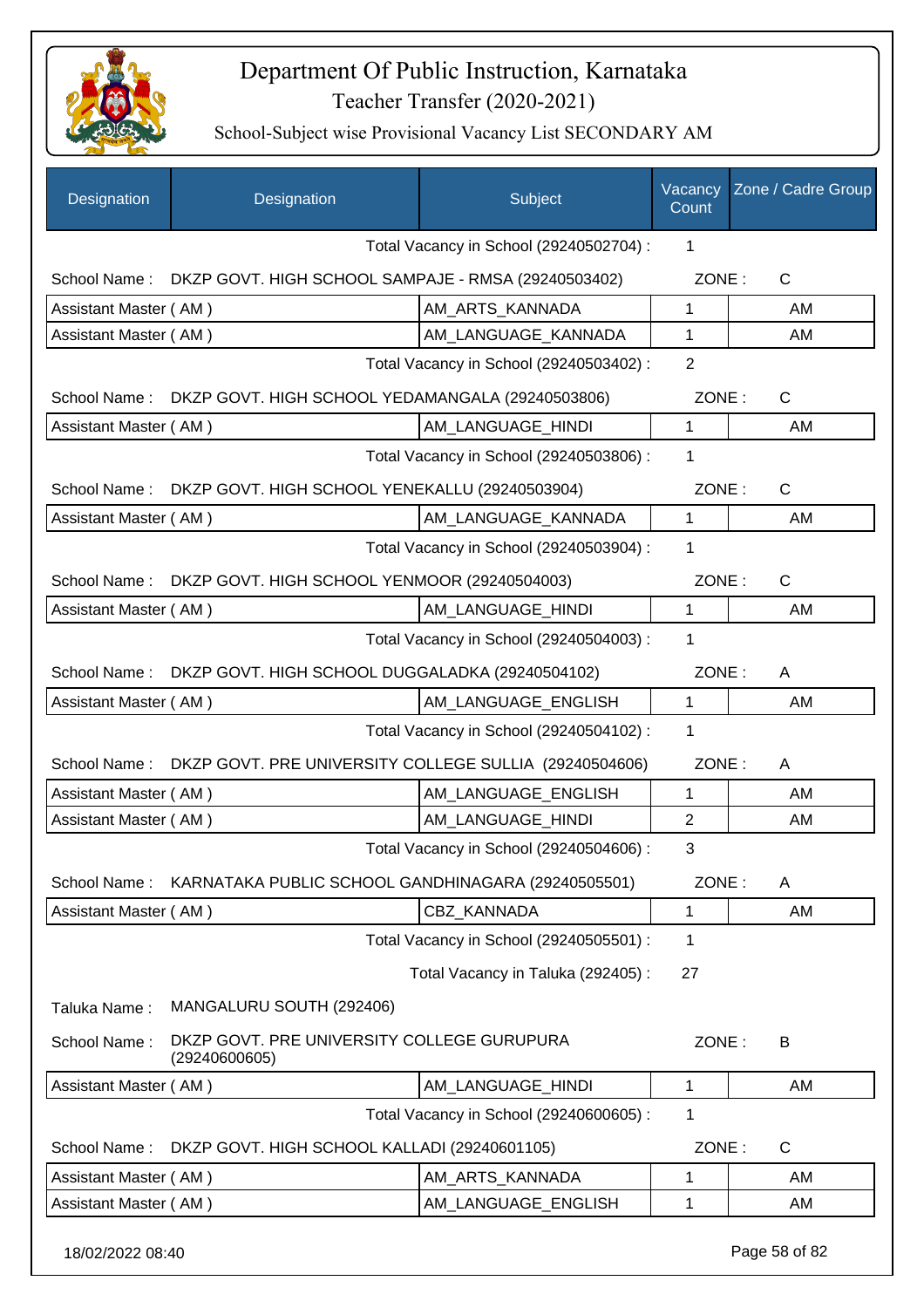

| Designation                             | Designation                                                       | Subject                                 | Vacancy<br>Count | Zone / Cadre Group |
|-----------------------------------------|-------------------------------------------------------------------|-----------------------------------------|------------------|--------------------|
| Assistant Master (AM)                   |                                                                   | <b>CBZ KANNADA</b>                      | 1                | AM                 |
|                                         |                                                                   | Total Vacancy in School (29240601105) : | 3                |                    |
|                                         | School Name: KARNATAKA PUBLIC SCHOOL MUTHUR (29240601302)         |                                         | ZONE:            | $\mathsf{C}$       |
| Assistant Master (AM)                   |                                                                   | AM_LANGUAGE_ENGLISH                     | 1                | AM                 |
| Assistant Master (AM)                   |                                                                   | AM_LANGUAGE_HINDI                       | 1                | AM                 |
| Total Vacancy in School (29240601302) : |                                                                   |                                         |                  |                    |
| School Name:                            | NETAJI S BOSE DKZP GOVT. HIGH SCHOOL DERALAKATTE<br>(29240602307) |                                         | ZONE:            | B                  |
| Assistant Master (AM)                   |                                                                   | AM LANGUAGE ENGLISH                     | $\mathbf{1}$     | AM                 |
| Assistant Master (AM)                   |                                                                   | AM_LANGUAGE_HINDI                       | 1                | AM                 |
|                                         |                                                                   | Total Vacancy in School (29240602307) : | $\overline{2}$   |                    |
| School Name:                            | DKZP GOVT. HIGH SCHOOL NEWPADPU (29240603105)                     |                                         | ZONE:            | $\mathsf{C}$       |
| Assistant Master (AM)                   |                                                                   | AM_ARTS_KANNADA                         | 1                | AM                 |
| Assistant Master (AM)                   |                                                                   | AM LANGUAGE HINDI                       | 1                | AM                 |
|                                         |                                                                   | Total Vacancy in School (29240603105) : | $\overline{2}$   |                    |
|                                         | School Name: DKZP GOVT. HIGH SCHOOL KONAJE PADAV (29240604310)    |                                         | ZONE:            | $\mathsf{C}$       |
| Assistant Master (AM)                   |                                                                   | AM_LANGUAGE_ENGLISH                     | 1                | AM                 |
| Assistant Master (AM)                   |                                                                   | AM_LANGUAGE_HINDI                       | 1                | AM                 |
|                                         |                                                                   | Total Vacancy in School (29240604310) : | $\overline{2}$   |                    |
| School Name:                            | DKZP GOVT. HIGH SCHOOL KALKATTA (29240605008)                     |                                         | ZONE:            | C                  |
| Assistant Master (AM)                   |                                                                   | AM_LANGUAGE_ENGLISH                     | 1                | AM                 |
|                                         |                                                                   | Total Vacancy in School (29240605008) : | 1                |                    |
| School Name:                            | DKZP GOVT. HIGH SCHOOL MOODUSHEDDE (29240605304)                  |                                         | ZONE:            | B                  |
| Assistant Master (AM)                   |                                                                   | AM_LANGUAGE_ENGLISH                     | 1                | AM                 |
|                                         |                                                                   | Total Vacancy in School (29240605304) : | 1                |                    |
| School Name:                            | DKZP GOVT. HIGH SCHOOL MUCHUR (29240605402)                       |                                         | ZONE:            | C                  |
| Assistant Master (AM)                   |                                                                   | AM_LANGUAGE_ENGLISH                     | $\mathbf 1$      | AM                 |
|                                         |                                                                   | Total Vacancy in School (29240605402) : | 1                |                    |
| School Name:                            | DKZP GOVT. HIGH SCHOOL PAVOOR (29240606106)                       |                                         | ZONE:            | C                  |
| Assistant Master (AM)                   |                                                                   | AM ARTS KANNADA                         | 1                | AM                 |
| Assistant Master (AM)                   |                                                                   | AM_LANGUAGE_HINDI                       | 1                | AM                 |
| Assistant Master (AM)                   |                                                                   | AM_LANGUAGE_KANNADA                     | 1                | AM                 |
| Assistant Master (AM)                   |                                                                   | CBZ_KANNADA                             | 1                | AM                 |
|                                         |                                                                   | Total Vacancy in School (29240606106) : | 4                |                    |
| 18/02/2022 08:40                        |                                                                   |                                         |                  | Page 59 of 82      |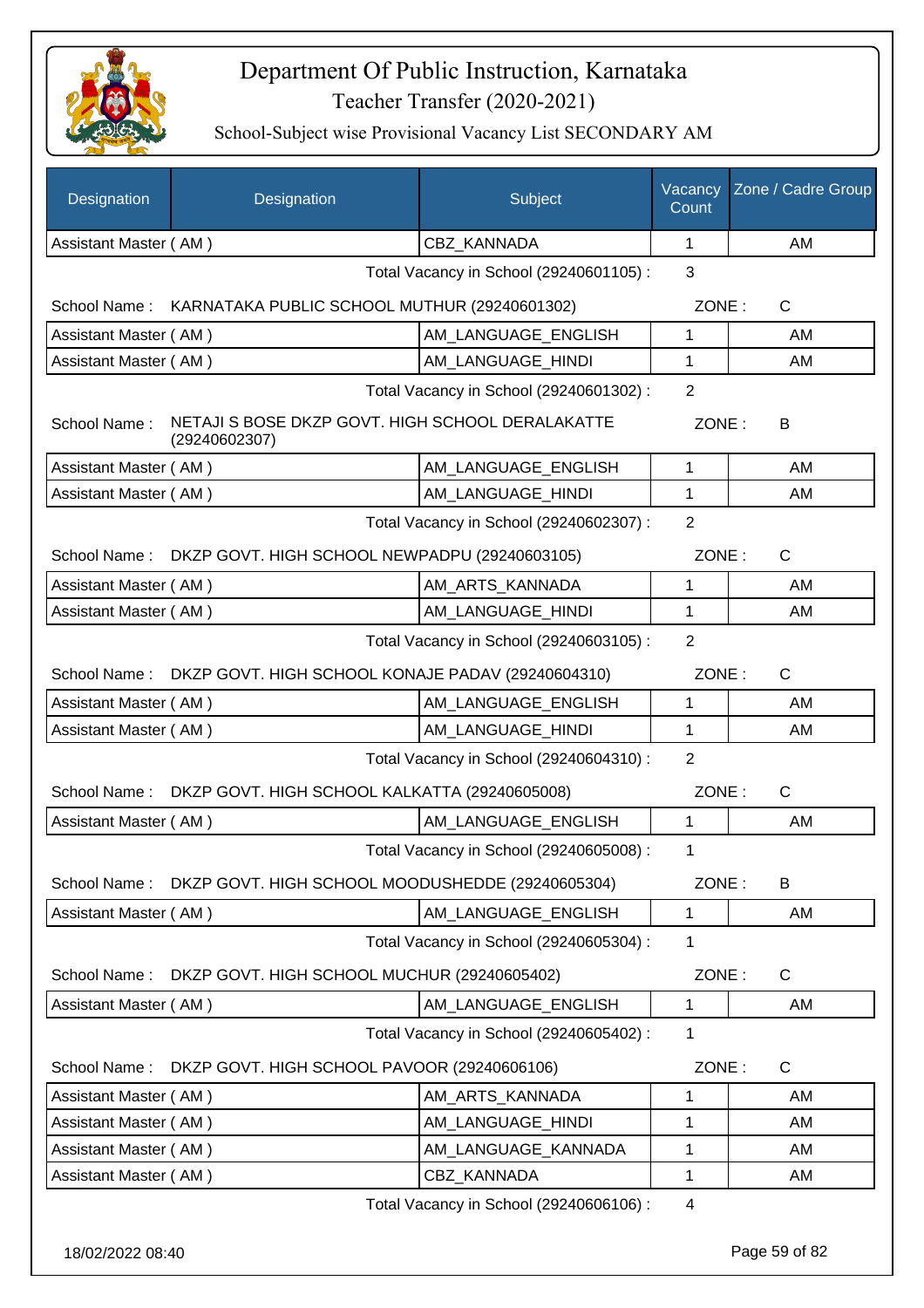

| Designation           | Designation                                                | Subject                                 | Vacancy<br>Count | Zone / Cadre Group |
|-----------------------|------------------------------------------------------------|-----------------------------------------|------------------|--------------------|
| School Name:          | DKZP GOVT. HIGH SCHOOL TALAPADY (29240606708)              |                                         | ZONE:            | $\mathsf{C}$       |
| Assistant Master (AM) |                                                            | AM LANGUAGE_KANNADA                     | $\mathbf{1}$     | AM                 |
|                       |                                                            | Total Vacancy in School (29240606708) : | 1                |                    |
| School Name:          | DKZP GOVT. HIGH SCHOOL MELANGADY (URDU) (29240607632)      |                                         | ZONE:            | A                  |
| Assistant Master (AM) |                                                            | AM_LANGUAGE_ENGLISH                     | $\mathbf{1}$     | AM                 |
| Assistant Master (AM) |                                                            | AM LANGUAGE KANNADA                     | 1                | AM                 |
| Assistant Master (AM) |                                                            | AM_LANGUAGE_URDU                        | $\mathbf 1$      | AM                 |
|                       |                                                            | Total Vacancy in School (29240607632) : | 3                |                    |
| School Name:          | DKZP GOVT. HIGH SCHOOL KANNUR (29240608905)                |                                         | ZONE:            | A                  |
| Assistant Master (AM) |                                                            | AM_LANGUAGE_ENGLISH                     | $\mathbf 1$      | AM                 |
|                       |                                                            | Total Vacancy in School (29240608905) : | 1                |                    |
| School Name:          | DKZP GOVT. HIGH SCHOOL HOIGEBAZAR (29240611602)            |                                         | ZONE:            | A                  |
| Assistant Master (AM) |                                                            | AM_LANGUAGE_KANNADA                     | $\mathbf{1}$     | AM                 |
|                       |                                                            | Total Vacancy in School (29240611602) : | $\mathbf{1}$     |                    |
|                       |                                                            | Total Vacancy in Taluka (292406) :      | 25               |                    |
| Taluka Name:          | MOODABIDRE (292407)                                        |                                         |                  |                    |
| School Name:          | KARNATAKA PUBLIC SCHOOL MIJAR - SECONDARY<br>(29240700105) |                                         | ZONE:            | B                  |
| Assistant Master (AM) |                                                            | AM_LANGUAGE_HINDI                       | $\mathbf{1}$     | AM                 |
|                       |                                                            | Total Vacancy in School (29240700105) : | 1                |                    |
| School Name:          | DKZP GOVT. HIGH SCHOOL MOODUMARNAD (29240701103)           |                                         | ZONE:            | C.                 |
| Assistant Master (AM) |                                                            | AM LANGUAGE KANNADA                     | $\mathbf 1$      | AM                 |
|                       |                                                            | Total Vacancy in School (29240701103) : | 1                |                    |
| School Name:          | DKZP GOVT. HIGH SCHOOL NELLIKARU (29240701206)             |                                         | ZONE:            | $\mathsf{C}$       |
| Assistant Master (AM) |                                                            | AM LANGUAGE HINDI                       | 1                | AM                 |
| Assistant Master (AM) |                                                            | AM_LANGUAGE_KANNADA                     | 1                | AM                 |
|                       |                                                            | Total Vacancy in School (29240701206) : | $\overline{2}$   |                    |
| School Name:          | DKZP GOVT. HIGH SCHOOL PADUKONAJE (29240701402)            |                                         | ZONE:            | B                  |
| Assistant Master (AM) |                                                            | AM_LANGUAGE_ENGLISH                     | $\mathbf 1$      | AM                 |
|                       |                                                            | Total Vacancy in School (29240701402) : | 1                |                    |
| School Name:          | DKZP GOVT. HIGH SCHOOL NEERKERE (29240702104)              |                                         | ZONE:            | $\mathsf{C}$       |
| Assistant Master (AM) |                                                            | AM_LANGUAGE_HINDI                       | 1                | AM                 |
|                       |                                                            | Total Vacancy in School (29240702104) : | 1                |                    |
| 18/02/2022 08:40      |                                                            |                                         |                  | Page 60 of 82      |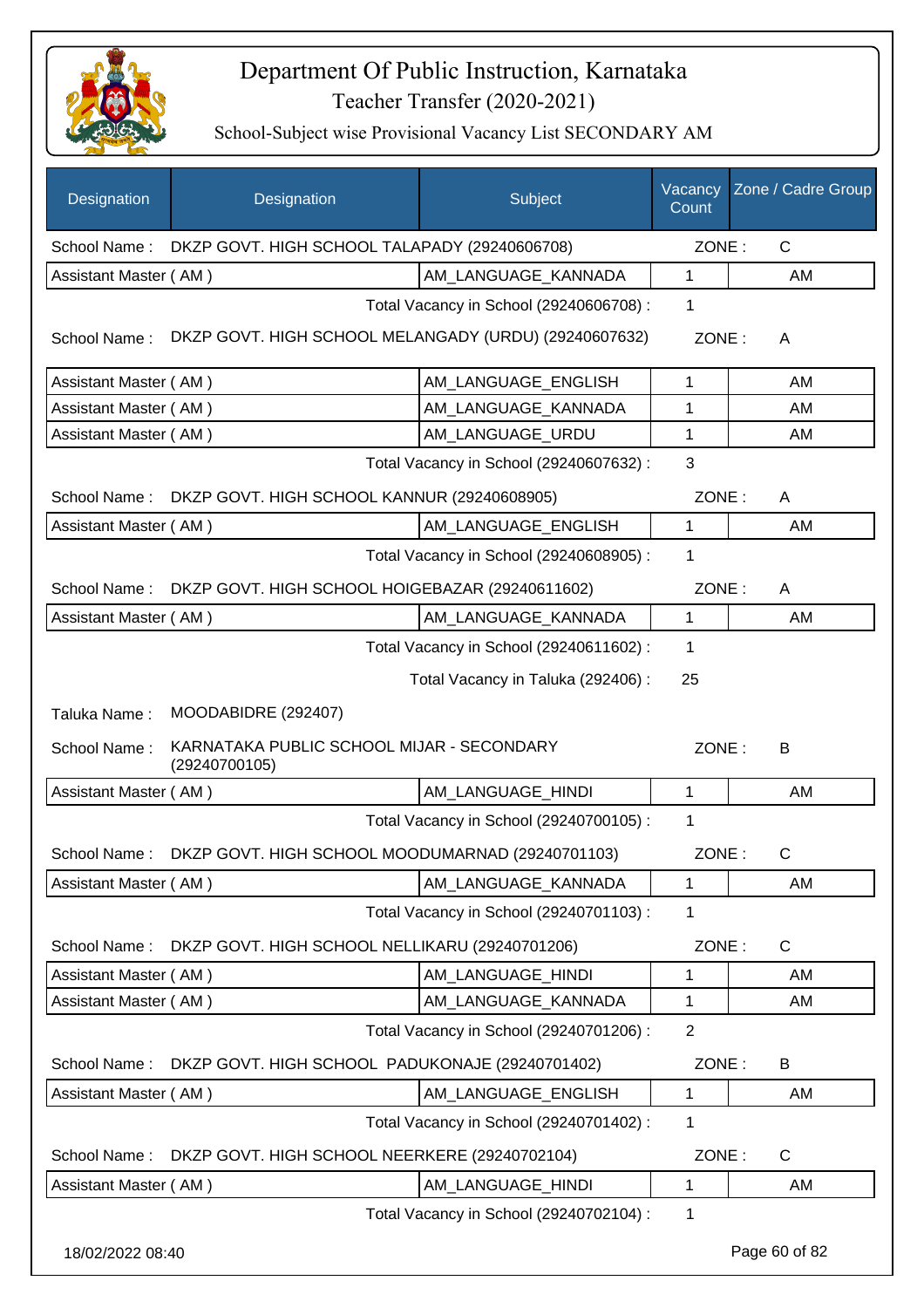

| Designation           | Designation                                                    | Subject                                 | Vacancy<br>Count | Zone / Cadre Group |
|-----------------------|----------------------------------------------------------------|-----------------------------------------|------------------|--------------------|
| School Name:          | DKZP GOVT. HIGH SCHOOL ALIYOOR (29240702305)                   |                                         | ZONE:            | $\mathsf{C}$       |
| Assistant Master (AM) |                                                                | AM ARTS KANNADA                         | 1                | AM                 |
|                       |                                                                | Total Vacancy in School (29240702305) : | 1                |                    |
|                       |                                                                | Total Vacancy in Taluka (292407) :      | $\overline{7}$   |                    |
| District Name:        | <b>KODAGU (2925)</b>                                           |                                         |                  |                    |
| Taluka Name:          | <b>MADIKERI (292501)</b>                                       |                                         |                  |                    |
| School Name:          | GOVERNMENT HIGH SCHOOL MURNADU (29250100905)                   |                                         | ZONE:            | $\mathsf{C}$       |
| Assistant Master (AM) |                                                                | AM LANGUAGE HINDI                       | 1                | AM                 |
| Assistant Master (AM) |                                                                | AM_LANGUAGE_KANNADA                     | 1                | AM                 |
|                       |                                                                | Total Vacancy in School (29250100905) : | 2                |                    |
| School Name:          | KARNATAKA PUBLIC SCHOOLS HIGH SCHOOL, NAPOKLU<br>(29250102306) |                                         | ZONE:            | $\mathsf{C}$       |
| Assistant Master (AM) |                                                                | AM_LANGUAGE_ENGLISH                     | $\mathbf{1}$     | AM                 |
|                       |                                                                | Total Vacancy in School (29250102306) : | 1                |                    |
| School Name:          | HIGH SCHOOL, YEMMEMADU (29250104004)                           |                                         | ZONE:            | C                  |
| Assistant Master (AM) |                                                                | AM_ARTS_KANNADA                         | 1                | AM                 |
| Assistant Master (AM) |                                                                | AM_LANGUAGE_ENGLISH                     | 1                | AM                 |
| Assistant Master (AM) |                                                                | AM_LANGUAGE_HINDI                       | 1                | AM                 |
| Assistant Master (AM) |                                                                | AM_LANGUAGE_KANNADA                     | 1                | AM                 |
| Assistant Master (AM) |                                                                | CBZ_KANNADA                             | 1                | AM                 |
|                       |                                                                | Total Vacancy in School (29250104004) : | 5                |                    |
| School Name:          | GHS COMPOSITE KARIKE (29250105506)                             |                                         | ZONE:            | $\mathsf{C}$       |
| Assistant Master (AM) |                                                                | AM_LANGUAGE_HINDI                       | 1                | AM                 |
| Assistant Master (AM) |                                                                | AM LANGUAGE KANNADA                     | 1                | AM                 |
|                       |                                                                | Total Vacancy in School (29250105506) : | $\overline{2}$   |                    |
|                       |                                                                | Total Vacancy in Taluka (292501) :      | 10               |                    |
| Taluka Name:          | SOMAVARPET (292502)                                            |                                         |                  |                    |
| School Name:          | GHS GONIMARUR (29250200404)                                    |                                         | ZONE:            | $\mathsf C$        |
| Assistant Master (AM) |                                                                | AM_LANGUAGE_KANNADA                     | 1                | AM                 |
| Assistant Master (AM) |                                                                | <b>CBZ KANNADA</b>                      | 1                | AM                 |
|                       |                                                                | Total Vacancy in School (29250200404) : | $\overline{2}$   |                    |
| School Name:          | GOVT HIGH SCHOOL KIRAGANDUR (29250201502)                      |                                         | ZONE:            | C                  |
| Assistant Master (AM) |                                                                | AM_LANGUAGE_ENGLISH                     | 1                | AM                 |
| 18/02/2022 08:40      |                                                                |                                         |                  | Page 61 of 82      |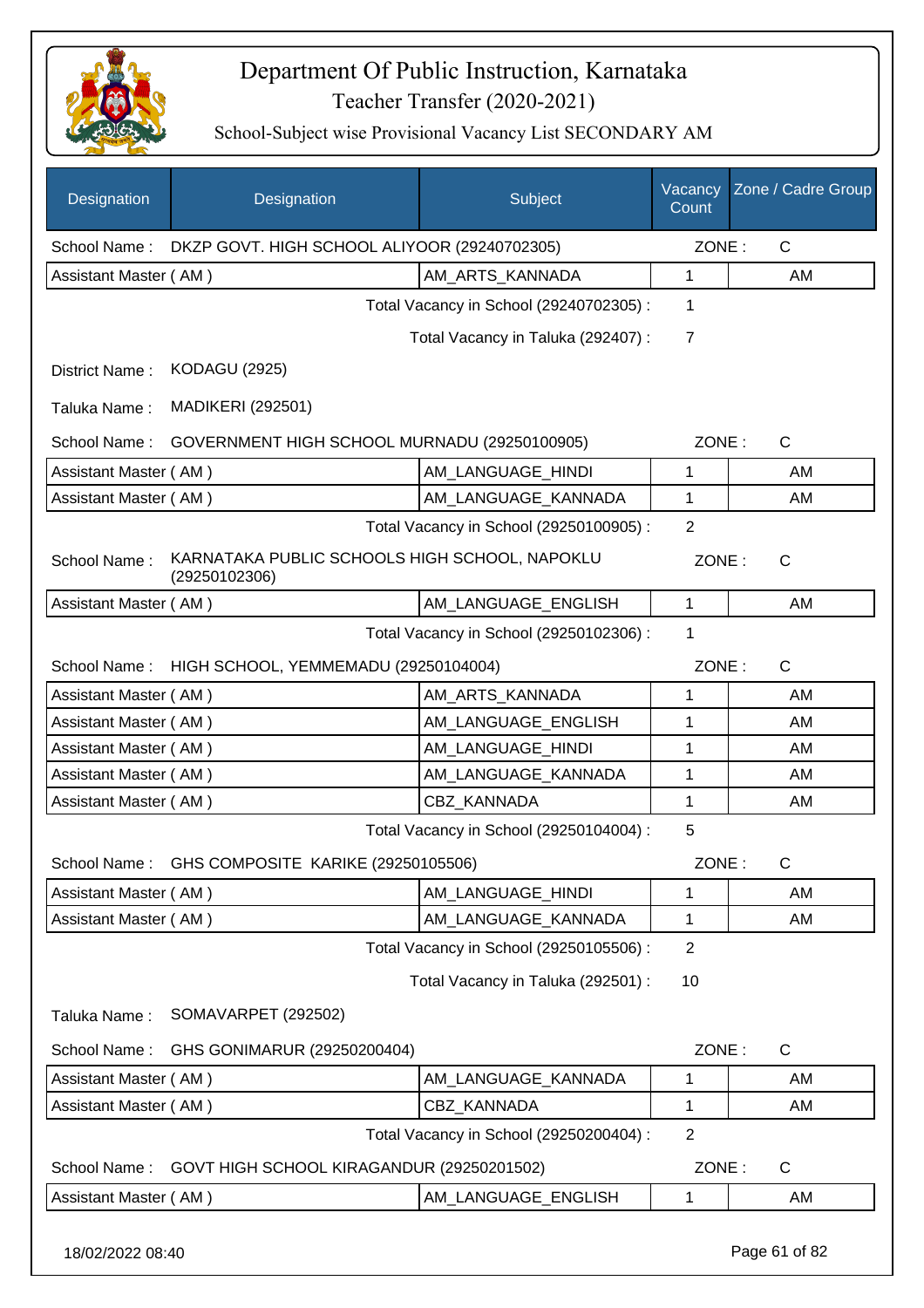

| Designation           | Designation                                        | Subject                                 | Vacancy<br>Count | Zone / Cadre Group |
|-----------------------|----------------------------------------------------|-----------------------------------------|------------------|--------------------|
| Assistant Master (AM) |                                                    | AM LANGUAGE HINDI                       | 1                | AM                 |
|                       |                                                    | Total Vacancy in School (29250201502) : | $\overline{2}$   |                    |
|                       | School Name: G P U COLLEGE SOMVERPET (29250202007) |                                         | ZONE:            | B                  |
| Assistant Master (AM) |                                                    | AM_LANGUAGE_ENGLISH                     | 1                | AM                 |
|                       |                                                    | Total Vacancy in School (29250202007) : | 1                |                    |
|                       | School Name: GHS KODLIPET (29250203408)            |                                         | ZONE:            | C                  |
| Assistant Master (AM) |                                                    | AM_LANGUAGE_HINDI                       | 1                | AM                 |
| Assistant Master (AM) |                                                    | AM_LANGUAGE_KANNADA                     | 1                | AM                 |
|                       |                                                    | Total Vacancy in School (29250203408) : | $\overline{2}$   |                    |
|                       | School Name: GHS BESSUR (29250204105)              |                                         | ZONE:            | $\mathsf{C}$       |
| Assistant Master (AM) |                                                    | AM_ARTS_KANNADA                         | 1                | AM                 |
| Assistant Master (AM) |                                                    | AM_LANGUAGE_HINDI                       | 1                | AM                 |
|                       |                                                    | Total Vacancy in School (29250204105) : | $\overline{2}$   |                    |
|                       | School Name: G H S HANDLI (29250205002)            |                                         | ZONE:            | C                  |
| Assistant Master (AM) |                                                    | AM_LANGUAGE_HINDI                       | $\mathbf 1$      | AM                 |
|                       |                                                    | Total Vacancy in School (29250205002) : | 1                |                    |
|                       | School Name: GHS NIDTHA (29250206702)              |                                         | ZONE:            | C                  |
| Assistant Master (AM) |                                                    | AM_LANGUAGE_ENGLISH                     | 1                | AM                 |
| Assistant Master (AM) |                                                    | AM_LANGUAGE_HINDI                       | 1                | AM                 |
| Assistant Master (AM) |                                                    | CBZ_KANNADA                             | 1                | AM                 |
|                       |                                                    | Total Vacancy in School (29250206702) : | 3                |                    |
| School Name:          | GHS ANKANAHALLI (29250206903)                      |                                         | ZONE:            | C                  |
| Assistant Master (AM) |                                                    | AM_LANGUAGE_ENGLISH                     | 1                | AM                 |
| Assistant Master (AM) |                                                    | AM LANGUAGE HINDI                       | 1                | AM                 |
| Assistant Master (AM) |                                                    | CBZ_KANNADA                             | 1                | AM                 |
|                       |                                                    | Total Vacancy in School (29250206903) : | 3                |                    |
| School Name:          | G P U COLLEGE ALUR SIDDPURA (29250207402)          |                                         | ZONE:            | $\mathsf{C}$       |
| Assistant Master (AM) |                                                    | AM ARTS KANNADA                         | 1                | AM                 |
| Assistant Master (AM) |                                                    | AM_LANGUAGE_HINDI                       | 1                | AM                 |
|                       |                                                    | Total Vacancy in School (29250207402) : | $\overline{2}$   |                    |
| School Name:          | G PU COLLEGE IGOOR (29250208804)                   |                                         | ZONE:            | $\mathsf{C}$       |
| Assistant Master (AM) |                                                    | AM LANGUAGE KANNADA                     | 1                | AM                 |
|                       |                                                    | Total Vacancy in School (29250208804) : | 1                |                    |
|                       |                                                    |                                         |                  |                    |
| 18/02/2022 08:40      |                                                    |                                         |                  | Page 62 of 82      |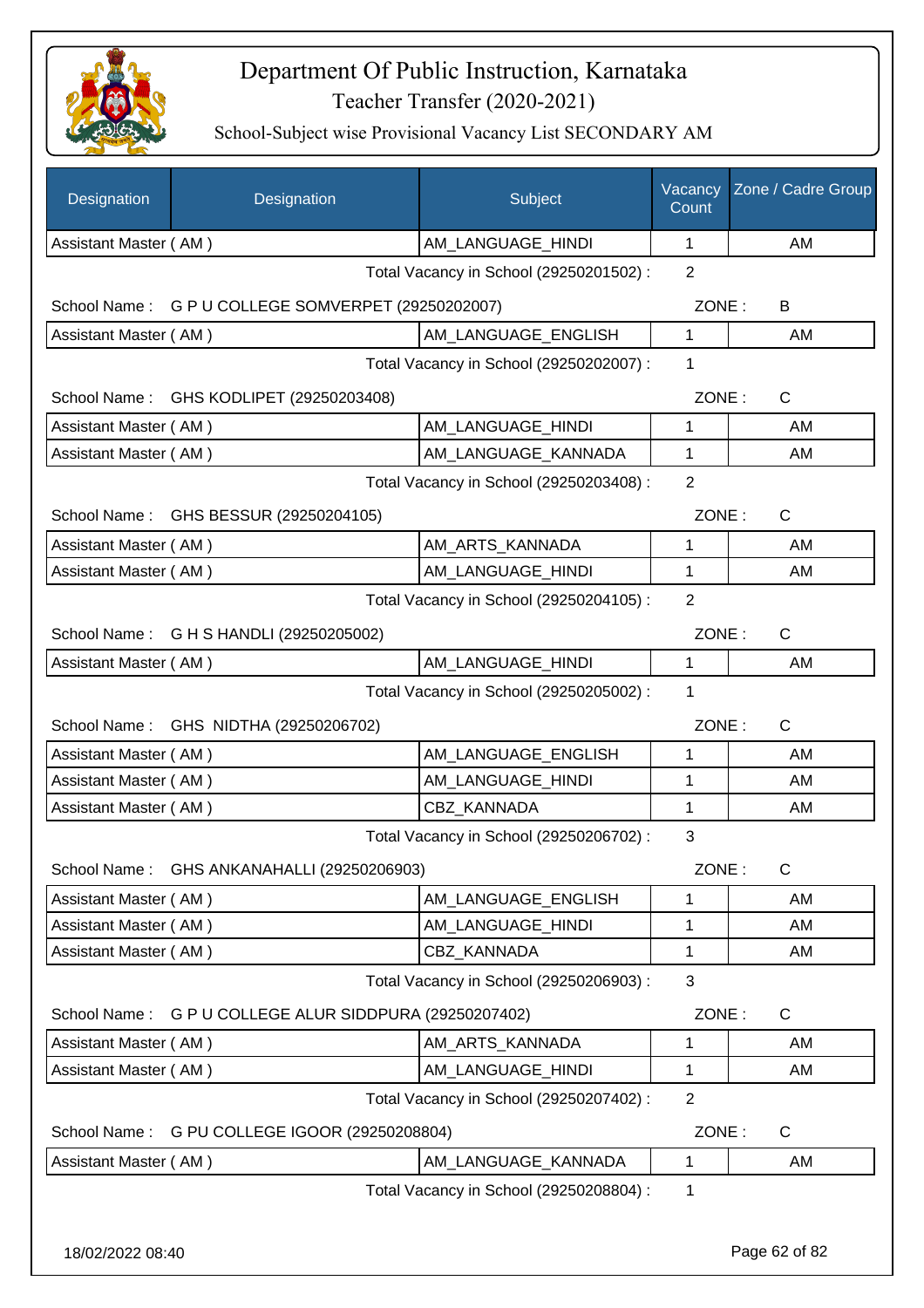

| Designation           | Designation                                                       | Subject                                 | Vacancy<br>Count | Zone / Cadre Group |
|-----------------------|-------------------------------------------------------------------|-----------------------------------------|------------------|--------------------|
|                       | School Name: GHS BASAVANA HALLI (29250209105)                     |                                         | ZONE:            | $\mathsf{C}$       |
| Assistant Master (AM) |                                                                   | AM_LANGUAGE_HINDI                       | 1                | AM                 |
| Assistant Master (AM) |                                                                   | <b>CBZ KANNADA</b>                      | $\mathbf{1}$     | AM                 |
|                       |                                                                   | Total Vacancy in School (29250209105) : | $\overline{2}$   |                    |
|                       | School Name: KARNATAKA PUBLIC SCHOOL NELLIAHUDIKERI (29250209607) |                                         | ZONE:            | $\mathsf{C}$       |
| Assistant Master (AM) |                                                                   | AM LANGUAGE HINDI                       | 1                | AM                 |
| Assistant Master (AM) |                                                                   | AM_LANGUAGE_KANNADA                     | $\mathbf{1}$     | AM                 |
|                       |                                                                   | Total Vacancy in School (29250209607) : | 2                |                    |
|                       | School Name: G P U SIRANGALA (29250210405)                        |                                         | ZONE:            | $\mathsf{C}$       |
| Assistant Master (AM) |                                                                   | AM_LANGUAGE_KANNADA                     | $\mathbf{1}$     | AM                 |
|                       |                                                                   | Total Vacancy in School (29250210405) : | 1                |                    |
|                       | School Name: GHS KANBAIL (29250211302)                            |                                         | ZONE:            | $\mathsf{C}$       |
| Assistant Master (AM) |                                                                   | AM_LANGUAGE_HINDI                       | 1                | AM                 |
| Assistant Master (AM) |                                                                   | AM_LANGUAGE_KANNADA                     | 1                | AM                 |
|                       |                                                                   | Total Vacancy in School (29250211302) : | $\overline{2}$   |                    |
|                       | School Name: GHS SCHOOL SURLABI (29250212701)                     |                                         | ZONE:            | $\mathsf{C}$       |
| Assistant Master (AM) |                                                                   | AM LANGUAGE HINDI                       | 1                | AM                 |
| Assistant Master (AM) |                                                                   | AM_LANGUAGE_KANNADA                     | $\mathbf{1}$     | AM                 |
|                       |                                                                   | Total Vacancy in School (29250212701) : | 2                |                    |
|                       | School Name: GHS MADAPURA (29250212805)                           |                                         | ZONE:            | $\mathsf{C}$       |
| Assistant Master (AM) |                                                                   | AM_LANGUAGE_HINDI                       | 1                | AM                 |
|                       |                                                                   | Total Vacancy in School (29250212805) : | 1                |                    |
|                       |                                                                   | Total Vacancy in Taluka (292502) :      | 29               |                    |
| Taluka Name:          | <b>VIRAJPET (292503)</b>                                          |                                         |                  |                    |
| School Name:          | GOV HIGH SCHOOL HEGGALA (29250300905)                             |                                         | ZONE:            | $\mathsf{C}$       |
| Assistant Master (AM) |                                                                   | AM_LANGUAGE_ENGLISH                     | 1                | AM                 |
| Assistant Master (AM) |                                                                   | CBZ_KANNADA                             | 1                | AM                 |
|                       |                                                                   | Total Vacancy in School (29250300905) : | 2                |                    |
| School Name:          | GOV HIGH SCHOOL POLLIBETTA (29250302508)                          |                                         | ZONE:            | C                  |
| Assistant Master (AM) |                                                                   | AM_LANGUAGE_KANNADA                     | $\mathbf{1}$     | AM                 |
|                       |                                                                   | Total Vacancy in School (29250302508) : | 1                |                    |
| School Name:          | GOV HIGH SCHOOL KONDANGERI (29250303704)                          |                                         | ZONE:            | $\mathsf{C}$       |
| Assistant Master (AM) |                                                                   | AM_ARTS_KANNADA                         | 1                | AM                 |
| 18/02/2022 08:40      |                                                                   |                                         |                  | Page 63 of 82      |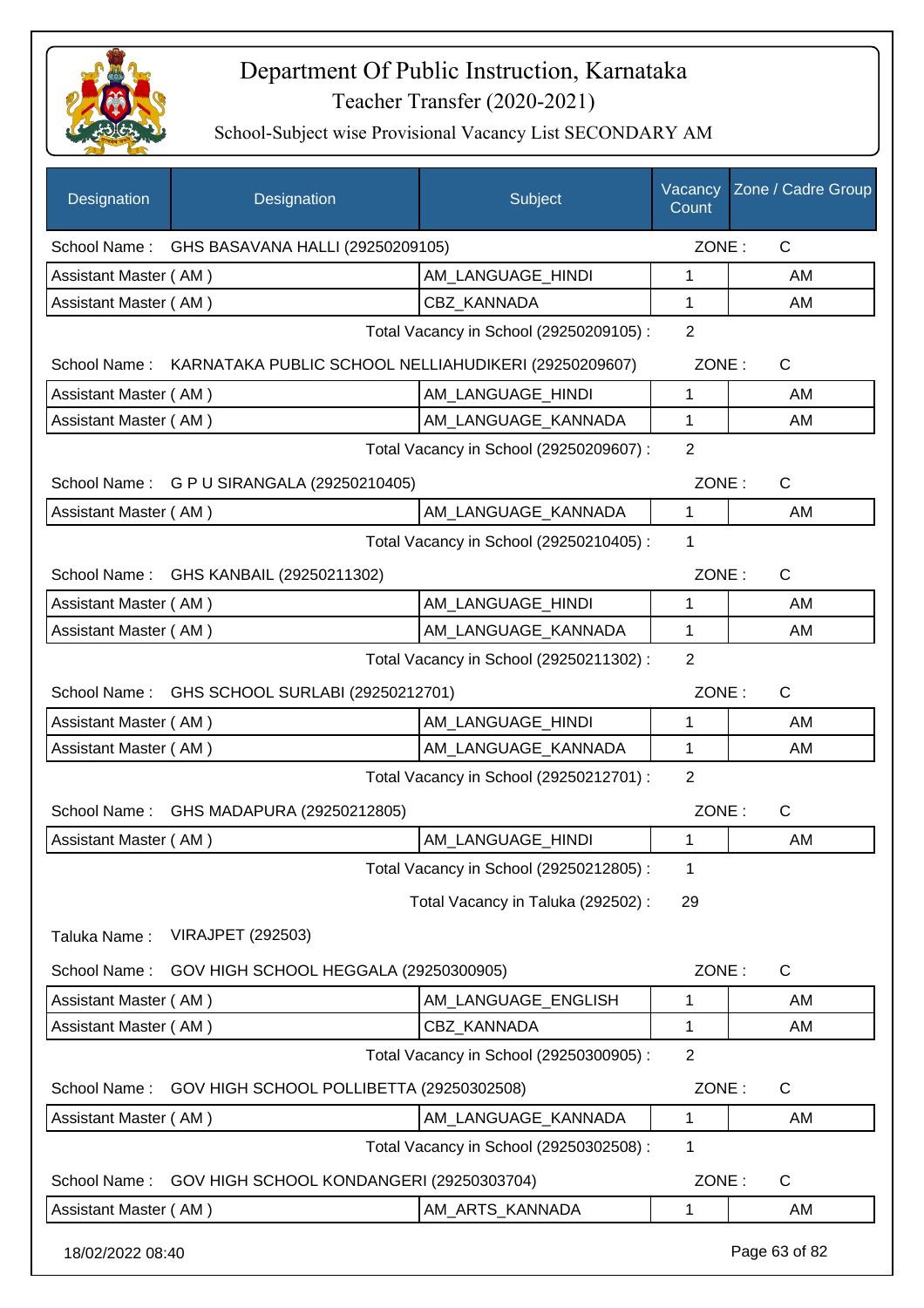

| <b>Designation</b>    | Designation                                                            | Subject                                 | Vacancy<br>Count | Zone / Cadre Group |
|-----------------------|------------------------------------------------------------------------|-----------------------------------------|------------------|--------------------|
| Assistant Master (AM) |                                                                        | AM_LANGUAGE_KANNADA                     | $\mathbf{1}$     | AM                 |
|                       |                                                                        | Total Vacancy in School (29250303704) : | $\overline{2}$   |                    |
|                       | School Name: GOV HIGH SCHOOL MALDARE (29250304204)                     |                                         | ZONE:            | $\mathsf{C}$       |
| Assistant Master (AM) |                                                                        | AM_ARTS_KANNADA                         | 1                | AM                 |
| Assistant Master (AM) |                                                                        | AM_LANGUAGE_ENGLISH                     | 1                | AM                 |
| Assistant Master (AM) |                                                                        | AM_LANGUAGE_KANNADA                     | 1                | AM                 |
| Assistant Master (AM) |                                                                        | <b>CBZ KANNADA</b>                      | $\mathbf{1}$     | AM                 |
|                       |                                                                        | Total Vacancy in School (29250304204) : | $\overline{4}$   |                    |
| School Name:          | KARNATAKA PUBLIC SCHOOLS GOV JUNIOR COLLEGE<br>PONNAMPET (29250304713) |                                         | ZONE:            | C                  |
| Assistant Master (AM) |                                                                        | AM_ARTS_KANNADA                         | 1                | AM                 |
| Assistant Master (AM) |                                                                        | AM_LANGUAGE_KANNADA                     | 1                | AM                 |
|                       |                                                                        | Total Vacancy in School (29250304713) : | $\overline{2}$   |                    |
|                       | School Name: GOV HIGH SCHOOL KUTTA (29250307705)                       |                                         | ZONE:            | $\mathsf{C}$       |
| Assistant Master (AM) |                                                                        | AM_ARTS_KANNADA                         | 1                | AM                 |
| Assistant Master (AM) |                                                                        | AM_LANGUAGE_ENGLISH                     | 1                | AM                 |
| Assistant Master (AM) |                                                                        | AM_LANGUAGE_KANNADA                     | 1                | AM                 |
| Assistant Master (AM) |                                                                        | CBZ KANNADA                             | $\mathbf{1}$     | AM                 |
|                       |                                                                        | Total Vacancy in School (29250307705) : | $\overline{4}$   |                    |
| School Name:          | M M SMARAKA GOVT HIGH SCHOOL T.SHETTIGERI (29250308104)                |                                         | ZONE:            | $\mathsf{C}$       |
| Assistant Master (AM) |                                                                        | AM LANGUAGE ENGLISH                     | $\mathbf{1}$     | AM                 |
| Assistant Master (AM) |                                                                        | CBZ_KANNADA                             | 1                | AM                 |
|                       |                                                                        | Total Vacancy in School (29250308104) : | $\overline{2}$   |                    |
| School Name:          | G.P.U COLLEGE VIRAJPET (29250313803)                                   |                                         | ZONE:            | B                  |
| Assistant Master (AM) |                                                                        | CBZ KANNADA                             | 1                | AM                 |
|                       |                                                                        | Total Vacancy in School (29250313803) : | 1                |                    |
| School Name:          | GOVT HIGH SCHOOL GONIKOPPA (29250314502)                               |                                         | ZONE:            | C                  |
| Assistant Master (AM) |                                                                        | AM ARTS KANNADA                         | 1                | AM                 |
|                       |                                                                        | Total Vacancy in School (29250314502) : | 1                |                    |
|                       |                                                                        | Total Vacancy in Taluka (292503) :      | 19               |                    |
| District Name:        | <b>MYSURU (2926)</b>                                                   |                                         |                  |                    |
| Taluka Name:          | H.D.KOTE (292603)                                                      |                                         |                  |                    |
| School Name:          | GHS BEECHANAHALLI (29260300804)                                        |                                         | ZONE:            | C                  |
| 18/02/2022 08:40      |                                                                        |                                         |                  | Page 64 of 82      |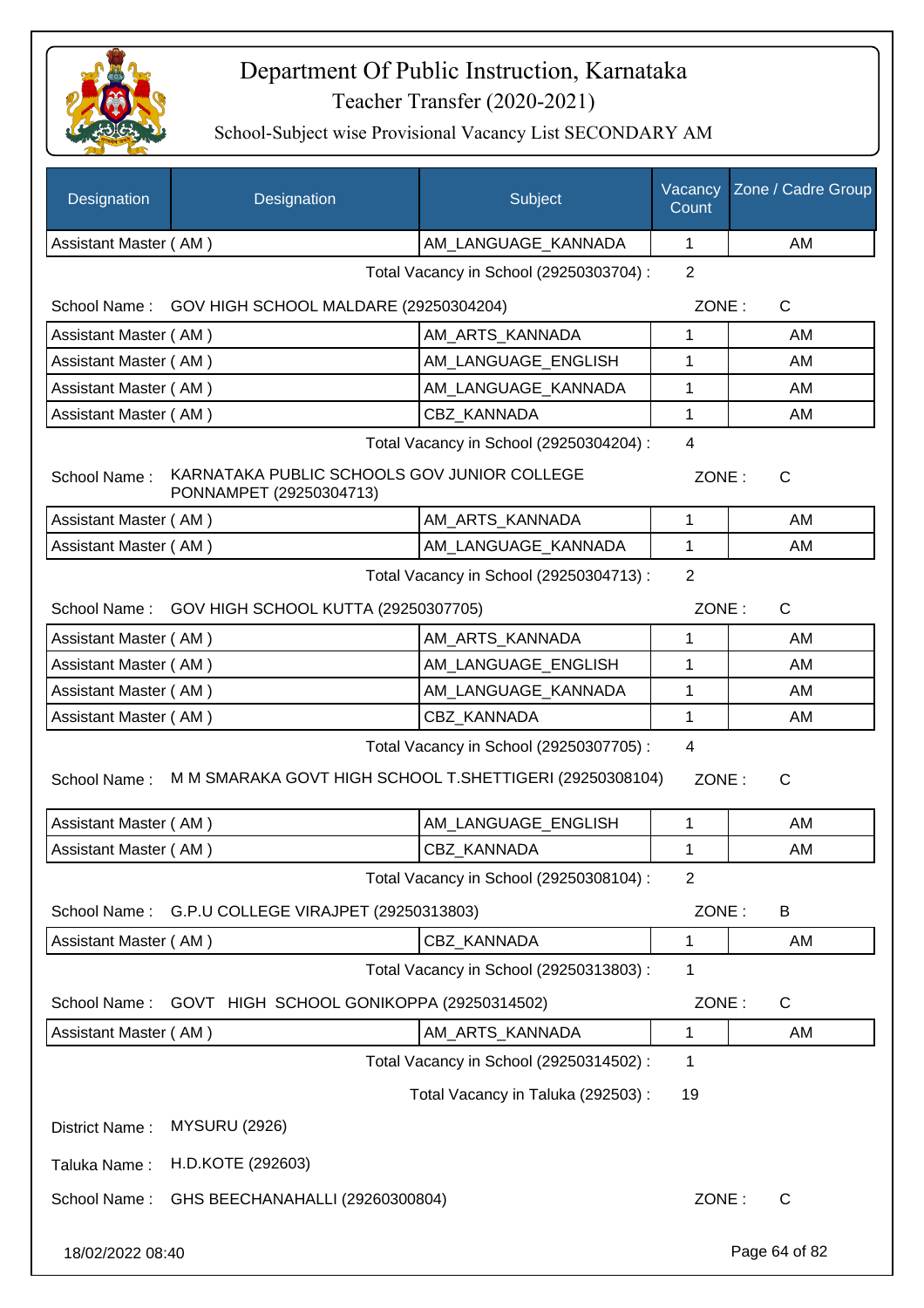

| Designation           | Designation                                           | Subject                                 | Vacancy<br>Count | Zone / Cadre Group |
|-----------------------|-------------------------------------------------------|-----------------------------------------|------------------|--------------------|
| Assistant Master (AM) |                                                       | AM_LANGUAGE_ENGLISH                     | 1                | AM                 |
|                       |                                                       | Total Vacancy in School (29260300804) : | 1                |                    |
| School Name:          | KARNATAKA PUBLIC SCHOOLS GHS B MATAKERE (29260302106) |                                         | ZONE:            | C                  |
| Assistant Master (AM) |                                                       | AM ARTS KANNADA                         | 1                | AM                 |
| Assistant Master (AM) |                                                       | AM_LANGUAGE_ENGLISH                     | 1                | AM                 |
|                       |                                                       | Total Vacancy in School (29260302106) : | $\overline{2}$   |                    |
|                       | School Name: GHS ANNURU (29260303004)                 |                                         | ZONE:            | C                  |
| Assistant Master (AM) |                                                       | AM_LANGUAGE_ENGLISH                     | 1                | AM                 |
| Assistant Master (AM) |                                                       | AM_LANGUAGE_KANNADA                     | 1                | AM                 |
|                       |                                                       | Total Vacancy in School (29260303004) : | $\overline{2}$   |                    |
| School Name:          | GHS BACHEGOWDANAHALLI (29260304001)                   |                                         | ZONE:            | C                  |
| Assistant Master (AM) |                                                       | AM_LANGUAGE_KANNADA                     | 1                | AM                 |
|                       |                                                       | Total Vacancy in School (29260304001) : | 1                |                    |
| School Name:          | GHS K BELTHURU (29260306305)                          |                                         | ZONE:            | $\mathsf{C}$       |
| Assistant Master (AM) |                                                       | AM_LANGUAGE_KANNADA                     | $\mathbf 1$      | AM                 |
|                       |                                                       | Total Vacancy in School (29260306305) : | 1                |                    |
|                       | School Name: GHS DADADAHALLI MASAHALLI (29260310104)  |                                         | ZONE:            | C                  |
| Assistant Master (AM) |                                                       | AM_ARTS_KANNADA                         | 1                | AM                 |
| Assistant Master (AM) |                                                       | AM_LANGUAGE_ENGLISH                     | 1                | AM                 |
|                       |                                                       | Total Vacancy in School (29260310104) : | $\overline{2}$   |                    |
|                       | School Name: GHPS KATTE HUNASURU(RMSA) (29260310201)  |                                         | ZONE:            | C                  |
| Assistant Master (AM) |                                                       | AM LANGUAGE KANNADA                     | 1                | AM                 |
|                       |                                                       | Total Vacancy in School (29260310201) : | 1                |                    |
| School Name:          | GHS MAGGE (29260311403)                               |                                         | ZONE:            | C                  |
| Assistant Master (AM) |                                                       | AM_LANGUAGE_ENGLISH                     | 1                | AM                 |
| Assistant Master (AM) |                                                       | AM_LANGUAGE_KANNADA                     | 1                | AM                 |
| Assistant Master (AM) |                                                       | CBZ KANNADA                             | 1                | AM                 |
|                       |                                                       | Total Vacancy in School (29260311403) : | 3                |                    |
| School Name:          | GHS SAGARE (29260312403)                              |                                         | ZONE:            | B                  |
| Assistant Master (AM) |                                                       | AM_LANGUAGE_ENGLISH                     | 1                | AM                 |
| Assistant Master (AM) |                                                       | AM_LANGUAGE_KANNADA                     | 1                | AM                 |
|                       |                                                       | Total Vacancy in School (29260312403) : | $\overline{2}$   |                    |
|                       | School Name: GHPS ITTNA(RMSA) (29260314401)           |                                         | ZONE:            | $\mathsf{C}$       |
| 18/02/2022 08:40      |                                                       |                                         |                  | Page 65 of 82      |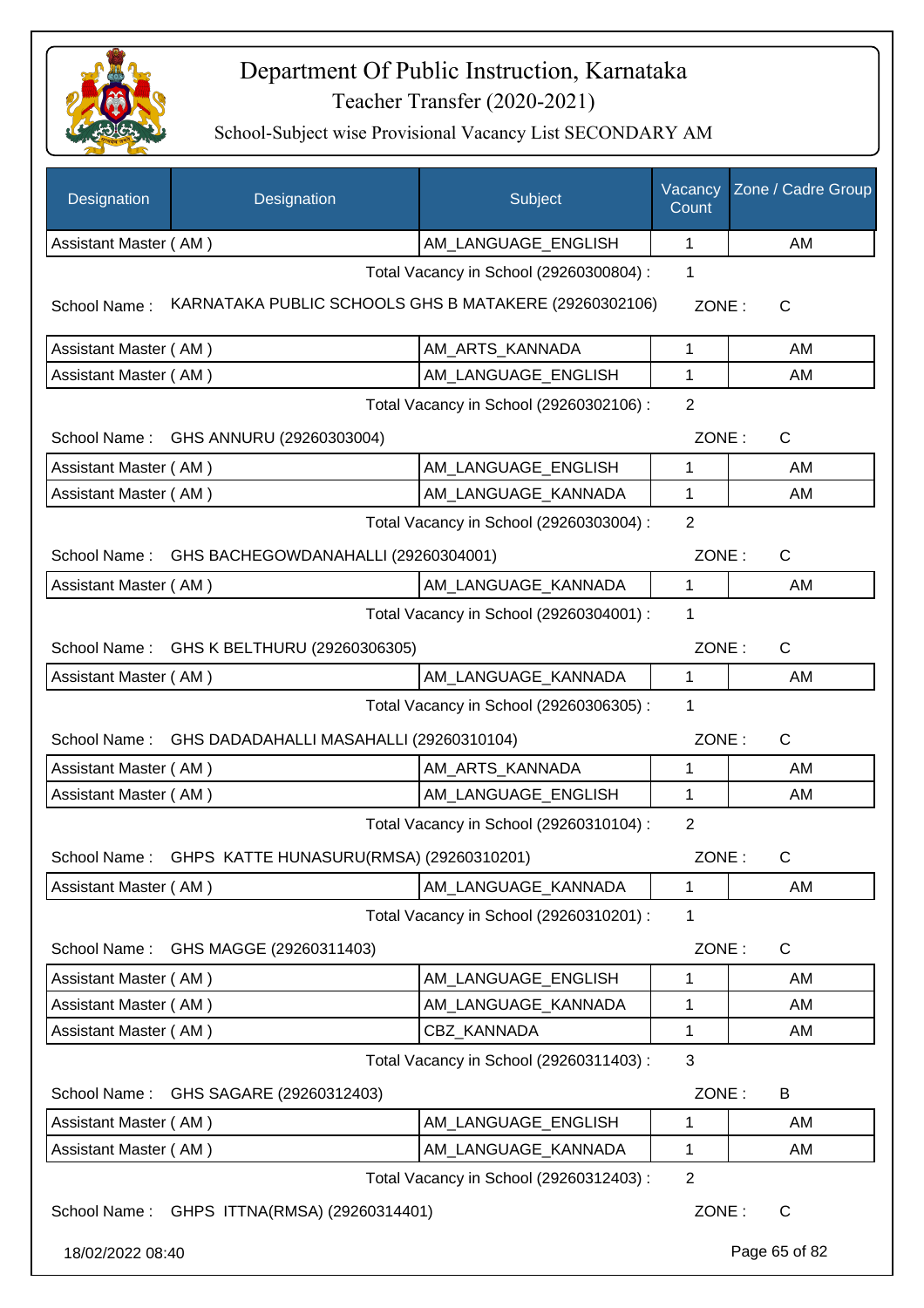

| Designation                                               | Designation                                    | Subject                                 | Vacancy<br>Count | Zone / Cadre Group    |
|-----------------------------------------------------------|------------------------------------------------|-----------------------------------------|------------------|-----------------------|
| Assistant Master (AM)                                     |                                                | AM_ARTS_KANNADA                         | 1                | AM                    |
| Assistant Master (AM)                                     |                                                | AM_LANGUAGE_ENGLISH                     | 1                | AM                    |
| Assistant Master (AM)                                     |                                                | <b>CBZ KANNADA</b>                      | 1                | AM                    |
|                                                           |                                                | Total Vacancy in School (29260314401) : | 3                |                       |
|                                                           | School Name: GHS SAVVE (29260314807)           |                                         | ZONE:            | C                     |
| Assistant Master (AM)                                     |                                                | AM_LANGUAGE_ENGLISH                     | 1                | AM                    |
|                                                           |                                                | Total Vacancy in School (29260314807) : | 1                |                       |
|                                                           | School Name: GHS KENCHANAHALLI (29260318302)   |                                         |                  | ZONE:<br>$\mathsf{C}$ |
| Assistant Master (AM)                                     |                                                | AM ARTS KANNADA                         | 1                | AM                    |
| Assistant Master (AM)                                     |                                                | AM_LANGUAGE_ENGLISH                     | 1                | AM                    |
|                                                           |                                                | Total Vacancy in School (29260318302):  | $\overline{2}$   |                       |
|                                                           | School Name: GHS GANDHINAGARA (29260319408)    |                                         | ZONE:            | $\mathsf{C}$          |
| Assistant Master (AM)                                     |                                                | AM_LANGUAGE_HINDI                       | 1                | AM                    |
| Assistant Master (AM)                                     |                                                | AM_LANGUAGE_KANNADA                     | $\mathbf{1}$     | AM                    |
| $\overline{2}$<br>Total Vacancy in School (29260319408) : |                                                |                                         |                  |                       |
| School Name:                                              | GHS MULLURU (29260320502)                      |                                         | ZONE:            | $\mathsf{C}$          |
| Assistant Master (AM)                                     |                                                | AM_LANGUAGE_ENGLISH                     | 1                | AM                    |
| Assistant Master (AM)                                     |                                                | AM_LANGUAGE_KANNADA                     | 1                | AM                    |
|                                                           |                                                | Total Vacancy in School (29260320502) : | $\overline{2}$   |                       |
|                                                           | School Name: GHS BADAGALAPURA (29260321604)    |                                         | ZONE:            | C                     |
| Assistant Master (AM)                                     |                                                | AM_LANGUAGE_ENGLISH                     | 1                | AM                    |
| Assistant Master (AM)                                     |                                                | AM_LANGUAGE_KANNADA                     | 1                | AM                    |
| Assistant Master (AM)                                     |                                                | CBZ_KANNADA                             | 1                | AM                    |
|                                                           |                                                | Total Vacancy in School (29260321604) : | 3                |                       |
| School Name:                                              | GHPS HIRE HALLI 'A' COLONY(RMSA) (29260321902) |                                         | ZONE:            | C                     |
| Assistant Master (AM)                                     |                                                | AM_ARTS_KANNADA                         | 1                | AM                    |
| Assistant Master (AM)                                     |                                                | CBZ KANNADA                             | 1                | AM                    |
| $\overline{2}$<br>Total Vacancy in School (29260321902) : |                                                |                                         |                  |                       |
| School Name:                                              | GHS M C THALALU (29260325403)                  |                                         | ZONE:            | C                     |
| Assistant Master (AM)                                     |                                                | AM_ARTS_KANNADA                         | 1                | AM                    |
| Assistant Master (AM)                                     |                                                | AM_LANGUAGE_ENGLISH                     | 1                | AM                    |
| Assistant Master (AM)                                     |                                                | AM_LANGUAGE_HINDI                       | 1                | AM                    |
| Assistant Master (AM)                                     |                                                | AM_LANGUAGE_KANNADA                     | 1                | AM                    |
|                                                           |                                                | Total Vacancy in School (29260325403) : | 4                |                       |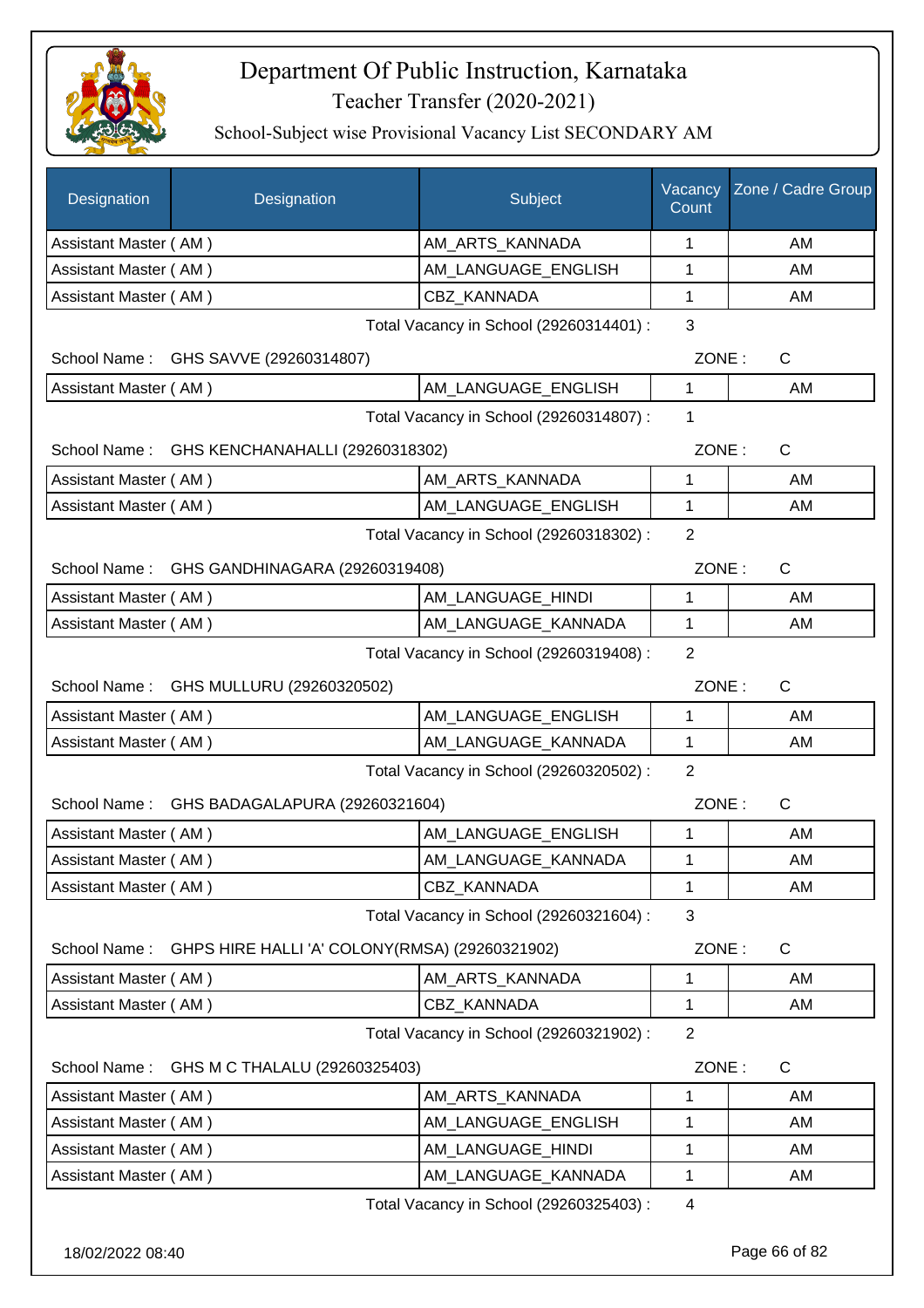

| Designation           | Designation                                                | Subject                                 | Vacancy<br>Count | Zone / Cadre Group |
|-----------------------|------------------------------------------------------------|-----------------------------------------|------------------|--------------------|
| School Name:          | GHS DODDABYRANAKUPPE (29260332101)                         |                                         | ZONE:            | $\mathsf{C}$       |
| Assistant Master (AM) |                                                            | AM LANGUAGE ENGLISH                     | 1                | AM                 |
| Assistant Master (AM) |                                                            | AM LANGUAGE HINDI                       | 1                | AM                 |
| Assistant Master (AM) |                                                            | AM LANGUAGE KANNADA                     | 1                | AM                 |
|                       |                                                            | Total Vacancy in School (29260332101) : | 3                |                    |
|                       | School Name: GOVT ADARSHA VIDYALAYA H.D.KOTE (29260334207) |                                         | ZONE:            | A                  |
| Assistant Master (AM) |                                                            | AM_LANGUAGE_ENGLISH                     | 1                | AM                 |
| Assistant Master (AM) |                                                            | AM_LANGUAGE_HINDI                       | $\overline{2}$   | AM                 |
| Assistant Master (AM) |                                                            | AM_LANGUAGE_KANNADA                     | $\overline{2}$   | AM                 |
| Assistant Master (AM) |                                                            | AM_PCM_ENGLISH                          | 1                | AM                 |
| Assistant Master (AM) |                                                            | <b>CBZ ENGLISH</b>                      | 2                | AM                 |
|                       |                                                            | Total Vacancy in School (29260334207) : | 8                |                    |
| School Name:          | GOVT GIRLS HIGH SCHOOL HD KOTE WARD-10 (29260334304)       |                                         | ZONE:            | A                  |
| Assistant Master (AM) |                                                            | AM_ARTS_KANNADA                         | 2                | AM                 |
|                       |                                                            | Total Vacancy in School (29260334304) : | $\overline{2}$   |                    |
|                       | School Name: GJC HD KOTE H D KOTE WARD-13 (29260334503)    |                                         | ZONE:            | A                  |
| Assistant Master (AM) |                                                            | AM_LANGUAGE_KANNADA                     | $\mathbf 1$      | AM                 |
|                       |                                                            | Total Vacancy in School (29260334503) : | 1                |                    |
|                       | School Name: GHS GIRLS, SARAGUR WARD-5 (29260334901)       |                                         | ZONE:            | A                  |
| Assistant Master (AM) |                                                            | AM_LANGUAGE_ENGLISH                     | $\mathbf{1}$     | AM                 |
| Assistant Master (AM) |                                                            | AM_LANGUAGE_KANNADA                     | 1                | AM                 |
|                       |                                                            | Total Vacancy in School (29260334901) : | $\overline{2}$   |                    |
|                       |                                                            | Total Vacancy in Taluka (292603) :      | 50               |                    |
| Taluka Name:          | <b>HUNSUR (292604)</b>                                     |                                         |                  |                    |
| School Name:          | GPUC HANAGODU (29260401808)                                |                                         | ZONE:            | $\mathsf{C}$       |
| Assistant Master (AM) |                                                            | AM_LANGUAGE_ENGLISH                     | 1                | AM                 |
| Assistant Master (AM) |                                                            | AM_LANGUAGE_KANNADA                     | 1                | AM                 |
|                       |                                                            | Total Vacancy in School (29260401808) : | $\overline{2}$   |                    |
| School Name:          | GOVERNMENT HIGH SCHOOL NERALAKUPPE (29260403204)           |                                         | ZONE:            | $\mathsf C$        |
| Assistant Master (AM) |                                                            | AM_ARTS_KANNADA                         | 1                | AM                 |
| Assistant Master (AM) |                                                            | AM_LANGUAGE_ENGLISH                     | 1                | AM                 |
|                       |                                                            | Total Vacancy in School (29260403204) : | $\overline{2}$   |                    |
| School Name:          | GOVERNMENT HIGH SCHOOL KADE MANUGANAHALLI                  |                                         | ZONE:            | $\mathsf{C}$       |
| 18/02/2022 08:40      |                                                            |                                         |                  | Page 67 of 82      |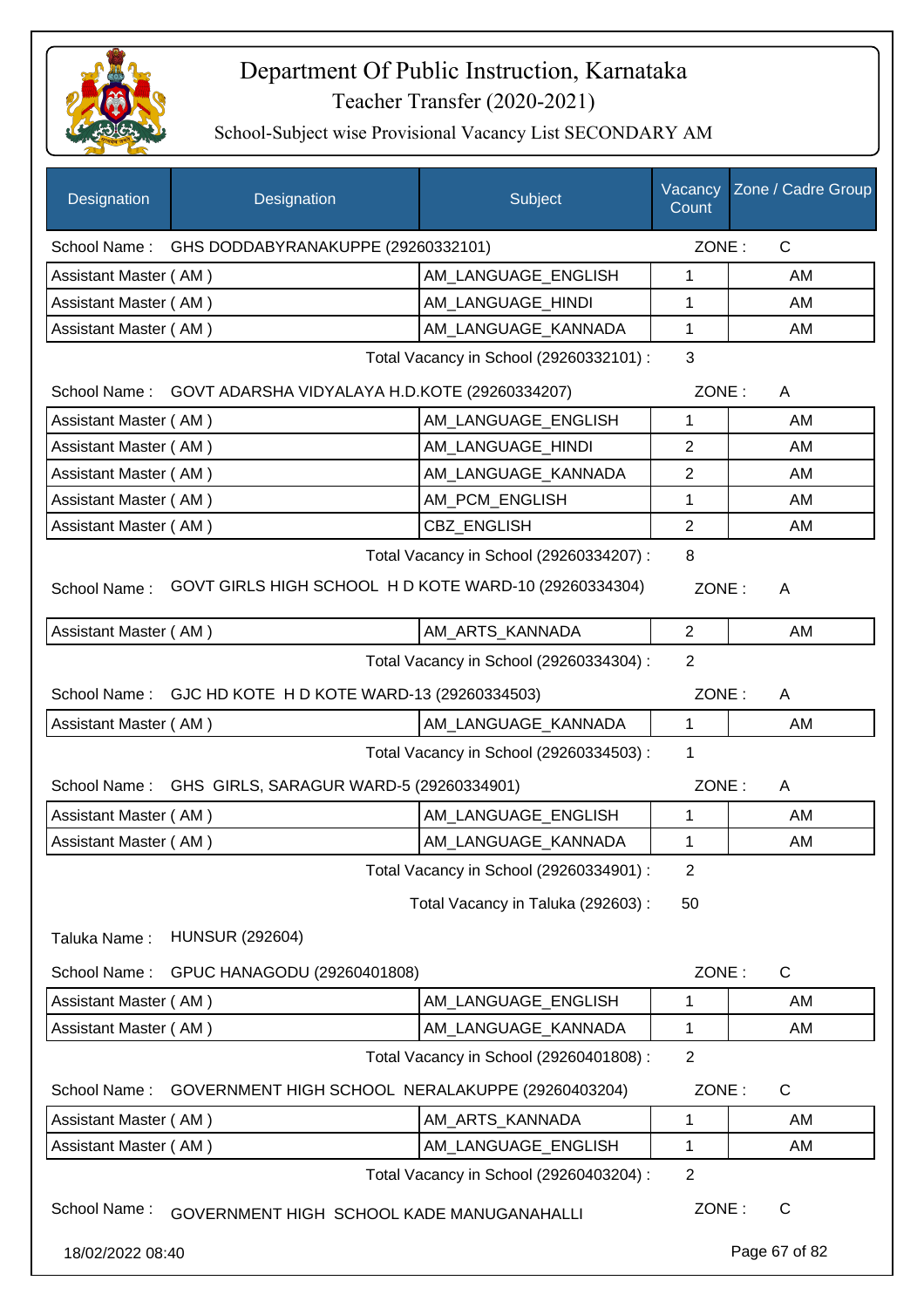

| Designation           | Designation                                                                        | Subject                                 | Vacancy<br>Count | Zone / Cadre Group |
|-----------------------|------------------------------------------------------------------------------------|-----------------------------------------|------------------|--------------------|
|                       | (29260404102)                                                                      |                                         |                  |                    |
| Assistant Master (AM) |                                                                                    | AM_ARTS_KANNADA                         | 1                | AM                 |
| Assistant Master (AM) |                                                                                    | <b>CBZ KANNADA</b>                      | 1                | AM                 |
|                       |                                                                                    | Total Vacancy in School (29260404102) : | $\overline{2}$   |                    |
| School Name:          | GOVERNMENT HIGHER PRIMARY SCHOOL ARASUKALLA HALLI<br>(RMSA UPGRADED) (29260404501) |                                         | ZONE:            | $\mathsf{C}$       |
| Assistant Master (AM) |                                                                                    | AM_LANGUAGE_HINDI                       | $\mathbf 1$      | AM                 |
|                       |                                                                                    | Total Vacancy in School (29260404501) : | 1                |                    |
| School Name:          | KARNATAKA PUBLIC SCHOOLS GPUC GAVADAGERE<br>(29260413004)                          |                                         | ZONE:            | $\mathsf{C}$       |
| Assistant Master (AM) |                                                                                    | AM_ARTS_KANNADA                         | 1                | AM                 |
| Assistant Master (AM) |                                                                                    | AM_LANGUAGE_ENGLISH                     | 1                | AM                 |
| Assistant Master (AM) |                                                                                    | <b>CBZ KANNADA</b>                      | 1                | AM                 |
|                       |                                                                                    | Total Vacancy in School (29260413004) : | 3                |                    |
|                       | School Name: GJC RATHNAPURI (29260415705)                                          |                                         | ZONE:            | $\mathsf{C}$       |
| Assistant Master (AM) |                                                                                    | AM_LANGUAGE_KANNADA                     | $\overline{2}$   | AM                 |
|                       |                                                                                    | Total Vacancy in School (29260415705) : | $\overline{2}$   |                    |
| School Name:          | GOVERNMENT HIGH SCHOOL HUNDIMALA (29260416902)                                     |                                         | ZONE:            | $\mathsf{C}$       |
| Assistant Master (AM) |                                                                                    | AM_LANGUAGE_HINDI                       | 1                | AM                 |
| Assistant Master (AM) |                                                                                    | AM_LANGUAGE_KANNADA                     | $\mathbf 1$      | AM                 |
|                       |                                                                                    | Total Vacancy in School (29260416902) : | 2                |                    |
| School Name:          | GOVERNMENT HIGH SCHOOL GURUPURA HUNSUR TALUK<br>MYSORE (29260419104)               |                                         | ZONE:            | $\mathsf{C}$       |
| Assistant Master (AM) |                                                                                    | AM LANGUAGE KANNADA                     | 1                | AM                 |
|                       |                                                                                    | Total Vacancy in School (29260419104) : | 1                |                    |
| School Name:          | GOVERNMENT HIGH SCHOOL UDDURU (29260419702)                                        |                                         | ZONE:            | C                  |
| Assistant Master (AM) |                                                                                    | AM LANGUAGE KANNADA                     | $\mathbf 1$      | AM                 |
|                       |                                                                                    | Total Vacancy in School (29260419702) : | 1                |                    |
| School Name:          | GOVERNMENT HIGH SCHOOL DODDA HEJJURU (29260425304)                                 |                                         | ZONE:            | $\mathsf{C}$       |
| Assistant Master (AM) |                                                                                    | AM_LANGUAGE_ENGLISH                     | 1                | AM                 |
| Assistant Master (AM) |                                                                                    | AM_LANGUAGE_KANNADA                     | 1                | AM                 |
|                       |                                                                                    | Total Vacancy in School (29260425304) : | $\overline{2}$   |                    |
| School Name:          | GOVERNMENT HIGH SCHOOL NAGAPURA HADI (29260425702)                                 |                                         | ZONE:            | $\mathsf{C}$       |
| Assistant Master (AM) |                                                                                    | AM_LANGUAGE_HINDI                       | $\mathbf 1$      | AM                 |
|                       |                                                                                    | Total Vacancy in School (29260425702) : | $\mathbf 1$      |                    |
| 18/02/2022 08:40      |                                                                                    |                                         |                  | Page 68 of 82      |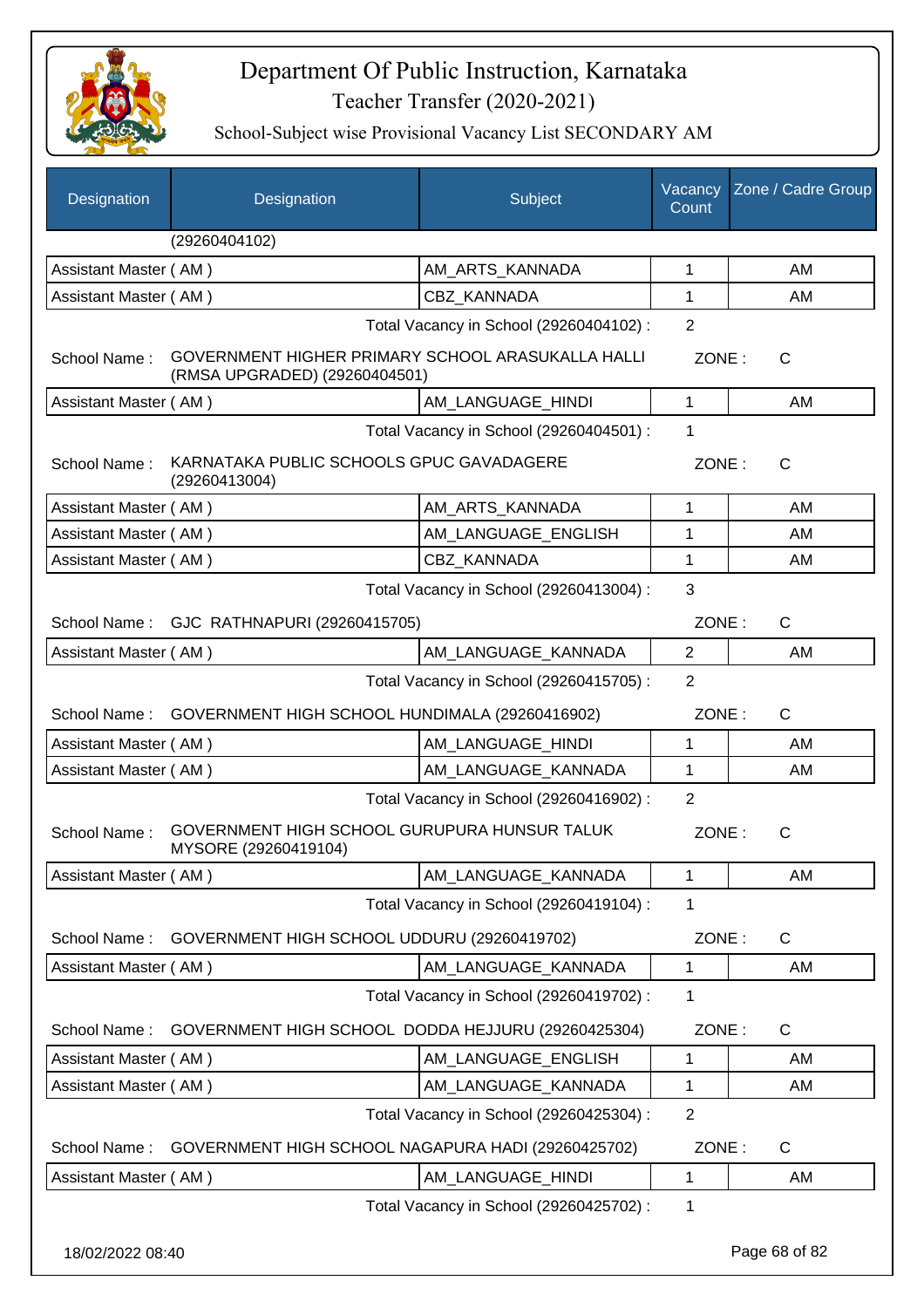

School-Subject wise Provisional Vacancy List SECONDARY AM

| Designation           | Designation                                               | Subject                                 | Vacancy<br>Count | Zone / Cadre Group |
|-----------------------|-----------------------------------------------------------|-----------------------------------------|------------------|--------------------|
|                       | School Name: GJC BOYS HUNSUR WARD-18 (29260426614)        |                                         | ZONE:            | A                  |
| Assistant Master (AM) |                                                           | AM LANGUAGE URDU                        | 1                | AM                 |
|                       |                                                           | Total Vacancy in School (29260426614) : | 1                |                    |
|                       | School Name: GOVERNMENT ADARSHA VIDYALAYA (29260427501)   |                                         | ZONE:            | B                  |
| Assistant Master (AM) |                                                           | AM_LANGUAGE_HINDI                       | $\mathbf{2}$     | AM                 |
| Assistant Master (AM) |                                                           | CBZ_ENGLISH                             | 1                | AM                 |
|                       |                                                           | Total Vacancy in School (29260427501) : | 3                |                    |
|                       |                                                           | Total Vacancy in Taluka (292604) :      | 23               |                    |
| Taluka Name:          | K.R.NAGARA (292606)                                       |                                         |                  |                    |
| School Name:          | GOVT JUNIOR COLLEGE, HARADANAHALLI (29260600904)          |                                         | ZONE:            | $\mathsf{C}$       |
| Assistant Master (AM) |                                                           | AM_ARTS_KANNADA                         | 1                | AM                 |
| Assistant Master (AM) |                                                           | AM LANGUAGE ENGLISH                     | 1                | AM                 |
| Assistant Master (AM) |                                                           | <b>CBZ KANNADA</b>                      | 1                | AM                 |
|                       | 3                                                         |                                         |                  |                    |
|                       | School Name: GHS, KALAMMANAKOPPALU (29260601202)          |                                         | ZONE:            | $\mathsf{C}$       |
| Assistant Master (AM) |                                                           | AM_ARTS_KANNADA                         | 1                | AM                 |
| Assistant Master (AM) |                                                           | AM_LANGUAGE_ENGLISH                     | 1                | AM                 |
| Assistant Master (AM) |                                                           | AM_LANGUAGE_KANNADA                     | 1                | AM                 |
| Assistant Master (AM) |                                                           | CBZ_KANNADA                             | 1                | AM                 |
|                       |                                                           | Total Vacancy in School (29260601202) : | 4                |                    |
|                       | School Name: GOVT JUNIOR COLLEGE, SALIGRAMA (29260601915) |                                         | ZONE:            | C                  |
| Assistant Master (AM) |                                                           | AM_LANGUAGE_ENGLISH                     | $\overline{c}$   | AM                 |
|                       |                                                           | Total Vacancy in School (29260601915) : | $\overline{2}$   |                    |
| School Name:          | GOVT JUNIOR COLLEGE, MELURU (29260602002)                 |                                         | ZONE:            | C                  |
| Assistant Master (AM) |                                                           | AM_ARTS_KANNADA                         | 1                | AM                 |
| Assistant Master (AM) |                                                           | AM LANGUAGE ENGLISH                     | 1                | AM                 |
| Assistant Master (AM) |                                                           | AM_LANGUAGE_HINDI                       | 1                | AM                 |
|                       |                                                           | Total Vacancy in School (29260602002) : | 3                |                    |
| School Name:          | GHS, TANDRE (29260602104)                                 |                                         | ZONE:            | C                  |
| Assistant Master (AM) |                                                           | AM_LANGUAGE_ENGLISH                     | 1                | AM                 |
|                       |                                                           | Total Vacancy in School (29260602104) : | 1                |                    |
| School Name:          | GHS, ANKANAHALLI (29260602202)                            |                                         | ZONE:            | C                  |
| Assistant Master (AM) |                                                           | AM_ARTS_KANNADA                         | 1                | AM                 |
|                       |                                                           |                                         |                  |                    |

18/02/2022 08:40 Page 69 of 82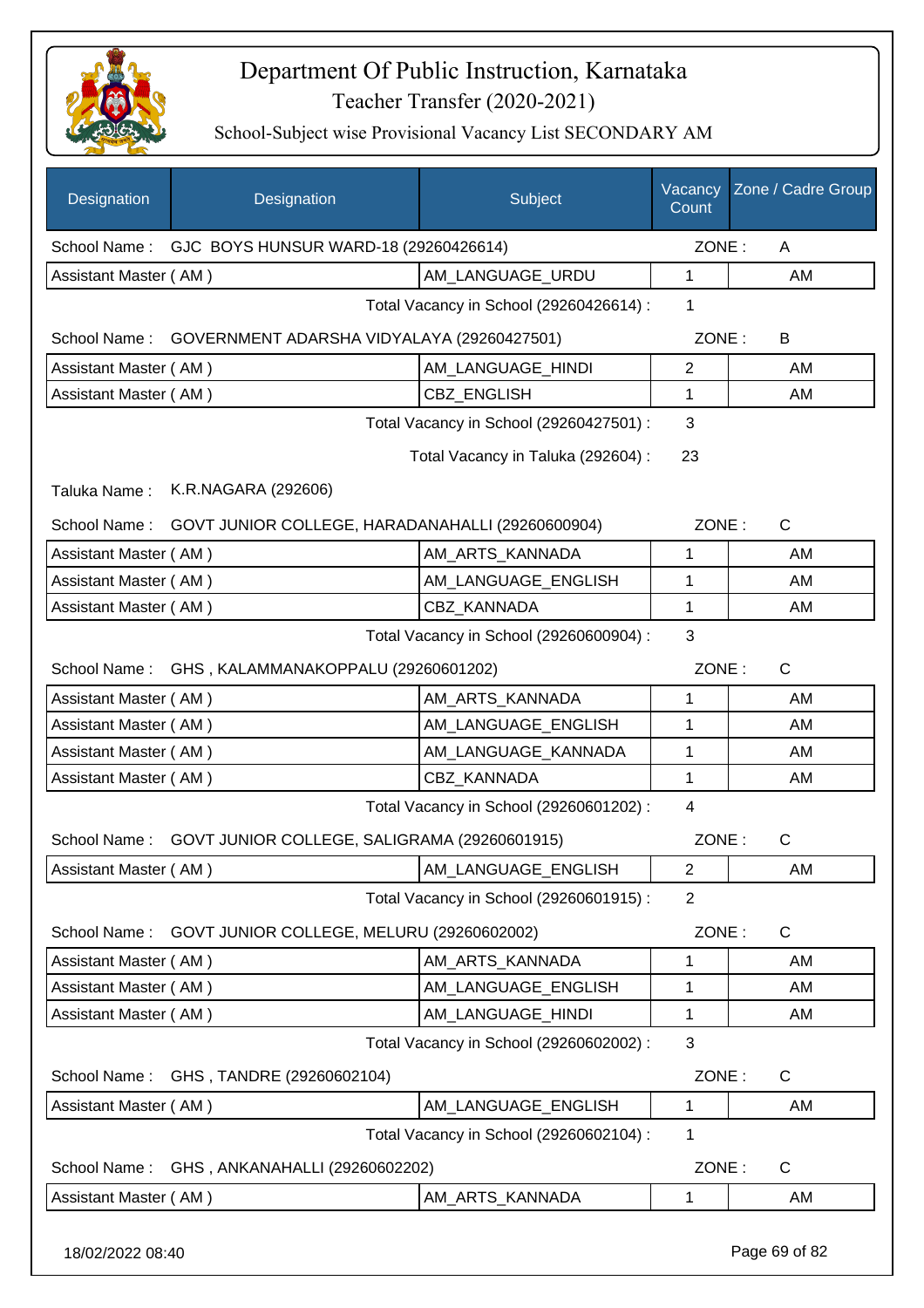

| AM_LANGUAGE_ENGLISH<br>1<br>AM<br>Assistant Master (AM)<br>AM_LANGUAGE_HINDI<br>1<br>AM<br>Assistant Master (AM)<br>3<br>Total Vacancy in School (29260602202) :<br>ZONE:<br>$\mathsf{C}$<br>School Name: GHS, KUPPAHALLI (29260602702)<br>AM_ARTS_KANNADA<br>Assistant Master (AM)<br>1<br>AM<br>AM LANGUAGE_ENGLISH<br>Assistant Master (AM)<br>1<br>AM<br><b>CBZ KANNADA</b><br>1<br>Assistant Master (AM)<br>AM<br>3<br>Total Vacancy in School (29260602702) :<br>School Name: G J C BHERYA (29260603010)<br>ZONE:<br>$\mathsf{C}$<br>AM LANGUAGE SANSKRIT<br>1<br>Assistant Master (AM)<br>AM<br>AM_LANGUAGE_URDU<br>1<br>Assistant Master (AM)<br>AM<br>$\overline{2}$<br>Total Vacancy in School (29260603010) :<br>School Name: GOVT JUNIOR COLLEGE, KESHTHURKOPPALU (29260605104)<br>ZONE:<br>$\mathsf{C}$<br>AM_LANGUAGE_ENGLISH<br>Assistant Master (AM)<br>1<br>AM<br>Assistant Master (AM)<br>AM_LANGUAGE_KANNADA<br>1<br>AM<br>$\overline{2}$<br>Total Vacancy in School (29260605104) :<br>KARNATAKA PUBLIC SCHOOLS GOVT JUNIOR COLLEGE,<br>School Name:<br>ZONE:<br>B<br>HEBBALU (29260605305)<br>CBZ_KANNADA<br>$\mathbf{1}$<br>AM<br>Assistant Master (AM)<br>Total Vacancy in School (29260605305) :<br>1<br>ZONE:<br>$\mathsf{C}$<br>School Name: GHS, HOSURU (29260605707)<br>AM LANGUAGE ENGLISH<br>Assistant Master (AM)<br>1<br>AM<br>Assistant Master (AM)<br>AM LANGUAGE HINDI<br>1<br>AM<br>Total Vacancy in School (29260605707) :<br>$\overline{2}$<br>GOVERNMENT JUNIOR COLLEGE HANASOGE (29260606304)<br>ZONE:<br>School Name:<br>C<br>Assistant Master (AM)<br>AM_ARTS_KANNADA<br>1<br>AM<br>Assistant Master (AM)<br>AM LANGUAGE HINDI<br>AM<br>1<br>AM_LANGUAGE_KANNADA<br>Assistant Master (AM)<br>1<br>AM<br>CBZ_KANNADA<br>1<br>Assistant Master (AM)<br>AM<br>Total Vacancy in School (29260606304) :<br>4<br>School Name:<br>ZONE:<br>C<br>GOVT HIGH SCHOOL ANKANAHALLI (29260606603)<br>AM_ARTS_KANNADA<br>Assistant Master (AM)<br>1<br>AM<br>Assistant Master (AM)<br>AM_LANGUAGE_ENGLISH<br>1<br>AM<br>Assistant Master (AM)<br>CBZ_KANNADA<br>1<br>AM | Designation | Designation | Subject | Vacancy<br>Count | Zone / Cadre Group |
|----------------------------------------------------------------------------------------------------------------------------------------------------------------------------------------------------------------------------------------------------------------------------------------------------------------------------------------------------------------------------------------------------------------------------------------------------------------------------------------------------------------------------------------------------------------------------------------------------------------------------------------------------------------------------------------------------------------------------------------------------------------------------------------------------------------------------------------------------------------------------------------------------------------------------------------------------------------------------------------------------------------------------------------------------------------------------------------------------------------------------------------------------------------------------------------------------------------------------------------------------------------------------------------------------------------------------------------------------------------------------------------------------------------------------------------------------------------------------------------------------------------------------------------------------------------------------------------------------------------------------------------------------------------------------------------------------------------------------------------------------------------------------------------------------------------------------------------------------------------------------------------------------------------------------------------------------------------------------------------------------------------------------------------------------------------------------------------------------|-------------|-------------|---------|------------------|--------------------|
|                                                                                                                                                                                                                                                                                                                                                                                                                                                                                                                                                                                                                                                                                                                                                                                                                                                                                                                                                                                                                                                                                                                                                                                                                                                                                                                                                                                                                                                                                                                                                                                                                                                                                                                                                                                                                                                                                                                                                                                                                                                                                                    |             |             |         |                  |                    |
|                                                                                                                                                                                                                                                                                                                                                                                                                                                                                                                                                                                                                                                                                                                                                                                                                                                                                                                                                                                                                                                                                                                                                                                                                                                                                                                                                                                                                                                                                                                                                                                                                                                                                                                                                                                                                                                                                                                                                                                                                                                                                                    |             |             |         |                  |                    |
|                                                                                                                                                                                                                                                                                                                                                                                                                                                                                                                                                                                                                                                                                                                                                                                                                                                                                                                                                                                                                                                                                                                                                                                                                                                                                                                                                                                                                                                                                                                                                                                                                                                                                                                                                                                                                                                                                                                                                                                                                                                                                                    |             |             |         |                  |                    |
|                                                                                                                                                                                                                                                                                                                                                                                                                                                                                                                                                                                                                                                                                                                                                                                                                                                                                                                                                                                                                                                                                                                                                                                                                                                                                                                                                                                                                                                                                                                                                                                                                                                                                                                                                                                                                                                                                                                                                                                                                                                                                                    |             |             |         |                  |                    |
|                                                                                                                                                                                                                                                                                                                                                                                                                                                                                                                                                                                                                                                                                                                                                                                                                                                                                                                                                                                                                                                                                                                                                                                                                                                                                                                                                                                                                                                                                                                                                                                                                                                                                                                                                                                                                                                                                                                                                                                                                                                                                                    |             |             |         |                  |                    |
|                                                                                                                                                                                                                                                                                                                                                                                                                                                                                                                                                                                                                                                                                                                                                                                                                                                                                                                                                                                                                                                                                                                                                                                                                                                                                                                                                                                                                                                                                                                                                                                                                                                                                                                                                                                                                                                                                                                                                                                                                                                                                                    |             |             |         |                  |                    |
|                                                                                                                                                                                                                                                                                                                                                                                                                                                                                                                                                                                                                                                                                                                                                                                                                                                                                                                                                                                                                                                                                                                                                                                                                                                                                                                                                                                                                                                                                                                                                                                                                                                                                                                                                                                                                                                                                                                                                                                                                                                                                                    |             |             |         |                  |                    |
|                                                                                                                                                                                                                                                                                                                                                                                                                                                                                                                                                                                                                                                                                                                                                                                                                                                                                                                                                                                                                                                                                                                                                                                                                                                                                                                                                                                                                                                                                                                                                                                                                                                                                                                                                                                                                                                                                                                                                                                                                                                                                                    |             |             |         |                  |                    |
|                                                                                                                                                                                                                                                                                                                                                                                                                                                                                                                                                                                                                                                                                                                                                                                                                                                                                                                                                                                                                                                                                                                                                                                                                                                                                                                                                                                                                                                                                                                                                                                                                                                                                                                                                                                                                                                                                                                                                                                                                                                                                                    |             |             |         |                  |                    |
|                                                                                                                                                                                                                                                                                                                                                                                                                                                                                                                                                                                                                                                                                                                                                                                                                                                                                                                                                                                                                                                                                                                                                                                                                                                                                                                                                                                                                                                                                                                                                                                                                                                                                                                                                                                                                                                                                                                                                                                                                                                                                                    |             |             |         |                  |                    |
|                                                                                                                                                                                                                                                                                                                                                                                                                                                                                                                                                                                                                                                                                                                                                                                                                                                                                                                                                                                                                                                                                                                                                                                                                                                                                                                                                                                                                                                                                                                                                                                                                                                                                                                                                                                                                                                                                                                                                                                                                                                                                                    |             |             |         |                  |                    |
|                                                                                                                                                                                                                                                                                                                                                                                                                                                                                                                                                                                                                                                                                                                                                                                                                                                                                                                                                                                                                                                                                                                                                                                                                                                                                                                                                                                                                                                                                                                                                                                                                                                                                                                                                                                                                                                                                                                                                                                                                                                                                                    |             |             |         |                  |                    |
|                                                                                                                                                                                                                                                                                                                                                                                                                                                                                                                                                                                                                                                                                                                                                                                                                                                                                                                                                                                                                                                                                                                                                                                                                                                                                                                                                                                                                                                                                                                                                                                                                                                                                                                                                                                                                                                                                                                                                                                                                                                                                                    |             |             |         |                  |                    |
|                                                                                                                                                                                                                                                                                                                                                                                                                                                                                                                                                                                                                                                                                                                                                                                                                                                                                                                                                                                                                                                                                                                                                                                                                                                                                                                                                                                                                                                                                                                                                                                                                                                                                                                                                                                                                                                                                                                                                                                                                                                                                                    |             |             |         |                  |                    |
|                                                                                                                                                                                                                                                                                                                                                                                                                                                                                                                                                                                                                                                                                                                                                                                                                                                                                                                                                                                                                                                                                                                                                                                                                                                                                                                                                                                                                                                                                                                                                                                                                                                                                                                                                                                                                                                                                                                                                                                                                                                                                                    |             |             |         |                  |                    |
|                                                                                                                                                                                                                                                                                                                                                                                                                                                                                                                                                                                                                                                                                                                                                                                                                                                                                                                                                                                                                                                                                                                                                                                                                                                                                                                                                                                                                                                                                                                                                                                                                                                                                                                                                                                                                                                                                                                                                                                                                                                                                                    |             |             |         |                  |                    |
|                                                                                                                                                                                                                                                                                                                                                                                                                                                                                                                                                                                                                                                                                                                                                                                                                                                                                                                                                                                                                                                                                                                                                                                                                                                                                                                                                                                                                                                                                                                                                                                                                                                                                                                                                                                                                                                                                                                                                                                                                                                                                                    |             |             |         |                  |                    |
|                                                                                                                                                                                                                                                                                                                                                                                                                                                                                                                                                                                                                                                                                                                                                                                                                                                                                                                                                                                                                                                                                                                                                                                                                                                                                                                                                                                                                                                                                                                                                                                                                                                                                                                                                                                                                                                                                                                                                                                                                                                                                                    |             |             |         |                  |                    |
|                                                                                                                                                                                                                                                                                                                                                                                                                                                                                                                                                                                                                                                                                                                                                                                                                                                                                                                                                                                                                                                                                                                                                                                                                                                                                                                                                                                                                                                                                                                                                                                                                                                                                                                                                                                                                                                                                                                                                                                                                                                                                                    |             |             |         |                  |                    |
|                                                                                                                                                                                                                                                                                                                                                                                                                                                                                                                                                                                                                                                                                                                                                                                                                                                                                                                                                                                                                                                                                                                                                                                                                                                                                                                                                                                                                                                                                                                                                                                                                                                                                                                                                                                                                                                                                                                                                                                                                                                                                                    |             |             |         |                  |                    |
|                                                                                                                                                                                                                                                                                                                                                                                                                                                                                                                                                                                                                                                                                                                                                                                                                                                                                                                                                                                                                                                                                                                                                                                                                                                                                                                                                                                                                                                                                                                                                                                                                                                                                                                                                                                                                                                                                                                                                                                                                                                                                                    |             |             |         |                  |                    |
|                                                                                                                                                                                                                                                                                                                                                                                                                                                                                                                                                                                                                                                                                                                                                                                                                                                                                                                                                                                                                                                                                                                                                                                                                                                                                                                                                                                                                                                                                                                                                                                                                                                                                                                                                                                                                                                                                                                                                                                                                                                                                                    |             |             |         |                  |                    |
|                                                                                                                                                                                                                                                                                                                                                                                                                                                                                                                                                                                                                                                                                                                                                                                                                                                                                                                                                                                                                                                                                                                                                                                                                                                                                                                                                                                                                                                                                                                                                                                                                                                                                                                                                                                                                                                                                                                                                                                                                                                                                                    |             |             |         |                  |                    |
|                                                                                                                                                                                                                                                                                                                                                                                                                                                                                                                                                                                                                                                                                                                                                                                                                                                                                                                                                                                                                                                                                                                                                                                                                                                                                                                                                                                                                                                                                                                                                                                                                                                                                                                                                                                                                                                                                                                                                                                                                                                                                                    |             |             |         |                  |                    |
|                                                                                                                                                                                                                                                                                                                                                                                                                                                                                                                                                                                                                                                                                                                                                                                                                                                                                                                                                                                                                                                                                                                                                                                                                                                                                                                                                                                                                                                                                                                                                                                                                                                                                                                                                                                                                                                                                                                                                                                                                                                                                                    |             |             |         |                  |                    |
|                                                                                                                                                                                                                                                                                                                                                                                                                                                                                                                                                                                                                                                                                                                                                                                                                                                                                                                                                                                                                                                                                                                                                                                                                                                                                                                                                                                                                                                                                                                                                                                                                                                                                                                                                                                                                                                                                                                                                                                                                                                                                                    |             |             |         |                  |                    |
|                                                                                                                                                                                                                                                                                                                                                                                                                                                                                                                                                                                                                                                                                                                                                                                                                                                                                                                                                                                                                                                                                                                                                                                                                                                                                                                                                                                                                                                                                                                                                                                                                                                                                                                                                                                                                                                                                                                                                                                                                                                                                                    |             |             |         |                  |                    |
|                                                                                                                                                                                                                                                                                                                                                                                                                                                                                                                                                                                                                                                                                                                                                                                                                                                                                                                                                                                                                                                                                                                                                                                                                                                                                                                                                                                                                                                                                                                                                                                                                                                                                                                                                                                                                                                                                                                                                                                                                                                                                                    |             |             |         |                  |                    |
|                                                                                                                                                                                                                                                                                                                                                                                                                                                                                                                                                                                                                                                                                                                                                                                                                                                                                                                                                                                                                                                                                                                                                                                                                                                                                                                                                                                                                                                                                                                                                                                                                                                                                                                                                                                                                                                                                                                                                                                                                                                                                                    |             |             |         |                  |                    |
|                                                                                                                                                                                                                                                                                                                                                                                                                                                                                                                                                                                                                                                                                                                                                                                                                                                                                                                                                                                                                                                                                                                                                                                                                                                                                                                                                                                                                                                                                                                                                                                                                                                                                                                                                                                                                                                                                                                                                                                                                                                                                                    |             |             |         |                  |                    |
|                                                                                                                                                                                                                                                                                                                                                                                                                                                                                                                                                                                                                                                                                                                                                                                                                                                                                                                                                                                                                                                                                                                                                                                                                                                                                                                                                                                                                                                                                                                                                                                                                                                                                                                                                                                                                                                                                                                                                                                                                                                                                                    |             |             |         |                  |                    |
|                                                                                                                                                                                                                                                                                                                                                                                                                                                                                                                                                                                                                                                                                                                                                                                                                                                                                                                                                                                                                                                                                                                                                                                                                                                                                                                                                                                                                                                                                                                                                                                                                                                                                                                                                                                                                                                                                                                                                                                                                                                                                                    |             |             |         |                  |                    |
|                                                                                                                                                                                                                                                                                                                                                                                                                                                                                                                                                                                                                                                                                                                                                                                                                                                                                                                                                                                                                                                                                                                                                                                                                                                                                                                                                                                                                                                                                                                                                                                                                                                                                                                                                                                                                                                                                                                                                                                                                                                                                                    |             |             |         |                  |                    |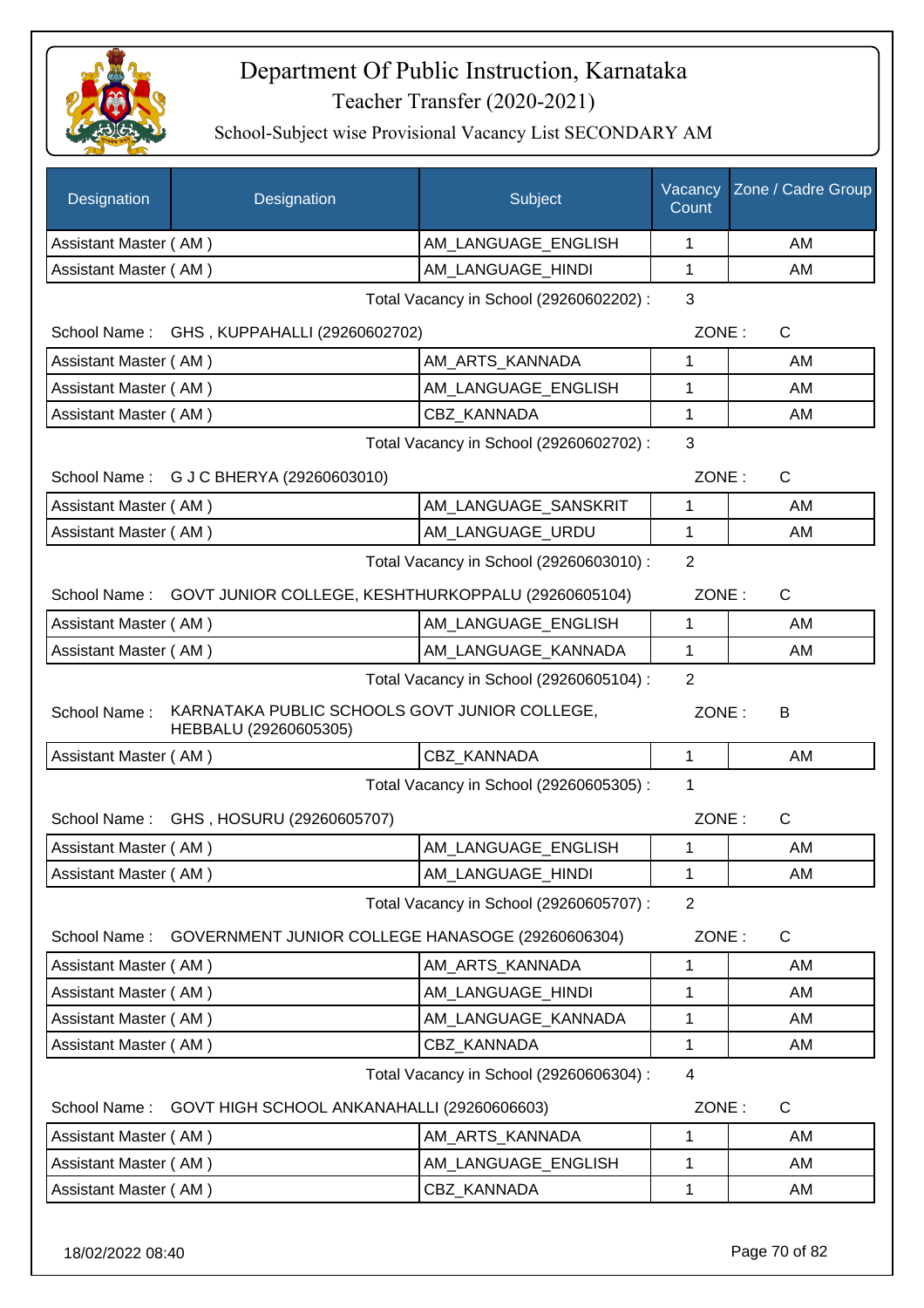

| Designation           | Designation                                                    | Subject                                 | Vacancy<br>Count | Zone / Cadre Group |
|-----------------------|----------------------------------------------------------------|-----------------------------------------|------------------|--------------------|
|                       |                                                                | Total Vacancy in School (29260606603) : | 3                |                    |
|                       | School Name: GHS, BANDAHALLI (29260606802)                     |                                         | ZONE:            | $\mathsf{C}$       |
| Assistant Master (AM) |                                                                | AM ARTS KANNADA                         | 1                | AM                 |
| Assistant Master (AM) |                                                                | AM_LANGUAGE_ENGLISH                     | 1                | AM                 |
| Assistant Master (AM) |                                                                | <b>CBZ KANNADA</b>                      | 1                | AM                 |
|                       |                                                                | Total Vacancy in School (29260606802) : | 3                |                    |
|                       | School Name: GHS, KEDAGA (29260609102)                         |                                         | ZONE:            | $\mathsf{C}$       |
| Assistant Master (AM) |                                                                | AM_LANGUAGE_ENGLISH                     | $\mathbf{1}$     | AM                 |
|                       |                                                                | Total Vacancy in School (29260609102) : | 1                |                    |
|                       | School Name: GHS, TIPPURU (29260619504)                        |                                         | ZONE:            | $\mathsf{C}$       |
| Assistant Master (AM) |                                                                | AM_LANGUAGE_ENGLISH                     | 1                | AM                 |
|                       |                                                                | Total Vacancy in School (29260619504) : | 1                |                    |
| School Name:          | SKR GOVT JUNIOR COLLEGE, K R NAGARA-WARD-17<br>(29260623003)   |                                         | ZONE:            | A                  |
| Assistant Master (AM) |                                                                | AM_ARTS_KANNADA                         | 1                | AM                 |
| Assistant Master (AM) |                                                                | AM_LANGUAGE_ENGLISH                     | 1                | AM                 |
| Assistant Master (AM) |                                                                | AM_LANGUAGE_URDU                        | 1                | AM                 |
|                       |                                                                | Total Vacancy in School (29260623003) : | 3                |                    |
| School Name:          | GIRLS GOVT JUNIOR COLLEGE, K R NAGARA-WARD-17<br>(29260623004) |                                         | ZONE:            | A                  |
| Assistant Master (AM) |                                                                | AM LANGUAGE URDU                        | 1                | AM                 |
|                       |                                                                | Total Vacancy in School (29260623004) : | 1                |                    |
| School Name:          | ADARSHA VIDYALAYA RMSA K R NAGARA (29260623013)                |                                         | ZONE:            | B                  |
| Assistant Master (AM) |                                                                | CBZ_ENGLISH                             | 1                | AM                 |
|                       |                                                                | Total Vacancy in School (29260623013) : | 1                |                    |
|                       |                                                                | Total Vacancy in Taluka (292606) :      | 43               |                    |
| Taluka Name:          | MYSORE NORTH (292607)                                          |                                         |                  |                    |
| School Name:          | GOVERNMENT HIGH SCHOLL NIZAMIA, WARD-44 (29260704801)          |                                         | ZONE:            | A                  |
| Assistant Master (AM) |                                                                | CBZ_ENGLISH                             | 1                | AM                 |
|                       |                                                                | Total Vacancy in School (29260704801) : | 1                |                    |
|                       |                                                                | Total Vacancy in Taluka (292607) :      | 1                |                    |
| Taluka Name:          | NANJANAGUD (292609)                                            |                                         |                  |                    |
| School Name:          | G.P.U.COLLEGE, HIGH SCHOOL SECTION, HEDIYALA.                  |                                         | ZONE:            | $\mathsf{C}$       |
| 18/02/2022 08:40      |                                                                |                                         |                  | Page 71 of 82      |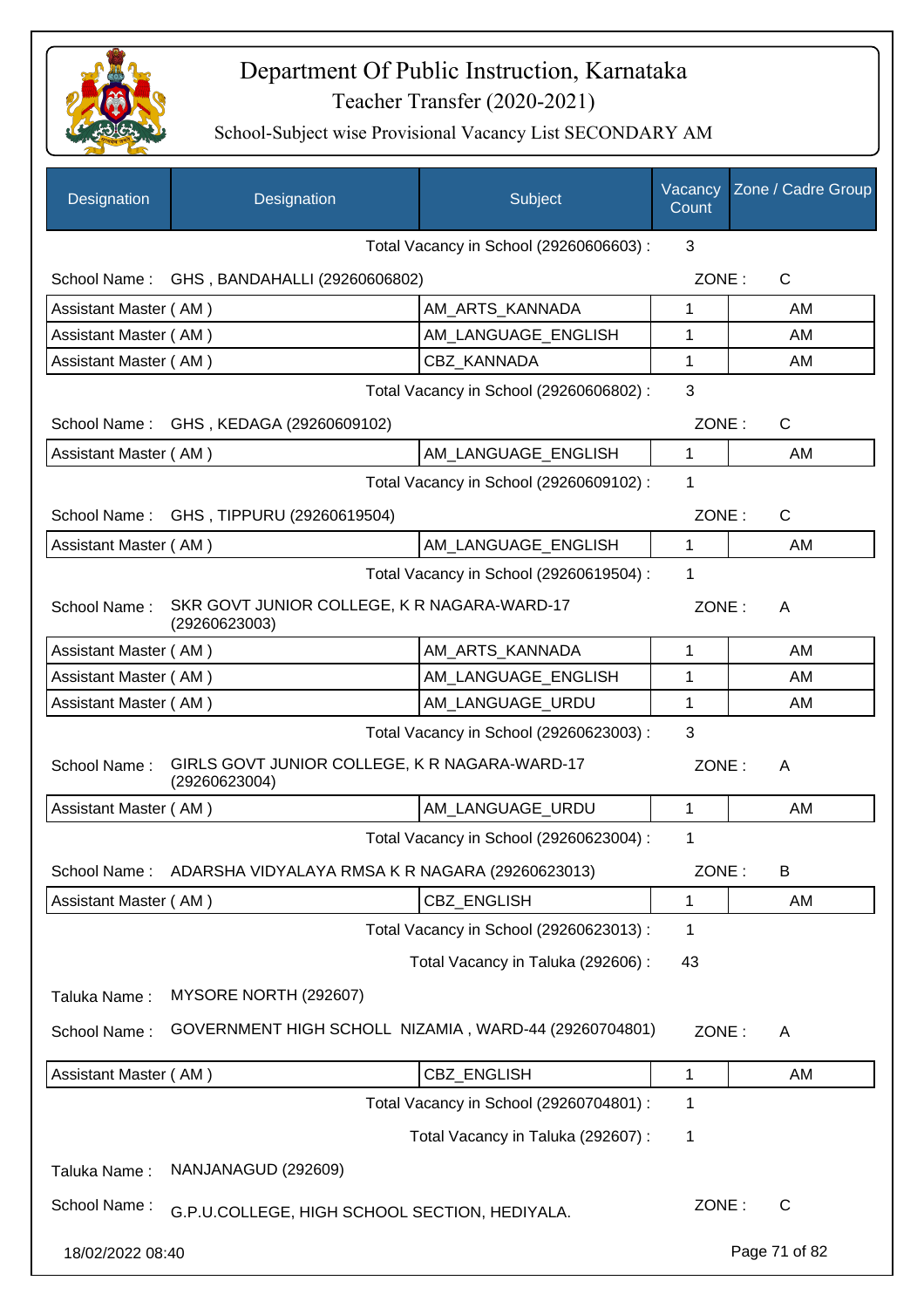

| Designation           | Designation                                                                | Subject                                 | Vacancy<br>Count | Zone / Cadre Group |
|-----------------------|----------------------------------------------------------------------------|-----------------------------------------|------------------|--------------------|
|                       | (29260904106)                                                              |                                         |                  |                    |
| Assistant Master (AM) |                                                                            | AM LANGUAGE HINDI                       | $\mathbf{1}$     | AM                 |
|                       |                                                                            | Total Vacancy in School (29260904106) : | 1                |                    |
|                       | School Name: GOVERNMENT ADARSHA VIDYALYA DEBURU (29260906002)              |                                         | ZONE:            | В                  |
| Assistant Master (AM) |                                                                            | CBZ_ENGLISH                             | 1                | AM                 |
|                       |                                                                            | Total Vacancy in School (29260906002) : | 1                |                    |
|                       | School Name: GJC DODDA KAVALANDE (29260911204)                             |                                         | ZONE:            | C                  |
| Assistant Master (AM) |                                                                            | AM_LANGUAGE_ENGLISH                     | 1                | AM                 |
|                       |                                                                            | Total Vacancy in School (29260911204) : | 1                |                    |
| School Name:          | GOVERNMENT HIGH SCHOOL KUDLAPURA, KUDLAPURA<br>(29260913803)               |                                         | ZONE:            | C                  |
| Assistant Master (AM) |                                                                            | AM_LANGUAGE_ENGLISH                     | 1                | AM                 |
|                       |                                                                            | Total Vacancy in School (29260913803) : | 1                |                    |
|                       | School Name: GJC GIRLS RP ROAD (29260929401)                               |                                         | ZONE:            | A                  |
| Assistant Master (AM) |                                                                            | AM_ARTS_KANNADA                         | 1                | AM                 |
|                       |                                                                            | Total Vacancy in School (29260929401) : | 1                |                    |
|                       |                                                                            | Total Vacancy in Taluka (292609) :      | 5                |                    |
| Taluka Name:          | PERIYA PATNA (292610)                                                      |                                         |                  |                    |
| School Name:          | GHPS ATTIGODU (RMSA UPGRADED) (29261000103)                                |                                         | ZONE:            | $\mathsf{C}$       |
| Assistant Master (AM) |                                                                            | AM_LANGUAGE_HINDI                       | 1                | AM                 |
| Assistant Master (AM) |                                                                            | CBZ_KANNADA                             | 1                | AM                 |
|                       |                                                                            | Total Vacancy in School (29261000103):  | 2                |                    |
| School Name:          | GOVT JUNIOR COLLEGE KITTUR (29261001007)                                   |                                         | ZONE:            | $\mathsf{C}$       |
| Assistant Master (AM) |                                                                            | AM_ARTS_KANNADA                         | 1                | AM                 |
| Assistant Master (AM) |                                                                            | AM LANGUAGE HINDI                       | 1                | AM                 |
| Assistant Master (AM) |                                                                            | AM_LANGUAGE_KANNADA                     | 1                | AM                 |
| Assistant Master (AM) |                                                                            | <b>CBZ KANNADA</b>                      | 1                | AM                 |
|                       |                                                                            | Total Vacancy in School (29261001007) : | $\overline{4}$   |                    |
| School Name:          | KARNATAKA PUBLIC SCHOOLS GOVT JUNIOR COLLEGE<br>HARANA HALLI (29261002102) |                                         | ZONE:            | $\mathsf{C}$       |
| Assistant Master (AM) |                                                                            | AM_LANGUAGE_HINDI                       | 1                | AM                 |
| Assistant Master (AM) |                                                                            | AM LANGUAGE_KANNADA                     | 1                | AM                 |
|                       |                                                                            | Total Vacancy in School (29261002102) : | $\overline{2}$   |                    |
|                       | School Name: GHS CHIKKA NERALE (29261002804)                               |                                         | ZONE:            | $\mathsf{C}$       |
| 18/02/2022 08:40      |                                                                            |                                         |                  | Page 72 of 82      |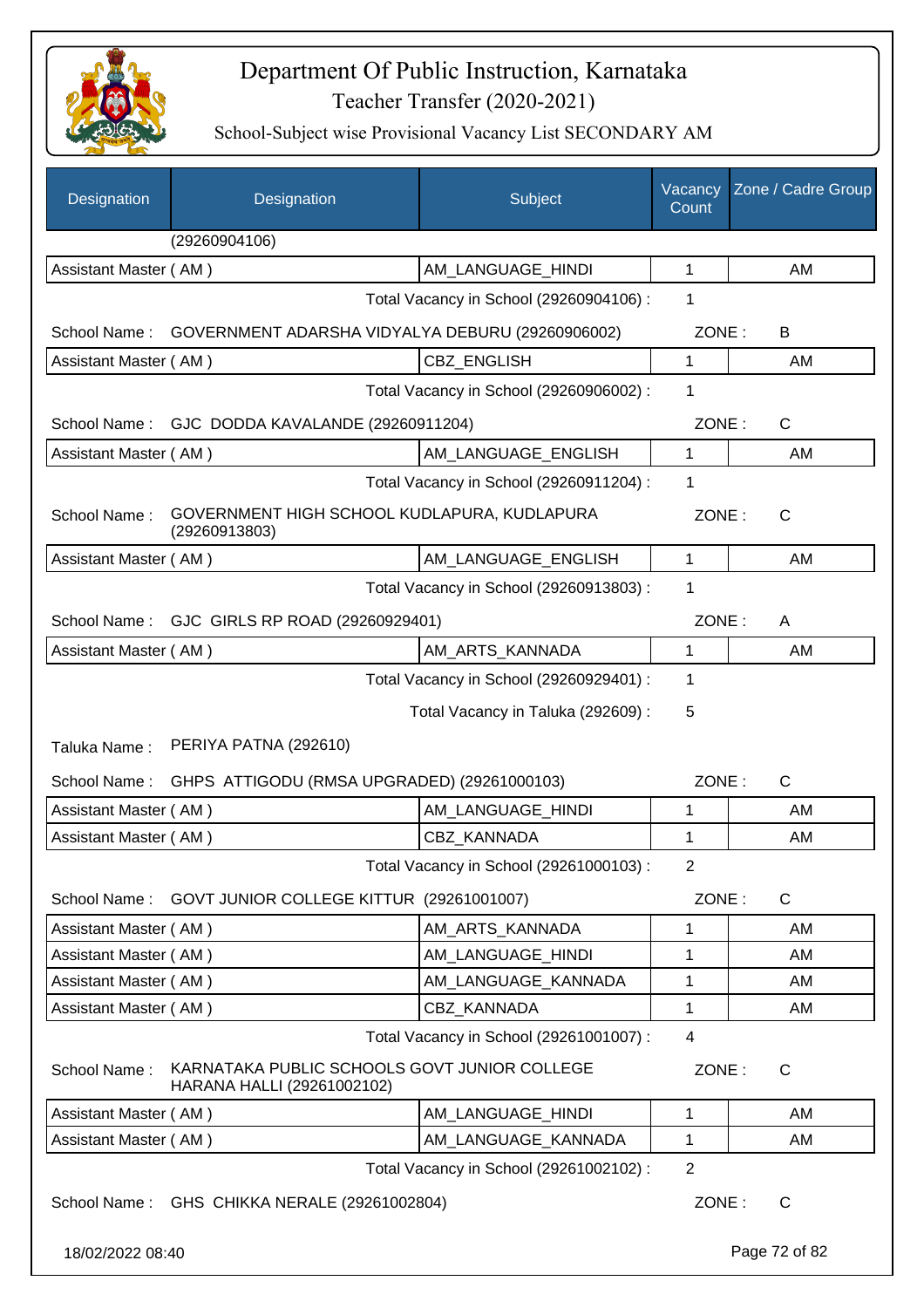

| Designation           | Designation                                                            | Subject                                 | Vacancy<br>Count | Zone / Cadre Group |
|-----------------------|------------------------------------------------------------------------|-----------------------------------------|------------------|--------------------|
| Assistant Master (AM) |                                                                        | AM_LANGUAGE_ENGLISH                     | 1                | AM                 |
| Assistant Master (AM) |                                                                        | AM_LANGUAGE_HINDI                       | $\mathbf{1}$     | AM                 |
|                       |                                                                        | Total Vacancy in School (29261002804) : | $\overline{2}$   |                    |
| School Name:          | GHS DODDA KAMRA VALLI (29261005603)                                    |                                         | ZONE:            | $\mathsf{C}$       |
| Assistant Master (AM) |                                                                        | AM_LANGUAGE_KANNADA                     | $\mathbf 1$      | AM                 |
|                       |                                                                        | Total Vacancy in School (29261005603) : | 1                |                    |
| School Name:          | GHS MUTHURU (29261007407)                                              |                                         | ZONE:            | $\mathsf{C}$       |
| Assistant Master (AM) |                                                                        | AM_LANGUAGE_KANNADA                     | $\mathbf{1}$     | AM                 |
|                       |                                                                        | Total Vacancy in School (29261007407) : | 1                |                    |
|                       | School Name: GOVT HIGH SCHOOL MAKODU (29261011503)                     |                                         | ZONE:            | $\mathsf{C}$       |
| Assistant Master (AM) |                                                                        | AM_LANGUAGE_KANNADA                     | $\mathbf 1$      | AM                 |
|                       |                                                                        | Total Vacancy in School (29261011503) : | 1                |                    |
|                       | School Name: GHPS HITNE HEBBAGILU(RMSA UPGRADED) (29261013001)         |                                         | ZONE:            | $\mathsf{C}$       |
| Assistant Master (AM) |                                                                        | AM_LANGUAGE_ENGLISH                     | $\mathbf 1$      | AM                 |
|                       |                                                                        | Total Vacancy in School (29261013001) : | 1                |                    |
|                       | School Name: GHS BHUVANAHALLI (29261014802)                            |                                         | ZONE:            | $\mathsf{C}$       |
| Assistant Master (AM) |                                                                        | AM_ARTS_KANNADA                         | 1                | AM                 |
| Assistant Master (AM) |                                                                        | AM_LANGUAGE_ENGLISH                     | 1                | AM                 |
| Assistant Master (AM) |                                                                        | AM_LANGUAGE_HINDI                       | 1                | AM                 |
|                       |                                                                        | Total Vacancy in School (29261014802) : | 3                |                    |
|                       | School Name: GOVT JUNIOR COLLEGE BETTADA PURA (29261015611)            |                                         | ZONE:            | $\mathsf{C}$       |
| Assistant Master (AM) |                                                                        | AM_ARTS_KANNADA                         | 1                | AM                 |
|                       |                                                                        | Total Vacancy in School (29261015611) : | 1                |                    |
| School Name:          | KARNATAKA PUBLIC SCHOOLS GOVT JUNIOR COLLEGE<br>RAVANDUR (29261016109) |                                         | ZONE:            | $\mathsf{C}$       |
| Assistant Master (AM) |                                                                        | AM_ARTS_KANNADA                         | $\overline{2}$   | AM                 |
| Assistant Master (AM) |                                                                        | AM_LANGUAGE_ENGLISH                     | 1                | AM                 |
| Assistant Master (AM) |                                                                        | AM_LANGUAGE_KANNADA                     | $\overline{c}$   | AM                 |
| Assistant Master (AM) |                                                                        | <b>CBZ KANNADA</b>                      | 1                | AM                 |
|                       |                                                                        | Total Vacancy in School (29261016109) : | 6                |                    |
| School Name:          | GHS HANDITHAVALLI (29261016902)                                        |                                         | ZONE:            | $\mathsf{C}$       |
| Assistant Master (AM) |                                                                        | AM_LANGUAGE_ENGLISH                     | 1                | AM                 |
|                       |                                                                        | Total Vacancy in School (29261016902) : | 1                |                    |
|                       | School Name: GOVT JUNIOR COLLEGE HALAGANA HALLI (29261017805)          |                                         | ZONE:            | $\mathsf{C}$       |
| 18/02/2022 08:40      |                                                                        |                                         |                  | Page 73 of 82      |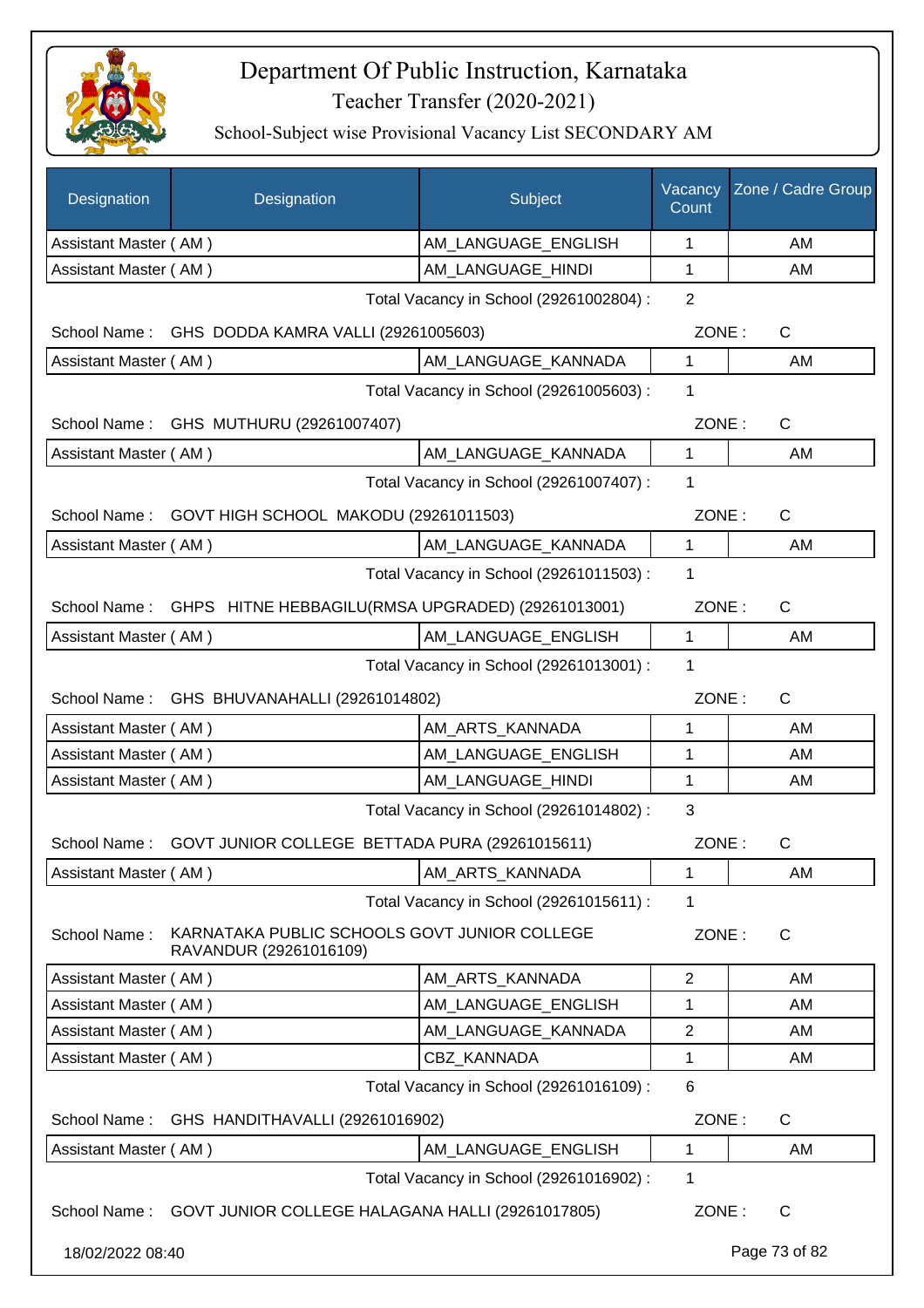

| Designation           | Designation                                                                                  | Subject                                 | Vacancy<br>Count | Zone / Cadre Group |
|-----------------------|----------------------------------------------------------------------------------------------|-----------------------------------------|------------------|--------------------|
| Assistant Master (AM) |                                                                                              | AM_ARTS_KANNADA                         | 1                | AM                 |
| Assistant Master (AM) |                                                                                              | AM_LANGUAGE_ENGLISH                     | 1                | AM                 |
|                       |                                                                                              | Total Vacancy in School (29261017805) : | $\overline{2}$   |                    |
|                       | School Name: GOVT JUNIOR COLLEGE KANAGALU (29261018304)                                      |                                         | ZONE:            | $\mathsf{C}$       |
| Assistant Master (AM) |                                                                                              | AM LANGUAGE_ENGLISH                     | 1                | AM                 |
| Assistant Master (AM) |                                                                                              | AM_LANGUAGE_HINDI                       | 1                | AM                 |
| Assistant Master (AM) |                                                                                              | AM_LANGUAGE_KANNADA                     | $\mathbf 1$      | AM                 |
|                       |                                                                                              | Total Vacancy in School (29261018304) : | 3                |                    |
|                       | School Name: GHS BETTADA THUNGA (29261019002)                                                |                                         | ZONE:            | $\mathsf{C}$       |
| Assistant Master (AM) |                                                                                              | AM_LANGUAGE_ENGLISH                     | 1                | AM                 |
| Assistant Master (AM) |                                                                                              | AM_LANGUAGE_KANNADA                     | 1                | AM                 |
|                       |                                                                                              | Total Vacancy in School (29261019002) : | $\overline{2}$   |                    |
|                       | School Name: GOVT GIRLS JUNIOR COLLEGE PERIYAPATNA (29261025902)                             |                                         | ZONE:            | A                  |
| Assistant Master (AM) |                                                                                              | AM LANGUAGE ENGLISH                     | $\mathbf{1}$     | AM                 |
| Assistant Master (AM) |                                                                                              | AM_LANGUAGE_KANNADA                     | 1                | AM                 |
|                       |                                                                                              | Total Vacancy in School (29261025902) : | 2                |                    |
|                       | School Name: GOVT BOYS JUNIOR COLLEGE PERIYAPATNA (29261025913)                              |                                         | ZONE:            | A                  |
| Assistant Master (AM) |                                                                                              | AM_ARTS_KANNADA                         | 1                | AM                 |
| Assistant Master (AM) |                                                                                              | AM_LANGUAGE_ENGLISH                     | 1                | AM                 |
| Assistant Master (AM) |                                                                                              | AM_LANGUAGE_HINDI                       | 1                | AM                 |
| Assistant Master (AM) |                                                                                              | AM_LANGUAGE_KANNADA                     | 3                | AM                 |
|                       |                                                                                              | Total Vacancy in School (29261025913) : | 6                |                    |
|                       |                                                                                              | Total Vacancy in Taluka (292610):       | 40               |                    |
| Taluka Name:          | T.N.PURA (292611)                                                                            |                                         |                  |                    |
| School Name:          | GHS DODDA MULAGUDU (29261100203)                                                             |                                         | ZONE:            | $\mathsf{C}$       |
| Assistant Master (AM) |                                                                                              | AM LANGUAGE KANNADA                     | 1                | AM                 |
|                       |                                                                                              | Total Vacancy in School (29261100203) : | 1                |                    |
| School Name:          | GOVERNAMENT PRE UNIVERSITY COLLEGE HIGH SCHOOL<br>SECTION MENASIKYATHANA HALLI (29261100603) |                                         | ZONE:            | C                  |
| Assistant Master (AM) |                                                                                              | CBZ_KANNADA                             | 1                | AM                 |
|                       |                                                                                              | Total Vacancy in School (29261100603) : | 1                |                    |
| School Name:          | GHS HEGGURU (29261104603)                                                                    |                                         | ZONE:            | $\mathsf{C}$       |
| Assistant Master (AM) |                                                                                              | AM_LANGUAGE_KANNADA                     | 1                | AM                 |
|                       |                                                                                              | Total Vacancy in School (29261104603) : | 1                |                    |
| 18/02/2022 08:40      |                                                                                              |                                         |                  | Page 74 of 82      |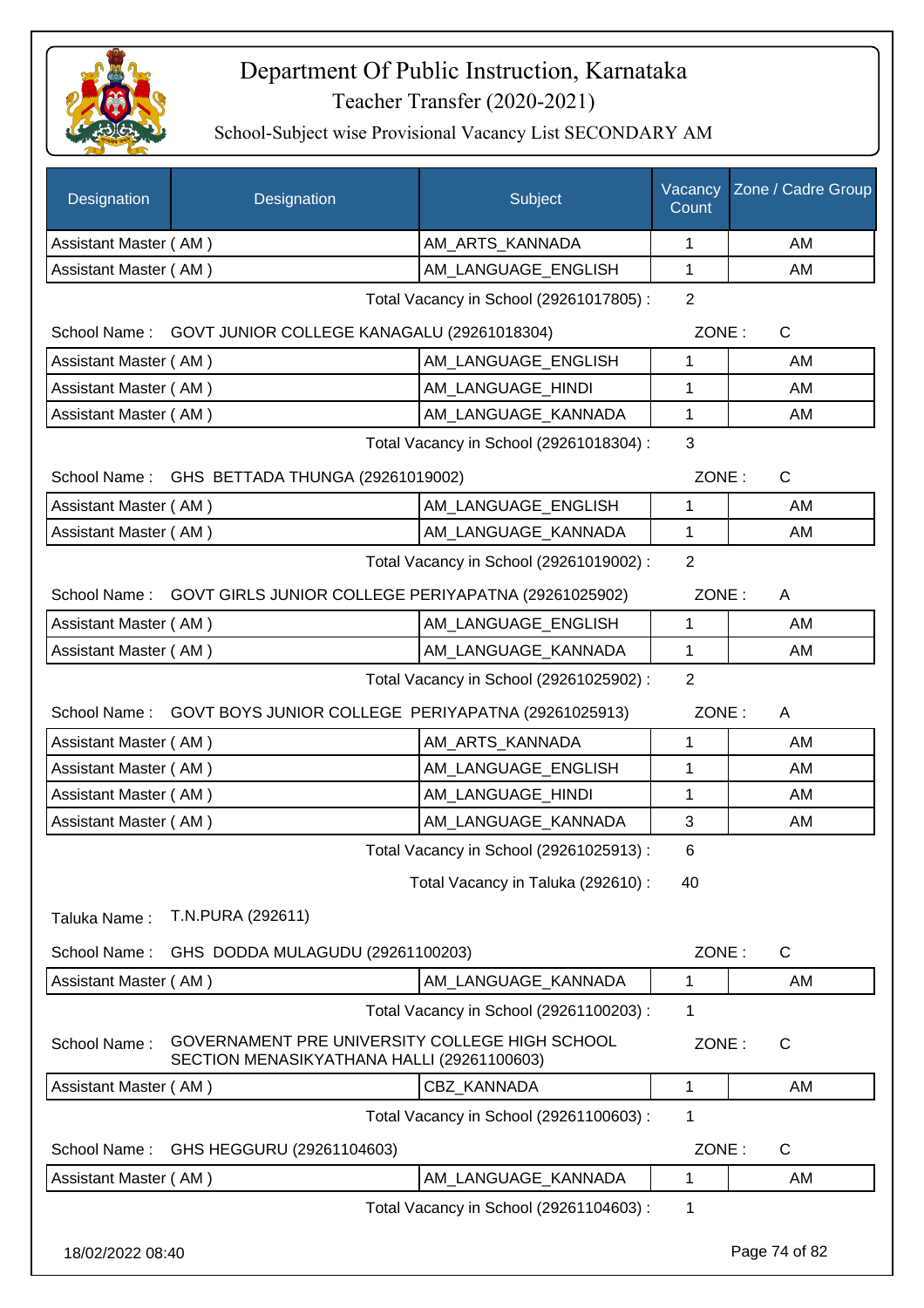

| Designation           | Designation                                       | Subject                                 | Vacancy<br>Count | Zone / Cadre Group |
|-----------------------|---------------------------------------------------|-----------------------------------------|------------------|--------------------|
| School Name:          | GHPS KOLATHUR (RMSA UPGRADED) (29261108701)       |                                         | ZONE:            | $\mathsf{C}$       |
| Assistant Master (AM) |                                                   | AM LANGUAGE ENGLISH                     | 1                | AM                 |
| Assistant Master (AM) |                                                   | AM_LANGUAGE_KANNADA                     | 1                | AM                 |
|                       |                                                   | Total Vacancy in School (29261108701) : | $\overline{2}$   |                    |
| School Name:          | GHS BANNAHALLI HUNDI (29261110502)                |                                         | ZONE:            | B                  |
| Assistant Master (AM) |                                                   | AM_LANGUAGE_ENGLISH                     | 1                | AM                 |
|                       |                                                   | Total Vacancy in School (29261110502) : | 1                |                    |
| School Name:          | GHS MUSUVINA KOPPALU (29261112802)                |                                         | ZONE:            | $\mathsf{C}$       |
| Assistant Master (AM) |                                                   | AM_LANGUAGE_KANNADA                     | 1                | AM                 |
|                       |                                                   | Total Vacancy in School (29261112802) : | 1                |                    |
| School Name:          | KARNATAKA PUBLIC SCHOOLS GJC MUGURU (29261113607) |                                         | ZONE:            | C                  |
| Assistant Master (AM) |                                                   | AM_ARTS_KANNADA                         | 1                | AM                 |
|                       |                                                   | Total Vacancy in School (29261113607) : | 1                |                    |
| School Name:          | GOVT JUNIOR COLLEGE B.SEEHALLI (29261114802)      |                                         | ZONE:            | $\mathsf{C}$       |
| Assistant Master (AM) |                                                   | AM_LANGUAGE_KANNADA                     | 1                | AM                 |
|                       |                                                   | Total Vacancy in School (29261114802) : | 1                |                    |
| School Name:          | GOVT ADARSHA VIDYALYA SOSALE (29261115807)        |                                         | ZONE:            | B                  |
| Assistant Master (AM) |                                                   | <b>CBZ ENGLISH</b>                      | 1                | AM                 |
|                       |                                                   | Total Vacancy in School (29261115807) : | 1                |                    |
| School Name:          | GHS VYASARAJA PURA (29261115903)                  |                                         | ZONE:            | C                  |
| Assistant Master (AM) |                                                   | AM LANGUAGE SANSKRIT                    |                  | AM                 |
|                       |                                                   | Total Vacancy in School (29261115903) : | 1                |                    |
| School Name:          | GJC TALAKADU (29261117309)                        |                                         | ZONE:            | $\mathsf C$        |
| Assistant Master (AM) |                                                   | AM_ARTS_KANNADA                         | 1                | AM                 |
| Assistant Master (AM) |                                                   | AM_LANGUAGE_KANNADA                     | $\overline{c}$   | AM                 |
|                       |                                                   | Total Vacancy in School (29261117309) : | 3                |                    |
|                       |                                                   | Total Vacancy in Taluka (292611) :      | 14               |                    |
| Taluka Name:          | MYSORE SOUTH (292612)                             |                                         |                  |                    |
| School Name:          | GOVT ADARSHAVIDYALYA MYSORE SOUTH (29261201327)   |                                         | ZONE:            | A                  |
| Assistant Master (AM) |                                                   | AM_PCM_ENGLISH                          | $\overline{c}$   | AM                 |
|                       |                                                   | Total Vacancy in School (29261201327) : | 2                |                    |
|                       |                                                   | Total Vacancy in Taluka (292612) :      | $\mathbf{2}$     |                    |
|                       |                                                   |                                         |                  |                    |
|                       |                                                   |                                         |                  |                    |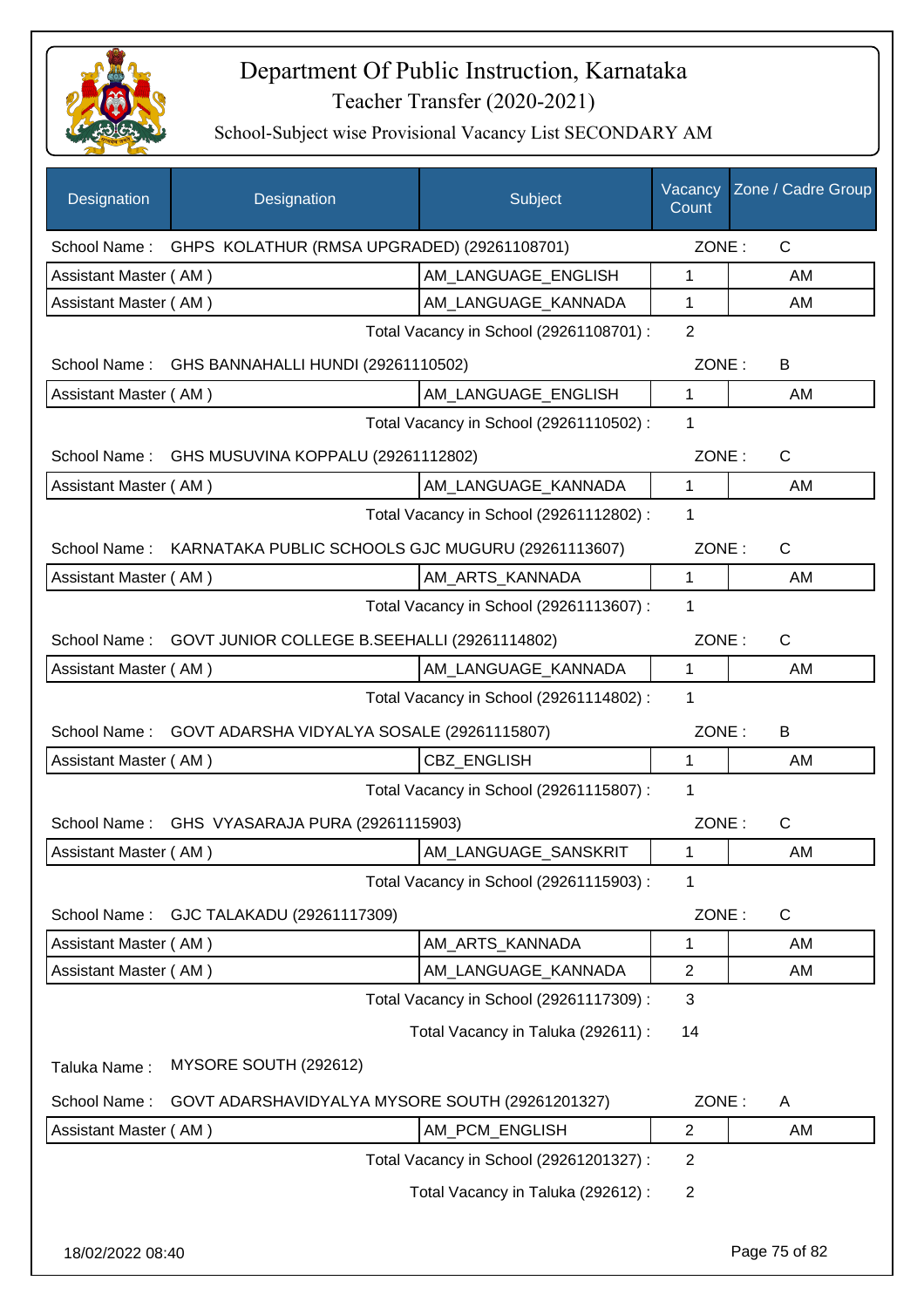

School-Subject wise Provisional Vacancy List SECONDARY AM

| CHAMARAJANAGARA (2927)<br>District Name:<br>CHAMARAJA NAGAR (292701)<br>Taluka Name:<br>School Name:<br>GHS BADANAGUPPE (29270100403)<br>ZONE:<br>B<br>AM LANGUAGE KANNADA<br>$\mathbf{1}$<br>Assistant Master (AM)<br>AM<br>Total Vacancy in School (29270100403) :<br>1<br>ZONE:<br>$\mathsf{C}$<br>School Name: GHS MEGALA HUNDI (29270101102)<br><b>CBZ KANNADA</b><br>$\mathbf 1$<br>AM<br>Assistant Master (AM)<br>Total Vacancy in School (29270101102) :<br>1<br>$\mathsf{C}$<br>School Name: GHS NANJEDEVANA PURA (29270108501)<br>ZONE:<br>CBZ_KANNADA<br>1<br>Assistant Master (AM)<br>AM<br>Total Vacancy in School (29270108501) :<br>1<br>School Name:<br>GHS HARADANAHALLI (29270108904)<br>ZONE:<br>B<br>Assistant Master (AM)<br>AM_LANGUAGE_ENGLISH<br>$\mathbf{1}$<br>AM<br>1<br>Total Vacancy in School (29270108904) :<br>School Name: GPUC VENKATAIAHNA CHATHRA (29270109202)<br>ZONE:<br>B<br>Assistant Master (AM)<br>AM_LANGUAGE_ENGLISH<br>$\mathbf{1}$<br>AM<br>1<br>Total Vacancy in School (29270109202) :<br>ZONE:<br>$\mathsf{C}$<br>School Name:<br>GHS BISALAVADI (29270109902)<br>Assistant Master (AM)<br>AM_LANGUAGE_HINDI<br>1<br>AM<br>Total Vacancy in School (29270109902) :<br>1<br>GHS YANAGALLI (29270110602)<br>ZONE:<br>C<br>School Name:<br>Assistant Master (AM)<br>AM_ARTS_KANNADA<br>1<br>AM<br>Assistant Master (AM)<br>AM LANGUAGE ENGLISH<br>1<br>AM<br>Assistant Master (AM)<br>AM LANGUAGE KANNADA<br>1<br>AM<br>Total Vacancy in School (29270110602) :<br>3<br>ZONE:<br>C<br>School Name:<br>GHS YARAGANAHALLI (29270111102)<br>Assistant Master (AM)<br>AM LANGUAGE HINDI<br>1<br>AM<br>Assistant Master (AM)<br>AM_LANGUAGE_KANNADA<br>1<br>AM<br>$\overline{2}$<br>Total Vacancy in School (29270111102) :<br>KARNATAKA PUBLIC SCHOOLS GPUC CHANDAKAVADI(HS)<br>School Name:<br>ZONE:<br>B<br>(29270111507)<br>AM_LANGUAGE_ENGLISH<br>AM<br>Assistant Master (AM)<br>$\mathbf{1}$ | Designation | Designation | Subject           | Vacancy<br>Count | Zone / Cadre Group |
|----------------------------------------------------------------------------------------------------------------------------------------------------------------------------------------------------------------------------------------------------------------------------------------------------------------------------------------------------------------------------------------------------------------------------------------------------------------------------------------------------------------------------------------------------------------------------------------------------------------------------------------------------------------------------------------------------------------------------------------------------------------------------------------------------------------------------------------------------------------------------------------------------------------------------------------------------------------------------------------------------------------------------------------------------------------------------------------------------------------------------------------------------------------------------------------------------------------------------------------------------------------------------------------------------------------------------------------------------------------------------------------------------------------------------------------------------------------------------------------------------------------------------------------------------------------------------------------------------------------------------------------------------------------------------------------------------------------------------------------------------------------------------------------------------------------------------------------------------------------------------------------------------------------------------------------------|-------------|-------------|-------------------|------------------|--------------------|
|                                                                                                                                                                                                                                                                                                                                                                                                                                                                                                                                                                                                                                                                                                                                                                                                                                                                                                                                                                                                                                                                                                                                                                                                                                                                                                                                                                                                                                                                                                                                                                                                                                                                                                                                                                                                                                                                                                                                              |             |             |                   |                  |                    |
|                                                                                                                                                                                                                                                                                                                                                                                                                                                                                                                                                                                                                                                                                                                                                                                                                                                                                                                                                                                                                                                                                                                                                                                                                                                                                                                                                                                                                                                                                                                                                                                                                                                                                                                                                                                                                                                                                                                                              |             |             |                   |                  |                    |
|                                                                                                                                                                                                                                                                                                                                                                                                                                                                                                                                                                                                                                                                                                                                                                                                                                                                                                                                                                                                                                                                                                                                                                                                                                                                                                                                                                                                                                                                                                                                                                                                                                                                                                                                                                                                                                                                                                                                              |             |             |                   |                  |                    |
|                                                                                                                                                                                                                                                                                                                                                                                                                                                                                                                                                                                                                                                                                                                                                                                                                                                                                                                                                                                                                                                                                                                                                                                                                                                                                                                                                                                                                                                                                                                                                                                                                                                                                                                                                                                                                                                                                                                                              |             |             |                   |                  |                    |
|                                                                                                                                                                                                                                                                                                                                                                                                                                                                                                                                                                                                                                                                                                                                                                                                                                                                                                                                                                                                                                                                                                                                                                                                                                                                                                                                                                                                                                                                                                                                                                                                                                                                                                                                                                                                                                                                                                                                              |             |             |                   |                  |                    |
|                                                                                                                                                                                                                                                                                                                                                                                                                                                                                                                                                                                                                                                                                                                                                                                                                                                                                                                                                                                                                                                                                                                                                                                                                                                                                                                                                                                                                                                                                                                                                                                                                                                                                                                                                                                                                                                                                                                                              |             |             |                   |                  |                    |
|                                                                                                                                                                                                                                                                                                                                                                                                                                                                                                                                                                                                                                                                                                                                                                                                                                                                                                                                                                                                                                                                                                                                                                                                                                                                                                                                                                                                                                                                                                                                                                                                                                                                                                                                                                                                                                                                                                                                              |             |             |                   |                  |                    |
|                                                                                                                                                                                                                                                                                                                                                                                                                                                                                                                                                                                                                                                                                                                                                                                                                                                                                                                                                                                                                                                                                                                                                                                                                                                                                                                                                                                                                                                                                                                                                                                                                                                                                                                                                                                                                                                                                                                                              |             |             |                   |                  |                    |
|                                                                                                                                                                                                                                                                                                                                                                                                                                                                                                                                                                                                                                                                                                                                                                                                                                                                                                                                                                                                                                                                                                                                                                                                                                                                                                                                                                                                                                                                                                                                                                                                                                                                                                                                                                                                                                                                                                                                              |             |             |                   |                  |                    |
|                                                                                                                                                                                                                                                                                                                                                                                                                                                                                                                                                                                                                                                                                                                                                                                                                                                                                                                                                                                                                                                                                                                                                                                                                                                                                                                                                                                                                                                                                                                                                                                                                                                                                                                                                                                                                                                                                                                                              |             |             |                   |                  |                    |
|                                                                                                                                                                                                                                                                                                                                                                                                                                                                                                                                                                                                                                                                                                                                                                                                                                                                                                                                                                                                                                                                                                                                                                                                                                                                                                                                                                                                                                                                                                                                                                                                                                                                                                                                                                                                                                                                                                                                              |             |             |                   |                  |                    |
|                                                                                                                                                                                                                                                                                                                                                                                                                                                                                                                                                                                                                                                                                                                                                                                                                                                                                                                                                                                                                                                                                                                                                                                                                                                                                                                                                                                                                                                                                                                                                                                                                                                                                                                                                                                                                                                                                                                                              |             |             |                   |                  |                    |
|                                                                                                                                                                                                                                                                                                                                                                                                                                                                                                                                                                                                                                                                                                                                                                                                                                                                                                                                                                                                                                                                                                                                                                                                                                                                                                                                                                                                                                                                                                                                                                                                                                                                                                                                                                                                                                                                                                                                              |             |             |                   |                  |                    |
|                                                                                                                                                                                                                                                                                                                                                                                                                                                                                                                                                                                                                                                                                                                                                                                                                                                                                                                                                                                                                                                                                                                                                                                                                                                                                                                                                                                                                                                                                                                                                                                                                                                                                                                                                                                                                                                                                                                                              |             |             |                   |                  |                    |
|                                                                                                                                                                                                                                                                                                                                                                                                                                                                                                                                                                                                                                                                                                                                                                                                                                                                                                                                                                                                                                                                                                                                                                                                                                                                                                                                                                                                                                                                                                                                                                                                                                                                                                                                                                                                                                                                                                                                              |             |             |                   |                  |                    |
|                                                                                                                                                                                                                                                                                                                                                                                                                                                                                                                                                                                                                                                                                                                                                                                                                                                                                                                                                                                                                                                                                                                                                                                                                                                                                                                                                                                                                                                                                                                                                                                                                                                                                                                                                                                                                                                                                                                                              |             |             |                   |                  |                    |
|                                                                                                                                                                                                                                                                                                                                                                                                                                                                                                                                                                                                                                                                                                                                                                                                                                                                                                                                                                                                                                                                                                                                                                                                                                                                                                                                                                                                                                                                                                                                                                                                                                                                                                                                                                                                                                                                                                                                              |             |             |                   |                  |                    |
|                                                                                                                                                                                                                                                                                                                                                                                                                                                                                                                                                                                                                                                                                                                                                                                                                                                                                                                                                                                                                                                                                                                                                                                                                                                                                                                                                                                                                                                                                                                                                                                                                                                                                                                                                                                                                                                                                                                                              |             |             |                   |                  |                    |
|                                                                                                                                                                                                                                                                                                                                                                                                                                                                                                                                                                                                                                                                                                                                                                                                                                                                                                                                                                                                                                                                                                                                                                                                                                                                                                                                                                                                                                                                                                                                                                                                                                                                                                                                                                                                                                                                                                                                              |             |             |                   |                  |                    |
|                                                                                                                                                                                                                                                                                                                                                                                                                                                                                                                                                                                                                                                                                                                                                                                                                                                                                                                                                                                                                                                                                                                                                                                                                                                                                                                                                                                                                                                                                                                                                                                                                                                                                                                                                                                                                                                                                                                                              |             |             |                   |                  |                    |
|                                                                                                                                                                                                                                                                                                                                                                                                                                                                                                                                                                                                                                                                                                                                                                                                                                                                                                                                                                                                                                                                                                                                                                                                                                                                                                                                                                                                                                                                                                                                                                                                                                                                                                                                                                                                                                                                                                                                              |             |             |                   |                  |                    |
|                                                                                                                                                                                                                                                                                                                                                                                                                                                                                                                                                                                                                                                                                                                                                                                                                                                                                                                                                                                                                                                                                                                                                                                                                                                                                                                                                                                                                                                                                                                                                                                                                                                                                                                                                                                                                                                                                                                                              |             |             |                   |                  |                    |
|                                                                                                                                                                                                                                                                                                                                                                                                                                                                                                                                                                                                                                                                                                                                                                                                                                                                                                                                                                                                                                                                                                                                                                                                                                                                                                                                                                                                                                                                                                                                                                                                                                                                                                                                                                                                                                                                                                                                              |             |             |                   |                  |                    |
|                                                                                                                                                                                                                                                                                                                                                                                                                                                                                                                                                                                                                                                                                                                                                                                                                                                                                                                                                                                                                                                                                                                                                                                                                                                                                                                                                                                                                                                                                                                                                                                                                                                                                                                                                                                                                                                                                                                                              |             |             |                   |                  |                    |
|                                                                                                                                                                                                                                                                                                                                                                                                                                                                                                                                                                                                                                                                                                                                                                                                                                                                                                                                                                                                                                                                                                                                                                                                                                                                                                                                                                                                                                                                                                                                                                                                                                                                                                                                                                                                                                                                                                                                              |             |             |                   |                  |                    |
|                                                                                                                                                                                                                                                                                                                                                                                                                                                                                                                                                                                                                                                                                                                                                                                                                                                                                                                                                                                                                                                                                                                                                                                                                                                                                                                                                                                                                                                                                                                                                                                                                                                                                                                                                                                                                                                                                                                                              |             |             |                   |                  |                    |
|                                                                                                                                                                                                                                                                                                                                                                                                                                                                                                                                                                                                                                                                                                                                                                                                                                                                                                                                                                                                                                                                                                                                                                                                                                                                                                                                                                                                                                                                                                                                                                                                                                                                                                                                                                                                                                                                                                                                              |             |             |                   |                  |                    |
|                                                                                                                                                                                                                                                                                                                                                                                                                                                                                                                                                                                                                                                                                                                                                                                                                                                                                                                                                                                                                                                                                                                                                                                                                                                                                                                                                                                                                                                                                                                                                                                                                                                                                                                                                                                                                                                                                                                                              |             |             |                   |                  |                    |
|                                                                                                                                                                                                                                                                                                                                                                                                                                                                                                                                                                                                                                                                                                                                                                                                                                                                                                                                                                                                                                                                                                                                                                                                                                                                                                                                                                                                                                                                                                                                                                                                                                                                                                                                                                                                                                                                                                                                              |             |             |                   |                  |                    |
|                                                                                                                                                                                                                                                                                                                                                                                                                                                                                                                                                                                                                                                                                                                                                                                                                                                                                                                                                                                                                                                                                                                                                                                                                                                                                                                                                                                                                                                                                                                                                                                                                                                                                                                                                                                                                                                                                                                                              |             |             |                   |                  |                    |
|                                                                                                                                                                                                                                                                                                                                                                                                                                                                                                                                                                                                                                                                                                                                                                                                                                                                                                                                                                                                                                                                                                                                                                                                                                                                                                                                                                                                                                                                                                                                                                                                                                                                                                                                                                                                                                                                                                                                              |             |             |                   |                  |                    |
| Assistant Master (AM)                                                                                                                                                                                                                                                                                                                                                                                                                                                                                                                                                                                                                                                                                                                                                                                                                                                                                                                                                                                                                                                                                                                                                                                                                                                                                                                                                                                                                                                                                                                                                                                                                                                                                                                                                                                                                                                                                                                        |             |             | AM_LANGUAGE_HINDI | 1                | AM                 |

18/02/2022 08:40 Page 76 of 82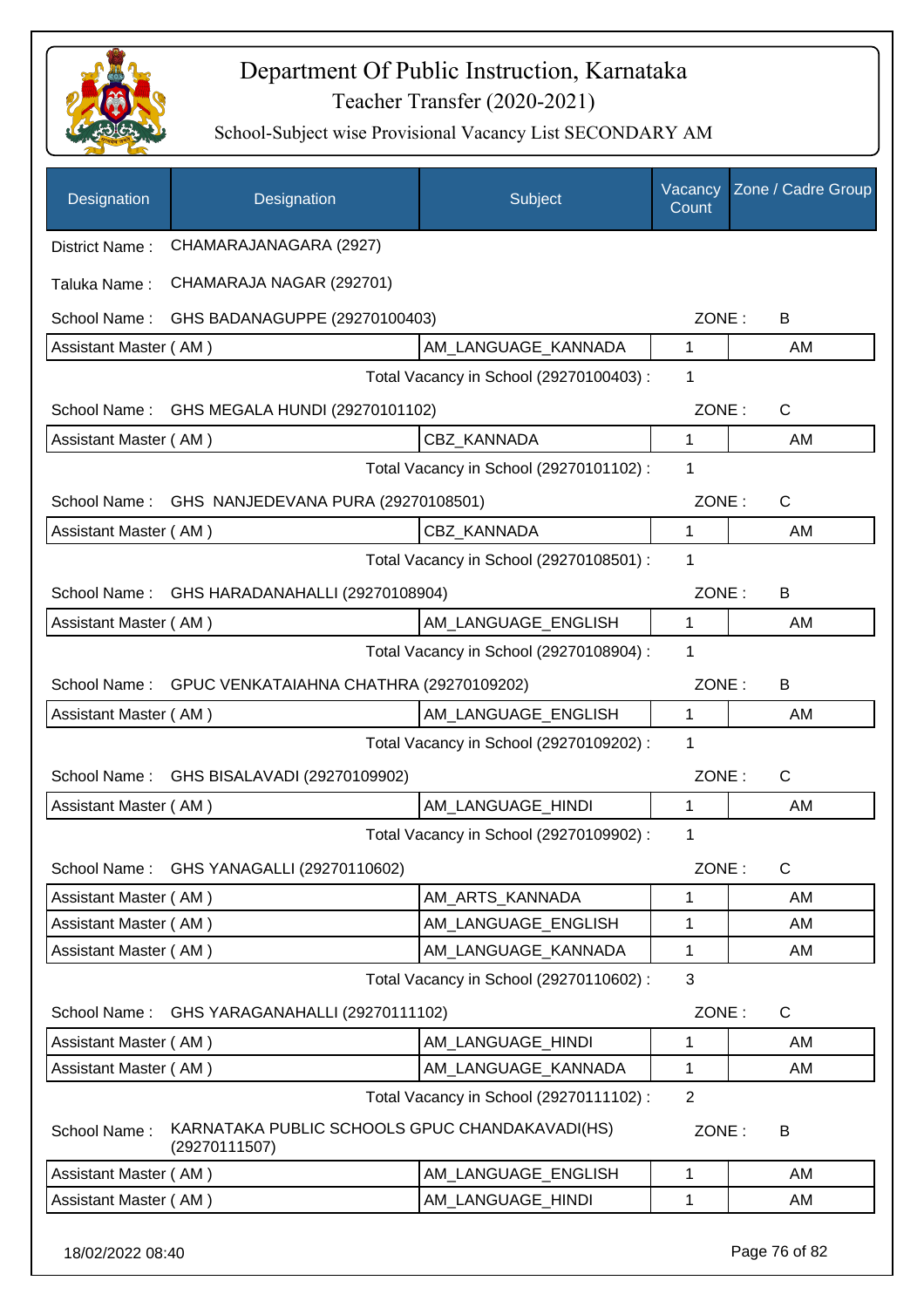

| Total Vacancy in School (29270111507) :<br>2<br>School Name: GPUC ALURU (29270112203)<br>ZONE:<br>C<br>AM_LANGUAGE_HINDI<br>1<br>Assistant Master (AM)<br>AM<br>Total Vacancy in School (29270112203) :<br>1<br>ZONE:<br>$\mathsf{C}$<br>School Name: GHS KOLIPALYA (29270115304)<br>AM_LANGUAGE_HINDI<br>1<br>Assistant Master (AM)<br>AM<br>Total Vacancy in School (29270115304) :<br>1<br>School Name: GHS NAVILUR (29270116002)<br>ZONE:<br>C<br>AM LANGUAGE KANNADA<br>$\mathbf{1}$<br>Assistant Master (AM)<br>AM<br>Total Vacancy in School (29270116002) :<br>1<br>GHS BAGALI (29270116502)<br>ZONE:<br>$\mathsf{C}$<br>School Name:<br>AM LANGUAGE ENGLISH<br>Assistant Master (AM)<br>1<br>AM<br>Assistant Master (AM)<br>AM_LANGUAGE_HINDI<br>AM<br>1<br>Assistant Master (AM)<br>AM_LANGUAGE_KANNADA<br>1<br>AM<br>CBZ KANNADA<br>1<br>Assistant Master (AM)<br>AM<br>$\overline{4}$<br>Total Vacancy in School (29270116502) :<br>School Name: GPUC KUDERU (29270116905)<br>ZONE:<br>$\mathsf{C}$<br>AM_ARTS_KANNADA<br>1<br>Assistant Master (AM)<br>AM<br>AM_LANGUAGE_ENGLISH<br>1<br>Assistant Master (AM)<br>AM<br>$\overline{2}$<br>Total Vacancy in School (29270116905) :<br>ZONE:<br>School Name:<br>GHS GULIPURA (29270118306)<br>C<br>Assistant Master (AM)<br>AM_LANGUAGE_HINDI<br>1<br>AM<br>Total Vacancy in School (29270118306) :<br>1<br>$\mathsf{C}$<br>GHS HONGANURU (29270118709)<br>ZONE:<br>School Name:<br>Assistant Master (AM)<br>AM ARTS KANNADA<br>AM<br>1<br>Assistant Master (AM)<br>AM LANGUAGE HINDI<br>1<br>AM<br>$\overline{2}$<br>Total Vacancy in School (29270118709) :<br>School Name:<br>ZONE:<br>C<br>GHS ERASA VADI (29270119103)<br>Assistant Master (AM)<br>AM ARTS KANNADA<br>1<br>AM<br>AM_LANGUAGE_HINDI<br>AM<br>Assistant Master (AM)<br>1<br>Total Vacancy in School (29270119103) :<br>$\overline{2}$<br>GPUC SANTHEMARAHALLI (29270119808)<br>ZONE:<br>C<br>School Name:<br>Assistant Master (AM) | Designation | Designation | Subject             | Vacancy<br>Count | Zone / Cadre Group |
|------------------------------------------------------------------------------------------------------------------------------------------------------------------------------------------------------------------------------------------------------------------------------------------------------------------------------------------------------------------------------------------------------------------------------------------------------------------------------------------------------------------------------------------------------------------------------------------------------------------------------------------------------------------------------------------------------------------------------------------------------------------------------------------------------------------------------------------------------------------------------------------------------------------------------------------------------------------------------------------------------------------------------------------------------------------------------------------------------------------------------------------------------------------------------------------------------------------------------------------------------------------------------------------------------------------------------------------------------------------------------------------------------------------------------------------------------------------------------------------------------------------------------------------------------------------------------------------------------------------------------------------------------------------------------------------------------------------------------------------------------------------------------------------------------------------------------------------------------------------------------------------------------------------------------------------------------------------|-------------|-------------|---------------------|------------------|--------------------|
|                                                                                                                                                                                                                                                                                                                                                                                                                                                                                                                                                                                                                                                                                                                                                                                                                                                                                                                                                                                                                                                                                                                                                                                                                                                                                                                                                                                                                                                                                                                                                                                                                                                                                                                                                                                                                                                                                                                                                                  |             |             |                     |                  |                    |
|                                                                                                                                                                                                                                                                                                                                                                                                                                                                                                                                                                                                                                                                                                                                                                                                                                                                                                                                                                                                                                                                                                                                                                                                                                                                                                                                                                                                                                                                                                                                                                                                                                                                                                                                                                                                                                                                                                                                                                  |             |             |                     |                  |                    |
|                                                                                                                                                                                                                                                                                                                                                                                                                                                                                                                                                                                                                                                                                                                                                                                                                                                                                                                                                                                                                                                                                                                                                                                                                                                                                                                                                                                                                                                                                                                                                                                                                                                                                                                                                                                                                                                                                                                                                                  |             |             |                     |                  |                    |
|                                                                                                                                                                                                                                                                                                                                                                                                                                                                                                                                                                                                                                                                                                                                                                                                                                                                                                                                                                                                                                                                                                                                                                                                                                                                                                                                                                                                                                                                                                                                                                                                                                                                                                                                                                                                                                                                                                                                                                  |             |             |                     |                  |                    |
|                                                                                                                                                                                                                                                                                                                                                                                                                                                                                                                                                                                                                                                                                                                                                                                                                                                                                                                                                                                                                                                                                                                                                                                                                                                                                                                                                                                                                                                                                                                                                                                                                                                                                                                                                                                                                                                                                                                                                                  |             |             |                     |                  |                    |
|                                                                                                                                                                                                                                                                                                                                                                                                                                                                                                                                                                                                                                                                                                                                                                                                                                                                                                                                                                                                                                                                                                                                                                                                                                                                                                                                                                                                                                                                                                                                                                                                                                                                                                                                                                                                                                                                                                                                                                  |             |             |                     |                  |                    |
|                                                                                                                                                                                                                                                                                                                                                                                                                                                                                                                                                                                                                                                                                                                                                                                                                                                                                                                                                                                                                                                                                                                                                                                                                                                                                                                                                                                                                                                                                                                                                                                                                                                                                                                                                                                                                                                                                                                                                                  |             |             |                     |                  |                    |
|                                                                                                                                                                                                                                                                                                                                                                                                                                                                                                                                                                                                                                                                                                                                                                                                                                                                                                                                                                                                                                                                                                                                                                                                                                                                                                                                                                                                                                                                                                                                                                                                                                                                                                                                                                                                                                                                                                                                                                  |             |             |                     |                  |                    |
|                                                                                                                                                                                                                                                                                                                                                                                                                                                                                                                                                                                                                                                                                                                                                                                                                                                                                                                                                                                                                                                                                                                                                                                                                                                                                                                                                                                                                                                                                                                                                                                                                                                                                                                                                                                                                                                                                                                                                                  |             |             |                     |                  |                    |
|                                                                                                                                                                                                                                                                                                                                                                                                                                                                                                                                                                                                                                                                                                                                                                                                                                                                                                                                                                                                                                                                                                                                                                                                                                                                                                                                                                                                                                                                                                                                                                                                                                                                                                                                                                                                                                                                                                                                                                  |             |             |                     |                  |                    |
|                                                                                                                                                                                                                                                                                                                                                                                                                                                                                                                                                                                                                                                                                                                                                                                                                                                                                                                                                                                                                                                                                                                                                                                                                                                                                                                                                                                                                                                                                                                                                                                                                                                                                                                                                                                                                                                                                                                                                                  |             |             |                     |                  |                    |
|                                                                                                                                                                                                                                                                                                                                                                                                                                                                                                                                                                                                                                                                                                                                                                                                                                                                                                                                                                                                                                                                                                                                                                                                                                                                                                                                                                                                                                                                                                                                                                                                                                                                                                                                                                                                                                                                                                                                                                  |             |             |                     |                  |                    |
|                                                                                                                                                                                                                                                                                                                                                                                                                                                                                                                                                                                                                                                                                                                                                                                                                                                                                                                                                                                                                                                                                                                                                                                                                                                                                                                                                                                                                                                                                                                                                                                                                                                                                                                                                                                                                                                                                                                                                                  |             |             |                     |                  |                    |
|                                                                                                                                                                                                                                                                                                                                                                                                                                                                                                                                                                                                                                                                                                                                                                                                                                                                                                                                                                                                                                                                                                                                                                                                                                                                                                                                                                                                                                                                                                                                                                                                                                                                                                                                                                                                                                                                                                                                                                  |             |             |                     |                  |                    |
|                                                                                                                                                                                                                                                                                                                                                                                                                                                                                                                                                                                                                                                                                                                                                                                                                                                                                                                                                                                                                                                                                                                                                                                                                                                                                                                                                                                                                                                                                                                                                                                                                                                                                                                                                                                                                                                                                                                                                                  |             |             |                     |                  |                    |
|                                                                                                                                                                                                                                                                                                                                                                                                                                                                                                                                                                                                                                                                                                                                                                                                                                                                                                                                                                                                                                                                                                                                                                                                                                                                                                                                                                                                                                                                                                                                                                                                                                                                                                                                                                                                                                                                                                                                                                  |             |             |                     |                  |                    |
|                                                                                                                                                                                                                                                                                                                                                                                                                                                                                                                                                                                                                                                                                                                                                                                                                                                                                                                                                                                                                                                                                                                                                                                                                                                                                                                                                                                                                                                                                                                                                                                                                                                                                                                                                                                                                                                                                                                                                                  |             |             |                     |                  |                    |
|                                                                                                                                                                                                                                                                                                                                                                                                                                                                                                                                                                                                                                                                                                                                                                                                                                                                                                                                                                                                                                                                                                                                                                                                                                                                                                                                                                                                                                                                                                                                                                                                                                                                                                                                                                                                                                                                                                                                                                  |             |             |                     |                  |                    |
|                                                                                                                                                                                                                                                                                                                                                                                                                                                                                                                                                                                                                                                                                                                                                                                                                                                                                                                                                                                                                                                                                                                                                                                                                                                                                                                                                                                                                                                                                                                                                                                                                                                                                                                                                                                                                                                                                                                                                                  |             |             |                     |                  |                    |
|                                                                                                                                                                                                                                                                                                                                                                                                                                                                                                                                                                                                                                                                                                                                                                                                                                                                                                                                                                                                                                                                                                                                                                                                                                                                                                                                                                                                                                                                                                                                                                                                                                                                                                                                                                                                                                                                                                                                                                  |             |             |                     |                  |                    |
|                                                                                                                                                                                                                                                                                                                                                                                                                                                                                                                                                                                                                                                                                                                                                                                                                                                                                                                                                                                                                                                                                                                                                                                                                                                                                                                                                                                                                                                                                                                                                                                                                                                                                                                                                                                                                                                                                                                                                                  |             |             |                     |                  |                    |
|                                                                                                                                                                                                                                                                                                                                                                                                                                                                                                                                                                                                                                                                                                                                                                                                                                                                                                                                                                                                                                                                                                                                                                                                                                                                                                                                                                                                                                                                                                                                                                                                                                                                                                                                                                                                                                                                                                                                                                  |             |             |                     |                  |                    |
|                                                                                                                                                                                                                                                                                                                                                                                                                                                                                                                                                                                                                                                                                                                                                                                                                                                                                                                                                                                                                                                                                                                                                                                                                                                                                                                                                                                                                                                                                                                                                                                                                                                                                                                                                                                                                                                                                                                                                                  |             |             |                     |                  |                    |
|                                                                                                                                                                                                                                                                                                                                                                                                                                                                                                                                                                                                                                                                                                                                                                                                                                                                                                                                                                                                                                                                                                                                                                                                                                                                                                                                                                                                                                                                                                                                                                                                                                                                                                                                                                                                                                                                                                                                                                  |             |             |                     |                  |                    |
|                                                                                                                                                                                                                                                                                                                                                                                                                                                                                                                                                                                                                                                                                                                                                                                                                                                                                                                                                                                                                                                                                                                                                                                                                                                                                                                                                                                                                                                                                                                                                                                                                                                                                                                                                                                                                                                                                                                                                                  |             |             |                     |                  |                    |
|                                                                                                                                                                                                                                                                                                                                                                                                                                                                                                                                                                                                                                                                                                                                                                                                                                                                                                                                                                                                                                                                                                                                                                                                                                                                                                                                                                                                                                                                                                                                                                                                                                                                                                                                                                                                                                                                                                                                                                  |             |             |                     |                  |                    |
|                                                                                                                                                                                                                                                                                                                                                                                                                                                                                                                                                                                                                                                                                                                                                                                                                                                                                                                                                                                                                                                                                                                                                                                                                                                                                                                                                                                                                                                                                                                                                                                                                                                                                                                                                                                                                                                                                                                                                                  |             |             |                     |                  |                    |
|                                                                                                                                                                                                                                                                                                                                                                                                                                                                                                                                                                                                                                                                                                                                                                                                                                                                                                                                                                                                                                                                                                                                                                                                                                                                                                                                                                                                                                                                                                                                                                                                                                                                                                                                                                                                                                                                                                                                                                  |             |             |                     |                  |                    |
|                                                                                                                                                                                                                                                                                                                                                                                                                                                                                                                                                                                                                                                                                                                                                                                                                                                                                                                                                                                                                                                                                                                                                                                                                                                                                                                                                                                                                                                                                                                                                                                                                                                                                                                                                                                                                                                                                                                                                                  |             |             |                     |                  |                    |
|                                                                                                                                                                                                                                                                                                                                                                                                                                                                                                                                                                                                                                                                                                                                                                                                                                                                                                                                                                                                                                                                                                                                                                                                                                                                                                                                                                                                                                                                                                                                                                                                                                                                                                                                                                                                                                                                                                                                                                  |             |             |                     |                  |                    |
|                                                                                                                                                                                                                                                                                                                                                                                                                                                                                                                                                                                                                                                                                                                                                                                                                                                                                                                                                                                                                                                                                                                                                                                                                                                                                                                                                                                                                                                                                                                                                                                                                                                                                                                                                                                                                                                                                                                                                                  |             |             |                     |                  |                    |
|                                                                                                                                                                                                                                                                                                                                                                                                                                                                                                                                                                                                                                                                                                                                                                                                                                                                                                                                                                                                                                                                                                                                                                                                                                                                                                                                                                                                                                                                                                                                                                                                                                                                                                                                                                                                                                                                                                                                                                  |             |             |                     |                  |                    |
|                                                                                                                                                                                                                                                                                                                                                                                                                                                                                                                                                                                                                                                                                                                                                                                                                                                                                                                                                                                                                                                                                                                                                                                                                                                                                                                                                                                                                                                                                                                                                                                                                                                                                                                                                                                                                                                                                                                                                                  |             |             | AM_LANGUAGE_ENGLISH | 1                | AM                 |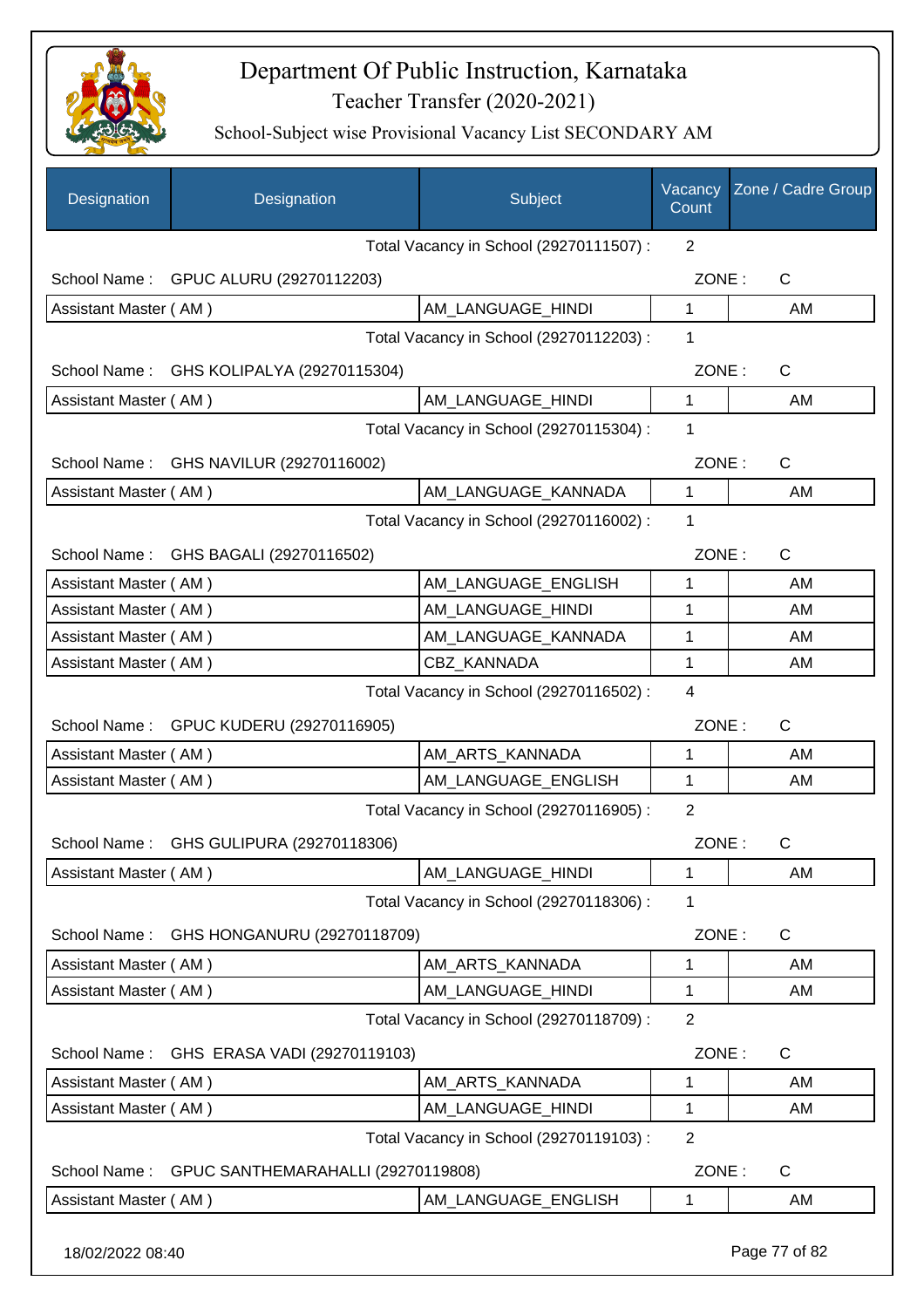

| Designation           | Designation                                         | Subject                                 | Vacancy<br>Count | Zone / Cadre Group |
|-----------------------|-----------------------------------------------------|-----------------------------------------|------------------|--------------------|
|                       |                                                     | Total Vacancy in School (29270119808) : | 1                |                    |
| School Name:          | GPUC GIRLS, CHAMARAJANAGA (29270126504)             |                                         | ZONE:            | A                  |
| Assistant Master (AM) |                                                     | <b>CBZ KANNADA</b>                      | 1                | AM                 |
|                       |                                                     | Total Vacancy in School (29270126504) : | $\mathbf 1$      |                    |
| School Name:          | ADARSHA VIDYALAYA (29270126505)                     |                                         | ZONE:            | B                  |
| Assistant Master (AM) |                                                     | AM_LANGUAGE_ENGLISH                     | $\mathbf{1}$     | AM                 |
|                       |                                                     | Total Vacancy in School (29270126505) : | 1                |                    |
|                       |                                                     | Total Vacancy in Taluka (292701) :      | 30               |                    |
| Taluka Name:          | <b>GUNDULPET (292702)</b>                           |                                         |                  |                    |
| School Name:          | GHS BANNITHAL PURA (29270202702)                    |                                         | ZONE:            | $\mathsf{C}$       |
| Assistant Master (AM) |                                                     | AM_ARTS_KANNADA                         | 1                | AM                 |
| Assistant Master (AM) |                                                     | AM_LANGUAGE_ENGLISH                     | 1                | AM                 |
| Assistant Master (AM) |                                                     | AM_LANGUAGE_HINDI                       | 1                | AM                 |
| Assistant Master (AM) |                                                     | AM_LANGUAGE_KANNADA                     | 1                | AM                 |
| Assistant Master (AM) |                                                     | <b>CBZ KANNADA</b>                      | 1                | AM                 |
|                       |                                                     | Total Vacancy in School (29270202702) : | 5                |                    |
| School Name:          | GHS CHIKKATHUPPUR (29270202802)                     |                                         | ZONE:            | B                  |
| Assistant Master (AM) |                                                     | <b>CBZ KANNADA</b>                      | 1                | AM                 |
|                       |                                                     | Total Vacancy in School (29270202802) : | 1                |                    |
| School Name:          | GHS BEEMANA BEEDU (29270203202)                     |                                         | ZONE:            | $\mathsf C$        |
| Assistant Master (AM) |                                                     | AM_LANGUAGE_ENGLISH                     | 1                | AM                 |
| Assistant Master (AM) |                                                     | CBZ KANNADA                             | 1                | AM                 |
|                       |                                                     | Total Vacancy in School (29270203202) : | $\overline{2}$   |                    |
| School Name:          | KARNATAKA PUBLIC SCHOOLS GPUC HANGALA (29270204203) |                                         | ZONE:            | C                  |
| Assistant Master (AM) |                                                     | AM_LANGUAGE_ENGLISH                     | 1                | AM                 |
| Assistant Master (AM) |                                                     | AM_LANGUAGE_HINDI                       | 1                | AM                 |
| Assistant Master (AM) |                                                     | CBZ KANNADA                             | 1                | AM                 |
|                       |                                                     | Total Vacancy in School (29270204203) : | 3                |                    |
| School Name:          | GHS BACHALLI (29270204704)                          |                                         | ZONE:            | C                  |
| Assistant Master (AM) |                                                     | AM_LANGUAGE_ENGLISH                     | 1                | AM                 |
| Assistant Master (AM) |                                                     | AM LANGUAGE HINDI                       | $\mathbf 1$      | AM                 |
| Assistant Master (AM) |                                                     | AM_LANGUAGE_KANNADA                     | 1                | AM                 |
| Assistant Master (AM) |                                                     | CBZ_KANNADA                             | 1                | AM                 |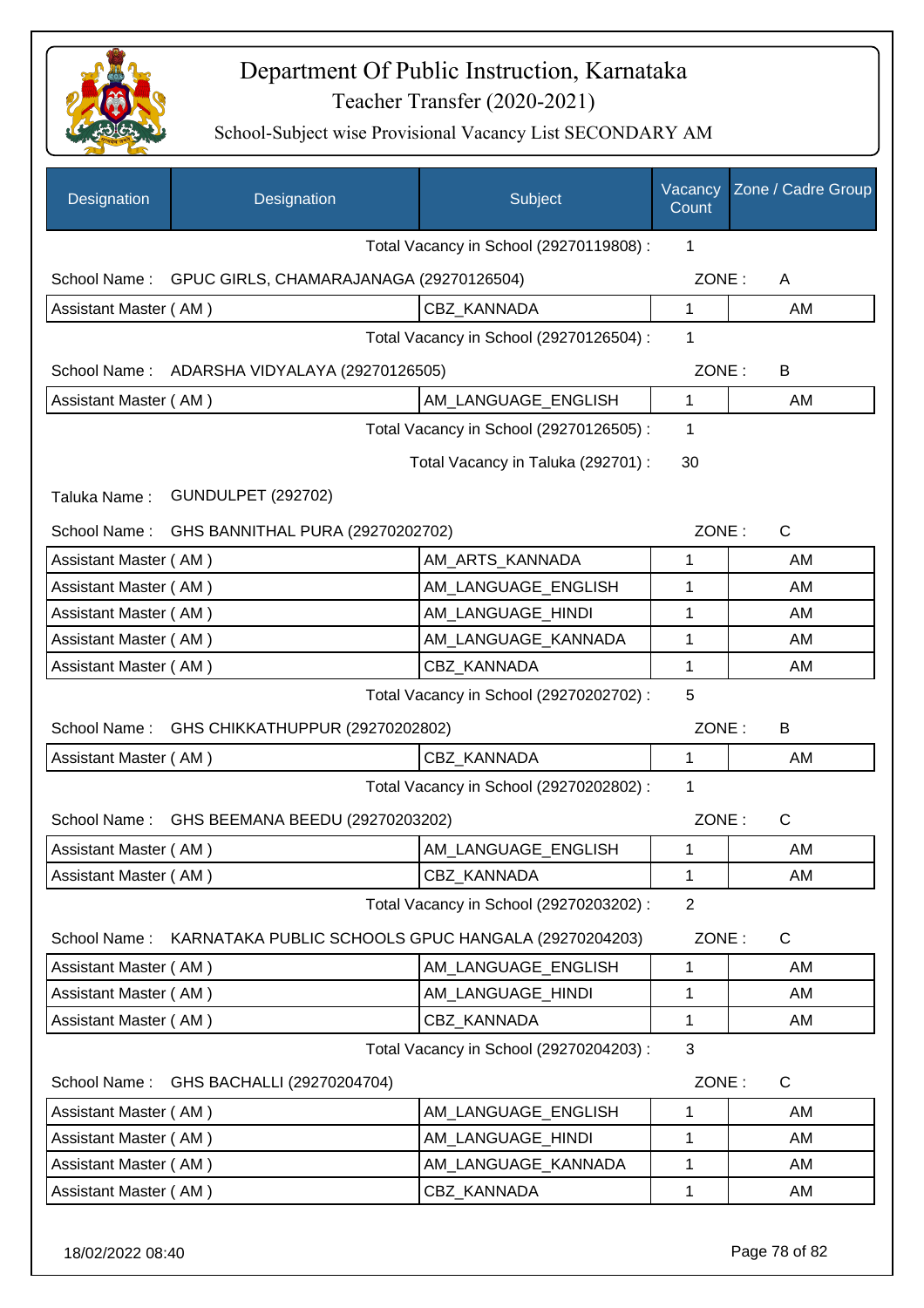

| Designation           | Designation                                             | Subject                                 | Vacancy<br>Count | Zone / Cadre Group |
|-----------------------|---------------------------------------------------------|-----------------------------------------|------------------|--------------------|
|                       |                                                         | Total Vacancy in School (29270204704) : | 4                |                    |
|                       | School Name: GHS HUNDI PURA (29270206002)               |                                         | ZONE:            | $\mathsf{C}$       |
| Assistant Master (AM) |                                                         | AM LANGUAGE ENGLISH                     | 1                | AM                 |
| Assistant Master (AM) |                                                         | AM LANGUAGE HINDI                       | 1                | AM                 |
| Assistant Master (AM) |                                                         | AM_LANGUAGE_KANNADA                     | 1                | AM                 |
| Assistant Master (AM) |                                                         | CBZ KANNADA                             | 1                | AM                 |
|                       |                                                         | Total Vacancy in School (29270206002) : | $\overline{4}$   |                    |
|                       | School Name: GHS GIRLS KABBAHALLI (29270207307)         |                                         | ZONE:            | $\mathsf{C}$       |
| Assistant Master (AM) |                                                         | AM LANGUAGE ENGLISH                     | 1                | AM                 |
| Assistant Master (AM) |                                                         | AM_LANGUAGE_KANNADA                     | $\mathbf 1$      | AM                 |
|                       |                                                         | Total Vacancy in School (29270207307) : | 2                |                    |
|                       | School Name: SKGPUC HS SECTION KABBAHALLI (29270207308) |                                         | ZONE:            | $\mathsf{C}$       |
| Assistant Master (AM) |                                                         | <b>CBZ KANNADA</b>                      | 1                | AM                 |
|                       |                                                         | Total Vacancy in School (29270207308) : | 1                |                    |
|                       | School Name: GPUC THERAKANAMBI (29270207910)            |                                         | ZONE:            | $\mathsf{C}$       |
| Assistant Master (AM) |                                                         | AM_ARTS_KANNADA                         | 1                | AM                 |
| Assistant Master (AM) |                                                         | AM_LANGUAGE_KANNADA                     | 1                | AM                 |
|                       |                                                         | Total Vacancy in School (29270207910) : | 2                |                    |
|                       | School Name: GPUC HS BEGUR (29270209303)                |                                         | ZONE:            | C                  |
| Assistant Master (AM) |                                                         | AM LANGUAGE HINDI                       | $\mathbf{1}$     | AM                 |
|                       |                                                         | Total Vacancy in School (29270209303) : | 1                |                    |
| School Name:          | GHS BOMMANA HALLI (29270210402)                         |                                         | ZONE:            | C                  |
| Assistant Master (AM) |                                                         | AM LANGUAGE KANNADA                     | 1                | AM                 |
|                       |                                                         | Total Vacancy in School (29270210402) : | 1                |                    |
| School Name:          | GHS NITRE (29270215002)                                 |                                         | ZONE:            | C                  |
| Assistant Master (AM) |                                                         | AM LANGUAGE ENGLISH                     | 1                | AM                 |
|                       |                                                         | Total Vacancy in School (29270215002) : | 1                |                    |
| School Name:          | DBGJC HS GUNDLUPET TOWN (29270218503)                   |                                         | ZONE:            | Α                  |
| Assistant Master (AM) |                                                         | AM_LANGUAGE_ENGLISH                     | 1                | AM                 |
| Assistant Master (AM) |                                                         | AM_LANGUAGE_HINDI                       | 1                | AM                 |
|                       |                                                         | Total Vacancy in School (29270218503) : | $\overline{2}$   |                    |
|                       |                                                         | Total Vacancy in Taluka (292702) :      | 29               |                    |
| Taluka Name:          | KOLLEGAL (292705)                                       |                                         |                  |                    |
| 18/02/2022 08:40      |                                                         |                                         |                  | Page 79 of 82      |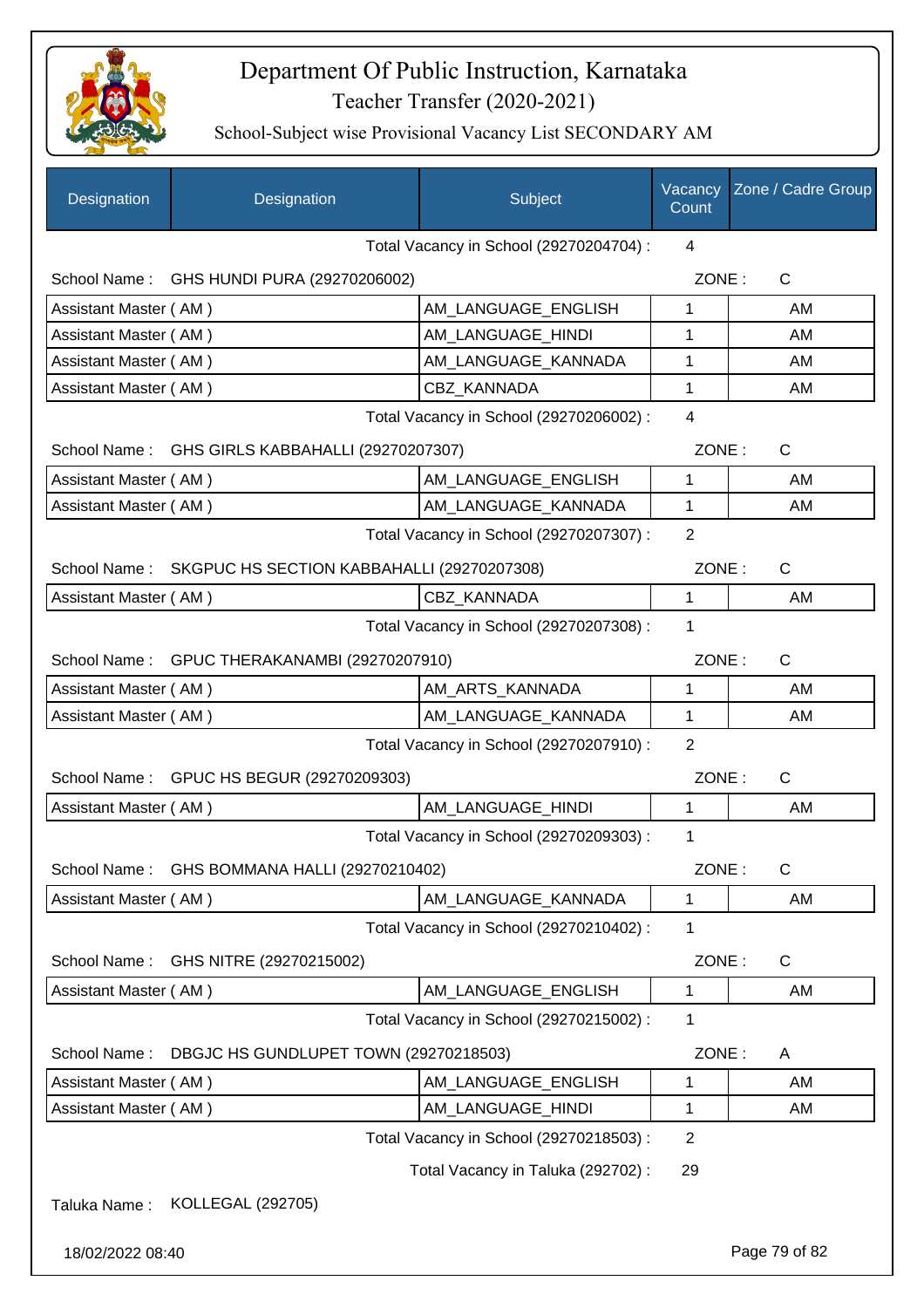

| Designation           | Designation                                                     | Subject                                 | Count          | Vacancy Zone / Cadre Group |  |
|-----------------------|-----------------------------------------------------------------|-----------------------------------------|----------------|----------------------------|--|
|                       | School Name: GHS SURAPURA (29270516602)                         |                                         | ZONE:          | C                          |  |
| Assistant Master (AM) |                                                                 | AM_LANGUAGE_ENGLISH                     | $\mathbf{1}$   | AM                         |  |
|                       |                                                                 | Total Vacancy in School (29270516602) : | 1              |                            |  |
|                       | School Name: GOVT PU COLLEGE(HIGH SCHOOL SECTION) (29270527002) |                                         | ZONE:          | C                          |  |
| Assistant Master (AM) |                                                                 | AM_ARTS_KANNADA                         | 1              | AM                         |  |
| Assistant Master (AM) |                                                                 | AM_LANGUAGE_HINDI                       | 1              | AM                         |  |
|                       |                                                                 | Total Vacancy in School (29270527002) : | $\overline{2}$ |                            |  |
|                       | School Name: GSVK JUNIOR COLLEGE KOLLEGAL (29270529605)         |                                         | ZONE:          | A                          |  |
| Assistant Master (AM) |                                                                 | AM_LANGUAGE_ENGLISH                     | $\overline{2}$ | AM                         |  |
|                       |                                                                 | Total Vacancy in School (29270529605) : | 2              |                            |  |
|                       | School Name: GMGSV JUNIOR COLLEGE KOLLEGAL (29270529607)        |                                         | ZONE:          | A                          |  |
| Assistant Master (AM) |                                                                 | AM_LANGUAGE_ENGLISH                     | 1              | AM                         |  |
| Assistant Master (AM) |                                                                 | AM PCM KANNADA                          | 1              | AM                         |  |
|                       |                                                                 | Total Vacancy in School (29270529607) : | 2              |                            |  |
|                       | School Name: ADARSHA VIDYALAYA (29270529615)                    |                                         | ZONE:          | Α                          |  |
| Assistant Master (AM) |                                                                 | AM_ARTS_ENGLISH                         | 1              | AM                         |  |
| Assistant Master (AM) |                                                                 | AM_LANGUAGE_HINDI                       | 1              | AM                         |  |
| Assistant Master (AM) |                                                                 | <b>CBZ ENGLISH</b>                      | 1              | AM                         |  |
|                       | 3<br>Total Vacancy in School (29270529615) :                    |                                         |                |                            |  |
|                       | School Name: GUHS KOLLEGAL (29270530002)                        |                                         | ZONE:          | A                          |  |
| Assistant Master (AM) |                                                                 | AM_LANGUAGE_URDU                        | 1              | <b>AM</b>                  |  |
|                       |                                                                 | Total Vacancy in School (29270530002) : | 1              |                            |  |
|                       |                                                                 | Total Vacancy in Taluka (292705) :      | 11             |                            |  |
| Taluka Name:          | <b>YELANDUR (292712)</b>                                        |                                         |                |                            |  |
| School Name:          | GOVT HIGH SCHOOL MAMBALLI (29271201611)                         |                                         | ZONE:          | C                          |  |
| Assistant Master (AM) |                                                                 | AM ARTS KANNADA                         | 1              | AM                         |  |
|                       |                                                                 | Total Vacancy in School (29271201611) : | 1              |                            |  |
| School Name:          | GOVT HIGH SCHOOL MADDUR (29271202104)                           |                                         | ZONE:          | $\mathsf C$                |  |
| Assistant Master (AM) |                                                                 | AM_ARTS_KANNADA                         | 1              | AM                         |  |
|                       |                                                                 | Total Vacancy in School (29271202104) : | 1              |                            |  |
| School Name:          | KARNATAKA PUBLIC SCHOOLS GPUC YELANDUR (29271204203)            |                                         | ZONE:          | A                          |  |
| Assistant Master (AM) |                                                                 | AM_LANGUAGE_ENGLISH                     | 1              | AM                         |  |
| 18/02/2022 08:40      |                                                                 |                                         |                | Page 80 of 82              |  |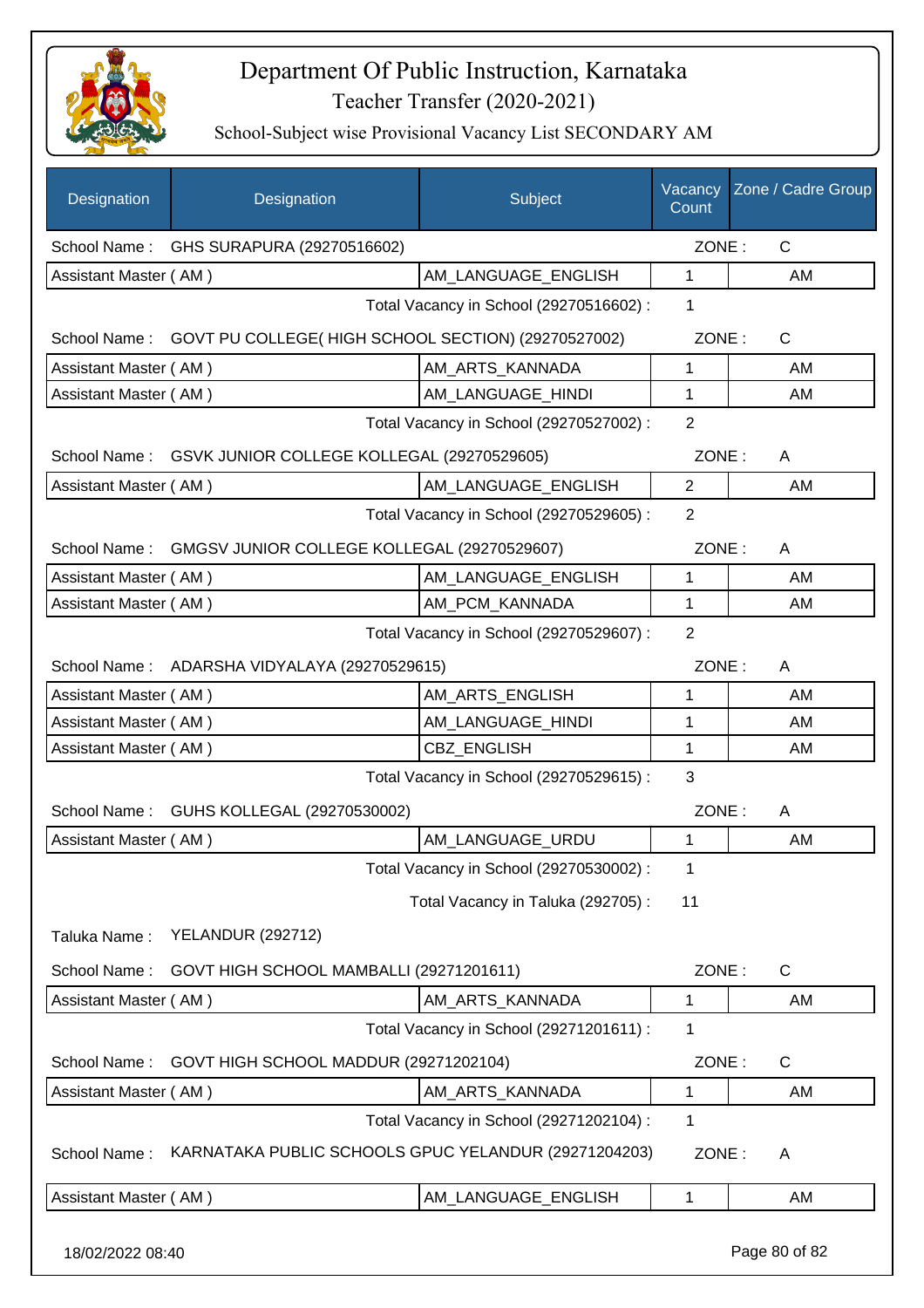

| Designation           | Designation                                                 | Subject                                 | Vacancy<br>Count | Zone / Cadre Group |
|-----------------------|-------------------------------------------------------------|-----------------------------------------|------------------|--------------------|
|                       |                                                             | Total Vacancy in School (29271204203) : | 1                |                    |
| School Name:          | RMSA ADARSHA VIDYALAYA MELLAHALLI (29271204302)             |                                         | ZONE:            | $\mathsf{C}$       |
| Assistant Master (AM) |                                                             | AM_ARTS_ENGLISH                         | 1                | AM                 |
| Assistant Master (AM) |                                                             | AM_LANGUAGE_ENGLISH                     | $\overline{2}$   | AM                 |
|                       |                                                             | Total Vacancy in School (29271204302) : | 3                |                    |
|                       |                                                             | Total Vacancy in Taluka (292712) :      | 6                |                    |
| Taluka Name:          | HANUR (292713)                                              |                                         |                  |                    |
| School Name:          | GHS BYLORE (29271300903)                                    |                                         | ZONE:            | $\mathsf{C}$       |
| Assistant Master (AM) |                                                             | AM_LANGUAGE_ENGLISH                     | 1                | AM                 |
|                       |                                                             | Total Vacancy in School (29271300903) : | 1                |                    |
|                       | School Name: GOVT HS KURATTI HOSUR (29271301608)            |                                         | ZONE:            | $\mathsf{C}$       |
| Assistant Master (AM) |                                                             | AM ARTS KANNADA                         | 1                | AM                 |
| Assistant Master (AM) |                                                             | AM_LANGUAGE_ENGLISH                     | 1                | AM                 |
|                       |                                                             | Total Vacancy in School (29271301608) : | $\overline{2}$   |                    |
| School Name :         | GHS (GVG) HANUR (29271302408)                               |                                         | ZONE:            | A                  |
| Assistant Master (AM) |                                                             | AM_ARTS_KANNADA                         | 1                | AM                 |
| Assistant Master (AM) |                                                             | AM LANGUAGE_ENGLISH                     | 1                | AM                 |
| Assistant Master (AM) |                                                             | AM_LANGUAGE_KANNADA                     | 1                | AM.                |
|                       |                                                             | Total Vacancy in School (29271302408) : | 3                |                    |
| School Name:          | KARNATAKA PUBLIC SCHOOLS GHS, LOKKANAHALLI<br>(29271303105) |                                         | ZONE:            | C                  |
| Assistant Master (AM) |                                                             | AM_LANGUAGE_ENGLISH                     | 1                | AM                 |
| Assistant Master (AM) |                                                             | CBZ KANNADA                             | 1                | AM                 |
|                       |                                                             | Total Vacancy in School (29271303105) : | $\overline{2}$   |                    |
| School Name:          | GHS MINYAM (29271303503)                                    |                                         | ZONE:            | C                  |
| Assistant Master (AM) |                                                             | CBZ_KANNADA                             | 1                | AM                 |
|                       |                                                             | Total Vacancy in School (29271303503) : | 1                |                    |
| School Name:          | GHS RAMAPURA (29271303804)                                  |                                         | ZONE:            | $\mathsf{C}$       |
| Assistant Master (AM) |                                                             | AM_LANGUAGE_ENGLISH                     | 1                | AM                 |
|                       |                                                             | Total Vacancy in School (29271303804) : | 1                |                    |
| School Name:          | GHS SHAGYAM (29271303902)                                   |                                         | ZONE:            | $\mathsf{C}$       |
| Assistant Master (AM) |                                                             | AM_ARTS_KANNADA                         | 1                | AM                 |
| Assistant Master (AM) |                                                             | AM_LANGUAGE_ENGLISH                     | 1                | AM                 |
|                       |                                                             |                                         |                  |                    |